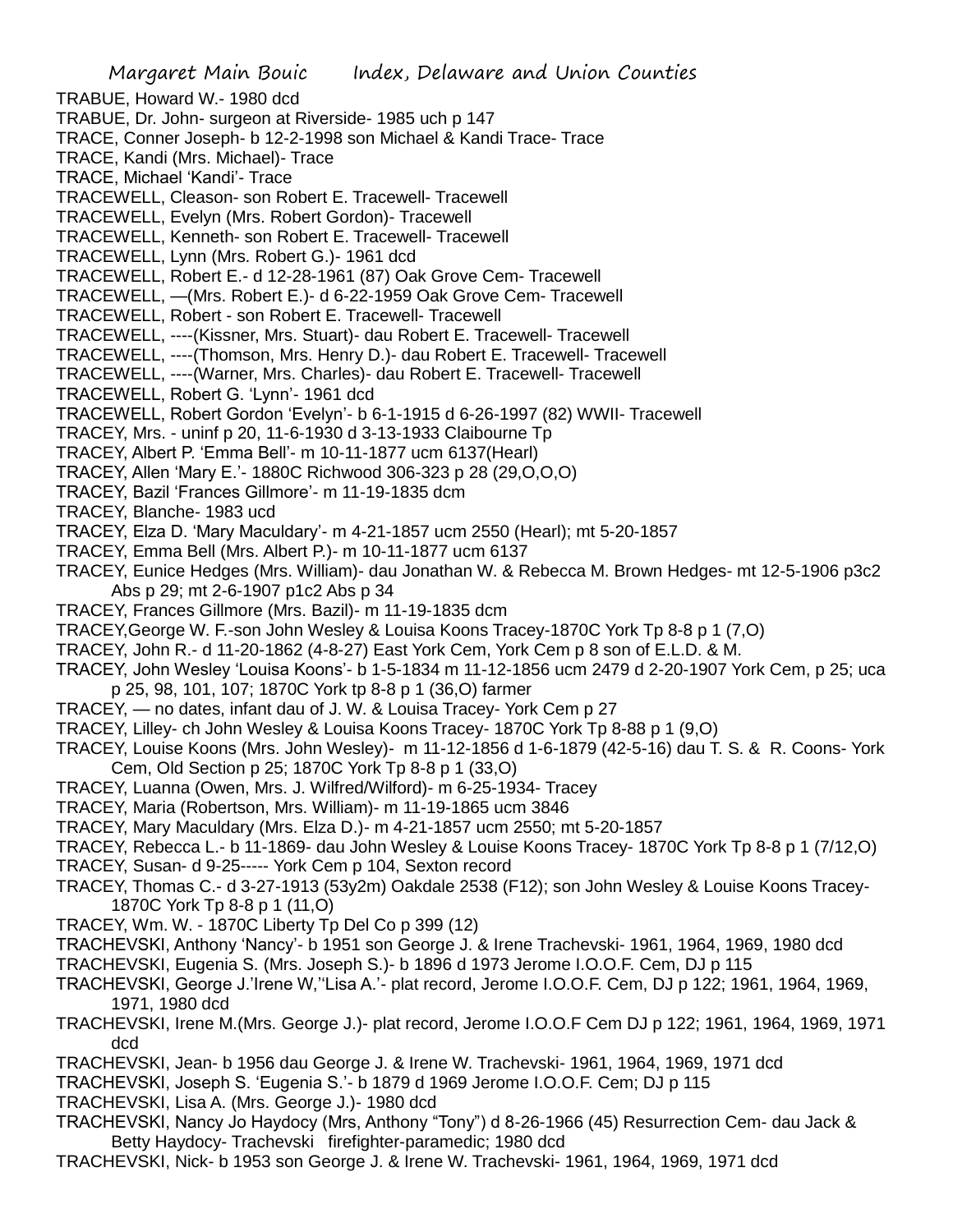- TRACHEVSKI, Tony 'Nancy Jo Haydocy'- son George Trachevski- Trachevski
- TRACHSEL, James 'Zo Ann Stanfield'- Trachsel
- TRACHSEL, Lillian L. Parsons (Mrs. )- d 4-5-1982 971) Sunset Cem- Trachsel
- TRACHSEL, Nancy (Ross, Mrs. )- dau James & Zo Ann Stanfield Trachsel- Trachsel
- TRACHSEL, Victoira- 1991 ucd, mother of Scott Hartley b 1974
- TRACHSEL, Zo Ann Stanfield (Mrs. James)- b 6-24-1939 d 12-11-2000 (61) Oak Grove Cem- dau Wilbert & Ruth Shearer Stanfield- Trachsel
- TRACHT, Brian Robert- son Robert L. & Dorothy Nutt Tracht- Tracht
- TRACHT, Caroline Rindfus (Monesmith, Mrs. W. J.)- dcq CM 1
- TRACHT. Dorothy Nutt (Mrs. Robert L.)- Tracht
- TRACHT, Ellen (Mrs. Greg)- Tracht
- TRACHT, Greg 'Ellen'- Tracht
- TRACHT, Karla- dau Robert L. & Dorothy Nutt Tracht- Tracht
- TRACHT, Meggan Suzanne (Greenbaum, Mrs. Michael Emerson)- m 6-28-1997 dau Greg & Ellen Tracht-Tracht
- TRACHT, Robert L. 'Dorothy Nutt;- Tracht
- TRACKER, Mrs. John W.- d 2-3-1863 at Jefferson Barrack, Mo.- dg 4-24-1863 Cry Ab p 31
- TRACY, ----(Mrs. )- dau Charles Baldwin- dg 2-19-1907 Cry Ab p 18
- TRACY, Mrs.- attended funeral of Mrs. John Shea- dg 10-1-1901 Cry Ab p 102
- TRACY, Agnes- dau Benjamin F. Tracy- dcw Bk 2 p 91
- TRACY, Albert- b 1850- 1900C Richwood 442-474 p 17A (50,Ind) wd, Railroad laborer
- TRACY, Albert- son Hiram & Martha Tracy- 1870C Richwood 92-87 p 10 (1,O); 1880C Richwood 301-318 p 28 (10,O,O,O)
- TRACY, Allen- son Hiram & Martha Tracy- 1870C Richwood 92-87 p 10 (1,O); 1880C Richwood 301-318 p 28  $(10.0, 0, 0)$
- TRACY, Allen Q 'Lulu B. Seven'- m 7-15-1891 ucm (Hearl)
- TRACY, Allen, nephew of William & Annett Easterday- 1880C Taylor Tp 129-130 p 12 (11,O,O,O)
- TRACY, Almira M. Gilbert (Mrs. David W.)- m 9-12-1855 dcm
- TRACY, Amanda J. White (Mrs. George H.) m 8-30-1857 dcm11
- TRACY, Ann Maria Antonette- dau Benjamin F. Tracy- dcw Bk 2 p 91
- TRACY, Asahel- nephew of Lucy Ann Mead- dcw Bk 3 p 2
- TRACY, B.- attended funeral of Mrs. John Shea- dg 10-1-1901 Cry Ab p 102
- TRACY, Bazzel- 1835 men p 59 #92 p 109 Trenton Tp
- TRACY, Ben- pallbearer for Joseph Gabriel- dg 8-9-1918, Cry Ab p 55
- TRACY, Benjamin F.- will, dcw Bk 2 p 91
- TRACY, Ben 'Helen Lawrence- dg 7-4-1916, 7-11-1916, Cry Ab p 73, 75
- TRAXY, Blanche E.- b 7-18-1879 Del. Town dau Wm. W. & Samantha Cook Tracy- dcbirths
- TRACY, Blanche- gr dau-in-law of Martha Tonguet- Even. Trib 3-29-1939 p 3
- TRACY, Blanche I. Blue (Mrs. Don D.)- b 12-31-1896 m 2-19-1920 d 5-15-1987 (90) Claibourne Cem p 19 dau Harvey & Mary Jerew Blue- Tracy; 1967, 1971, 173, 1975, 1977, 1979, 1981 ucd
- TRACY, Rev. C. A.- 1915 uch p 235
- TRACY, Catharine (Baughan, Mrs. Mordecia)- m 2-22-1848 ucm 1298 (Hearl)
- TRACY, Catharine Tonguet (Mrs. Delus)- m 6-5-1894 ucm (Hearl); niece of Ella Fasnaugh- mt 11-3-1909 p1c2 Abs p 68
- TRACY, C/Katherine G. (Mrs. Columbus D.)- b 10-1866- 1900C Richwood 133-141 p 5B ((33,O,O,WVa) m 6y, 2 ch; 1910C Claib.-Richwood 450-459 p 16A (44,O,O,WVa) m 15y, 2 ch
- TRACY, Catherine L.- b 1866 d 1928 Claibourne Cem p 19
- TRACY, Charles- brother Benjamin F. Tracy- dcw Bk 2 p 91
- TRACY, Charles Edgar- d 10-12-1964 (80) bur Dublin- Tracy
- TRACY, Charles O. 'Virginia'- 1961, 1964, 1969, 1971, 1980 dcd
- TRACY, Christopher 'Jane Simpson'- m 1-16-1982 son Naomi Tracy-Tracy
- TRACY, Clopas- b West Manfield d 8-22-1890 dy ch G. W. Tracy- dcdeaths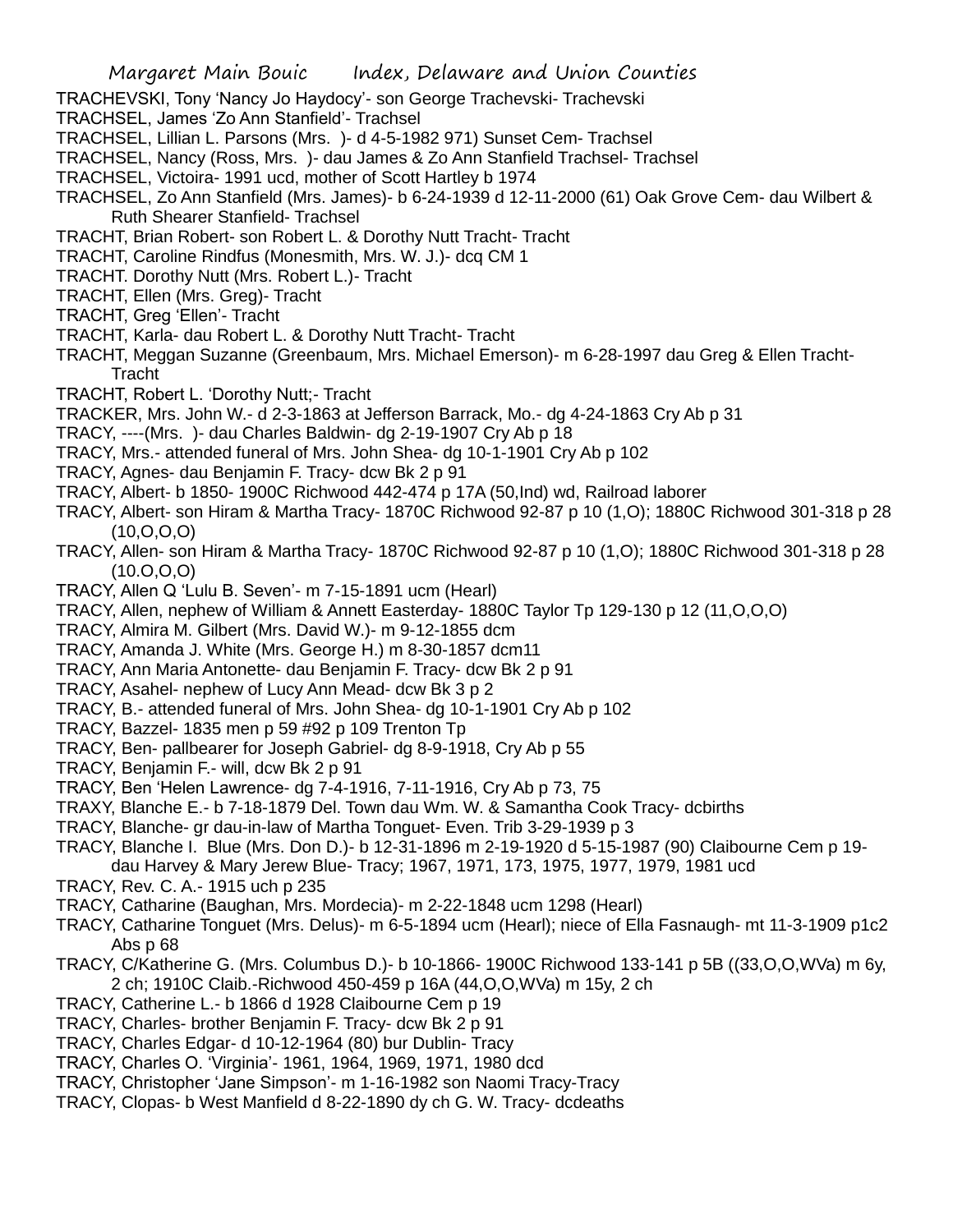- TRACY, Columbus D.'Catherine G.'- b 7-1861/2 d 1934 Claibourne Cem p 19- son Hiram & Martha Tracy-1870C Richwood 92-87 p 10 (9,O); 1880C Richwood 301-318 p 28 (18,O,O,O); 1900C Richwood 133- 141 p 5B (37,O,O,O), m 6y, bartender; 1910C Claib-Richwood 450-459 p 16A (48,O,O,O) m 15y; produce packer, eggs
- TRACY, Cornelius J. 'Marguerite'- 1961, 1964, 1969, 1971, 1980 dcd
- TRACY, D.- 1883 uch IV p 526, 536
- TRACY, Daniel 'Mary Havens'- see Asp (342)
- TRACY, David- nephew of Lucy Ann Mead- dcw Bk 3 p 2
- TRACY, David W. 'Almira M. Gilbert'- m 9-12-1858 dcm
- TRACY, Della (Mrs. )- d 12-23-1970 (91) bur Sunbury- 1969 dcd
- TRACY, Delus 'Catharine Tonguet'- m 6-5-1894 ucmb(Hearl)
- TRACY, Denver B. 'Janette'- 1969, 1971 dcd
- TRACY, Don D. 'Blanche I. Blue'- b 9-1895 m 2-19-1920 d 3-3-1932 Claibourne Cem p 19- son Columbus D. & Catherine G. Tracy- Tracy; 1900C Richwood 133-141 p 5B (4,O,O,O); 1910C Claib.-Richwood 450-459 p 16A (15,O,O,O)
- TRACY, Donald E. 'Dorothy L,'- 1975, 1977 ucd
- TRACY, Don L.- son Charles Edgar Tracy- Tracy
- TRACY, Dorothy L. (Mrs. Donald E.)- 1975, 1977 ucd
- TRACY, Ebb- b 9-18-0 son Albert Tracy- son Albert Tracy- 1900C Richwood 442-444 p 17A (19,O,Ind,O) day laborer
- TRACY, Edwin L.'Mary A. Haggy'- m 11-1959- 1969, 1971 dcd
- TRACY, Elias 'Julia A. Kyle'- m 9-10-1840 dcm
- TRACY, Elizabeth (Granstaff, Mrs. Jonathan)- m 6-15-1843 dcm
- TRACY, Elizabeth- attended funeral of Mrs. John Shea- dg 10-1-1901 Cry Ab p 102
- TRACY, Ella V.- b 9-19-1883 dau William W. & Samantha Cook Tracy- dcbirths
- TRACY, Elsy D.- 1860C York Tp 1321-1330 p 176 (27,O) carpenter
- TRACY, Emmie Hedges (Mrs. William M.) m 11-26-1891 ucm (Hearl)
- TRACY, Eunice (Maine, Mrs. Cyrus)- dau Daniel & Mary Havens Tracy- Asp (342)
- TRACY, Fannie- b 7-14-1871 d-20-1889 Claibourne Cem p 19- dau Hiram & Martha Tracy- 1880C Richwood 301-318 p 28 (8,O,O,O)
- TRACY, Florence L. (Blair, Mrs. Will J.)- m10-1-1885 uch (Hearl)- dau Hiram & Martha Tracy- 1870C Richwood 92-87 p 10 (4,O); 1880C Rchwood 301-318 p 28 (13,O,O,O)
- TRACY, Frances Gillmore (Mrs. Bazil)- m 11-19-1835 dcm
- TRACY, George H. 'Amanda J. White'- m 8-30-1857 dcm
- TRACY, George- son John Tracy- 1880C York Tp 33 p 4 (17,O,O,O)
- TRACY, G. W.- 1908 dch p 103
- TRACY, Helen Antonetti- eldest dau Benjamin F. Tracy- dcw Bk 2 p 91
- TRACY, Helen Lawrence (Mrs. Benjamin)- b 12-23-1893 d 7-1-1916 Oak Grove Cem- dau Harvey Lawrencedg 7-4-1916, 7-11-1916, Cry Ab p 73, 75
- TRACY, Helen Marie- b 9-24-1892 Delaware Town dau George W. & Ella Fry Tracy- dcbirths
- TRACY, Henry- 1835 men p 59 #124 p 110 Trenton Tp
- TRACY, Henry- 1883 uch IV p 488, 536
- TRACY, Hester Hudson (Mrs. Thomas C.)-dau William Hudson- m 33y; mt 4-2-1913 p8c1 Abs p 59
- TRACY, Hettie (Mrs. Thomas C.)- b 1860 d 1952 Oakdale I p 106; 1880C York Tp 33 p 4 (19,O,Va,O); 1910C Marysville 14-13 p 1A (49,O,Va,O) m 31y, 2 ch
- TRACY, Hiel 'Susanna Gifford'- see Asp (213)
- TRACY, Hiram ''Martha'- Claibourne Cem p 19; 1870C Richwood 92-87 p 10 (34,O)
- TRACY, Hiram- son Hiram & Martha Tracy- 1880C Richwood 301-318 p 28 (6, Ind, O,O)
- TRACY, Isaac- 1850C Liberty Tp Un Co 905-922 p 136 (3/12,O) with William M. & Nancy Vaughn
- TRACY, James Harold- son Benjamin & Helen Lawrence Tracy (6 wks 7-1916) dg 7-4-1916, 7-11-1916, Cry Ab p 73, 75
- TRACY, Janette (Mrs. Denver B)- 1969, 1971 dcd
- TRACY, Jennie- funeral at St. Paul- dg 11-8-1912, dg 11-12-1912, Cry Ab p 169, 170
- TRACY. Jennie- b 8-1-1893 Delaware Town dau William W. & Mattie Cork Tracy- dcbirths
- TRACY, John- 1835 men p 59 #93 p 109 Trenton Tp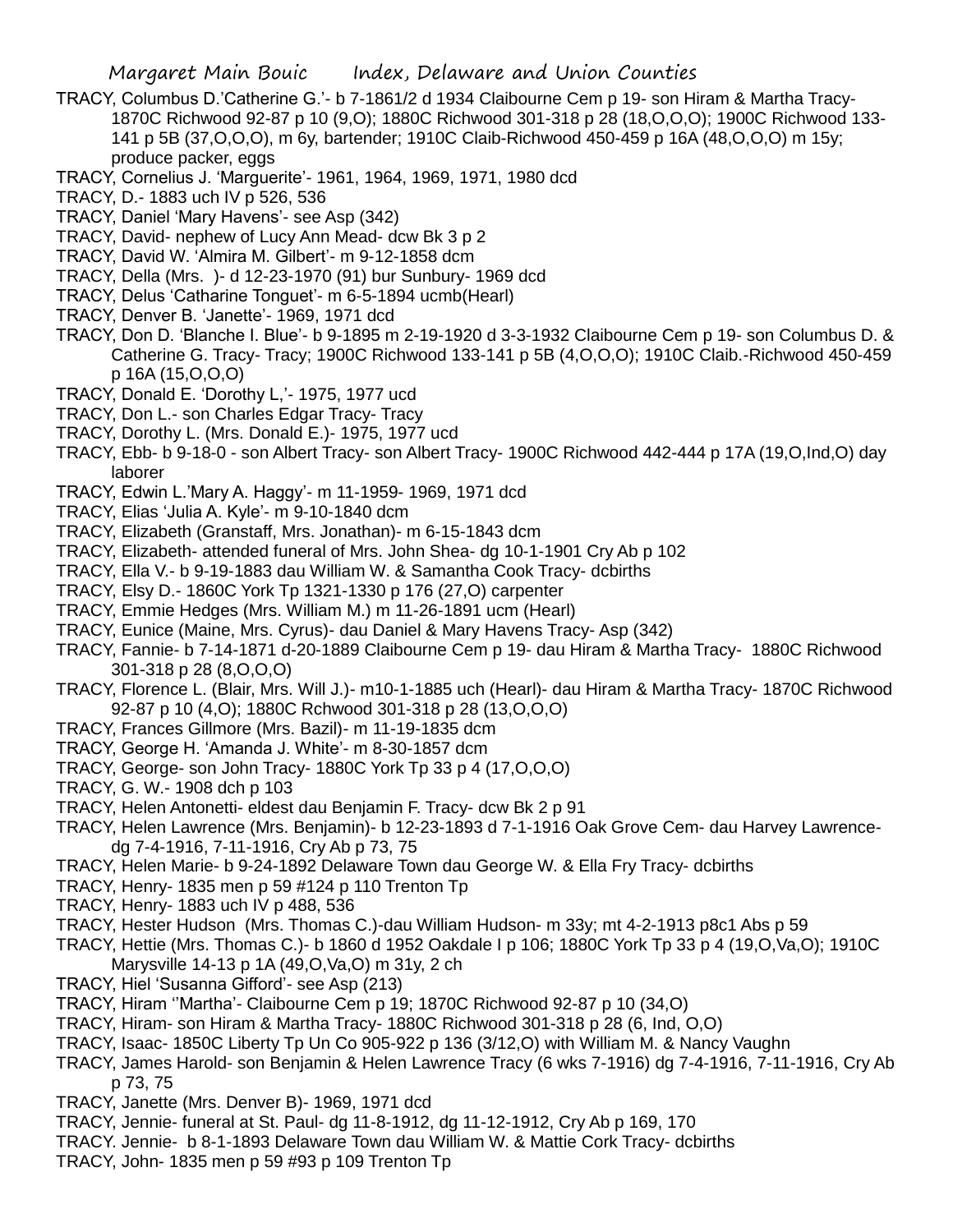- TRACY, John- 1835 men p 59 #117 p 110 Trenton Tp
- TRACY, John D.- murdered David Gillinwater- mt 3-21-1888 p1c4 Abs p 5
- TRACY, John 'Margaret'- dg 10-4-1912, Cry Ab p 162
- TRACY, John R.- son Elsy D. & Mary Tracy- 1860C York Tp 1321-1330 p 176 (2,O)
- TRACY, John W.- private Co A 18th Reg. Apr-November 1865; uca p 107; 1850C York Tp 439-447 p 68 (17,O) laborer
- TRACY, John- attended funeral of Mrs. John Shea- dg 10-1-1901 Cry Ab p 102
- TRACY, John Wesley 'Louiza Coons''Susie Spain'- m 11-13-1856 (Hearl)(2) 1888 d Wednesday , North Lewisburg (73) mt 2-27-1907 p6c2 Abs p 36; mt 4-20-1913 p8c1, Abs p 59; 1883 uch IV p 463; 1850C York Tp 439-447 p 68 (17,O); 1880C York Tp 33 (45,O,O,O)
- TRACY, Jonathan- Powers Pat p 30, 134
- TRACY, Jona- 1908 dch p 407
- TRACY, Joni Simpson (Mrs. Christopher)- m 1-16-1982- dau Franklin & Madelyn Simpson- Tracy
- TRACY, Julia A. Kyle (Mrs. Elias)- m 9-10-1840 dcm
- TRACY, ----Kirk (Mrs. Lonnie)- dau A. Kirk- dg 7-6-1909, Cry Ab p 43
- TRACY, Letha E.(Freshwater, Mrs. Fred)-b 4-1897 dau Columbus D. & Catherine G. Tracy- Freshwater p 194; 1900C Richwood 133-141 p 5B (3,O,O,O); 1910C Claib-Richwood 450-459 p 16A (13,O,O,O)
- TRACY, Lillian- dau John Tracy- 1880C York Tp 33 p 4 (19,O,O,O)
- TRACY, Lilly (Skidmore, Mrs. Will)- m 10-29-1881 ucm 7048 (Hearl)
- TRACY, Lo-- chine- dau Thomas C. & Hettie Tracy- 1910C Marysville 14-13 p 1A (14,O,O,O)
- TRACY, Lora- sister-in-law of Allen Tracy- 1880C Richwood 306-323 p 18 (15,O,NY,O)
- TRACY. Louiza Coons (Mrs. John Wesley)- m 11-13-1856 ucm (Hearl); mt 4-2-1913 p8c1 Abs p 59
- TRACY, Lulu B. Seven (Mrs. Allen Q.)- m 7-15-1891 ucm
- TRACY, Margaret Huntington (Mrs. )(Williams, Mrs. Samuel)- b 4-8-1730 m(2) 5-28-1758 Powers Pat p 143
- TRACY, Margaret (Mrs. John)- dg 10-4-1912, Cry Ab p 162
- TRACY, Margaret (Mrs. )- sister Mrs. John Shea- dg 10-1-1901 Cry Ab p 101
- TRACY, Marguerite (Mrs. Cornelius J.)- 1961, 1964, 1969, 1971, 1980 dcd
- TRACY, Maria (Robertson, Mrs. William H.)- m 11-19-1865 ucm (Hearl)
- TRACY, Martha (Mrs. Hiram)- b 10-8-1827 d 4-22-1892 Claibourne Cem p 19; 1870C Richwood 9-2-1887 p 10 (31,O); 1880C Richwood 301-318 p 28 (42,NJ, Penn,NJ)
- TRACY, Mary A. Haggy (Mrs. Edwin L.)- d 11-1959 (42); Tracy; 1969, 1971 dcd
- TRACY, Mary Ann (Brogg, Mrs. George W) b 4-24-1837 d 10-4-1912 dau John & Margaret Tracy- dg 10-8- 1912, Cry Ab p 162
- TRACY, Mary E. (Mrs. Allen)- 1880C Richwood 306-323 p 28 (25,O,NY,O)
- TRACY, Mary (Mrs. Elsy D.)- 1860CYork Tp 1321-1330 p 177 (27,O)
- TRACY, Mary Foote (Stoddard, Mrs. John)(Goodrich, Mrs. John)(Mrs. Thomas)- Powers Pat p 85
- TRACY, Mary Havens (Mrs. Daniel)- see Asp (342)
- TRACY, Mayme- attended funeral of Mrs. John Shea- dg 10-1-1901 Cry Ab p 102
- TRACY, Mike- from Cleveland, d jumping from train and injury- dg 1-3-1896, Cry Ab p 52
- TRACY, Orpha- dau John Tracy- 1880C York Tp 33 p 4 (10,O,O,O)
- TRACY, Owen- attended funeral of Mrs. John Shea- dg 10-1-1901 Cry Ab p 102
- TRACY, Patrick- his ch choked to death on brass ring- mt 3-22-1882 p3c1 Abs p 16
- TRACY, Philip- Resolution of Respect- Bee Line lodge- dg 11-12-1901 Cry Ab p 107
- TRACY, Polly- sister of Lucy Ann Reed- dcw Bk 3 p 2
- TRACY, Rebecca (Smith, Mrs. John)- 1883 uch V p 446, 447
- TRACY, Robert E.- son Charles Edgar Tracy- Tracy
- TRACY, Serchy (Grandstqff, Mrs. Jonathan)- m 3-24-1864 dcm
- TRACY, Susan (Maine, Mrs. Ira Miner)- b 7-30-1802 dau Hiel & Susanna Clifford Tracy- Asp (213)
- TRACY, Susie (Spain, Mrs. )(Mrs. J. W.)- m 1886 mt 2-27-1907 p6c2 Abs p 36
- TRACY, Susanna Gifford (Mrs. Hiel)- see Asp 213
- TRACY, Lt. Thomas 'Mary Foote'- Powers Pat p 85, 134
- TRACY, Thomas C. 'Hettie'-b 1859 d 3-27-1913 (53y2m) Oakdale I p 106- son John Wesley & Louisa Tracymt 2-27-1907 6c2 Abs p 36;mt 4-2-1913 p8c1 Abs p 59; 1880C York Tp 3 p 4 (21,O,O,O); cement contractor; 1910C Marysville 14-13 p 1A (51,O,O,O) m 31y
- TRACY, ----(Lockwood, Mrs. Guy C.)\_ dau Thomas C. & Heser Hudson Tracy- mt 4-2-1913 p8c1 Abs p 59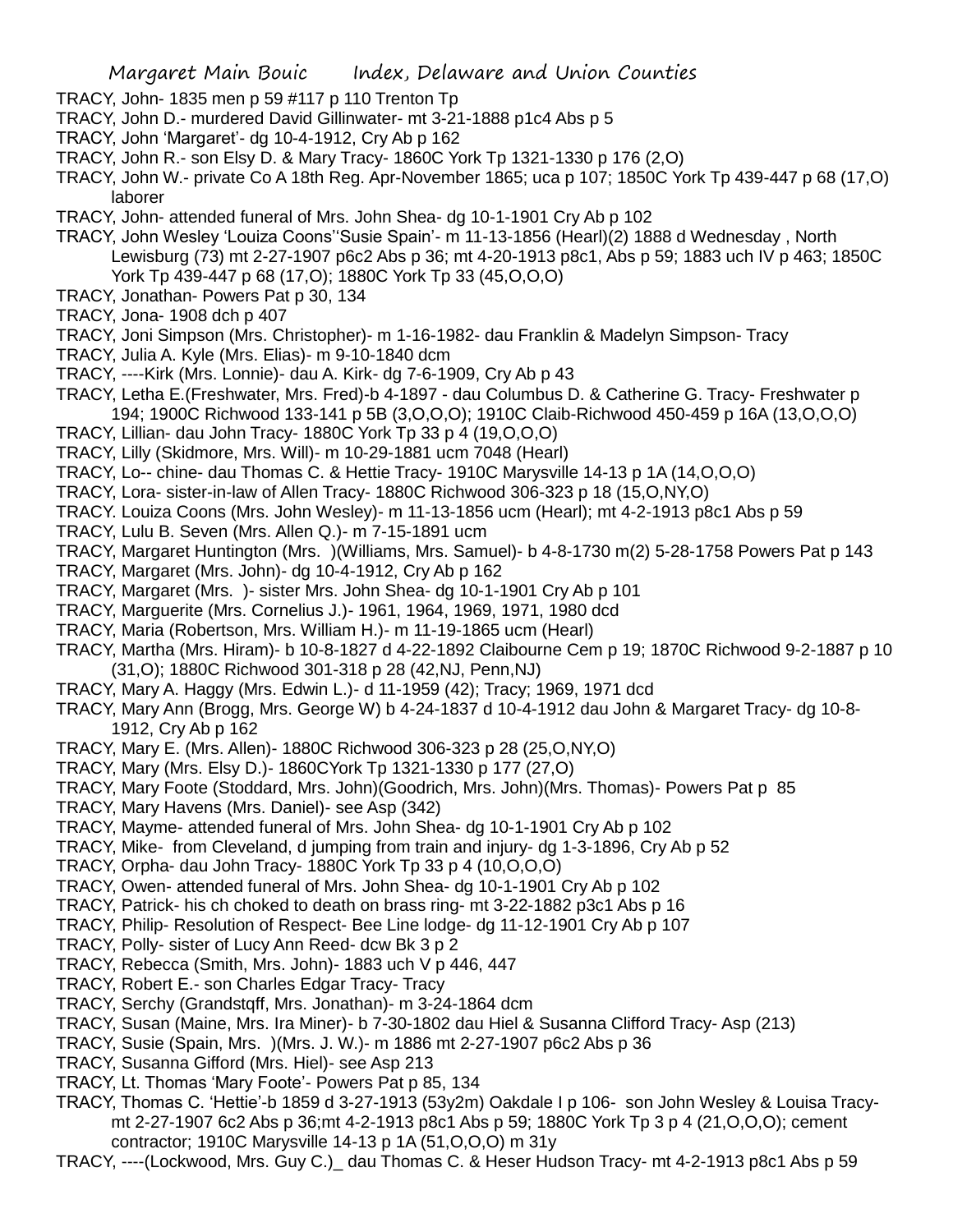TRACY, Virginia (Mrs. Charles O.)- 1969, 1971, 1980 dcd

TRACY, -(Mrs. William)- aunt of Miss Minnie Brownmiller- dg 5-13-1908, Cry Ab p 133

- TRACY, William M. 'Emmie Hedges'- m 11-26-1891 ucm (Hearl)
- TRACY, William P.- son Hiram & Martha Tracy- 1870C Claibourne Tp 92-87 p 10 (6,O); 1880 Richwood 301- 318 p 28 (15,O,O,O)
- TRACY, —(Mrs. W. M.) sister Wilfred Noble Hedges- mt 11-10-1909 p1c1 Abs p 69
- TRACY, -----(Mrs. W. W.)- dau Isaac Cork- dg 5-20-1902 Cry Ab p 138; dg 5-23-1902 Cry Ab p 139, 140
- TRACY, Zoa- dau Thomas C. & Hester Hudson Tracy- mt 4-2-1913 p8c1; Abs p 59

TRACZEWSKI, Eugenia S.- d 12-24-19– (78)- Traczeski

TRACZEWSKI, George J.- son Eugenia S. Traczeski- Traczeski

TRADOR, Charles L 'Emma'- d 12-23-1967 (77) Oller Cem; Trador; 1959, 1962 ucd

- TRADOR, Charles, Jr.- son Charles & Emma Trador- Trador
- TRADOR, Clinton- son Charles & Emma Trador- Trador
- TRADOR, Emma (Mrs. Charles L.)- d 1-18-1968 (77) Oller Cem- Trador; 1959, 1962, 1967 ucd
- TRADOR, Guy- son Charles & Emma Trador- Trador
- TRADOR, Laura (Maynard, Mrs. )- dau Charles & Emma Trador- Trador
- TRADOR, Lester- son Charles & Emma & Emma Trador- Trador

TRADOR, Joyse (Jarrell, Mrs. )- dau Charles & Emma Trador- Trador

TRADOR, Ruby (Taraschuk, Mrs. )- dau Charles & Emma Trador- Trador

- TRAETAKE, Edith (Vollrath, Mrs. Victor)- b 7-6-1913 m 1934- Rausch 14151 III p 280
- TRAFZER, Blanche- b 2-1890 dau William & Lora Trafzer- 1900C Liberty Tp Un Co 56 p 3A (10,O,O,O)
- TRAFZER, Flora- b 1-1888 dau William & Lora Trafzer- 1900C Liberty Tp Un Co 56 p 3A (12,O,O,O)
- TRAFZER, Lora (Mrs. William)- b 7-1859- 1900C Liberty Tp Ubn Co 56 p 3A (40,O,O,O) m 18y, 4 ch
- TRAFZER, Ormond- b 9-1883 son William & Lora Trafzer- 1900C Liberty Tp Un Co 56 p 3A (16,O,O,O)

TRAFZER, William 'Lora'- b 7-1855 1900C Liberty Tp Un Co 56 p 3A (44,O,Ger,O) m 18y, farmer

TRAFZER, William- b 10-1894 son William & Lora Trafzer- 1900C Liberty Tp Un Co 56 p 3A (5,O,O,O)

TRAGER, Frances Edna Eppley (Mrs. James Edward)- b 2-6-1915 m 6-15-1940 dau David Roy & Mary Elizabeth Krater Eppley- Weiser p 474

TRAGER, James Edward 'Frances Edna Eppley'- b 11-15-1911 m 6-15-1940- Weiser p 474

TRAGER, Martha A. Evans (Mrs. William)- dau William N,. & Sarah Jane Brown Evans- WBrown V p 579

#### TRAGER, William 'Martha A. Evans'- WBrown V p 579

- TRAGO, Kevin- brother of Matthew T. Trago- Trago
- TRAGO, Matthew T.- d 1-19-1980 (4) bur Dayton- son Mrs. Dennis Hammond- Trago
- TRAGO, Sara- sister of Matthew T. Trago- Trago
- TRAILKILL. Cyrus- 1850C Berkshire Tp 264 p 27 (7,O)
- TRAIN, Clarissa Jane (Williams, Mrs. Napoleon J.)- m 11-8-1846 dcm
- TRAIN, Elizabeth B. (Downer, Mrs. Andrew E.)- m 3-13-1844 dcm
- TRAINE, John 'Mary Stubbs'- m 3-24-1674/5- Powers Pat p 28
- TRAINE, Mary Stubbs (Mrs. John)- m 3-24-1674/5- dau Joshua & Abigail Benjamin Stubbs- Powers Pat p 28
- TRAINER, Alice (Oyer, Mrs. Elmer)- dau Clarence E. & Belle F. Nelson Trainer- Trainer
- TRAINER, Belle F. Nelson (Mrs. Clarence E.)- Trainer
- TRAINER, Betty (Neimeyer, Mrs. John)- dau Clarence E. & Belle F. Nelson Trainer- Trainer
- TRAINER, Clarence E. 'Belle F. Nelson'- Trainer
- TRAINER, Clarence W. "Dick" 'Darlene Copas'- b 1-20-1936 m 12-24-1958 d 4-20-1990 (54)Fairview Cem,
- Mutual- son Clyde D. & Maxine Hastings Trainer- Trainer; 1971, 1973, 1977, 1979, 1981, 1983 ucd TRAINER, Clovis- son William C. Trainer- Trainer
- TRAINER, Clyde D. 'Maxine Hastings'-b 7-1-1914 d 5-20-1986- Maple Grove Cem- son Clarence E. & Belle F. Nelson Trainer- Trainer
- TRAINER, Darlene Copas (Mrs. Clarence W.)- m 12-24-1958- Trainer; 1971, 1973, 1977, 1979, 1981, 1983, 1991 ucd
- TRAINER, Deborah (Winkelman, Mrs. )- dau Clarence W. & Darlene Copas Trainer- Trainer
- TRAINER, Diana (Carpenter, Mrs. )- dau Clarence W. & Darlene Copas Trainer- Trainer
- TRAINER, Doug- 1980 dcd
- TRAINER, Florence (Dickerson, Mrs. )- dau Otto J. & Iva Trainer- Trainer
- TRAINER, Garnet (Westfall, Mrs. )- dau Clarence E. & Belle F. Nelson Trainer- Trainer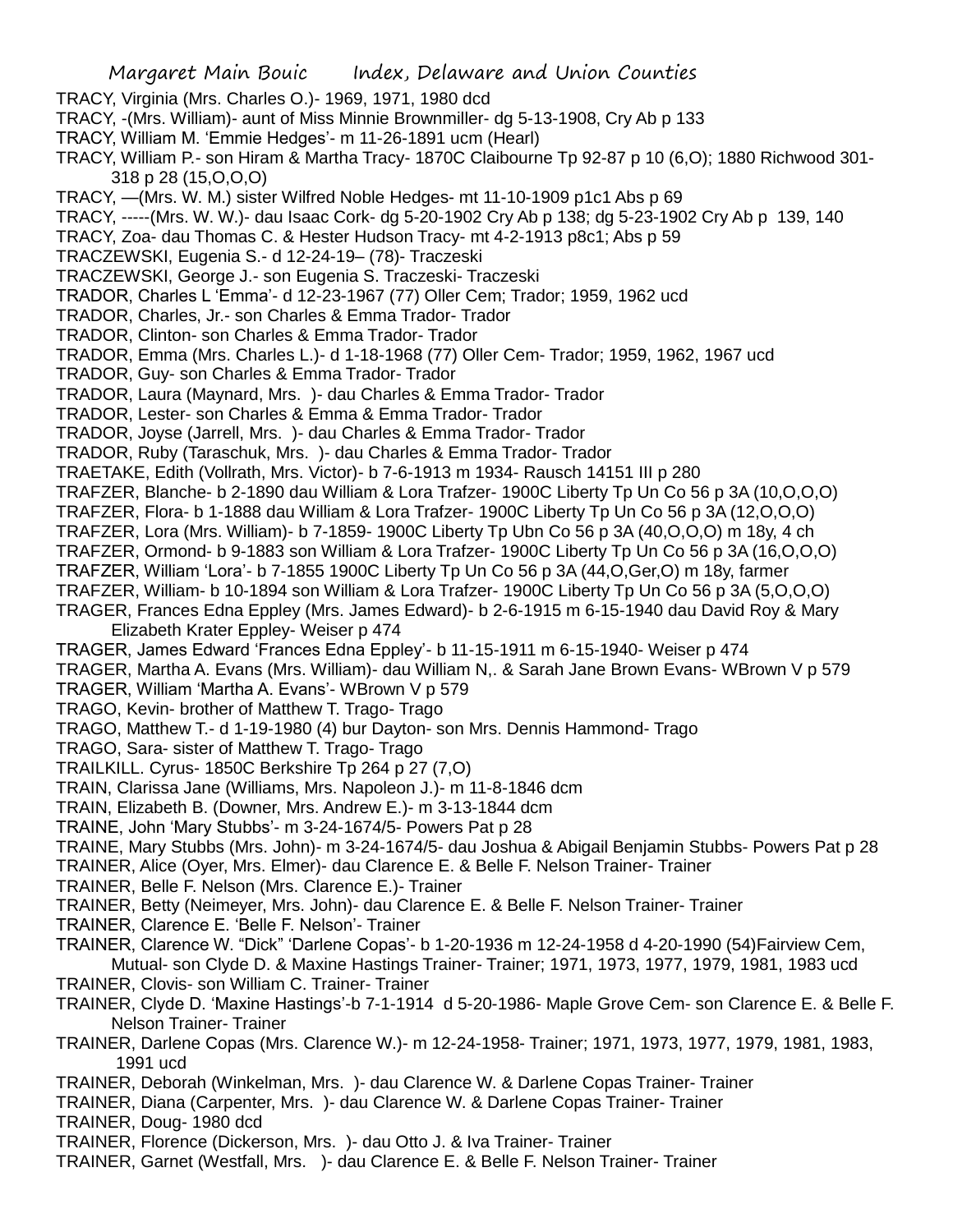TRAINER, Grace (Richie, Mrs. Jack)- dau Clarence E. & Belle F. Nelson Trainer- Trainer

TRAINER, Harold- son Clarence E. & Belle F. Nelson Trainer- Trainer

TRAINER, Iva (Mrs. Otto J.)- Trainer

- TRAINER, James- son Clyde D. & Maxine Hastings Trainer- Trainer
- TRAINER, Joan (Brown, Mrs. Clarence)- dau Clarence E. & Belle F. Nelson Trainer- Trainer
- TRAINER, Leo- son William C. Trainer- Trainer
- TRAINER, Maxine (Dowler, Mrs. )- dua Otto J. & Iva Trainer- Trainer
- TRAINER, Maxine Hastings (Mrs. Clyde D.)- Trainer
- TRAINER, Nickkie (Mrs. Robert W.)- 19980 dcd
- TRAINER, Nora (Murdock, Mrs. )- sister William C. Trainer- Trainer
- TRAINER, Otto J. 'Iva'- d 3-25-1962 (62) Galena Cem- son William C. Trainer- Trainer
- TRAINER, Pauline (Phillips, Mrs. )- dau Clrence E. & Belle F. Nelson Trainer- Trainer
- TRAINER, Regina (Weaver, Mrs. )- dau William C. Trainer- Trainer
- TRAINER, Robbie- b 1969 son Robert W. & Nickkie Trainer- 1980 dcd
- TRAINER, Robert- son Clyde D. & Maxine Hastings Trainer- Trainer
- TRAINER, Robert W. 'Nickkie A.'- 1980 dcd
- TRAINER, Ronnie E.-b 1954 son Clarence W. & Darlene Copas Trainer- Trainer; 1971 ucd
- TRAINER, Sheree (Greenbaum, Mrs. )-b 1956 dau Clarence W. & Darlene Copas Trainer- Trainer; 1971 ucd
- TRAINER, Thelma (Cunter, Mrs. Clifford)- Weiser p 160
- TRAINER, William C.- d 2-12-1976 (97) bur Galena- Trainer- 1964, 1969, 1971 dcd
- TRAINER, Willis C. son Clarence E. & Belle F. Nelson Trainer- Trainer
- TRAKES /FRAKES?- Rachiel (Hanyman, Mrs. Enoch)- m 10-26-1809 onwq I
- TRAMBIS, Granvill A. 1870C Berkshire Tp p 204 (36\*)
- TRAMBIS, Granville S. 1870C Berkshire Tp p 204 (2)
- TRAMBIS, Joseph A. 1870C Berkshire Tp p 204 (4)
- TRAMBIS, Lucina L 1870C Berkshire Tp p 204 (28)
- TRAMBIS, Sayent V. 1870C Berkshire Tp p 204 (6 mos)
- TRAMMEL, Cynthia E. (Mrs. Joseph M.)- Pabst p Pion II p 153
- TRAMMEL, Doris E. (Mrs. Robert A.)- 1971, 1973, 1977, 1979, 1981 ucd
- TRAMMEL, Doris- b 1955 dau Robert A. & Doris E. Trammel- 1971, 1973 ucd
- TRAMMEL, Joseph M. 'Cynthia E.'- Pabst Pion II p 153
- TRAMMEL, Robert A. 'Doris E.'- 1971, 1973,m 1977, 1979, 1981 ucd
- TRAMMEL, Robert- b 1962 son Robert A. & Doris E. Trammel- 1971, 1973, 1977 ucd
- TRAMMEL, Ronald- b 1966 son Robert A. & Doris E. Trammel- 1971, 1973, 1977 ucd
- TRAMONTANA, Allison Leigh- b 6-29-1998 dau Joseph & Jill Tramontana- Tramontana
- TRAMONTANA, Jill (Mrs. Joseph)- parents of Allison Leigh- Tramontana
- TRAMONTANA, Joseph D.'Karen Marvin' son Conrad & Patricia Tramontana- Tramontana
- TRAMONTANA, Joseph 'Jill'- parents of Allison Leigh- Tramontana
- TRAMONTANA, Karen Marvin (Mrs. Joseph D.)- dau Jay & Kathleen Marvin- Tramontant
- TRAMP- killed train wreck- dg 3-27-1917, Cry Ab p 35
- TRANEL, Andrew Lee- b 2-7-1978 son Dennis & Lynn Church Tranel- tranel
- TRANEL, Dennis Lee 'Lynn Church'- m 4-23-1977 son Leroy Tranel- Tranel
- TRANEL, Leroy- Tranel
- TRANEL, Lynn Church (Mrs. Dennis Lee)- m 4-23-1977 dau Richard Church- Tranel
- TRANEL, Naomi Lynn- b 5-1983 dau Dennis & Lynn Church Tranel- Tranel
- TRANEL, Sarah Marie- b 2-18-1985 dau Dennis & Lynn Church Tranel- Tranel
- TRANKER, Rev. C.- d Monday (40) son-in-law of G. K. Schreyer, Bellpoint Pike- dg 5-24-1889, Cry Ab p 232
- TRANSUP, Robert 'Wanda'- 1969 dcd
- TRANSUP, Wanda (Mrs. Robert)- 1969 dcd
- TRAP, Andrew 1870C Delaware Town p 327 (22)
- TRAP, Henry'Rebecca J. Stoddard'- m 3-27-1862 ucm (Hearl)
- TRAP, Jacob 'Susannah Swartz'- m 12-24-1846 ucm (Hearl)
- TRAP, Rebecca J. Stoddard (Mrs. Henry)- m 3-27-1863 ucm (Hearl)
- TRAP, Susannah Swartz (Mrs. Jacob)- m 12-24-1846 ucm (Hearl)
- TRAPHAGEN, David M.- b 1951 son Dr. Donald W. & Emily Traphagen- 1969, 1980 dcd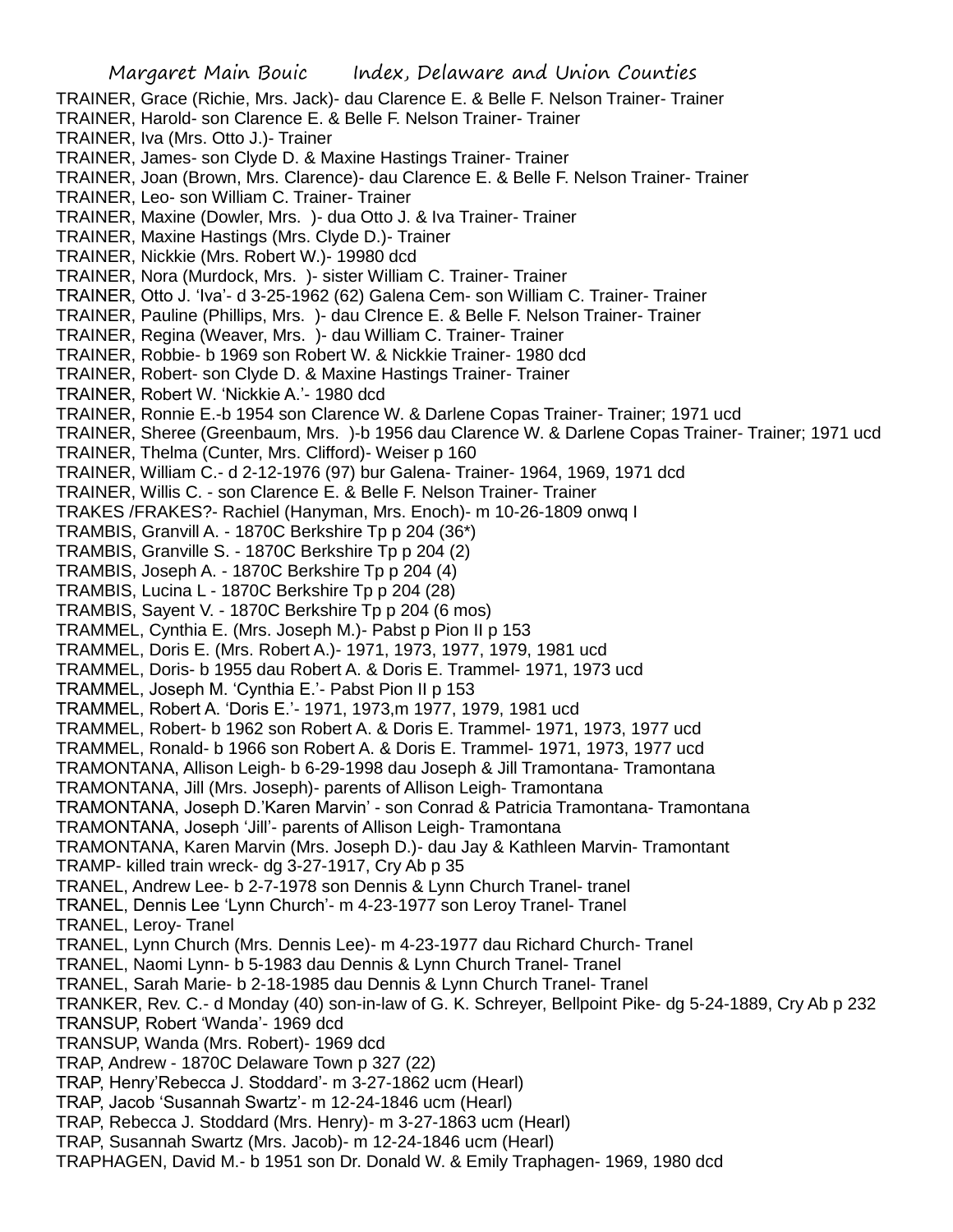TRAPHAGEN, Donald S. 'Patricia'- 1969 dcd

- TRAPHAGEN, Dr. Donald W. 'Emily'- 1964, 1969, 1971, 1980 dcd
- TRAPHAGEN, Emily (Mrs. Donald W.)- 1969, 1971 dcd
- TRAPHAGEN, Emily- b 1967 dau Donald S. & Patricia Traphagen- 1969 dcd
- TRAPHAGEN, Patricia (Mrs. Donald S.)- 1969 dcd
- TRAPKEE, Mrs. sister John Shults- dg 7-18-1902- Cry Ab p 144
- TRAPKEY, Dr. Calvin 'Edith P. Kerns'- 1915 uch p 647
- TRAPKEY, Edith P. Kerns (Mrs. Dr. Calvin)- dau William & Mary J. Williams Kerns- 1915 uch p 647
- TRAPKEY, Elizabeth Shults ( Mrs. )- dau Benjamin & Malinda Freshwater Shults- Freshwater p 203; dg 9-22- 1914 Cry Ab p 151
- TRAPKEY, Capt. Robert Alexander- b Berlin, Germany 9-5-1840 d Leonardsburg 11-4-1912 (72-2-19) son Robert Trapkey- Civil War Co Gl 148 Reg, Indiana Volunteer Inf.- dg 11-26-1912, dg 11-29-1912 Cry Ab p 172, 173; dg 6-3-1913, Cry Ab p 40
- TRAPKEY, Robert- father of Capt. Robert Trapkey- dg 11-29-1912, Cry Ab p 173
- TRAPP, Andrea- b 1975 dau Terry N. & Peggy Trapp- 1980 dcd
- TRAPP, Anna B.- b Marysville d 12-14-1886 (21-3-0) dcdeaths
- TRAPP, Anna C. Nicol (Mrs. John George)- b 2-15-1855/6 m 2-25-1875 ucm 5649 (Hearl) d 10-5-1920 (65y7m)- Oakdale p 119- dau John George & Anna Margaret Weidman Nicol- 1883 uch V p 147, 213; 1985 uch p 139; mt 3 p 10; mt 4-6-1910 p1c4 Abs p 10, 4-13-1910 p1c3 Abs p 11; 1900C Paris Tp 52- 53 p 4A (44,O,Ger,Ger)- m 25y, 4 ch; 1910C Paris Tp 218-220 p 11A (55,O,Ger,Ger); m 35y, 4 ch
- TRAPP, Annette (Porschet, Mrs. Harold)- dau Carlton E. & Eloise Watts Trapp- 1985 uch p 139; 1949, 1959, 1962 ucd
- TRAPP, Arlene (Mrs. Ernest)- 1949 ucd
- TRAPP, Audrey Emma (Bevis, Mrs. Fay) dau Henry George & Lola Holt Trapp- Trapp; 1985 uch p 10, 139
- TRAPP, Bertha Louis-b 5-21-1883 dau George Peter & Emma Chrisman Trapp- 1985 uch p 139; 1900C York Tp 145-145 p 7A (17,O,O,O); dcbirths
- TRAPP, Carlton Edwin 'Eloise Watts'- b 4-22-1911 d 3-1-1977 Raymond Cem, lptw p 44 son Henry & Lola Holt Trapp-1985 uch p 139 - parents of Mrs. Edsel Dotson- Trapp; 1949, 1959, 1962, 1967, 1971, 1973, 1975 ucd
- TRAPP, Caroline M. (Mrs. Frederick W.)- b 112-26-1983 d 3-18-1916 Oakdale II p 28
- TRAPP, Carolyn Marie "Carrie" (Mader, Mrs. Frank)- b 6-13-1883 m 1904 d 2-8-1935 Oakdale II p 77- dau John George & Anna Nicol Trapp- 1915 uch p 683; 1985 uch p 139; 1900C Paris Tp 52-53 p 4A (16,O,O,O)
- TRAPP, Carrie Sherwood (Mrs. Fred N. B.)- dau Presley R. & Sadie Jewell Sherwood- 1915 uch p 1051; mt 12-18-1812 p9c3 Abs p 43; 1985 uch p 139; 1910C Paris Tp 210-212 p 11A (26,O,O,O) m 5y, 1 ch
- TRAPP, David Edwin- b 7-14-1963 d 7-17-1963 Oakdale II p 28 infant son of Frederick William Phillips & Ida Chaffee Trapp- 1985 uch p 139
- TRAPP, David F.- b Geneva, O. buried 1-18-1923 infant; Oakdale 3520 (G3) II p 28
- TRAPP, Earl F. -b 12-1895 son George Peter "Pete" & Emma Christman Trapp- 1985 uch p 139; 1900C York Tp 145-145 p 7A (4,O,O,O)
- TRAPP, Eliza- b 1864 d 6-28-1927 (63) Oakdale 3930 (H50) II p 71
- TRAPP, Elizabeth Barbara Boerger (Mrs. Frederick)- dau Johann William & Elizabeth Barbara Schuricht Boerger- 1883 uch V p 147; 1985 uch p 139; Un Co Journal 1-22-1940 p 1
- TRAPP, Edith Elizabeth (Neutzel, Mrs. Lewis F.)(Bentley, Mrs. Elmer) b 4-29-1887 m 9-17-1904 m(2) 12-29- 1834 dau John George & Anna Nicol Trapp- 1915 uch p 683; 1985 uch p 139
- TRAPP, Elizabeth (Scheiderer, Mrs. John)- d Saturday (47) mt 9-26-1906 p1c3 Abs p 27
- TRAPP, Eloise Watts (Mrs. Carlton E.)- b 1918 Raymond Cem, lptw p 44; 1949, 1959, 1962, 1967, 1971, 1973, 1975, 1977, 1979, 1981 ucd
- TRAPP, Emma Christman (Mrs. George Peter)- b 5-1859 d 12-8-1903 (44); 1985 uch p 139; dg 12-11-1903 Cry Ab p 210; 1900C York Tp 1145-145 p 7A (41,O,Ger,Ger)- m 18y, 3 ch
- TRAPP, Emma- dau Frederick William Phillip & Carrie Sherwood Trapp- 1985 uch p 139
- TRAPP, Erma C.- dau Fred & Carrie Sherwood Trapp- Trapp; 1910C Paris tp 210-2112 p 11A (10/12,O,O,O) TRAPP, Ernest 'Arlene'- 1949 ucd
- TRAPP, Frances Watt (Mrs. Orlo C.)- 1985 uch p 1139; 1961, 1964, 1969, 1971, 1980 dcd
- TRAPP, Frank- son Mrs. Trapp- mt 2-28-1906 p3c3 Abs p 4; mt 9–26-1906 p1c6, Abs p 27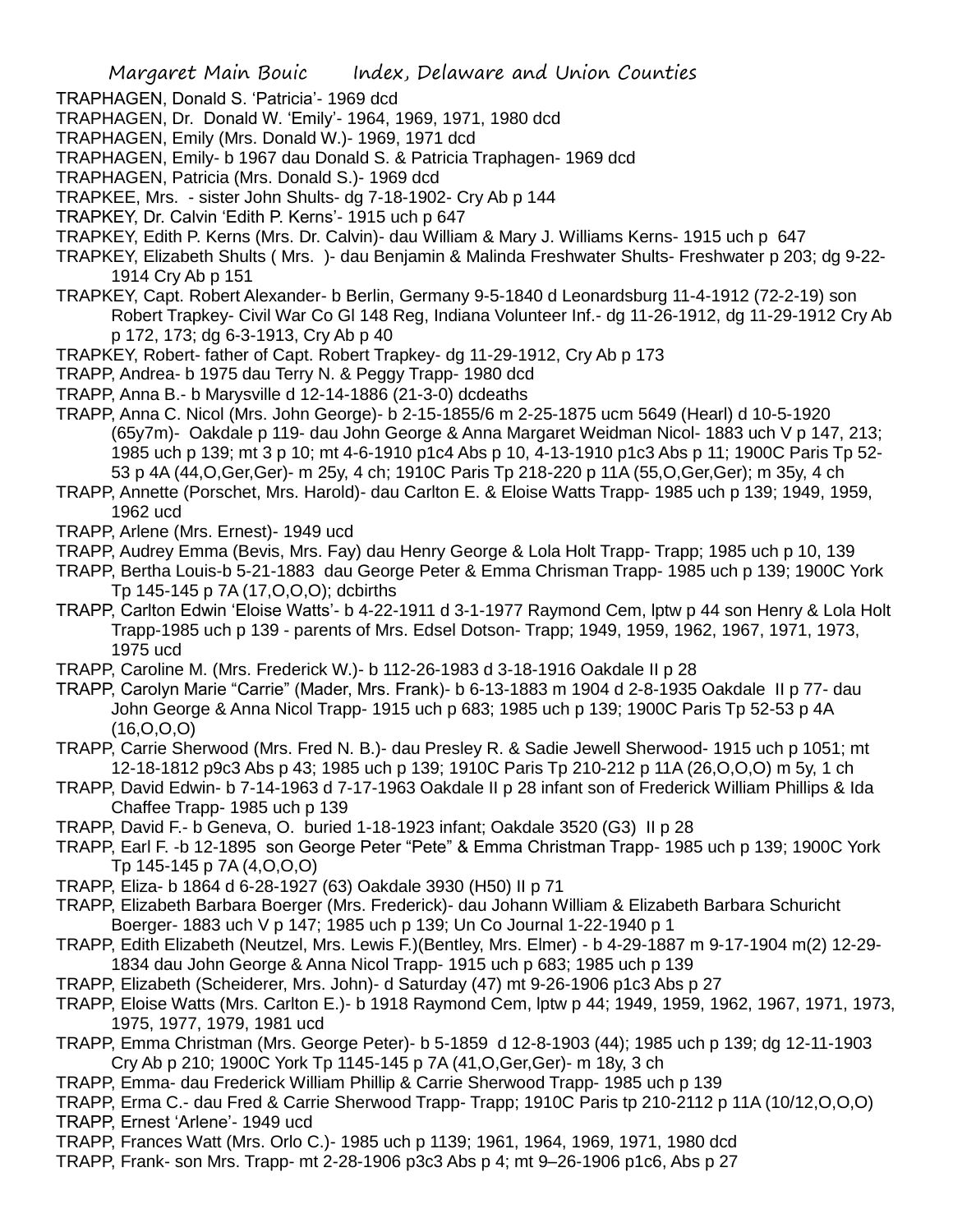- TRAPP, —(Mrs. Fred)- d 8-28-1961 (73) bur Ft. Worth- Trapp
- TRAPP, ----(Plies, Mrs. William)- dau Fred Trapp- Trapp
- TRAPP, Fredrick 'Elizabeth Barbara Borger'- b 7-12-1822 d 2-20-1882 d (59) father of George Trapp-d 3-1- 1882 Abs p 10 to US 1842 (19), 1883 uch V p 147l Un Co Journal 1-22-1940 p 1
- TRAPP, Frederick William Phillip 'Caroline M. Sherwood''Ida Chaffee'- b 3-14-1879 d 6-16-1974 Oakdale 11 p 28- son John George & Anna Nicol Trapp- 1915 uch p 683; 1883 uch V p 147; 1900C Paris Tp 52-53 p

4A (21,O,O,O) farm laborer; (Fred N.B) 1910C Paris Tp 210-212 p 11A (31,O,O,O) farmer, m 5y TRAPP, Gene- son Ernest & Arlene Trapp- 1949 ucd

- TRAPP, George 'Anna C.' b 10-20-1848- mt 10-21-1936- Trapp; 1900C Paris Tp 52-53 p 4A (51,O,Ger,Ger). 1910C Paris Tp 218-220 p 11A (61,O,Ger,Ger) m 35y, farmerl uca p 59
- TRAPP, George- d Saturday, Union Co Journal 1-22-1940 (91)- son Frederick & Elizabeth Boerger Trapp TRAPP, George- son Fredrick Trapp- mt 3-1-1882 Abs p 10
- TRAPP, George- pallbearer for Henry Huber- mt 3-30-1910 p6c3 Abs p 9
- TRAPP, George- brother Elizabeth Scheiderer- mt 2-28-1906 p3c3 Abs p 4; mt 9-26-1906 p1c3 Abs p 21
- TRAPP,George Peter 'Emma'- b 4-1855- 1900C York Tp 145-145 p 7A (45,O,Ger,Ger)- m 18y
- TRAPP, Henry George 'Lola Jane Holt'- b 12-11-1887/5 m 1910 d 5-20-1930 son George Peter "Pete" & Emma Christman Trapp- 1985 uch p 139; 1900C York Tp 145-145 p 7A (14,O,O,O)
- TRAPP, Henry George, Jr.- d Infancy- son Henry George & Lola Jane Holt Trapp- 1985 uch p 139; Trapp TRAPP, Henry 'Rebecca Stoddard'- m 3-27-1862 ucm 3305
- TRAPP, Ida Chaffee (Mrs. Frederick William Phillips)- 1985 uch p 139
- TRAPP, Ida L.- dau John George & Anna Nicol Trapp- 1900C Paris Tp 52-53 p 4A (13,O,O,O)
- TRAPP, Jacob 'Susannah Swartz'- m 10-25-1846 ucm 1183
- TRAPP, Joan (Porschet, Mrs. Marvin)- dau Carlton & Eloise Watt Trapp- 1985 uch p 13 1949, 1959 ucd
- TRAPP, John George 'Anna C. Nicol'- b10-20-1848 m 2-25-1875 ucm (Hearl) d 1-20-1940 Oakdale I p 119 son Frederick & Elizabeth B. Nicol Trapp- 1985 uch p 139; 1883 uch V p 147, 213; 1915 uch p 683; mt 3 p 10
- TRAPP, John- brother Elizabeth Scheiderer- mt 2-28-1906 p3c3 Abs p 4; mt 9-26-1906 p1c3 Abs p 21
- TRAPP, Kathryn dau Frederick William Phillip & Ida Chaffee Trapp- 1985 uch p 139
- TRAPP, Lena (Long, Mrs. Adam)- sister Elizabeth Scheiderer- mt 2-28-1906 p3c3 Abs p 4; mt 9-26-1906 p1c3 Abs p 21
- TRAPP, Lola Jane Holt (Mrs. Henry)- b 5-14-1889 m 1910 d 1-1-1974- Trapp- dau Lafayette & Lizzie Eliza Brink Harper Holt- 1985 uch p 139; 1971, 1973 ucd
- TRAPP, Bertha Louise (Mueck, Mrs. Robert G. "Bob") m 2-12-1949- dau Henry & Lola Holt Trapp- Trapp; 1985 uch p 139
- TRAPP, Maggie M.- b 2-28-1876 dau John George & Anna C. Nicol Trapp- 1883 uch V p 147
- TRAPP, Margaret (Sheppeh, Mrs. )- sister Elizabeth Scheiderer; mt 2-28-1906 p3c3 Abs p 4; mt 9-26-1906 p1c3 Abs p 21
- TRAPP, Marshall 'Mary J. Stout'- m 2-18-1879 ucm 6434 (Hearl); mt 2-26-1879, Abs p 4; mt 8-18-1897 p1c4 Abs p 24, father of Sylva
- TRAPP, Mary J. Stout (Mrs. Marshall)- m 2-18-1879 ucm 6434 (Hearl) ; mt 2-26-1879, Abs p 4
- TRAPP, Mary (Nungeaser, Mrs. )- sister Elizabeth Schiederer- mt 2-28-1906 p3c3 Abs p 4; mt 9-26-1906 p1c3 Abs p 21
- TRAPP, Matilda Margaret (Asman, Mrs. Fred J.)- b 2-28-1876 m 1892 d 1943 Oakdale II p 33 dau John George & Anna Nicol Trapp- 1915 uch p 683; 1985 uch p 139; Un Co Journ 1-22-1940(?) p 1
- TRAPP, ----Nicol (Mrs. Peter)- mt 4-6-1910 p1c4 , mt 4-13-1910 p1c3, Abs p 10-11
- TRAPP, Norma Jeannie Helman (Mrs. Ortho E,.)- dau Emerson Helman- Trapp; 1971, 1973, 1975, 1977, 1979,1981, 1983, 1991 ucd; parents of Tina M.
- TRAPP, Orlo Christman 'Frances Watt'- son Henry G. & Lola J. Holt Trapp- 1985 uch p 139; 1961,1964, 1969, 1971, 1980 dcd
- TRAPP, Ortho E. ' Norma Jeannie Helman'- son Carlton & Eloise Watts Trapp- 1985 uch p 139; Trapp; 1949. 1959, 1962, 1967, 1971, 1973, 1975, 1977, 1979, 1981, 1983, 1991 ucd -parents of Tina M.
- TRAPP, Patty (Dotson, Mrs. Edsel)- dau Carlton Edwin & Eloise Watt Trapp- Trapp; 1985 uch p 139; 1949, 1959 ucd
- TRAPP, Peggy (Mrs. Terry N.)- 1980 dcd
- TRAPP, Peter- brother Elizabeth Scheiderer- mt 9-26-1906 p1c3 Abs p 21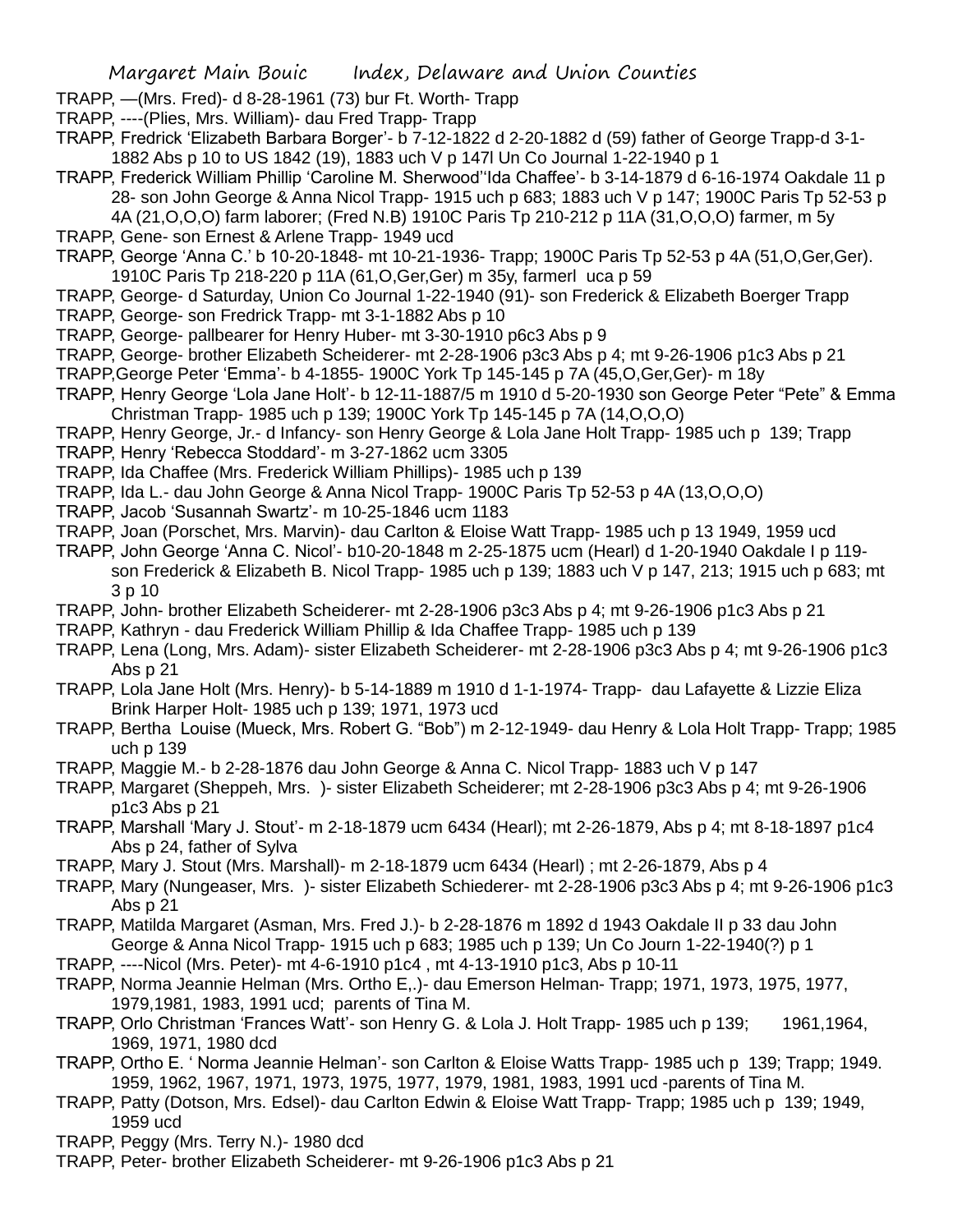- TRAPP, Randy Lee- b 10-4-1974 son Ortho & Norma Jeannie Helman Trapp- Trapp, 1977, 1983, 1991 ucd; engaged to Christine Kohler
- TRAPP, Rebecca Stoddard (Mrs. Henry)- m 3-27-1862 ucm 3305
- TRAPP, Robert- son Frederick William Phillips & Ida Chaffee Trapp- 1985 uch p 139
- TRAPP, Rosa (Flickinger, Mrs. Jacob Marion)- b 1860 d 1940 Claibourne Cem p 38
- TRAPP, Sheldon- son Henry George & Lola Jane Holt Trapp- 1985 uch p 139
- TRAPP, Sheldon Leroy- d 5-21-1970 (26) son Orlo C. & Frances Watt Trapp- Trapp; 1985 uch p 139; 1961, 1964, 1969 dcd
- TRAPP, Susannah (Jones, Mrs. Solomon)- Maugans Anc p 145
- TRAPP, Susannah Swartz (Mrs. Jacob)- m 10-25-1846 ucm 1183
- TRAPP, Sylvia- d Saurday (8) dau Marshal Trapp- mt 8-18-1897 p1c4 Richwood, Abs p 24
- TRAPP, Terry N. 'Peggy'- son orlo C. & Frances V. Watt Trapp- 1985 uch p 139; Trapp; 1961, 1964, 1969, 1971 dcd
- TRAPP, Tillie M.- b 2-1876 dau John George & Anna Nicol Trapp-1900C Paris Tp 52-53 p 4A (24,O,O,O), clerk TRAPP, Tina Maria.- b 9-6-1979 dau Ortho E. & Norma Jeannie Helman Trapp- Trapp- engaged to John
- Jordan
- TRAPP, Velma Dale (Fields, Mrs. O. R.)- dau Henry & Lola Holt Trapp- Trapp; 1985 uch p 139
- TRAPP, Yelsh Mae (Hastings, Mrs. Philip)- dau Henry & Lola Holt Trapp- Trapp; 1985 uch p 139
- TRAPPE, Henry- pallbearer for Jeremiah H. Roger, funeral Monday, Burnside Cem, dg 10-8-1915, Cry Ab p 83
- TRAPT, Elizabeth (Mrs. Frederieg)- DJ p 85
- TRAPT, Frederieg 'Elizabeth'- DJ p 85
- TRAPT, Johann Wilhem- b 1-5-1851 d 10-11-1878 (27-9-5) Trinity Lutheran Cem- son Frederieg & Elizabeth-DJ p 85
- TRASY, Jonathan- Powers Pat p 30
- TRASY, Thomas- Powers Pat p 30
- TRAU- Beverly- dau Robert & Marjean Trau- 1964 (15) dcd
- TRAU, Marjean (Mrs. Robert)- 1964 dcd
- TRAU, Robert 'Marjean'- 1964 dcd
- TRAUCHT, Ellen (Mrs. Gregory)- Traucht; 1991 ucd
- TRAUCHT, George Edward 'Willa Jeanne Coburn'- b 8-12-1933 m 6-28-1957- Weiser p 842
- TRAUCHT, Gregory 'Ellen'- Traucht; 1991 ucd
- TRAUCHT, Loren Denise Rinehart (Mrs. Tyler Nathan)- m 3-21-1998 dau Robert & Linda Rinehart- Traucht
- TRAUCHT, Meggan- b 1975 ch Gregory & Ellen Traucht- 1991 ucd
- TRAUCHT, Tyler Nathan 'Loren Denise Rinehart'- m 3-21-1998 son Gregory & Ellen Traucht- Traucht; 1991 ucd
- TRAUCHT, Willa Jeanne Coburn (Mrs. George Edward)- b 7-10-1937 m 6-28-1957 dau William L. & Elma Jean Naiden Coburn- Weiser p 842
- TRAUL, John Benjamin- b 5-8-1968 son Dr. Richard & Nancy Beightler Traul- Traul
- TRAUL, Nancy Beightler (Mrs. Dr. Richard)- dau Clarence Beightler- Traul
- TRAUL, Dr. Richard 'Nancy Beightler'- Traul
- TRAUT, Johanes- Pabst p 2 p 84 Johannes- Pabst p 2 p 84
- TRAUT, John- Pabst p 2 p 82 John, Jr.- Pabst p 2 p 80
- TRAUT, Maria- Pabst p 2 p 18, 84
- TRAUTMAN, Andrew 'Nannie'- b 1870 d 1942 Maskill Cem- lptw p 94
- TRAUTMAN, Angeline Siegfried (Mrs. John)- see Troutman
- TRAUTMAN, Esther Biel (Mrs. John)- 1880 dch p 647
- TRAUTMAN, Flora Johnson (Mrs. Lawrence Cratty)- m 1-26-1964- Maugans Anc p 11
- TRAUTMAN, Geraldine Cratty (Mrs. Lawrence)- b 6-27-1907 m 9-26-1933 dau Harry & Nellie Gabriel Cratty-Maugans Anc p 11
- TRAUTMAN, Harriet Shaw (Mrs. Joseph)- Maugans Anc p 11
- TRAUTMAN, John (Mrs. )- b Germany d 10-10-1887 (63) Delaware dau F. & Lura Kraus Weidmandcdeaths
- TRAUTMAN, John- 1880 dch p 336, 400
- TRAUTMAN, John 'Esther Biel''Mary Ann Siegfried'- son John & Mary R. Trautman- 1880 dch p 646 TRAUTMAN, John 'Mary M.'- 1880 dch p 646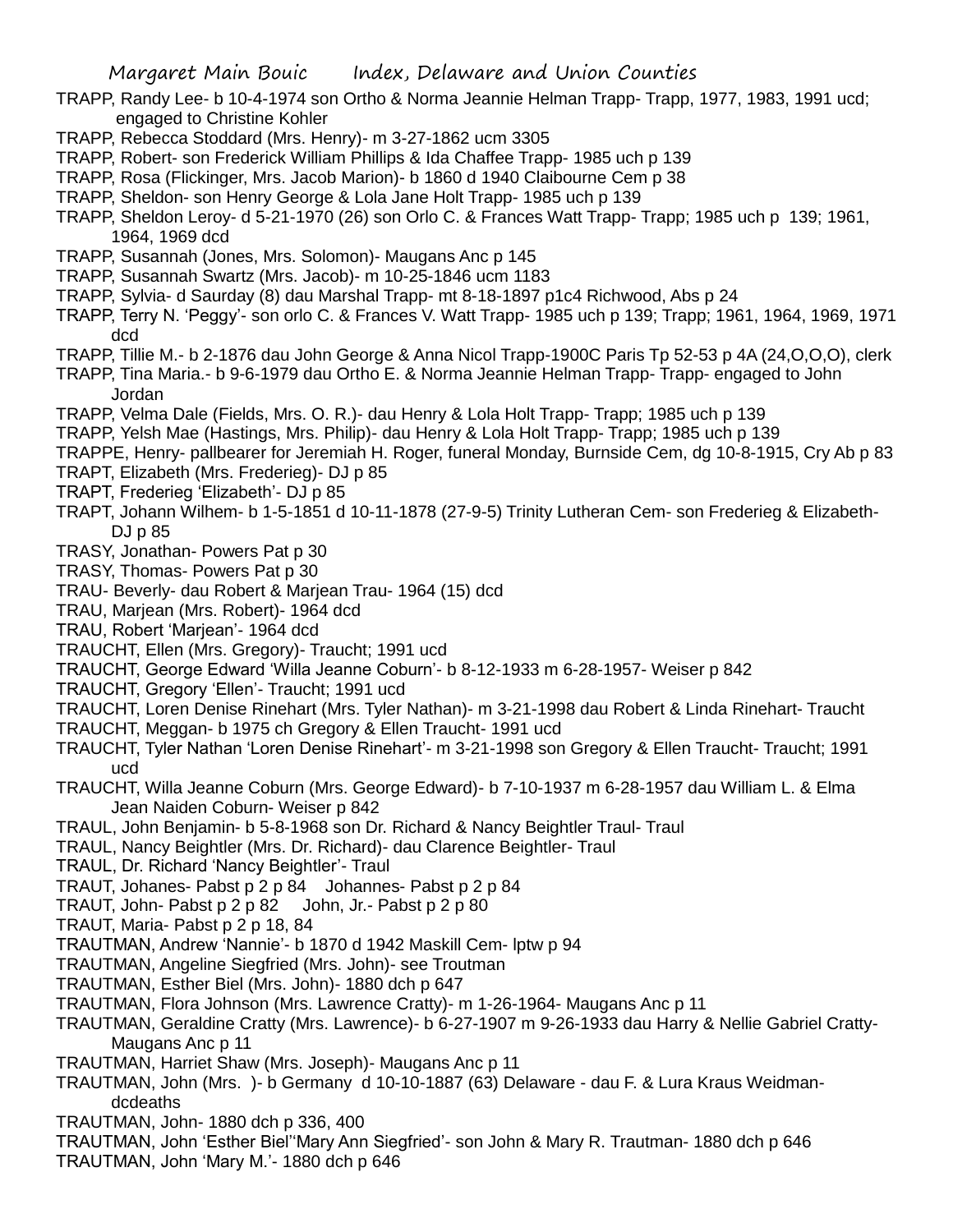- Margaret Main Bouic Index, Delaware and Union Counties TRAUTMAN, Joseph 'Harriet Shaw'- Maugans Anc p 11 TRAUTMAN, Lawrence 'Geraldine Cratty'- b 11-19-1900 m 9-26-1933 d 6-12-1940 son Joseph & Harriet Shaw Trautman- Maugans Anc p 11 TRAUTMAN, Lawrence Cratty 'Flora Johnson'- b 8-24-1936 m 1-26-1964 son Lawrence & Geraldine Cratty Trautman- Maugans Anc p 11 TRAUTMAN, Mary Ann Siegfried (Mrs. John)- could be Angeline?- 1880 dch p 647 TRAUTMAN, Mary J. (Mrs. John)- 1880 dch p 646 TRAUTMAN, Nannie (Mrs. Andrew)- b 1874 d 1949- Maskill Cem, lptw p 94 TRAUTMAN, Patricia (Morris, Mrs. Richard William)- b -7-3-1934 m 7-31-1952 dau Lawrence & Geraldine Cratty Trautman- Maugans Anc p 11 TRAUTMAN, Sandra Jean (Elginger, Mrs. Joseph)- b 6-25-1935 m 10-4-1958 dau Lawrence & Geraldine Cratty Trautman- Maugans Anc p 11 TRAUTMAN, Sharon Maxine- b 2-26-1941 dau Lawrence & Geraldine Cratty Trautman- Maugans Anc p 11 TRAUTWEIN, Amy- b 1961 dau Henry Bill & Francis Cherry Trautwein- 1969 dcd TRAUTWEIN, Ann- b 1952 dau Henry Bill & Francis Cherry Trautwein- 1969 dcd TRAUTWEIN, Cherry- b 1954 dau Henry Bill & Francis Cherry Trautwein- 1964, 1969 dcd TRAUTWEIN, Francis Cherry (Mrs. Henry Bill)- 1961, 1969, 1971 dcd TRAUTWEIN, Glenn R. 'Ruby A. Dean'- b 11-10-1925 m 12-10-1949 d 1-4-1997 (71) Oak Hill Cem- son Burton Richard & Laura B. Parker Trautwein- Trautwein TRAUTWEIN, Henry B. 'Cherry'- 1961, 1964, 1969, 1971 dcd TRAUTWEIN, Jeanie- b 1956 dau Henry Bill & Francis Cherry Trautwein- 1969 dcd TRAUTWEIN, Joyce (King, Mrs. James)- dau Glenn R. & Ruby A. Dean Trautwein- Trautwein TRAUTWEIN, Laura B. Parker (Mrs. Burton Richard)- b 10-8-1892 m 2-22-1922 d 2-24-1986 (93) Oak Hill Cem, Upper Sandusky- dau John & Mary Day Parker- Trautwein TRAUTWEIN, Linda (Monroe, Mrs. Timothy)- dau Glenn R. & Ruby A. Dean Trautwein- Trautwein TRAUTWEIN, Mary Louise (Coleman, Mrs. Ben)- dau Burton Richard & Laura B. Parker Trautwein- Trautwein TRAUTWEIN, Burton Richard 'Laura B. Parker'- m 2-22-1922 d 2-8-1974 -Trautwein TRAUTWEIN, Ruby A. Dean (Mrs. Glenn R.)- Trautwein TRAVELSTEAD, James 'Thelma Jordan'- Travelstead TRAVELSTEAD, Thelma Jordan (Mrs. James)- d 1964 (41) bur Illinois- sister Virgil Jordan- Travelstead TRAVELSTEAD, Thomas- brother James Travelstead- Travelstead TRAVERE(?), Phebe- Pabst p 8 p 5 TRAVERS, Catherine Swartz (Mrs. William)- dau John Swartz- 1880 dch p 546; 1908 dch p 400/490 TRAVERS, Lydia Ann- d 5-28-1848 (4-3-9) Westfield Cem- Powell p 363 TRAVERS, William 'Catherine Swartz'- 1880 dch p 546; 1908 dch p 400/490 TRAVICE, Mary (Hughs, Mrs. Gerard R.)- b 1856 d 1927 Jerome I.O.O.F. Cem, DJ p 114 TRAVILIAN, Nancy (Sharp, Mrs. Henry)- 1883 uch V p 448 TRAVIS, Adaline- dau Isaac & Margaret Morris Travis- Powell p 317 TRAVIS, Adeline Marie (Mrs. Monroe)- 1971, 1973, 1975 ucd TRAVIS, Anita (Mrs. Theodore)- 1991 ucd TRAVIS, Ann Edwards (Mrs. Enoch)- m 5-23-1832 dcga p 56 Ohio State Gazette TRAVIS, Anna (Clark, Mrs. Casey)- b 1967 dau William F. & Maria Dinovo Travis- Travis; 1980 dcd TRAVIS, April (Mrs. William F., Jr.)- Travis TRAVIS, Arnold- son Jay & Roberta Pelfrey Travis- Travis TRAVIS, Art 'Dottie'- son Henry & Emma Nibert Travis- Travis TRAVIS, Audrey (Smith, Mrs. )- dau Henry & Emma Nibert Travis- Travis TRAVIS, Barry- b 1959 son Monroe & Adeline Marie Travis- 1971, 1973, 1975 ucd TRAVIS, Becky (Mrs. Corey)- Travis- parents of Cole Alan Travis TRAVIS, Becky (Fisher, Mrs. )- dau Dick & Donna Travis- Travis TRAVIS, Becky (Gruber, Mrs. Doug)- dau Ted W. & Susan Flach Travis- Travis TRAVIS. Besta Lynn (Hale, Mrs. Gary)- b 7-7-1968 dau D. C. & Joan Matson Travis- Travis; 1980 dcd TRAVIS, Betty (Mrs. Jack)-Travis TRAVIS, Bobbie- b 1963 ch Daniel D. & Mary E, Travis- 1980 dcd TRAVIS, Brad- 1991 ucd
- TRAVIS, Butch- son Jay & Iva Bella Thomas Travis- Travis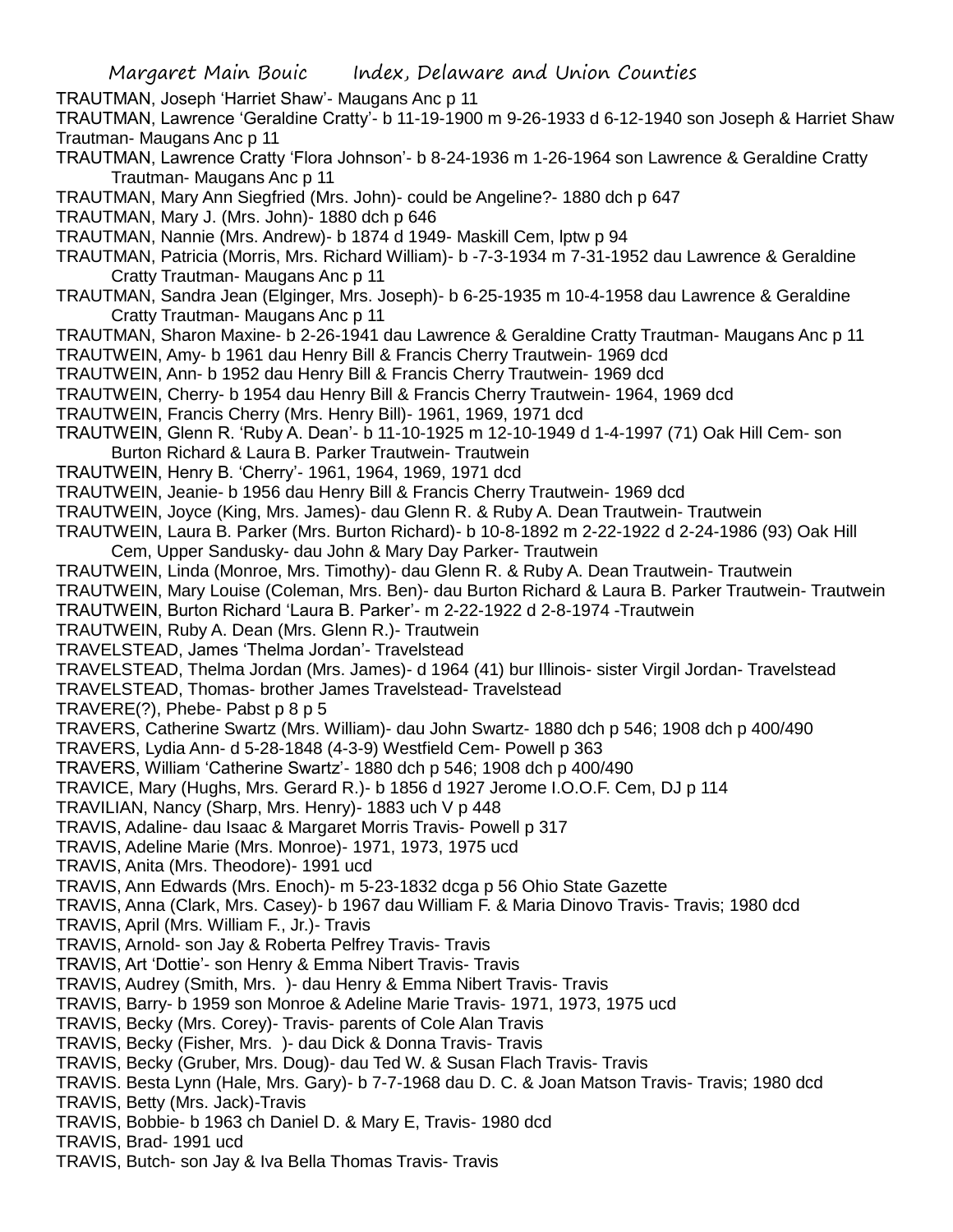- TRAVIS, C, D, 'Joann Matson'- son Gertrude Travis- Travis; 1980 dcd
- TRAVIS, Charles B. 1870C Delaware Town p 334 (1)
- TRAVIS, Cindy (Coons, Mrs. )- b dau William F. & Maria Dinovo Travis- Travis
- TRAVIS, Cindy- b 1957 dau Monroe & Adeline Marie Travis- 1971, 1973, 1975 ucd
- TRAVIS, Cindy Roberts (Mrs. Howard)- parents of Sara Elizabeth- Travis
- TRAVIS, Clarence L. 'Helen T.'- 1975, 1977, 1979, 1981 ucd
- TRAVIS, Cole Alan- b 2-23-1998 son Corey & Becky Travis- Travis
- TRAVIS, Corey 'Becky' Travis- parents of Cole Alan Travis
- TRAVIS, Daniel D. 'Mary E.'- 1980 dcd
- TRAVIS, David- 1820C 45
- TRAVIS, David 'Deborah Smith'- Powell p 317
- TRAVIS, David 'Ella Mellinger'- son Isaac & Margaret Morris Travis- Powell p 317
- TRAVIS, D. C. 'Joan Matson'- Travis
- TRAVIS, Deborah Smith (Mrs. David)- Powell p 317
- TRAVIS, Dessie F, Park (Mrs. William N,.)- Travis
- TRAVIS, Diane- b 1967 dau Clarence L. & Helen T. Travis- 1975, 1977, 1979, 1981 ucd
- TRAVIS, Dick 'Donna Coy'- b 9-30-1942 d 3-31-2004 (61) Oak Grove Cem- son Jay & Iva Belle Thomas Travis- Travis
- TRAVIS, Donald- son Jay & Roberta Pelfrey Travis- Travis
- TRAVIS, Donna Coy (Mrs. Dick)- dau Otis Coy- Travis
- TRAVIS, Dorothy Barber (Mrs. Louis)- dau Charles & Grace Dodd Barber- Maugans Anc p 206
- TRAVIS, Eileen (Callegan, Mrs. )- dau Jay & Roberta Pelfrey Travis- Travis
- TRAVIS, Eleanor- Pabst p 8 p 8
- TRAVIS, Elizabeth (Benedict, Mrs. Alonzo)- m 12-22-1831, dcga p 56, Ohio State Gazette
- TRAVIS, Ella Mellinger (Mrs. David)- dau Jacob Mellinger- Powell p 317
- TRAVIS, Enoch 'Ann Edwards'- m 5-23-1832, dcga p 56 Ohio State Gazette
- TRAVIS, Ephre- 1820C: 45
- TRAVIS, Eveline- uninf p 14 11-4-1909 (51) d 11-25-1909
- TRAVIS, Fred- 1908 dch p 807, 809; 1976 dch p 249, 250
- TRAVIS, Fred- son Jay & Iva Belle Thomas Travis- Travis
- TRAVIS, A. Gene 'Helen L.- 1961, 1964, 1969, 1971, 1980 dcd
- TRAVIS, Gene 'Virginia Watrous'- Travis
- TRAVIS, Gerald 'Tina'- son William F. & Maria Dinovo Travis- Travis
- TRAVIS, Gertrude M.- d 112-24-1978 975) bur Worthington- 1961, 1964, 1969, 1971 dcd
- TRAVIS, Greenville A. 'Hazel'- d 5-5-1961 (66) Oak Grove Cem- Travis
- TRAVIS, ----(Couglin, Mrs. Joseph)- dau Greenville A. & Hazel Travis- Travis
- TRAVIS, ----(Watson, Mrs. K. W., Jr.)- dau Greenville A. & Hazel Travis- Travis
- TRAVIS, Hazel (Mrs. Greenville)(Jordan, Mrs. Vessie) m(2) 4-30-1973 d 11-9-1979 (79) Oak Grove Cem-**Travis**
- TRAVIS, Helen Louise West (Mrs. A. Gene)- d 4-24-1977 bur Washington C.H.- dau Roy West- 1961, 1964, 1969, 1971 dcd
- TRAVIS, Helen T. (Mrs. Clarence L.)- 1975, 1977, 1979, 1981 ucd
- TRAVIS, Henrietta 1870C Delaware Town p 334 (9)
- TRAVIS, Henry- brother Greenville A. Travis- Travis
- TRAVIS, Howard W.- son William W. & Dessie F, Park Travis- Travis
- TRAVIS, Howard 'Cindy Rogers'- parents of Sara Elizabeth- Travis
- TRAVIS, Irene L. (Meadows, Mrs. Kemper)- b 7-8-1927 d 6-17-1998 (70)- dau Henry & Emma Nibert Ttravismother of Richard Meadows- Travis
- TRAVIS, Isaac B. 'Margaret Morris'- b 2-21-1818 m 6-10-1840 dcm son David & Deborah Smith Travis-Powell p 317
- TRAVIS, Iva Belle Thomas (Mrs. Jay)- Travis
- TRAVIS, Jack 'Betty '- son Henry & Emma Nibert Travis- Travis
- TRAVIS, Jacqueline Kay Zimnmerman (Mrs. Richard)- m 12-22-1961 dau Lewis A. Zimmerman- Travis
- TRAVIS, Jay 'Iva Belle Thomas'- Travis, parents of Dick Travis- Travis
- TRAVIS, Jay 'Roberta Pelfrey'- Travis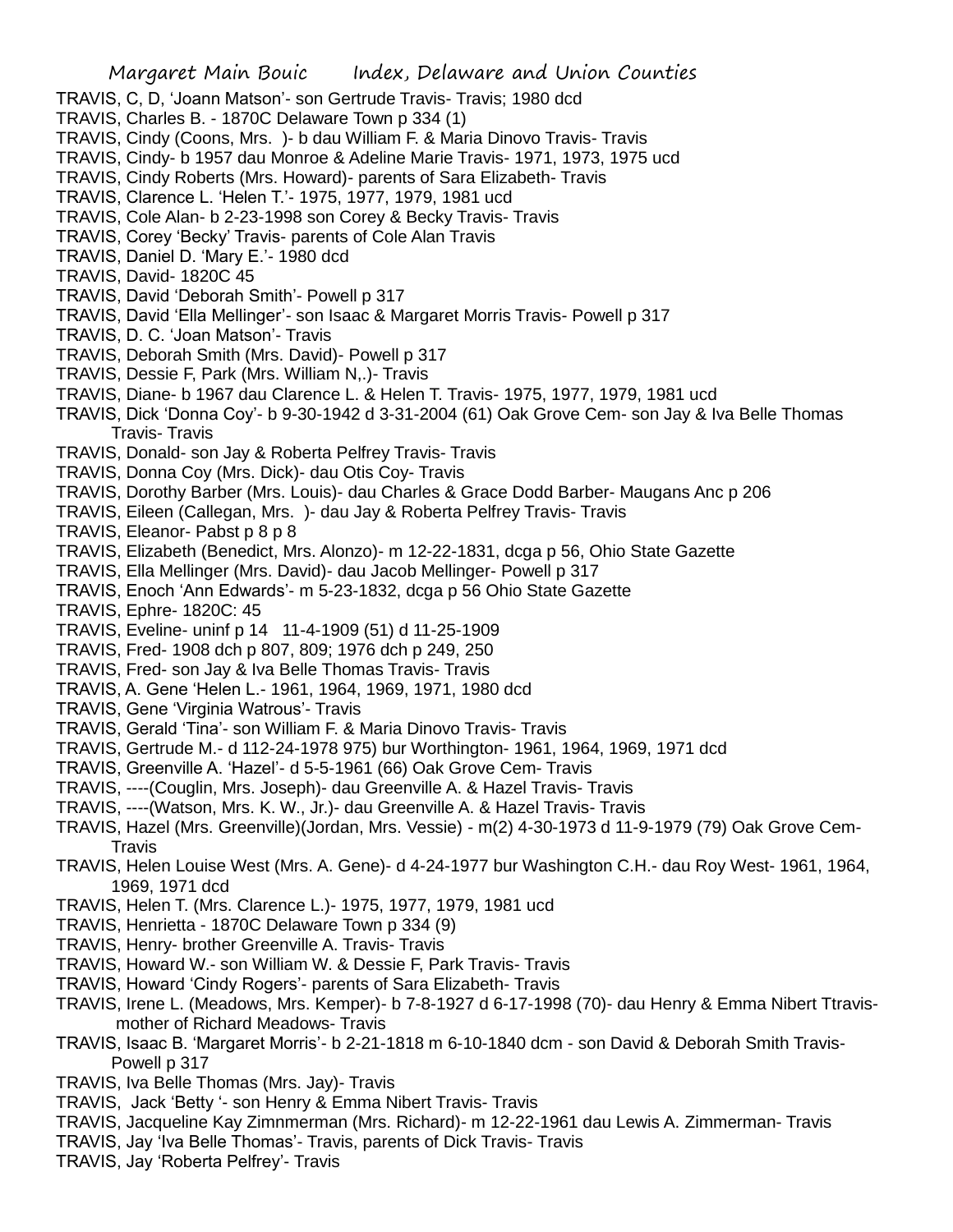- TRAVIS, Jeanette (Mrs. Timothy)- Travis
- TRAVIS, Jennifer- b 1973 dau Clarence & Helen Travis- 1975, 1977, 1979, 1981 ucd
- TRAVIS, Jo Ann- dau Jay & Eda Belle Thomas Travis- Travis
- TRAVIS, Joan Matson (Mrs. D. C.)- dau Norvick Matson- Travis; 1980 dcd
- TRAVIS, Julia N.- b 1954 dau Monroe & Marie Adeline Travis- 1971, 1973, 1975 ucd
- TRAVIS, Katherine Amy- dau Maurice Scott Travis- Travis
- TRAVIS, Lilly A. 1870C Delaware Town p 334 (12)
- TRAVIS, Linda R. Page (Mrs. Michael G.)- m 10-9-1976 dau Glenn V. Page- Travis
- TRAVIS, Louis 'Dorothy Barber'- Maugans Anc p 206
- TRAVIS, Louise (White, Mrs. Myron)- White (149)
- TRAVIS, Lucy Anderson (Mrs. Skurman)- m 6-15-1842 dcm
- TRAVIS, Margaret Morris (Mrs. Isaac)- b Pa 1-18-1819 m 6-10-1840 dcm dau John & Sarah Test Morris-Powell p 317
- TRAVIS, Maria Dinovo (Mrs. William F.)- Travis ; 1971, 1980 dcd
- TRAVIS, Marion Elizabeth. 'Mildred Elizabeth Martino'- b 10-17-1910 m 1-4-1935 d 10-8-1996 (85) Price Cem- son William & Dessie Park Travis- Travis; 1985 uch p 160; 1959, 1962, 1967, 1971, 1973, 1975, 1977, 1979, 1981, 1983, 1991 ucd
- TRAVIS, Marjorie Walker (Paugh, Mrs. )- dau Gertrude M. Travis- Travis
- TRAVIS, Mary 1870C Delaware Town p 330 (47\*)
- TRAVIS, Mary E. (Mrs. Daniel D.)- 1980 dcd
- TRAVIS, Mary (Harriott, Mrs. Samuel)- d 8-12-1860 (51-2-19) Jerome Tp Cem, DJ p 102
- TRAVIS, Mary- dau Isaac & Margaret Morris Travis- Powell p 317
- TRAVIS, Mary (Mead, Mrs. Martin)- Powell p 316
- TRAVIS, Mary (Stoll, Mrs. John)(Wilson, Mrs. )(Mrs. )- b 1774 m(1) 1792 d Monday at home of son John Wilson (107) ; dg 1-18-1883 Cry Ab p 77
- TRAVIS, Maryette 1870C Delaware Town p 334 (5)
- TRAVIS, Maurice Scott b 12-1-1962 d 11-24-1995 (32) Marlborough Cem son D. C. & Joan Matson Travis-**Travis**
- TRAVIS, Melissa- b 1966 dau Daniel D. & Mary E. Travis- 1980 dcd
- TRAVIS, Michael- son A. Gene & Helen L. Travis- 1964 (15) dcd
- TRAVIS, Michael G. 'Linda R. Page'- m 10-9-1976- Travis; 1961(12), 1969, 1971 dcd
- TRAVIS, Michelle- b 1961 dau Monroe & Adeline Marie Travis- 1971, 1973, 1975 ucd
- TRAVIS, Mike 'Paula'- son Dick & Donna Travis- Travis
- TRAVIS, Mildred Elizabeth Martino (Mrs. Marion E.)- m 1-4-1935 d 11-25-1981- Travis; 1949, 1959, 1971, 1973, 1975 ucd
- TRAVIS, Milton- brother Greenville Travis- Travis
- TRAVIS, Monroe 'Adeline Marie'- 1971, 1973, 1975 ucd
- TRAVIS, Nancy (Clark, Mrs. Harvey)- b 6-27-1804 m 6-1-1820 d 4-8-1888 mother of Mrs. Philip Phillips- dg 4- 27-1888 Cry Ab p 190
- TRAVIS, Ned E.- son Marion E. & Mildred Elizabeth Martino Travis- Travis; 1949,. 1959 (14), 1962 ucd
- TRAVIS, Newell P.- b 8-30-1903 d 7-5-1973 (69) son William N. & Dessie F. Park Travis- Travis
- TRAVIS, Norma (Conti, Mrs. )- dau Jay & Roberta Pelfrey Travis- Travis
- TRAVIS, Oscar 1870C Delaware Town p 334 (32\*)
- TRAVIS, ---- infant son b 4-16-1869 Delaware Town- son Oscar Travis- Travis
- TRAVIS, Paul- uncle of Dick Travis-Travis
- TRAVIS, Rae Jean (Barnhart, Mrs. Patrick)- dau D. C. & Joan Matson Travis- Travis
- TRAVIS, Rebecca S.- 1991 ucd
- TRAVIS, Rebecca- dau Ted W. & Susan K. Travis- 1971, 1973, 1975, 1977, 1979, 1981, 1983 ucd
- TRAVIS, Richard- b 1970 son Clarence L. & Helen T. Travis- 1975, 1977, 1979, 1981 ucd
- TRAVIS, Richard 'Jacqueline Kay Zimmerman'- m 12-22-1961 son Jay Travis- Travis
- TRAVIS, Robert- Pabst p 7 p 1; 1820C : 7
- TRAVIS, Robert- 1835 men p 24 #201 p 40 Delaware Tp
- TRAVIS, Robert- 1835 men p 37 #91 p 66 Liberty Tp
- TRAVIS, Robert, Jr.- 1835 men 37 #95 p 66 Liberty Tp
- TRAVIS, Robert- father of Nancy Travis Clark- dg 4-27-1888 Cry Ab p 190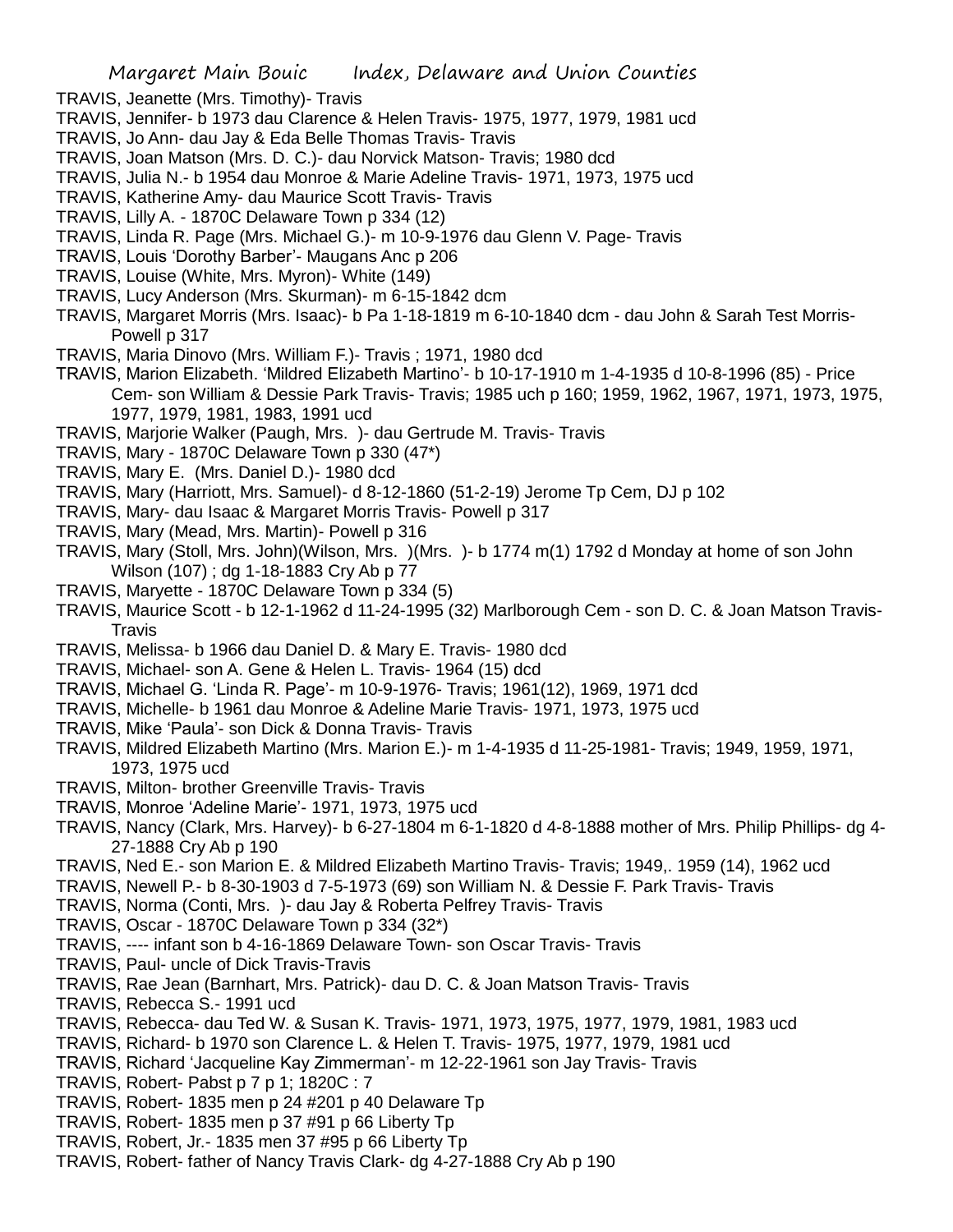- TRAVIS, Robert- b 1973 son Ted W. & Susan K. Flach Travis- Travis; 1975,. 1977, 1979, 1981, 1983 ucdengaged to Lisa Nash
- TRAVIS, Roberta Pelfrey (Mrs. Jay)- Travis
- TRAVIS, Robin J. (Dennis, Mrs. Chrisophter L.)- b 10-8-1973 m 7-4-1992 d (19)Price Cem- dau Ted W. & Susan K. Flach Travis- Travis; 1975, 1977, 1979, 1981, 1983 ucd
- TRAVIS, Rodney W.- b 1968 son Ted W. & Susan K, Flach Travis- Travis; 1971, 1973, 1975, 1977, 1979, 1981, 1983, 1991 ucd
- TRAVIS, Roe- b 1971 ch D. C. & Joann Matson Travis- 1980 dcd
- TRAVIS, Roger M.- son Marion E. & Mildred Elizabeth Martino Travis- Travis; 1959, 1962 ucd
- TRAVIS, Roy B.- half-brother Greenville A. Travis- Travis
- TRAVIS, R. T. (McKitrick, Mrs. Joseph Lyman)- McKitrick p 116
- TRAVIS, Sarah Elizabeth- b 6-28-1983 dau Howard & Cindy Rogers Travis- Travis
- TRAVIS, Sarah- dau Isaac & Margaret Morris Travis- Powell p 317
- TRAVIS, Sarah J. 1870C Delaware Town p 334 (28)
- TRAVIS, Scott- b 1963 son C. D. & Joann Travis- 1980 dcd
- TRAVIS. Sherri (Theado, Mrs. Egbert)- dau William F. & Maria Dinovo Travis- Travis
- TRAVIS, Skurman 'Lucy Anderson'- m 6-15-1842 dcm
- TRAVIS, Sureman- 1820C : 45
- TRAVIS, Susan K. Flach (Mrs. Ted W.)- Travis; 1985 uch p 96; 1971, 1973, 1975, 1977, 1979, 1981, 1983, 1991 ucd
- TRAVIS, Theodore 'Anita'- son Henry & Emma Nibert Travis; Travis; 1991 ucd
- TRAVIS, Ted W.'Susan K, Flach'- son Marion E. & Elizabeth Martino Travis- Travis; 1985 uch p 96; 1949, 1959, 1962 (17), 1971, 1973, 1975, 1977, 1979, 1981, 1983, 1991 ucd
- TRAVIS, Terry- son Jay & Iva Belle Thomas Travis- Travis
- TRAVIS, Timothy"Timmy" 'Jeanette'- b 1973 son William F. & Maria Dinovo Travis- Travis; 1980 dcd
- TRAVIS, Tina (Mrs. Gerald)- Travis
- TRAVIS, Tracy- dau Dick & Donna Travis- Travis
- TRAVIS, Vasti Adams- dau Samuel Adams- dcw Bk 2 p 248
- TRAVIS, Victoria- b 1964 dau Daniel D. & Mary E. Travis- 1980 dcd
- TRAVIS, Virginia Watrous (Perfect, Mrs. Donald) (Mrs. Gene)- b 8-1-1915 d 6-29-2004 (88) Oak Grove Cemdau Lawrence & Cora Blinn Watrous- Travis
- TRAVIS, William- 1835 men p 44 #34 p 80 Oxford Tp
- TRAVIS, William 'Dessie Park'- Travis
- TRAVIS, William F. "Bill" 'Maria Dinovo'- b 3-3-1934 d 6-8-2000 (66) St,. Mary Cem son Jay & Roberta Pelfrey Travis- Travis; 1971, 1980 dcd
- TRAVIS, William F., Jr. 'April'- son William F. & Maria Dinovo Travis- Travis
- TRAVIS, William N. 'Dessie F. Park'- Travis
- TRAVISS, Betsy A. Miller (Mrs. Joshua)- m 8-5-1838 dcm
- TRAVISS, Joshua 'Betsy A. Miller'- m 8-5-1838 dcm
- TRAVOSEK, Anna E. (Mrs. Richard J.)- 1971, 1980 dcd
- TRAVOSEK, Richard J. 'Anna E.'- 1971, 1980 dcd
- TRAW, Gary- b 2-15-1943 d infancy- son Simeon Jackson & Mary Blanche Stevenson Traw- Nash p 277
- TRAW, Jon Stevens- b 9-18-1944 son Simeon Jackson & Mary Blanche Stevenson Traw- Nash p 277
- TRAW, Marvin Nelson- b 2-15-1943 son Simeon Jackson & Mary Blanche Stevenson Traw- Nash p 277
- TRAW, Mary Blanche Stevenson (Mrs. Simeon Jackson)- b 10-15-1912 m 1-9-1937 dau Nelson Wallace & Mary Ann Nash Stevenson- Nash p 277
- TRAW, Simeon Jackson 'Mary Blanche Stevenson'- b 4-25-1916 m 1-9-1927- Nash p 277
- TRAW, Simeon Wallace- b 11-24-1937 son Simeon Jackson & Mary Blanche Stevenson Traw- Nash p 277 TRAXLER, ----CCC p 90
- TRAXLER, Alice d 2-20-1875 (17-2-10) Berlin Tp, dcdeaths; 1870C Berlin Tp p 235 (12)
- TRAXLER, Charles 1870C Delaware Tp p 280 (5)
- TRAXLER, Charles- son Mary Traxler- dg 5-1-1914 Cry Ab p 116
- TRAXLER, ----(Mrs. Charles)- dau William H. Withrow- dg 6-18-1907 Cry Ab p 50
- TRAXLER, Donald l. 'Myra Isabel Hiett' m 8-9-1964 Traxler
- TRAXLER, Elias- 1908 dch p 407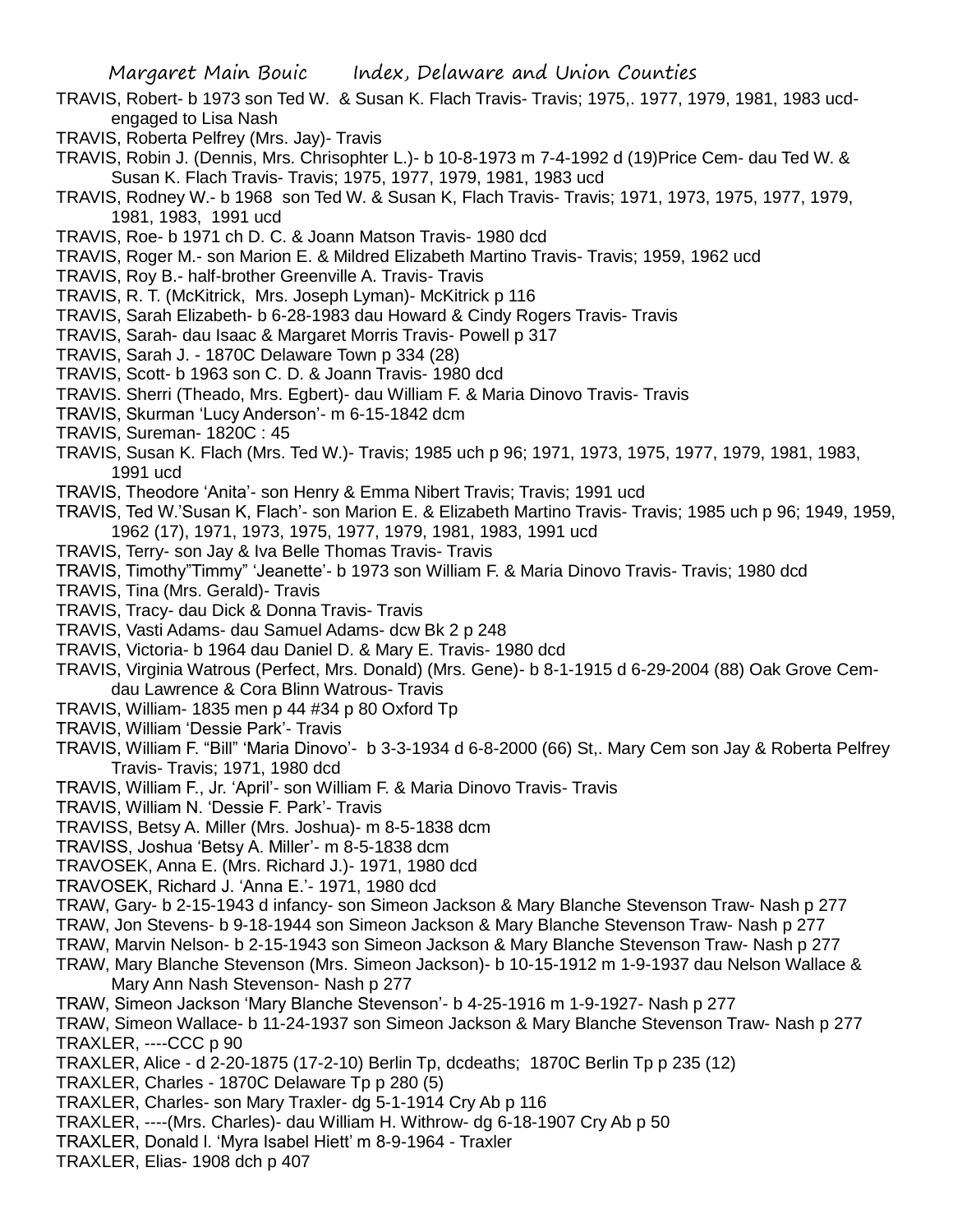- TRAXLER, Elizabeth b 1-21-1810 d 3-9-1887 (77-1-16); dg 3-18-1887, Cry Ab p 154; 1870C Delaware Tp p 280 (60\*)
- TRAXLER, Frank 1870C Berlin Tp p 235 (9)
- TRAXLER, George L 1870C Delaware Tp p 278 (25\*)
- TRAXLER, Harry- b 5-21-1892 Delaware Town son Charles & Mary Withrow Traxler- dcbirths
- TRAXLER, Henry Withrow- Oak Grove Cem- Powell p 442
- TRAXLER, John W. 'Margaret W. Warner'- m 9-1-1857 dcm; 1908 dch p 407
- TRAXLER, Judith (Gast, Mrs. David)- dau William B. & Ruth Bradley Traxler- Traxler
- TRAXLER, Letta Trigg, d Wednesday, dg 2-15-1950 (66) Oak Grove Cem- sister William Walter Trigg, sister Ralph Trigg- dg 9-13-1907 Cry Ab p 69; dg 5-4-1906, Cry Ab p 97
- TRAXLER, —(Clark, Mrs. Paul)- dau Mrs. Lettia B. Trigg Traxler- dg 2-15-1950, Cry Ab p 69
- TRAXLER, Lizzie 1870C Delaware Tp p 280 (18)
- TRAXLER, Lyman B. 1870C Delaware Tp p 280 (21)
- TRAXLER, Lyman P. 1870C Delaware Tp p 278 (1)
- TRAXLER, Margaret H. 1870C Berlin Tp p 235 (32\*)
- TRAXLER, Margaret W. Warner (Mrs. John W.)- m 9-1-1857 dcm
- TRAXLER, Marie (Schultz, Mrs. Junior)- m 4-11-1954- dau William B. & Ruth Bradley Traxler- Traxler
- TRAXLER, Mary (Mrs. )- d Tuesday (81) dg 5-1-1914 Cry Ab p 116 (2 times)
- TRAXLER, Mary A. 1870C Delaware Tp p 278 (21)
- TRAXLER, Mary B. 1870C Delaware Tp p 280 (36)
- TRAXLER, Mary Belle- b 11-3-1887 Del Town dau Charles & Mary Withrow Traxler- dcbirths
- TRAXLER, Myra Isabel Hiett (Mrs. Donald L.)- m 8-9-1964- dau Don Hiett Traxler
- TRAXLER, Nancy May- b 7-22-1892 Del. Town dau Charles & Mary Withrow Traxler- dcbirths
- TRAXLER, Ruth Bradley (Mrs. William B.)- b 2-16-1916 m 1934 d 7-8-1999 (83)- dau George & Nellie Allen Bradley- Traxler
- TRAXLER, Sarah Jane (Beckwith, Mrs. James F.) M 4-22-1861 dcm
- TRAXLER, Ty Nicholas- b 11-11-1976 son Donald L. & Myra Isabel Hiett Traxler- Traxler
- TRAXLER, William 1870C Delaware Tp p 280 (6 mos)
- TRAXLER, William B. 'Ruth Bradley'- m 1934 d 7-1979- Traxler
- TRAXLER, Winfield J. 1870C Delaware Tp p 280 (10)
- TRAXWELL, Alva 'Flora B. Reed'- dumch p 123
- TRAXWELL, Flora B. Reed (Mrs. Alva)- dau Thomas & Susan Shirk Reed- dumch p 123
- TRAYLOR, Catherine Tangler (Mrs. William Virgil)- Traylor
- TRAYLOR, Christine (Whaley, Mrs. )- dau Wayne E. & Nellie M. Logan Traylor- Traylor
- TRAYLOR, Donald- son Wayne E. & Nellie M. Logan Traylor- Traylor
- TRAYLOR, Ernestine (Diller, Mrs. )- dau Wayne E. & Nellie M. Logan Traylor- Traylor
- TRAYLOR, Francis (Craft, Mrs. )- dau William Virgil & Catherine Tangler Traylor- Traylor
- TRAYLOR, Harold- son Wayne E. & Nellie M. Logan Traylor- Traylor
- TRAYLOR, James Edward '- b 7-6-1922 Ky d 4-1-1999 (76) Green Mound Cem- son William Virgil & Catherine Tangler Traylor- Traylor
- TRAYLOR, James Edward, Jr. 'Maxine'- son James Edward Traylor- Traylor
- TRAYLOR, Inez (Nichols, Mrs. )- dau Wayne & Nellie M. Logan Traylor- Traylor
- TRAYLOR, Maxine (Mrs. James Edward, Jr.)- Traylor
- TRAYLOR, Nellie M. Logan (Mrs. Wayne E.)- d 5-7-1961 (57) bur Ky- dau Mrs. Nora Logan-Traylor; 1961 dcd
- TRAYLOR, Pollie (Jordan, Mrs. )- sister Wayne E. Traylor- Traylor
- TRAYLOR, Shirley Smothers (Mrs. Wayne)- Marlborough Cem dau Ross & Clarabel Shirley Smothers-Traylor; dcq Clarbel Shirley Smothers 1; Main 1316154431
- TRAYLOR, Susie (Mrs. Willard)- 1961, 1964, 1969 dcd
- TRAYLOR, Wayne E. 'Nellie Logan''Shirley Smothers'- d 8-29-1983 (84) bur Ky- Traylor; 1969 dcd; Main (1316154431
- TRAYLOR, Willard 'Susie'- 1961, 1964, 1969 dcd
- TRAYLOR, William Virgil 'Catherine Tangler'- Traylor
- TRAYLOR, Wilma Jean (Montgomery, Mrs. )- dau Wayne E. & Nellie M. Logan Traylor- Traylor; 1961 (16) dcd TRAYNOR, Edward 'Honorah Sheehan'- Traynor
- TRAYNOR, Frances (Rohr, Mrs. Jerome P. "Jerry")- dau William J. Traynor- Traynor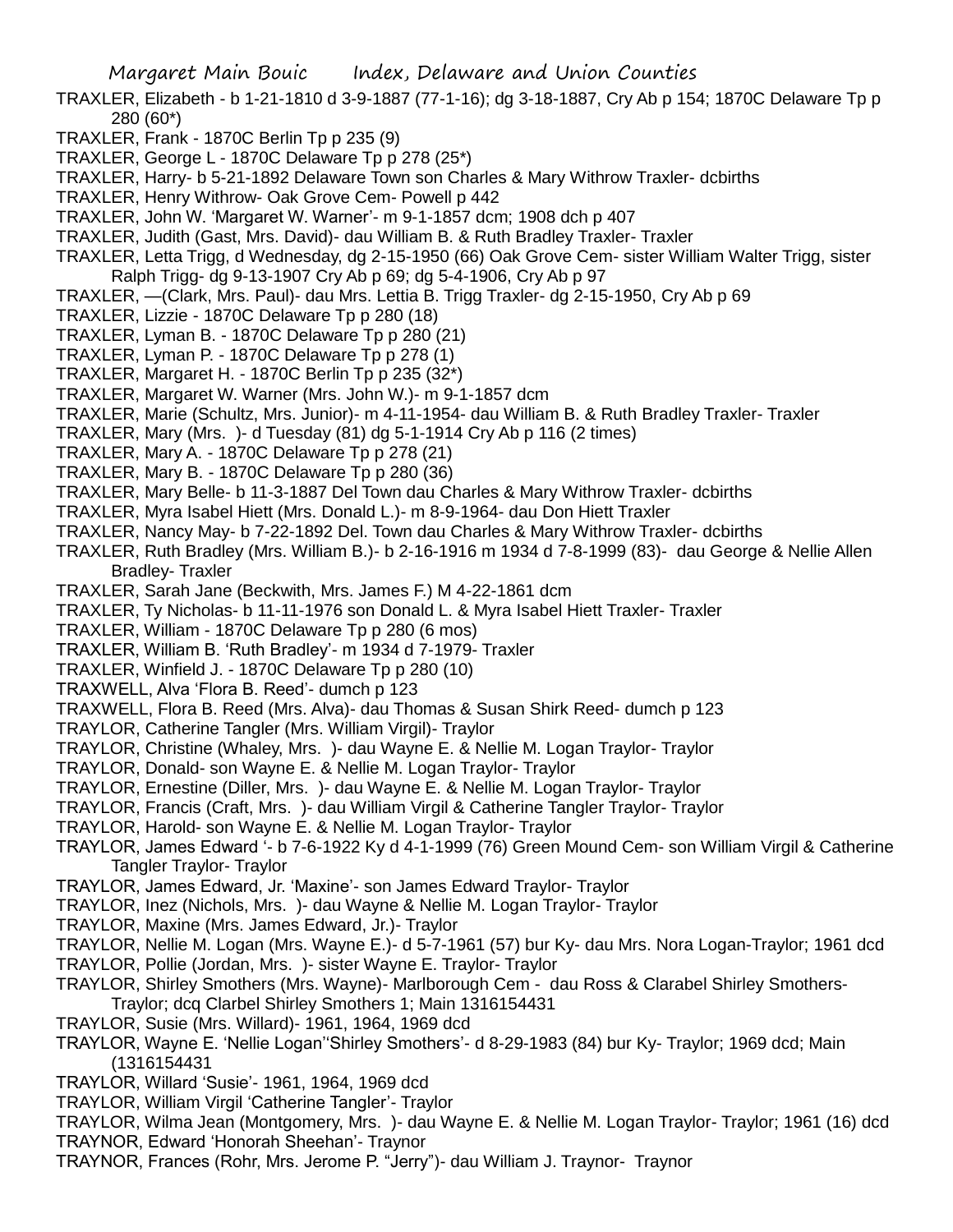- TRAYNOR, Honorah Sheehan (Mrs. Edward)- Traynor
- TRAYNOR, Irene Tipton (Mrs. William J.)- Traynor
- TRAYNOR, Laura Huber (Mrs. William J.)- b 1900 d 1947 Oakdale II p 107
- TRAYNOR, William J. 'Laura Huber''Irene Tipton'- b 11-16-1898 d 9-16-1968 Oakdale II p 107; US Army- son Edward & Honorah Sheehan Traynor- Traynor
- TRAYSER, David A. 'Margaret W.'- 1975, 1977, 1979, 1981, 1983, 1991 ucd
- TRAYSER, Ellen- dau David & Margaret Trayser- 1975, 1977, 1979 ucd
- TRAYSER, Margaret W. (Mrs. David A.)- 1975, 1977, 1979, 1981, 1983, 1991 ucd
- TRAYSER, Paul- son David & Margaret Trayser- 1975, 1977, 1979 ucd
- TRAYSER, Sarah- dau David & Margaret Trayser- 1975, 1977, 1979 ucd
- TREACY, Anne Josephine Mckittrick (Mrs. Emerson)- dau John Thomas & Josephine Eid McKittrick- McKitrick p 395
- TREACY, Anne- b 9-1-1930 dau Emerson & Ann Josephine McKittrick Treacy- McKitrick p 395
- TREACY, Emerson 'Anne Josephine McKittrick'- McKitrick p 395
- TREACY, Robert Emerson- b 2-13-1929 son Emerson & Ann Josephine McKittrick Treacey- McKitrick p 395
- TREADWAY, Emile Moody (Mrs. Leroy K.)- d Saturday Binghampton JY, niece of Mrs. S. M. Kilbourne- bur Coventry, NY; dg 11-11-1898, Cry Ab p 172
- TREADWAY, Janet (Mrs. Matt)- parents of Rebekah Marie- Treadway
- TREADWAY,. Leroy K 'Emile Moody'- dg 11-11-1898, Cry Ab p 172
- TREADWAY, Lula Adams (Mrs. )- sister C. Gilbert Adams- Adams
- TREADWAY, Mildred (Weiser, Mrs. Oscar Oswald- m 7-4-1934- Weiser p 672
- TREADWAY. Matt 'Janet'- parents of Rebekah Marie- Treadway
- TREADWAY, Rebekah Marie- b 4-12-1995 dau Matt & Janet Treadway- Treadway
- TREADWELL, Carol (Mrs. David R. Jr.)- Treadwell
- TREADWELL, Clara (Mrs. Orr Bronson)- Treadwell
- TREADWELL, David R. Jr. 'Carol'- Treadwell
- TREADWELL, Davis (4-1971) son David R. Jr. & Carol Treadwell- Treadwell
- TREADWELL, Don- son Orr Bronson & Clara Treadwell- Treadwell
- TREADWELL, Eloise Peirsol (Mrs. Ralph)- b 9-2-1909 d 4-23-1990 (80) Oak Grove Cem- sister Margaret, Frank Peirsol- Treadwell
- TREADWELL, Esther (Hovey, Mrs. Daniel)- b 3-21-1641 m 10-8-1666 d 1-1730 dau Thomas Treadwell-Powers Pat p 2
- TREADWELL, Jane (Ellis, Mrs. )- dau Orr Bronson & Clara Treadwell- Treadwell
- TREADWELL, John 'Lillie Eaton'- m 1892- dg 1-19-1917, Cry Ab p 7
- TREADWELL, Jonathan (3-1971) son david R. Jr. & Carol Treadwell- Treadwell
- TREADWELL, Lillie Easton (Mrs. John)- b 4-16-1863 m 1892 d 1-8-1916- dg 1-19-1917, Cry Ab p 7
- TREADWELL, Orr Bronson 'Clara'- d 5-30-1975- Treadwell
- TREADWELL, Ralph 'Eloise Peirsol'- d 1975- Treadwell
- TREADWELL, Ruth (Wilson, Mrs. )- dau Orr Bronson & Clara Treadwell- Treadwell
- TREADWELL, Thomas- Powers Pat p 2
- TREADWELL, Verne F.- son Orr Bronson & Clara Treadwell- Treadwell
- TREADWELL, Violet Mae- dau John & Lillie Eaton Treadwell- dg 1-19-1917, Cry Ab p 7
- TREASE, Dorothy E. Hartson (Mrs. George C.)(Harrison, Mrs. Clayton)- Trease
- TREASE, Dorothy (Mrs. James W.)- Trease
- TREASE, George C. 'Dorothy E. Hartson'- Trease
- TREASE, Grace (MacKeever, Mrs. )- dau Ronald W. Trease- Trease
- TREASE, James W. 'Dorothy'- son George C. & Dorothy E. Hartson Trease- Trease
- TREASE, Kendra (Mrs. Thomas)- Trease
- TREASE, Patience (Mrs. Robert)- Trease
- TREASE, Robert L.- son George C. & Dorothy E. Hartson Trease- Trease
- TREASE. Robert 'Patience'- son Ronald W. Trease- Trease
- TREASE, Ronald W. B 2-10-1947 Ashland Co d 12-3-2002 (55) bur Galion- son George C. & Dorothy E. Hartson Trease- Trease
- TREASE, Thomas 'Kendra'- son Ronald W. Trease- Trease
- TREASTER, Pauline (Mrs. )- McKitrick p 262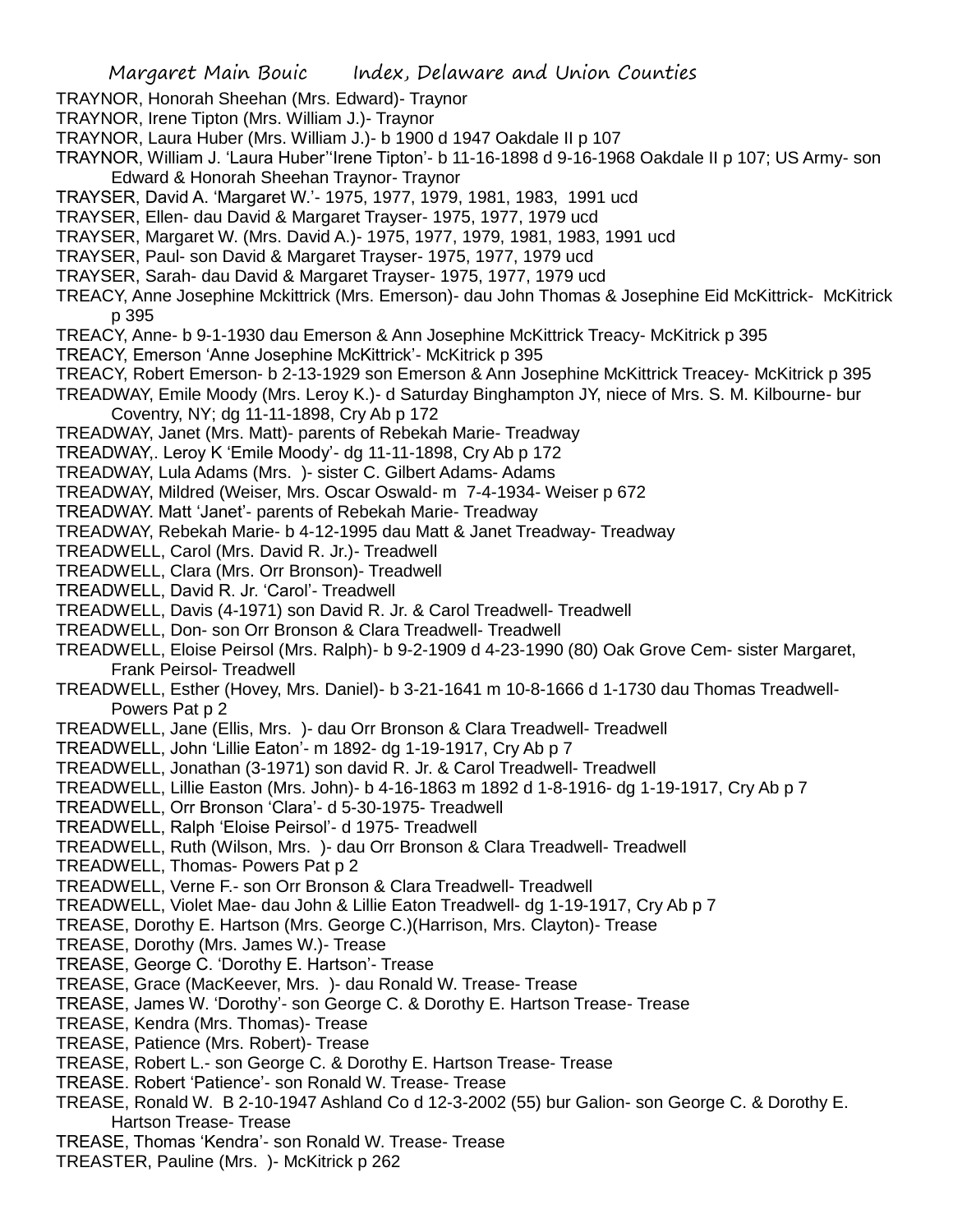- TREAT, TRATT, TREATE, TRETT, TROTT, TROTTE:
- TREAT, Agnes (Aplin, Mrs. John)- bap 2-18-1577 m 8-27-1598 dau Robert & Honora Treat- Powers Pat p 302
- TREAT, Alice Gaylord (Mrs. Richard)- bap 5-10-1594 bur 10-21-1614 dau Hugh Gaylord- Powers Pat p 108,
	- 113, 298, 301, 302, 304, 305
- TREAT, Alice- bapt 2-4-1564 dau Robert & Honora Treat- Powers Pat p 302
- TREAT, Alice- b 1631/2 d 8-2-1633 dau Richard & Alice Gaylord Treat- Powers Pat p 302,. 304
- TROTT, Alice- dau William Trott- Powers Pat p 301
- TREAT, Benjamin- 1883 uch V p 196
- TREAT, etc Chauncey- Powers Pat p 310
- TREAT, Dorothy Bulkeley (Mrs. Thomas)- m 7-5-1693 dau Rev. Gershom & Sarah Chauncey Bulkeley- Powers Pat p 305
- TREAT, Edith Priest (Mrs. John)- m 4-24-1598- Powers Pat p 302
- TREAT, etc. Elizabeth Hollingsworth (Powell, Mrs. Michael)(Mrs. Robert)- Powers Pat p 304
- TREAT, Elizabeth (Wolcott, Mrs. George)- b 1627; bap 7-25-1627 m 1649 dau Richard & Alice Gaylord Treat-Powers Pat p 302. 304
- TREAT, etc, Eunice (Paine, Mrs. Rev. Thomas)- dau Samuel Treat- Powers Pat p 306
- TREAT, etc, Honor (Deming, Mrs. John)- b 3-19-1615 m about 1637 dau Eichard & Alice Gaylor Treat- Powers Pat p 84, 302, 304, 311
- TREAT, etc, Honora /Honour (Mrs. Robert)- bur 9-17-1627- Powers Pat p 129, 298, 302
- TREAT, etc, miss J.- dcga p 30, teacher, Delaware Patron & Franklin Chronicle
- TREAT, etc, James 'Rebecca Lattimer'- b 1634, bapt 7-20-1634 m about 1659 son Richard & Alice Gaylord Powers Pat p 302, 304, 305, 306
- TREAT, etc, Jane Tapp (Mrs. Robert)- Powers Pat p 302, 304, 305
- TREAT, etc, Joanna (Hollister, Mrs. John)- b 5-24-1618 dau Richard & Alice Gaylord Treat- Powers Pat p 302, 304
- TREAT, etc, Joanna (Mrs. Richard)- Powers Pat p 302, 305
- TREAT, etc, Joanna- dau William Treat- Powers Pat p 301
- TREAT, etc, John- Powers Pat p 298. 299, 301. 302
- TREAT, etc, John 'Edith Priest'- bapt 9-10-1570 m 4-24-1598 son Robert & Honora Treat- Powers p 302
- TREAT, etc, John Harvey- Powers Pat p 298, 308
- TREAT, etc. John- son Richard Treat- Powers p 301
- TREAT, etc, John- son Robert & Jane Tapp Powers- Powers Pat p 308
- TREAT, etc, John 'Sarah Tichenor'- Powers Pat p 308
- TREAT, etc, John- son William Treat- Powers p 301
- TREAT, etc, Katherine (Thompson, Mrs. Rev. William)- b 6-20-1637 m 1665 dau Richard & Alice Gaylord Treat-Powers Pat p 302, 304
- TREAT, etc, Lucy- dau William Treat- Powers Pat p 301
- TREAT, etc, Mary (Babb, Mrs. Robert)- bapt 2-6-1575 m 10-8-1597 dau Robert & Honora Treat- Powers Pat p 302
- TREAT, etc, Mary (Crane, Mrs. Amariah)- dau Robert & Jane Tapp Treat- Powers Pat p 308
- TREAT, etc, Mary Witter (Parker, Mrs. Capt. John)(Mrs. Rev , Salmon)- dau Josiah & Elizabeth Wheeler Witterb 2-9-1665- Powers Pat p 136, 304, 317
- TREAT, etc, Mathias- Powers Pat p 3-2
- TREAT, etc, Rebecca Lattimer (Mrs. James)- m about 1659- Powers Pat p 302, 304
- TREAT, etc, Richard 'Alice Gaylor''perhaps Joanna'- bapt 8-28-16584 m 4-27-1615 d 1669 son Robert & Honora Treat- Powers Pat p 84, 108, 120, 298, 300, 301, 302, 303, 304, 305, 306, 311, 320
- TREAT, etc, Richard 'Sarah Coleman'- b 1-9-1622 son Richard & Alice Gaylord Treat- Powers Pat p 302, 304, 305, 306
- TREAT, etc, Richard- son William Treat- Powers Pat p 298, 302, 303, 305
- TREAT, etc, Robert 'Honora'- bur 2-16-1599 son Richard Treat- Powers Pat p 298, 299 302,. 307
- TROTT, Robert- son Richard Trott- Powers Pat p 301
- TREAT, etc, Robert 'Jane Tapp'- b 1624/1625 bapt 2-22-1624/25 m 1647 d 7-12-1710 Powers Pat p 301, 303, 304, 306, 308, 311, 320
- TREAT, etc, Rev. Salmon ' ''Mary Witter'- b about 1672 m(1) 4-28-1698 d 1-6-1762 990) Powers Pat p 32, 106, 136, 259, 304, 305, 317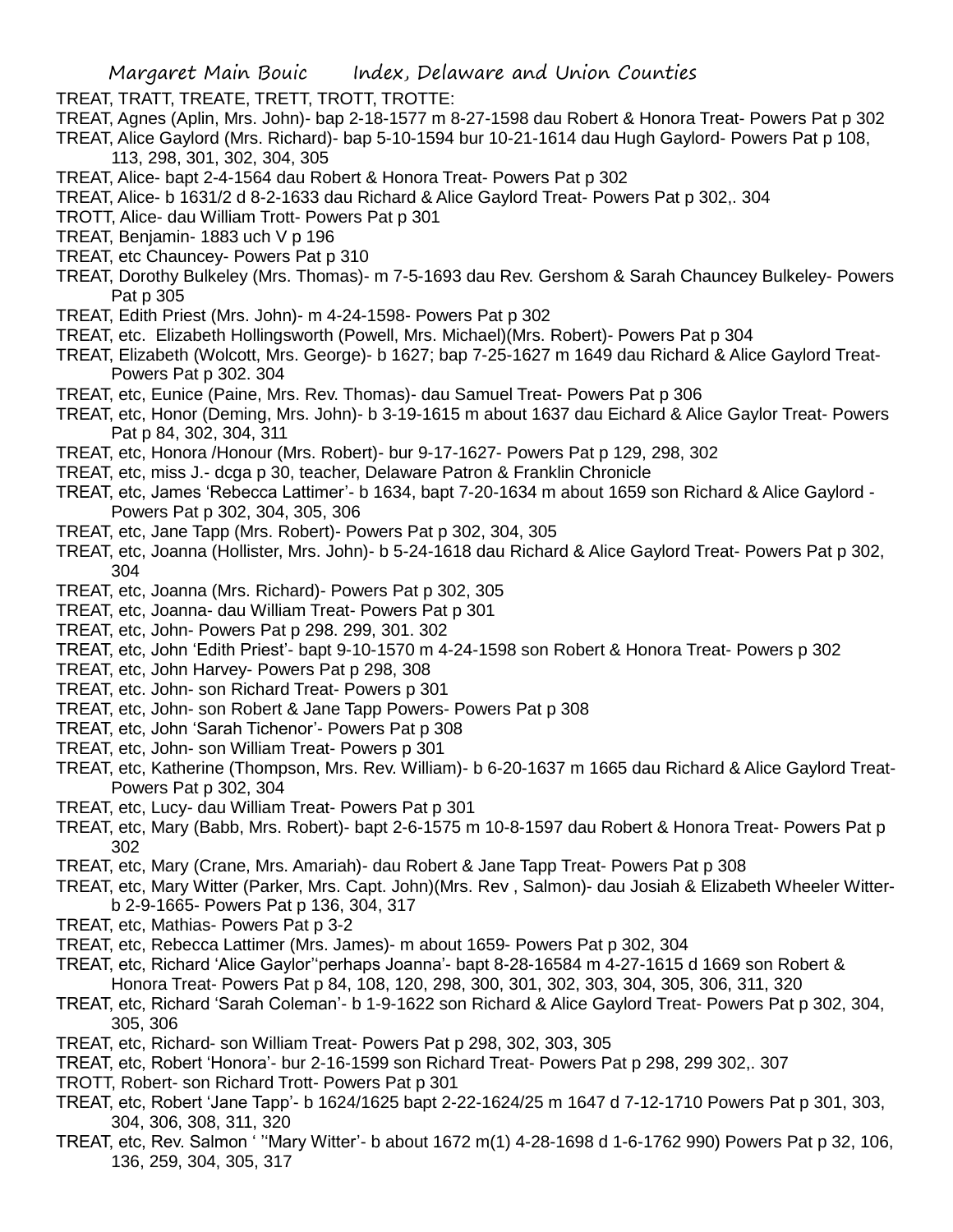- TREAT, etc, Samuel- b 1648 d 3-8-1717- son Robert Treat- Powers Pat p 306
- TREAT, etc, Sarah (Canfield, Mrs. Mathew)- b 121-3-1620 m about 1644 dau Richard & Alice Gaylord Treat-Powers Pat p 302. 304
- TREAT, etc, Sarah Coleman (Mrs. Richard)- m 1661dau Thomas Coleman- Powers Pat p 302. 305
- TREAT, etc, Sarah Tichenor (Mrs. John)- Powers Pat p 308
- TREAT, etc, Sarah (Tryon, Mrs. Joseph)- b 1-21-1706/7 m 3-13-1728/9 dau Thomas & Dorothy Bulkeley Treat-Powers Pat p 305
- TREAT, etc, Susanna (Webster, Mrs. Robert)- b 10-8-1629 m about 1652 dau Richard & Alice Gaylord Treat-Powers Pat p 302, 304
- TREAT, etc, Tansen- dau Richard Trott- Powers Pat p 3-1
- TREAT, etc, Tansen, bapt 5-26-1581 dau Robert & Honora Treat- Powers Pat p 302
- TREAT, etc, Thomas- son Richard & Sarah Cooleman Powers Pat p 301
- TREAT, etc, William- son John Treat- Powers Pat p 298, 301, 302
- TREAT, etc, William- son Richard Treat- Powers Pat p 301
- TREAT, etc, William- son William Treat- Powers Pat p 301
- TREBER, Agnes Smith (Mrs George)- Treber
- TREBER, Candita "Connie' (Mrs. George)- Treber; 1980 dcd
- TREBER, George 'Agnes Smith'- parents of George Treber- Treber
- TREBER, George 'Candita "Connie" b 12-8-1911 d 4-24-1992 (80) Berkshire Cem- son George & Agnes Smith Treber- Treber; 1980 dcd
- TREBER, Kathleen (Lauterer, Mrs. )- dau George & Candita Treber- Treber
- TREBER, Sister Mary Annella- dau George & Agnes Smith Treber- Treber
- TREBER, Myron- son George & Agnes Smith Treber- Treber
- TREBER, Patricia A. (Yerse, Mrs. )- dau George S. & Dandita Treber- Treber
- TREBIE, Luther- 1908 dch p 146; 1976 dch p 265
- TREDEGER, Elizabeth (Morgan, Mrs. William)- d 1638- dau William Trodeger- Powers Pat p 125
- TREDEGER, William- Powers Pat p p 125
- TREDOUGH, Joseph 'Lydia Heasley'- m 4-21-1874 ucm (Hearl)
- TREDOUGH, Lydia Heasley (Mrs. Joseph)- m 4-21-1874 ucm (Hearl)
- TREDWAY, Lucy- Oak Grove Cem, aunt of Mrs. Mary E. Bates- dg 3-14-1916, Cry Ab p 34
- TREECE, John H.-d Monday- mt 3-22-1911 Richwood p7c1 Abs p 60; 121st Regiment, Civil War
- TREECE, ----(Wiley, Mrs. Bert)- dau John H. Treece- mt 3-22-1911 Abs p 60
- TREECE, (Fish, Mrs. Chancy)- dau John H. Treece- mt 3-22-1911 Abs p 60
- TREECE, John- son John H. Treece- mt 3-22-1911, Abs p 60
- TREECE, Laura (Morgan, Mrs. Frank)- dau John H. Treece-1915 uch p 708; mt 3-22-1911, Abs p 60
- TREECE, Mollie- dau John H. Treece- mt 3-22-1911, Abs p 60
- TREEN, Elmo D. Sr. 'Georgia M.'- 1973 ucd
- TREEN, George M. (Mrs. Elmo D. Sr.)- 1973 ucd
- TREEP, Frank 1870C Delaware Town p 327 (2)
- TREEP, Jacob 1870C Delaware Town p 327 (5)
- TREEP, Jane 1870C Delaware Town p 327 (28)
- TREEP, Samuel 1870C Delaware Town p 327 (35\*)
- TREES, Alfaretta Crabbe (Kitchen, Mrs. )(Graham, Mrs. Virgil)(Mrs. )- dau Philip James & Hattie M. Robinson Crabbe- Crabbe 3, 4; Graham (16147); Taylor (1177); Richey 7, 8
- TREES, Annah (Jones, Mrs. John)- m 2-2-1763; Nash p 230
- TREES, Betty (Mrs. Lester R.)- Trees
- TREES, Bradley- b 1964 son Gale C. & Lynda Trees- Trees; 1971, 1973, 1975, 1977, 1979 ucd
- TREES, Buffi dau Ralph Richard Trees- Trees
- TREES, Carol Annette- dau Frederick Gale Trees- Trees
- TREES, Caroline M. Dew (Mrs. Donald C.)- m 6-20-1954- Trees; 1967, 1971, 1973, 1975, 1977, 1979, 1981, 1983, 1991 ucd
- TREES, Carson- son Frederick Gale Trees- Trees
- TREES, Chad- b 1985 ch Gerald D. Jr. & Wilma J. Trees- 1991 ucd
- TREES, Chester Gail- son Frederick Gale- Trees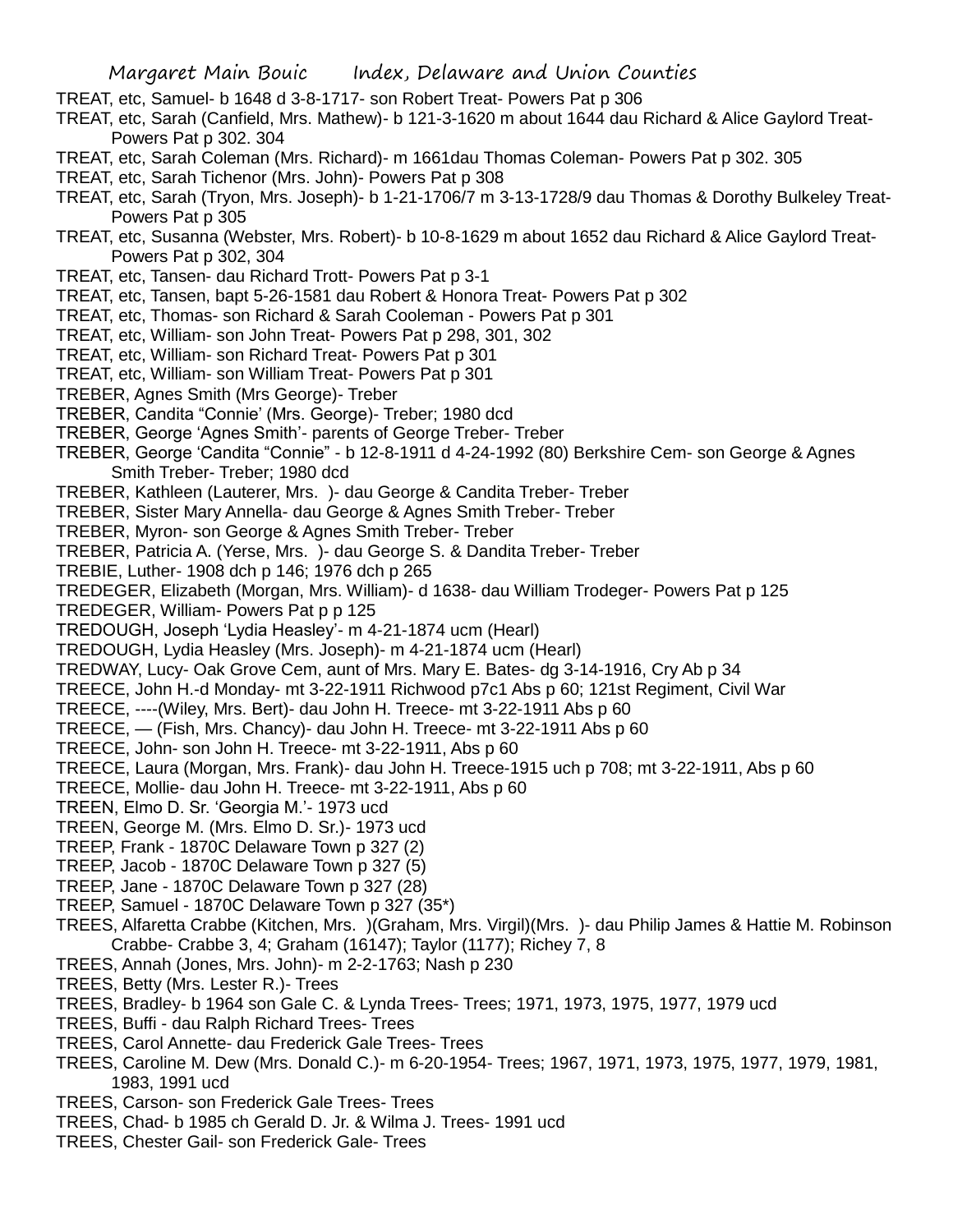- TREES, Chester M. 'Wyllie Ann Hayes'- b 1902 d 7-12-1985 Milford Cem, Un Al p 77- Trees; Sbc p 46; 1949, 1962, 1971, 1973, 1975, 1977, 1979, 1981, 1983 ucd
- TREES, Cecil Clark 'Lottie M. Stiner'- b 1894 m 7-5-1919 d 7-17-1960 Oakdale II p 144; Trees; Sbc p 46; 1949, 1959 ucd
- TREES, Cristy- b 1968 dau Gerald D. & Kathleen Trees- 1973 ucd
- TREES, Della Margaret Saxton (Mrs. Leslie A.)- d 4-12-1980 Forest Grove Cem- dau William A. & Elma Saxton- Trees
- TREES, Donald C. 'Carolena M. Dew'- b 3-7-1930 m 6-20-1954 d 2-26-1997 (66) son Cecil Clark & Lottie M. Stiner Trees, cremated- Trees; 1949, 1967, 1971, 1975, 1977, 1979, 1981, 1983, 1991 ucd
- TREES, Dorothy "Dottie" (Mather, Mrs. Sheldon)- b 8-10-1930 d 7-26-1994 (63) Forest Grove Cem- dau Leslie R. & Della Margaret Saxton Trees- Trees or dau Ethel Beard
- TREES, Douglas F. 'Jane C.'- 1961 dcd
- TREES, Edith (Lake, Mrs. Hubert J. "Jack:- Trees
- TREES, Ella Margaret Saxton (Mrs. Leslie)- Trees; SBC p 46
- TREES, Elsie Elizabeth Hambrick (Mrs. Lowell R.)- b 9-7-1902 m 7-8-1919 d 7-20-1989 (86) Oakdale Cem-II p 144; M.110-NE 1/4- dau Ellis & Clara Workman Hambrick- Trees
- TREES, Esther E.(Mrs. Fred)- Trees; 1975, 1977, 1979, 1981, 1983, 1991 ucd
- TREES, Ethel- interment 10-28-1916 Mitchell Cem, DJ p 21
- TREES, Eulah Mae Jordan (Mrs. Ralph R.)- Trees ; 1977, 1979 ucd
- TREES, Frederick Gale 'Esther ''Shirley Brown'- b 5-22-1921 m(2) 1961 d 8-19-1966 Milford Cem- son Chester M. & Wyllie Ann Hayes Trees- Trees; WWII AMMC 3 USNR; Milford Cem, Un Al p 77
- TREES, Gale C. 'Lynda'- 1971, 1973, 1975, 1977, 1979, 1981, 1983, 1991 ucd, Dover Tp
- TREES, Gary 'Willie Miller'- m 11-15-1980 son Gerald & Kathleen Trees- Trees
- TREES, Gene- son Fred & Esther Trees- Trees
- TREES, Gerald D. Jr.'Wilma J. Miller'- b 1960 son Gerald & Kathleen Trees- Trees; 1967, 1973, 1991 ucd
- TREES, Gerald D. 'Kathleen;- son Clark Cecil & Lottie M. Stiner Trees- Trees; 1949, 1959, 1967, 1971, 1973 ucd
- TREES, Grayling- son Fred & Esther Trees- Trees
- TREES, Helen (Kaiser, Mrs. Ivan)- m 4-6-1952 dau Leslie R/"Pop" & Della Margaret Saxton Trees- Trees
- TREES, Henry 'Jane'- 1850C Radnor Tp 139 p 179 (36,Pa)
- TREES, Jane C. (Mrs. Douglas F.)- 1961 dcd
- TREES, Jane (Mrs. Henry)- 1850C Radnor Tp 139 p 179 (34,O)
- TREES, John Luke- b 11-17-1981 son Grayling & Trees- Trees
- TREES, J. R.- Powers p 125
- TREES, Juanita (Wester, Mrs. Lawrence E.)- d 1969- Trees
- TREES, Judith Ann (Brake, Mrs. James Steven)- m 3-9-1968 dau Fred & Esther Trees- Trees
- TREES, Kathleen (Mrs. Gerald D.)- Trees; 1967, 1971, 1973 ucd
- TREES, Kristy- dau Gerald Trees, Jr. see Cristy
- TREES, Kyle- b 1982- ch Gerald D., Jr. & Wilma J. Trees- 1991 ucd
- TREES, Leslie R. "Pop" 'Della Margaret Saxton'- d 1968- Trees
- TREES, Lester R "Tobe"'Betty'- b 2-10-1923 d 3-19-2002 son Chester M. & Wyllie Ann Hayes Trees- Trees' Maugans Anc p 104
- TREES, Lewis- Sbc p 46
- TREES, Lottie M. Stiner (Mrs. Cecil Clark )- b 4-17-1896 m 7-5-1919 d 5-9-1996 (100) Oakdale II p 144; Trees- dau Lutrelle & Arlena Hush Stiner- Trees; Sbc p 27; 1949, 1959, 1962 ucd
- TREES, Lowell R. 'Elsie Elizabeth Hambrick'- m 7-8-1919 d 8-28-1990 Oakdale M-110-NE 1/4- II p 144; Sbc p 46; Trees
- TREES, Lynda (Mrs. Gale C.)- 1971, 1973, 1975, 1977, 1979, 1983 ucd
- TREES, Mabel Cook- b 12-12-1897 d 4-22-1956 Oakdale I p 124; Sbc p 46
- TREES, Madeline- d 1926 dau Leslie R. & Della Margaret Saxton Trees- Trees
- TREES, Maxine (Gregg, Mrs. Ernest "Duke")- b 2-7-1930 m 2-13-1957 d 3-25-1991 (61) Milford Cem dau Chester M. & Wyllie Ann Hayes Trees- Trees
- TREES, Melissa J.- b 1969 dau Gale C. & Lynda Trees- lived with Russell & Dorothy Landon- 1971, 1973, 1975, 1977, 1979k 1983, 1991 ucd
- TREES, Noel (Nowe, Mrs. Kevin)- dau Chester M. & Wylie Ann Trees- Trees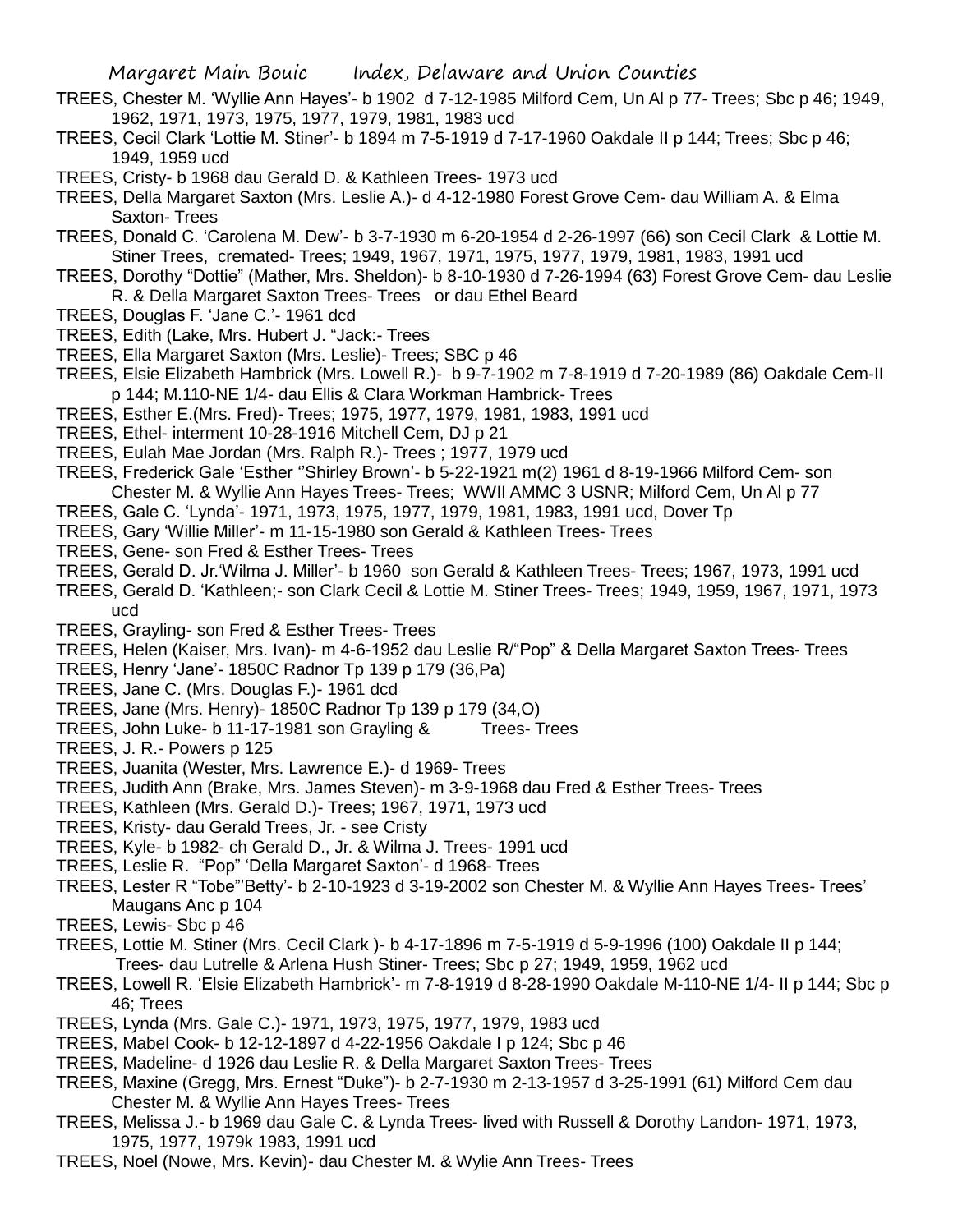- TREES, Noel- dau Lester Rees- Trees
- TREES, Patricia (Lowe, Mrs. Gary)- m 1-1964 dau Lester R. & Betty Trees- Trees; Maugans Anc p 104
- TREES, Ralph R. 'Eulah'- son Leslie R, & Della Margaret Saxton Trees- Trees; 1977, 1979 ucd
- TREES, Ralph R. 'Eulah Mae Jordan;- b 10-24-1916 d 9-20-1996 (79) Forest Grove Cem- son Leslie & Ethel Beard Trees- Trees
- TREES, Ralph Richard "Rick"- d 10-3-1991 son Ralph R. & Eulah Mae Jordan Trees- US Navy- Trees
- TREES, ---(Hughes, Mrs. Evan)- d Monday (55) sister Samuel, J. H. Trees- dg 2-14-1908, Cry Ab p 108 TREES, Russell W.- 1964 dcd
- TREES, Samuel D.- son Henry & Jane Trees- 1850C Radnor Tp 139 p 179 (2,O)
- TREES, Shirley Brown (Mrs. Frederick Caleb)- m 1961- Trees
- TREES, Virginia Lee (Kenison, Mrs. )- dau Lowell & Elsie Elizabeth Hambrick Trees- Trees
- TREES, Warren C. -b 1963 son Gerald D. & Kathleen Trees- Trees- 1967, 1973 ucd engaged to Robin Lynn Ptak dau Louis J. Ptak, Jr.
- TREES, Willie- 1991 ucd
- TREES, Willie Ann- dau Frederick Gale Trees- Trees
- TREES, Willie Miller (Mrs. Gary)- m 11-15-1980 dau Paul Miller- Trees
- TREES, Wilma J. (Mrs. Gerald D. Jr.)- 1991 ucd
- TREES, Wyllie Ann Hayes (Mrs. Chester M.)- b 7-29-1904 d 1-20-1993 (88) Milford Cem, Un Al p 77- dau William E. & Ann Snyder Hayes- Trees; 1949, 1962, 1971, 1973, 1977, 1979, 1981, 1983 ucd
- TREESE, Angie/Anna Howison (Mrs. John H,.)- b 12-1869; 1900C Claibourne Tp 140-151 p6A (-,O,Va,Eng) 2 ch, m 8 y
- TREESE, Celesta Allen (Mrs. J. H.) d Monday (61y) mt 10-12-1909 p2c1 Abs p 67
- TREESE, Deborah S. " Debbie" Deal (Mrs. Merle) dau Henry.Hughey & Barba Deal- Treese
- TREESE, Elizabeth M. b 3-11-1922 Prospect d 5-4-1998 (76) Prospect Cem- dau William & Helen Reynolds Treese- Treese; 1949, 1959, 1962, 1971 ucd
- TREESE, Ella Louise (Dickason, Mrs. Ro)- sister Melvin E. Treese- Treese
- TREESE, Fronia (Wiley, Mrs. Wilbert)- b 1877 m 7-30-1895 ucm (Hearl) d 1948 Claibourne Cem p 84; 1985 uch p 147
- TREESE, Helen Reynolds (Mrs. William)- b 9—1-5-1897 m 1914 d 4-14-1976 Prospect Cem- dau William & Mary Bevis Reynolds- Treese; 1949, 1959, 1962, 1971, 1973, 1975, 1977 ucd
- TREESE, Isabella Margaret (Bland, Mrs. William)- d 3-27-1902, Cry Ab p 131
- TREESE, John H. 'Angie Howison'- b 7-1871; Treese; 1900C Claibourne Tp 140-151 p 6A (28,O,O,O)
- TREESE, Joseph H. 'Celesta Allen'- brother Mrs. Evan Hughes- dg 2-14-1908, Cry Ab p 108; mt 10-12-1909 p2c1; 1910C Jackson Tp 197-199 p 8B (66,O,Pa,O- wid, farmer
- TREESE, ----(Fish, Mrs. Chauncey)- dau J. H. & Celesta Allen Treese- mt 10-12-1909 p2c1
- TREESE, —(Willey, Mrs. Bert)- dau J. H. & Celesta Allen Treese- mt 10-12-1909 p2c1
- TREESE, John- son J. H. & Celesta Allen Treese- mr 10-12-1909 p2c1
- TREESE, Laura- dau J. H. & Celesta Allen Treese- mt 10-12-1909 p2c1
- TREESE, Loif Scott- b 1869 d 1936 Claibourne Cem p 67
- TREESE, Lowell- son John H. & Angie Howison Treese- Treese
- TREESE, Marcia (Price, Mrs. Terry)- dau Melvin E. & Mary Alice Clapsaddle Treese- Treese
- TREESE, Margaret E.- 1975, 1977 ucd
- TREESE, Martha Belle (Sheets, Mrs. Harold E.)(Brisker, Mrs. Robert "Bob")- b 6-5-1915 m(2) 11-28-1942 Tenn- dau William & Helen Reynolds Treese- Treese
- TREESE, Martha Elaine (Watts, Mrs. James)- dau Melvin E. & Mary Alice Clapsaddle Treese- Treese
- TREESE, Mary Alice Clapsaddle (Mrs. Melvin E.)- m 1-14-1950- Treese
- TREESE, Mary E.- 1910C Jackson Tp 197-199 p 8B (26,O,O,O) dau of Joseph H.?
- TREESE, Melissa- Treese
- TREESE, Mel Alan 'Rita Allen Warner'- m 12-27-1975 son Melvin E. & Mary Alice Clapsaddle Treese- Treese
- TREESE, Melvin E. 'Mary Alice Clapsaddle'- m 1-14-1950 d 8-5-1981 (52) Fairview Park Cem- son Mrs. Melissa Blanton- Treese
- TREESE, Merle A, 'Deborah S. "Debbie" Deal'- m 7-13-1991 son Melvin E. & Mary Alice Treese- Treeseparents of Tyler Steven
- TREESE, Mollie- dau J. H. & Celeste Allen Treese- mt 10-12-1906 p2c1 Abs p 67
- TREESE, Rita Allen Warner (Mrs. Mel Alan)- m 12-27-1975 dau Robert Warneer- Treese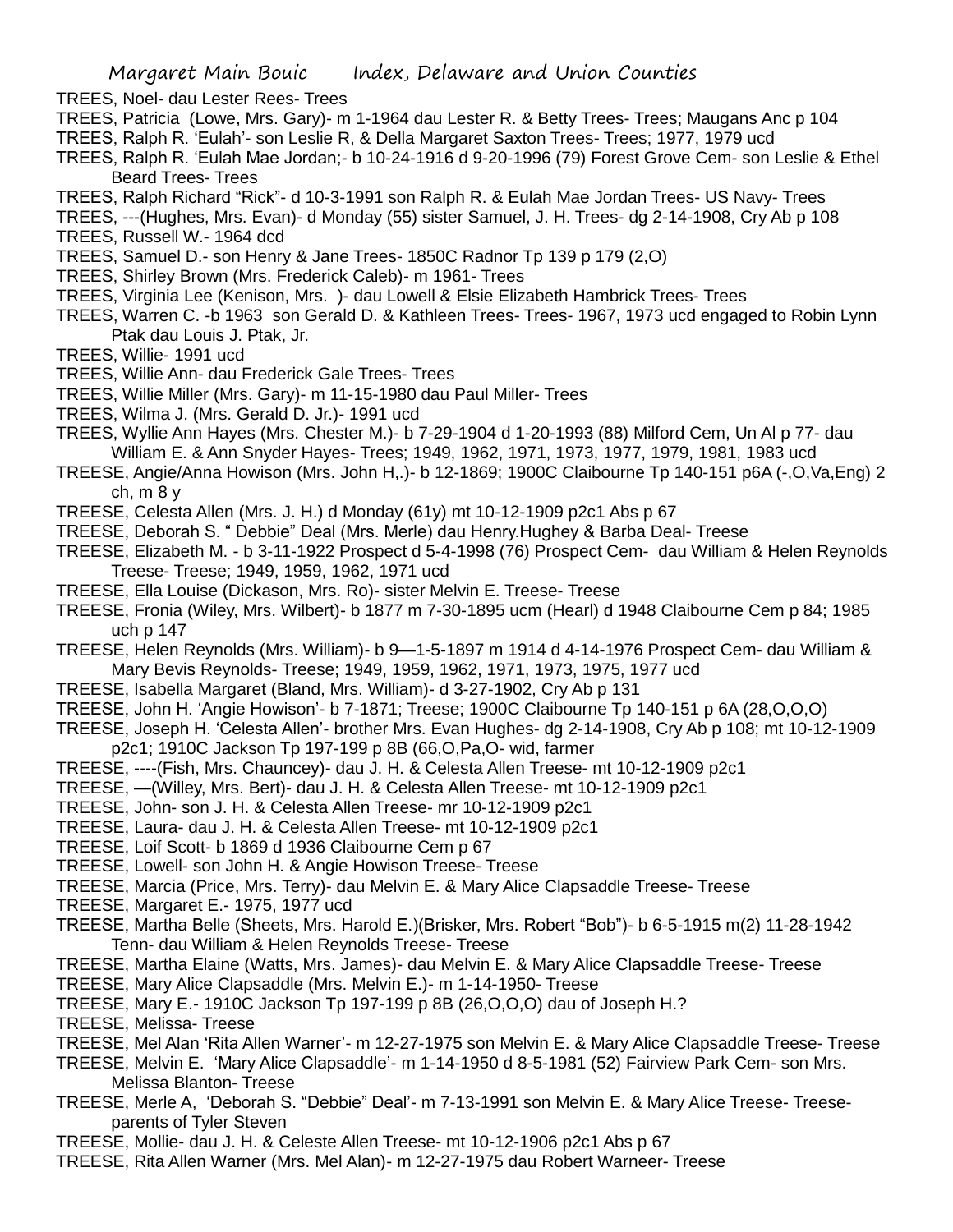- TREESE, Rose B. Mayfield (Mrs. Samuel)- Treese
- TREESE, Samuel 'Rose B. Mayfield'- brother Mrs. Evan Hughes- Treese; dg 2-14-1908 Cry Ab p 108
- TREESE, Sarah (Wynn, Mrs. )- sister Mrs. Evan Hughes- dg 2-14-1908, Cry Ab p 108
- TREESE. Mrs. S. C.- dau John B. & Savannah Kirby- dg 4-4-1905, Cry Ab p 18
- TREESE, Tyler Steven- b 4-11-1996 son Merle & Debbie Deal Treese- Treese
- TREESE, Verna M. (Moore, Mrs. Edwin)- b 1-9-1895 m 3-1-1913 d 9-20-1986 (91) Prospect Cem- dau Samuel & Rose B. Mayfield Treese- Treese
- TREESE, Watt H. 'Wilma Reichardt'- b 12-4-1873 m 1914 d 10-21-1964 Prospect Cem- son John H. & Angie Howison Treese- 1949, 1959, 1962 ucd; 1900C Claibourne Tp 140-151 p 6A (6,O,O,O)
- TREESE, William B.- b 4-1897 son John H. & Angie Howison Treese- 1900C Claibourne Tp 140-151 p 6a  $(3,0,0,0)$
- TREESE, William 'Helen Reynolds'- m 1914 d 1953- Treese
- TREESE, Wilma Reichardt (Mrs. Watt H.)- b 4-28-1890 m 1914 d 12-2-1966 Prospect Cem- dau George & Catherine Heeley Reichardt- Treese; 1949, 1959, 1962 ucd
- TREFZ, Afreda (Allinger, Mrs. )- sister Frederick C. Trefz- Trefz
- TREFZ, Charlotte E. (Owen, Mrs. )- dau Frederic D. Trefz- Trefz
- TREFZ, Daniel 'Rebekka Strecker'- b 1-7-1826 m 1850/1 d 5-25-1894 dcc; Kay Evans Caudy 28
- TREFZ, Emma Rebecca (Bondley, Mrs. Elmer Ralph)- b 2-10-1878 m 6-9-1903 d 10-10-1959 dau John Gottlieb & Henrietta Christanz Trefz- dcc Kay Evans Caudy 7
- TREFZ, Frederic D.- d 1-16-1967 (78) Waldo Cem- Trefz
- TREDZ, Frederick- son Frederic D. Trefz- Trefz
- TREFZ, George- son Frederic D. Trefz- Trefz
- TREFZ, Henrietta Christanz (Mrs. John Gottlieb)- b 8-7-1857 m 4-10-1877 d 7-6-1933 dau John & Margaretta (Anna) Ort Trefz- dcc Kay Evans Caudy 15
- TREFZ, John Gottleib'Henrietta Christanz'- b 8-14-1855 m 4-10-1877 d 10-20-1915 son Daniel & Rebecca Strecker Trefz- dcc Kay Evans Caudy 14
- TREFZ, John L.- son Frederic D. Trefz- Trefz
- TREFZ, Margaret- dau Frederic D. Trefz- Trefz
- TREFZ, Paul E.- son Frederic D. Trefz- Trefz
- TREFZ, Rebekka Strecker (Mrs. Daniel)- b 11-4-1826 m 1850/1 d 5-10-1864; dcc Kay Evans Caudy 29
- TREFZ. Teresa (Wright, Mrs. )- dau Frederick D. Trefz- Trefz
- TREFZ, Terry Lee- son Frederick Trefz- Trefz- engaged to Judy Lynn Milum
- TREGO, Betty Jane (Brey, Mrs. ) (Mrs. Robert N.)- m(2) 8-15-1959-Trego; 1964, 1969, 1971, 1980 dcd
- TREGO, Dorothy- dau H. M. & Edna A. Kehl Trego- Weiser p 619
- TREGO, Earl J.,Sr. 'Etta A.Hornbeck'- d 10-20-1966 (82) bur Williamsport-Trego
- TREGO, Earl James J. "Jack" 'Sarah Jane Godden'- d 10-28-1980 (61) bur Williamsport- Trego
- TREGO, Edna A. Kehl (Mrs. H. M. )- b 1887 d 1919 dau Henry H, & Sophia Hoeffer Kehl- Weiser p 619
- TREGO, Etta A. Hornbeck (Mrs. Earl J. Jr.)- d 9-8-1965 978) bur Williamsport- Trego
- TREGO, Gertrude Newhouse (Mrs. )- dau Simon & Sarah Swift Newhouse- Newhouse p 102 15433
- TREGO, Gladys Snyder (Mrs. Harry)- b 2-7-1931 dau John William & Marian Krankeskie Snyder- Weiser p 628
- TREGO, Harry 'Gladys Syder'- Weiser p 629
- TREGO, Harry, Jr.- b 1953 son Harry & Gladys Snyder Trego- Weiser p 629
- TREGO, H. M. 'Edna A. Kehl'- Weiser p 619
- TREGO, Jack d 1980- son Earl & Etta Hornbeck Trego- Trego
- TREGO, Jacqueline (Bargdill, Mrs. )- dau Earl James & Sara Jane Godden Trego- Trego
- TREGO, Jane (Maggio, Mrs. )- dau Robert N. & Betty Trego- Trego
- TREGO, Jane Ellen (Samler, Mrs. Donald W.)- m 3-21-1970 dau Robert N. & Betty Trego- Trego; 1964, 1969 dcd
- TREGO, ----Long (Mrs. Dr.)- dau John P. Long- dg 1-15-1904, Cry Ab p 219
- TREGO, Lori- b 1960 dau Robert N. & Betty Trego- Trego 1964 (3 ½), 1969, 1971, 1980 dcd
- TREGO, Nancy (Gloyd, Mrs. )- dau Earl James, Sr. & Sara Jane Godden Trego- Trego
- TREGO, Nancy- b 1951 dau Harry & Gladys Snyder Trego- Weiser p 629
- TREGO, Richard- b 1956 son Harry & Gladys Snyder Trego- Weiser p 629
- TREGO. Robert N. 'Betty Brey'- b 11-14-1921 m 8-15-1959 d 3-8-1999 (77) Williamsport Cem- son Earl J. & Etta Hornbeck Trego- WWII, Trego; 1964, 1969 dcd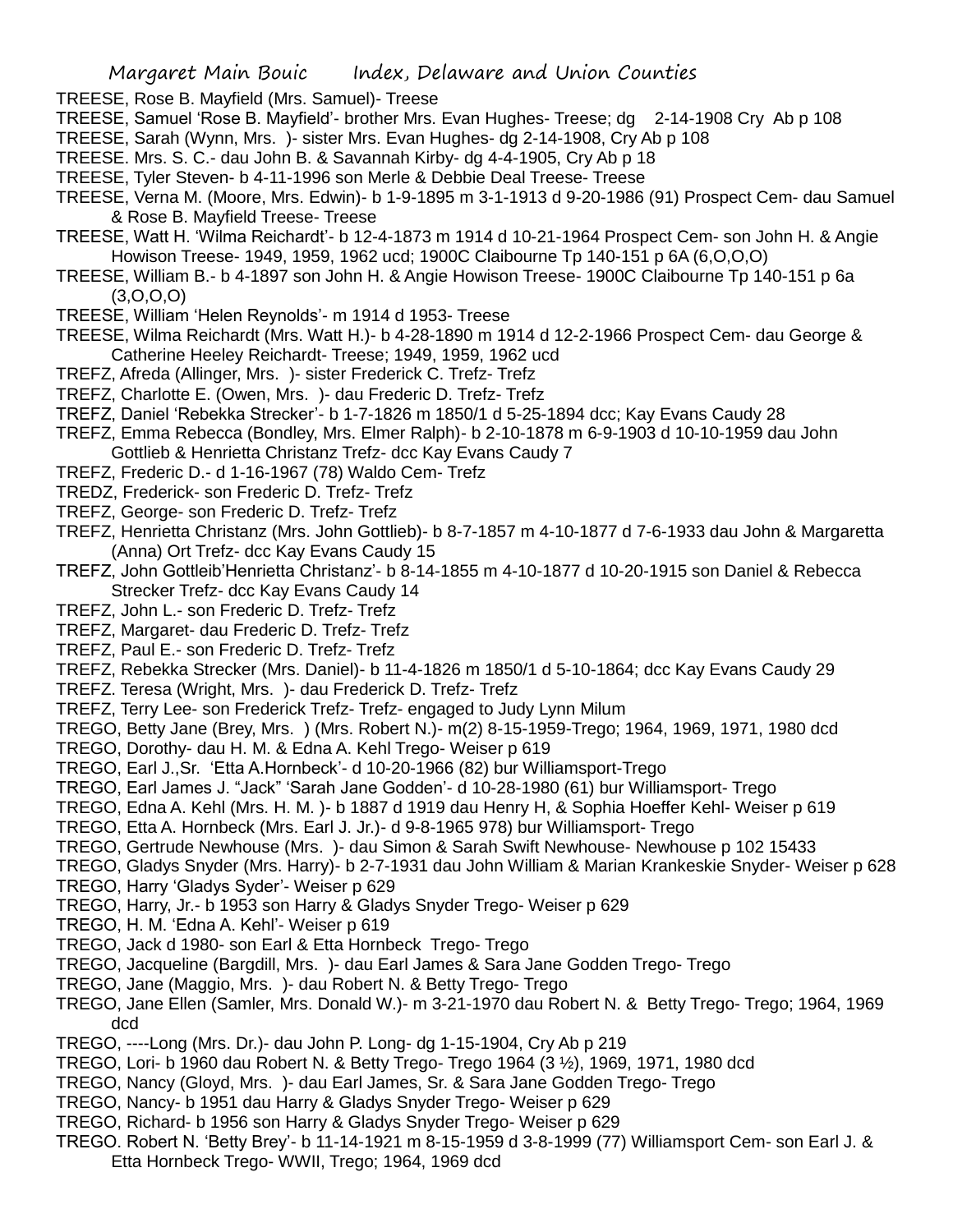- TREGO, Sadie (Palmer, Mrs. Ray)- dau h. m. & Edna A. Kehl Trego- Weiser p 619
- TREGO, Sara Jane Godden (Mrs. Earl James, Sr.)- d 6-19-1981 (59) bur Williamsport Cem- Trego
- TREGO, Thomas- son Harry & Gladys Snyder Trego- Weiser p 629
- TREGO, Virginia- granddau John P. & Clara E. Long- dg 12-3-1912, Cry Ab p 174
- TREGO, —(Mrs. W. E.)- dau John P. & Clara E. Long- dg 12-3-1912, Cry Ab p 174
- TREIBER, Al- son Antony & Ida Wellmeier Treiber- Treiber
- TREIBER, Bruce Lewis- son Donald & Jean Treiber- Treiber- engaged to Constance Virginia Burig
- TREIBER, Donald 'Jean'- parents of Bruce Lewis- Treiber
- TREIBER, Ellen Louise Van Brimmer (Mrs. Harry, Sr.)- b 5-29-1918 Akron d 3-4-1998 Philadelphia- dau Elmer L. & Mary Richards VanBrimmer- Treiber
- TREIBER, Emerita (Mehaffie, Mrs. )- dau Anthony & Ida Wellmeier Treiber- Treiber
- TREIBER, Florence (Huber, Mrs. )- dau Anthony & Ida Wellmeier Treiber- Treiber
- TREIBER, Harry, Sr. 'Ellen Louise Van Brimmer'- Treiber
- TREIBER, Harry, Jr.- son Harry, Sr. & Ellen Louise VanBrimmer Treiber- Treiber
- TREIBER, Jean (Mrs. Donald)- parents of Bruce Lewis Treiber- Treiber
- TREIBER, John L. 'Nancy C.'- 1980 dcd
- TREIBER, John- b 1964 son John L. & Nancy C. Treiber- 1980 dcd
- TREIBER, Margaretta E. (Russell, Mrs. Otis Clair)- b 7-25-1913 d 1-19-1989 (75) Oakdale Cem dau Anthony & Ida Wellmeier Treiber- Treiber
- TREIBER, Nancy C. (Mrs. John L.)- 1980 dcd
- TREIBER, Pamela Jo (Evans, Mrs. Dr. Mark Alan)- m 1-9-1986 dau Donald Treiber- Treiber
- TRELEAVEN, Violet Shanks (Mrs. Willard)- dau Daniel & Martilda McKitrick Shanks- McKitrick p 441
- TRELEAVEN, Willard 'Violet Shanks'- McKitrick p 441
- TRELL, Billy- 1991 ucd, Allen Tp
- TREMBLE, John- 1915 uch p 483; 1883 uch V p 531
- TREMBLEY, H,. A.- Shipps p 6
- TREMBLY, Addie (Loeffert, Mrs. )- dau David G. & Eleanor Brooks Trembly- dg 1-1-1904 Cry Ab p 215
- TREMBLY, Charles- son David G. & Eleanor Brooks Trembly- dg 1-1-1904 Cry Ab p 215
- TREMBLY, David G.'Eleanor Brooks'- b 1-18-1827 m 1-1-1856 d 12-25-1903 dg 1-1-1904, Cry Ab p 215
- TREMBLY, Eleanor Brooks (Mrs. David G,)- d 8-27-1890 (50-1-27) Radnor Cem- Powell p 216; dg 1-1-1904 Cry Ab p 215
- TREMBLY, (Mick, Mrs. Henry)- dau David G. & Eleanor Brooks Trembly- dg 1-1-1904 Cry Ab p 215
- TREMBLY, —(Skyrock, Mrs. Frank)- dau David G. & Eleanor Brooks Trembly- dg 1-1-1904 Cry Ab p 215
- TREMBLY, ----(Williams, Mrs. Homer)- dau David G. & Eleanor Brooks Trembly- dg 1-1-1904, Cry Ab p 215 TREMBLY, Evelyn F. (Mrs. McClelland)- Trembly; 1971 ucd
- TREMBLY, George B.-Civil War P. Co K. 14th O.V.I. dg 5-28-1915, Cry Ab p 54
- TREMBLY, George B, 'Mary Jane Jones'- m 9-9-1866 ucm 4034 (Hearl); 1883 uch IV p 522
- TREMBLY, George B. 'Sarah Glancy'- m 4-11-1858 dcm
- TREMBLY, Julia Ann- b 1954 dau McClelland III & Evelyn F,. Trembly- 1971 ucd
- TREMBLY, McClelland III 'Evelyn F.'- 1971 ucd
- TREMBLY, McClelland IV- d 1-6-1972 (19) bur Sunset Cem, Columbus- son McClelland III 7 Evelyn Trembly-**Trembly**
- TREMBLY, Mary Frazier- dau Samuel & Rebecca Brice Frazier- Shipps p 1
- TREMBLY, Mary Jane Jones (Mrs. George B.)- m 9-9-1866 ucm 4034 (Hearl)
- TREMBLY, Sarah Glancy (Mrs. George B.) -b 1830 m 4-11-1858 dcm d 1861 Radnor Cem- Powell p 229
- TREMBLY, Thomas- b 1859 d 1861 Radnor Cem- son George & Sarah Trembly-Powell p 229
- TREMLEY, Sarah J. (Harden, Mrs. Richard)- m 10-4-1867 ucm 4251 (Hearl)
- TREMPER, Anna Deppen (Mrs. William)- see Asp (109)
- TREMPER, Cornelia (Maine, Mrs. Randall William)- b 12-11-1825 m 10-29-1848 d 3-15-1896 dau William & Anna Tappen Tremper- Asp (109)
- TREMPER, William 'Anna Tappen'- see Asp (109)
- TRENE, Omilla- d 9-9-1867 (74) Liberty Tp dcdeaths
- TRENJS?-M.- 1880C Claibourne Tp 69-74 p 213C (22,O,O,O)
- TRENSCHEL, Rev, Donald- Trenschel
- TRENSCHEL, Stephanie Jill Gabert (Mrs. Timothy D.)- dau Jim & Cordia Gabert- Trenschel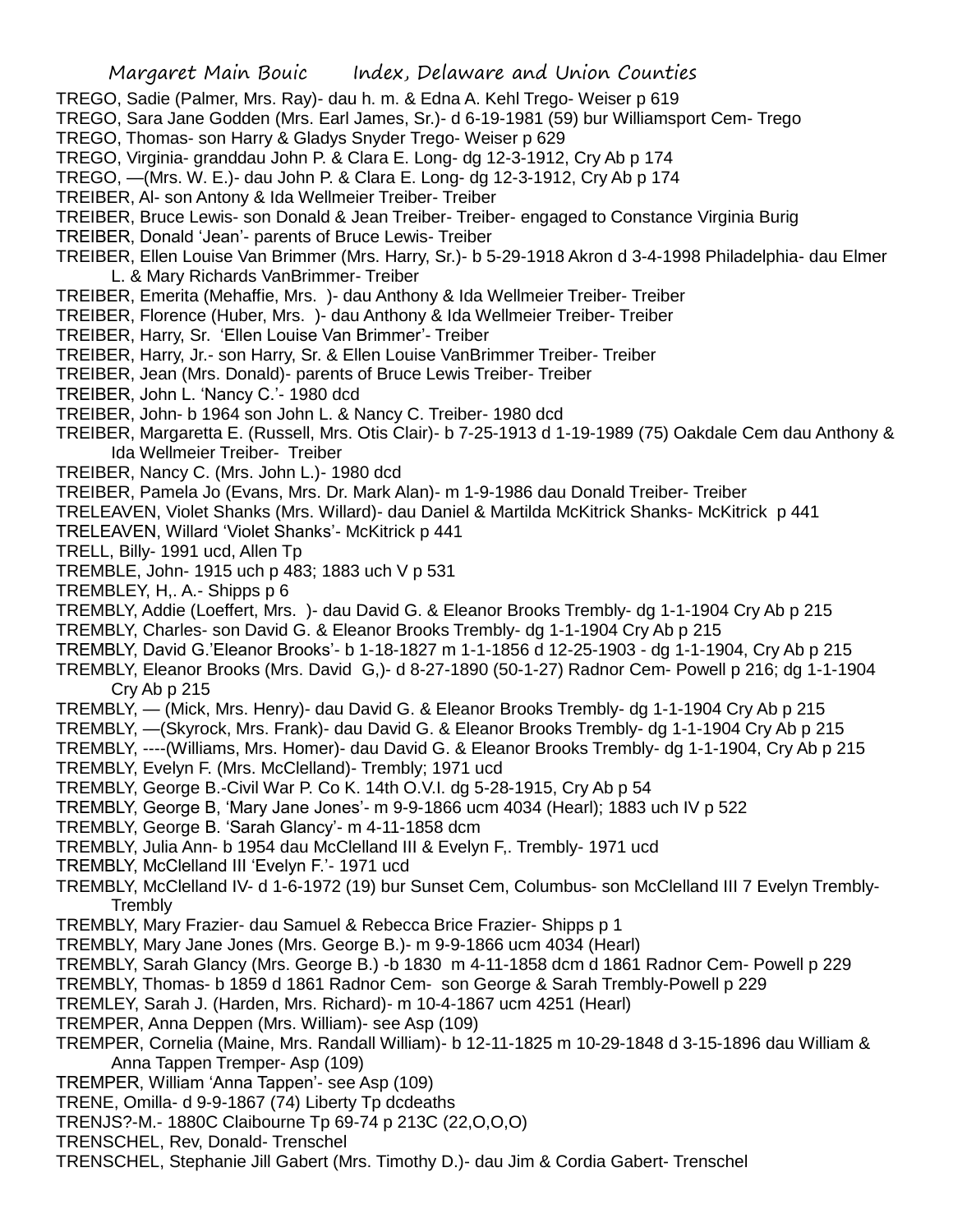TRENSCHEL, Timothy D. 'Stephanie Jill Gabert' - m 7-9-1994 son Rev. Donald Trenschel- Trenschel TRENT, Barbra A.- dau William H. & Rebecca J. Trent- 1860C Allen Tp 883, 893 p 121 (16,Va) black TRENT, Carol- dau Mrs. Mary Trent- Trent

TRENT, Daniel- 1830C Jerome Tp 14 p 280 (40-50)

TRENT, Luvenia- dau William H. & Rebecca J. Trent- 1860C Allen Tp 883-893 p 121 (9,O) black

TRENT, Malinda- dau William H. & Rebecca J. Trent- 1860C Allen Tp 883-893 p 121 (13,O) black

TRENT, Mary (Mrs. )- Trent

TRENT, Nathaniel- 1980 dcd

TRENT, Peter- son William H. & Rebecca J. Trent- 1860C Allen Tp 883-893 p 121 (11,O)black

TRENT, Rebecca J. (Mrs. William H.)- 1860C Allen Tp 883-893 p 121 (38,Va) black

TRENT, Shirley (Didot, Mrs. John)(Myers, Mrs. )- mother of Ryan Alexander Didot Trent

- TRENT, William H. 'Rebecca J.'- 1860C Allen Tp 883-893 p 121 (40,Va) black
- TRENTA, Louis- Trenta; 1985 uch p 139

TRENTA, Margaret Lucille- b 3-21-1981 dau Raymond M.& Rebecca Jane Holloway Trenta- Trenta; 1985 uch p 139

TRENTA, Raymond M. 'Rebeca Jayne Holloway- son Louis Trenta-1985 uch p 68, 139; Trenta

TRENTA, Rebecca Jayne Holloway (Mrs. Raymond M.)- m 8-11-1979 dau Jay C. & Clara Lucille Schiller Holloway- Trenta- 1985 uch p 60, 139

TREON, Marion (Sulouff, Mrs. Nelson)- b 4-3-1933 m 6-9-1951- Weiser p 390

TRESS, Mrs. R. C.- sister Mrs. R. J. Finley- dg 3-24-1905,. Cry Ab p 16

TRESSENRIDER, Rev. Benjamin- d 4-4-1894, mt 4-11-1894 p5c2 Abs p 56; 1883 uch V p 281; 1915 uch p 221; unvmec p 39

TRESENRIDER, Rev. dg 4-13-1894 Cry Ab p 164; pmc p 2

TRESSLER, Angela Jean Groh (Mrs. Judd Dodge)- m 9-9-1995 dau Ed & Betty Groh- Tressler

TRESSLER, Bob 'Linda K. Dodge''Mary'- Tressler

TRESSLER, Carrie E. (Shoop Mrs. Guy E.)- b 1888 d 6-5-1955- Weiser p 335

TRESSLER, Corida (Gabert, Mrs. Jim)- m 6-25-1967- Tressler

TRESSLER, Judd Dodge 'Angela Jean Groh'- b 7-28-1969 m 9-9-1995 son Bob & Linda K. Dodge Tressler-Tressler- lived with Merrell E. & Linda K. Rausch- 1983 ucd

TRESSLER, Frances Eva (Heckert, Mrs. James Quintin)- b 10-11-1911 m 6-26-1930- Weiser p 399

TRESSLER, Leah Michelle (Luke, Mrs. Eddie T.)- b 6-9-1965 m 4-8-1989 dau Robert "Bob: & Linda K. Dodge Tressler- parents of Paxton Thomas Luke- Tressler

TRESSLER, Linda K. Dodge (Mrs. Bob)(Rausch, Mrs. Merrill)- m(2) 3-23-1974 dau John M. & Jeanne Carmean Dodge- 1985 uch p 114; Tressler

TRESSLER, Margaret Waite (Winkleman, Mrs. Herbert Olan)- b 1-6-1895 m 2-25-1914- Weiser p 762

TRESSLER, Margaret (Witmer, Mrs. Neal Byerly)- b 5-30-1917 div.- Weiser p 350

TRETCHEL, -----Vanderau (Mrs. Charles)- mt 7-20-1904 p1c4 Abs p 19

TRETSCHEL, Frieda A. C.- dau John J. & Magdalena Tretschel- 1910C Paris Tp 226 (2,O,O,O)

TRETSCHEL, John J. 'Magdalena'- 1910C Paris Tp 224-226 p 11B (34,O,Ger,Ger,) m 3y

TRETSCHEL, Louisa L. (Borger, Mrs. John K.)- m 11-14-1878 ucm 6357

TRETSCHEL, Magdalena (Mrs. John J.)- 1910C Paris Tp 224-226 p 11B (30,O,Ger,Ger)- m 3y, 1 ch

TREVATHAN, Art 'Cheryl'- (17-1986)-son Arthur & Cheryl Trevathan- Trevathan dg 12-22-1986

TREVA/ETHAN, Beth/Elizabeth Ann (Rippet, Mrs. James H.)- m 4-10-1993- dau Art & Cheryl `Trevathan-Trevathan

- TREVATHAN, Cheryl (Mrs. Art)- Trevathan
- TREVEROW, George Charles 'Mary Rebecca Wert'- b 8-3-1901 m 4-23-1927- Weiser p 597
- TREVEROW, George Charles- b 4-27-1932 son George Charles & Mary Rebecca Wert `Treverow- Weiser p 597

TREVEROW, James H.- 1983 ucd

TREVEROW, Jeffery A.- 1983 ucd

TREVEROW, Joseph Wert- b 11-26-1930 son George Charles & Mary Rebecca Wert Treverow- Weiser p 597

TREVEROW, Mary Rebecca Wert (Mrs. George Charles)- b 12-31-1903 m 4-23-1927- dau John Brungart & Gertrude Mossman Wert- Weiser p 597

TREVEROW, Nancy Jane- b 10-24-1928 dau George Charles & Mary Rebecca Wert Treverow- Weiser p 597 TREVIT, John- Lewis p 1, 3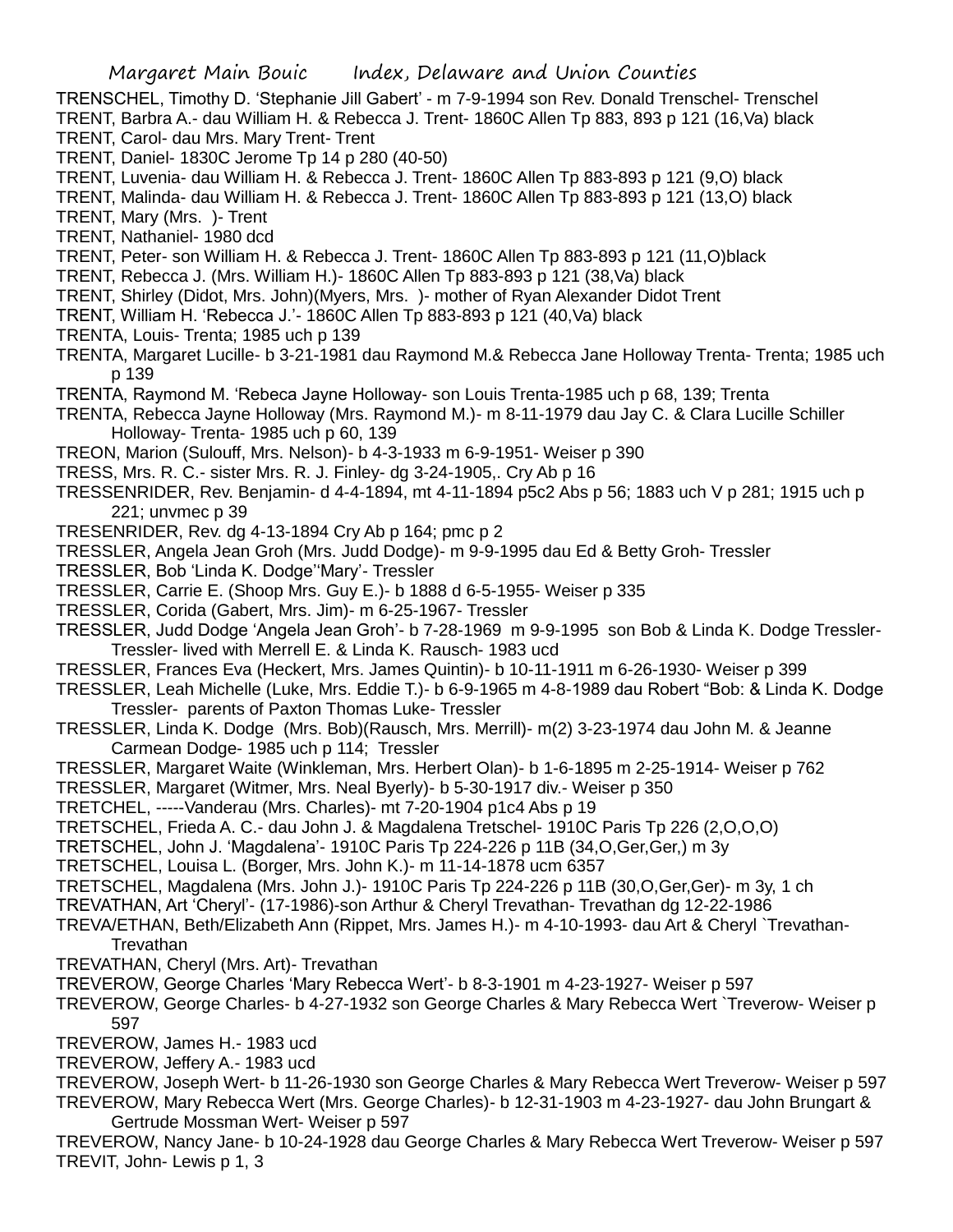- TREVITT, Elizabeth Nichols (Mrs. John)- 1915 uch p 655
- TREVITT, John 'Elizabeth Nichols'- 1915 uch p 655
- TREVITT, Laverna V. (Duke, Mrs. Dr. William B.) b 1847 m 1869 d 1907 dau John & Elizabeth Nichols Trevitt-1915 uch p 654; 1883 uch V p 616; 1985 uch p 43
- TREVORROW, Brittney Alise- b 10-22-1987 dau James Neal & Stacy Leigh Trevorrow- Treorrow
- TREVORROW, Denise Jones (Mrs. Jeffrey)- m 11-12-1988 dau Cary Jones- Trevorrow
- TREVORROW, James Neal 'Stacy Leigh Darland'- b 3-21-1963 Mich m 5-3-1986 d 7-21-1991 St. John's Cemtwin son James & Lora Rausch Trevorrow- Trevorrow
- TREVORROW, James 'Sandy'- Trevorrow
- TREVORROW, Jeffrey 'Denise Jones'- , 11-12-1988 twin son James & Lora Rausch Trevorrow- Trevorrow
- TREVORROW, Lora Rausch (Mrs. James)(Polk, Mrs. William)- Trevorrow
- TREVORROW, Sandy (Mrs. James)- Trevorrow
- TREVORROW, Stacy Leigh Darland (Mrs. James Neal)- m 5-3-1986 dau DuVoid Darland- Trevorrow
- TRIBBETT, Abner 'Mary'- 1850C UnionTp1345-1363 p 201 (60,Del)
- TRIBBETT, Alfred- son Abner & Mary Tribbett- 1850C Union Tp1345-1363 p 201 (5,O)
- TRIBBETT, Eli- son Abner & Mary Tribbett- 1850C Union Tp1345-1363 p 201 (9,O)
- TRIBBETT, Emily Goldsberry (Mrs. William Henry)- m 7-28-1853 ucm (Hearl)
- TRIBBETT, George- son Abner & Mary Tribbett- 1850C UnionTp1345-1363 p 201 (7,O)
- TRIBBETT, Harriett- dau Abner & Mary Tribbett- 1850C UnionTp1345-1363 p 201 (6/12,O)
- TRIBBETT, James A.- son Abner & Mary Tribbett- 1850C UnionTp1345-1363 p 201 (2,O)
- TRIBBETT, Mary (Mrs. Abner)- 1850C UnionTp1345-1363 p 201 (34,O)
- TRIBBETT, Robert- son Abner & Mary Tribbett- 1850C UnionTp1345-1363 p 201 (11,O)
- TRIBBETT, William- son Abner Tribbett- 1850C UnionTp1345-1363 p 201 (17,O)
- TRIBBETT, William Henry 'Emily Goldsberry'- m 7-28-1853 ucm(Hearl)
- TRIBBLE, Deborah Ann (Gearhiser, Mrs. John Charles)- m 12-19-1982 dau Mr. & Mrs. Elmer Mack- Tribble
- TRIBET, Anna- b 5-17-1883 Troy Tp dau -----& ----Long Tribet- dcbirths
- TRICE, Henry- 1835 men p 22 68 p 35 Delaware Tp
- TRICE, ----(Patton, Mrs. James Alexander)- Freshwater p 245
- TRICKERY, A. M.- 1883 uch V p 595
- TRICKERY, Anthony-1883 uch V p 574
- TRICKERY, Mary- 1883 uch V p 574
- TRICKEY, ---- d at Bowling Green, Ky- dg 4-23-1863 Cry Ab p 31
- TRICKEY, A—? 'Mary'- 1880C Claibourne Tp 165-177 p 217D (29,O,Pa,Va)
- TRICKEY, Berton 'Eva Owings'- son Oliver & Caroline Gardner Trickey- Trickey; 1880C Leesburg Tp 304 p 30, 189B (5,O,O,O)
- TRICKEY, Amy L.- dau Caroline Trickey- 1910C Leesburg Tp 16-17 p 1B (11,O,O,O)
- TRICKEY, C.- carpenter building house for Charles Freshwater- mt 10-19-1898 Abs p 43
- TRICKEY, Caroline- 1870C Leesburg Tp 74-75 p 9 (43,Va)
- TRICKEY, Caroline Gardner (Mrs. Oliver C.)- m 1-6-1874 ucm 5425 (Hearl); mt 8-25-19087 p1c4 Abs p 60; 1880C Leesburg Tp 304 p 30 (28,O,Va,Va); 1910C Leesburg 16-17 p 1B (50,O,Va,Va)
- TRICKEY, Caroline (Grow, Mrs. Samuel)- m 11-4-1871 ucm 5007
- TRICKEY, Caroline Redmon (Mrs. Christopher)- 1883 uch V p 448
- TRICKEY, C. H.- Pvt 96th O.V.I. uca p 107
- TRICKEY,Christopher 'Caroline Redmon'-1883 uch IV p 501, V p 448; 908 dch p 407; uca p 107
- TRICKEY, Eva Owings (Varner, Mrs. George)(Mrs. Bert)- b 12-1-1880 d 4-6-1960 (79) bur Brush Ridge, Marion- dau John & Lyda Slagle Owings- Trickey
- TRICKEY, George Newton- d 10-24-1880 (19-7-21)- son Caroline Trickey; mt 11-17-1880, Abs p 1; mt 3 p 13; 1870C Leesburg Tp 74-75 p 9 (9,O)
- TRICKEY, Guy- son J. H. Trickey- mt 3-26-1908 p1c1 Abs p 8
- TRICKEY, James 'Mary'- dg 5-24-1892 Cry Ab p 95
- TRICKEY, J. H.- 1883 uch V p 445
- TRICKEY, John H.- mt 3 p 13
- TRICKEY, John- mt 7-14-1897 p5c6 Abs p 28
- TRICKEY, John- son A? & Mary Trickey- 1880C Claibourne Tp 165-177 p 2170 (5,O,O,O)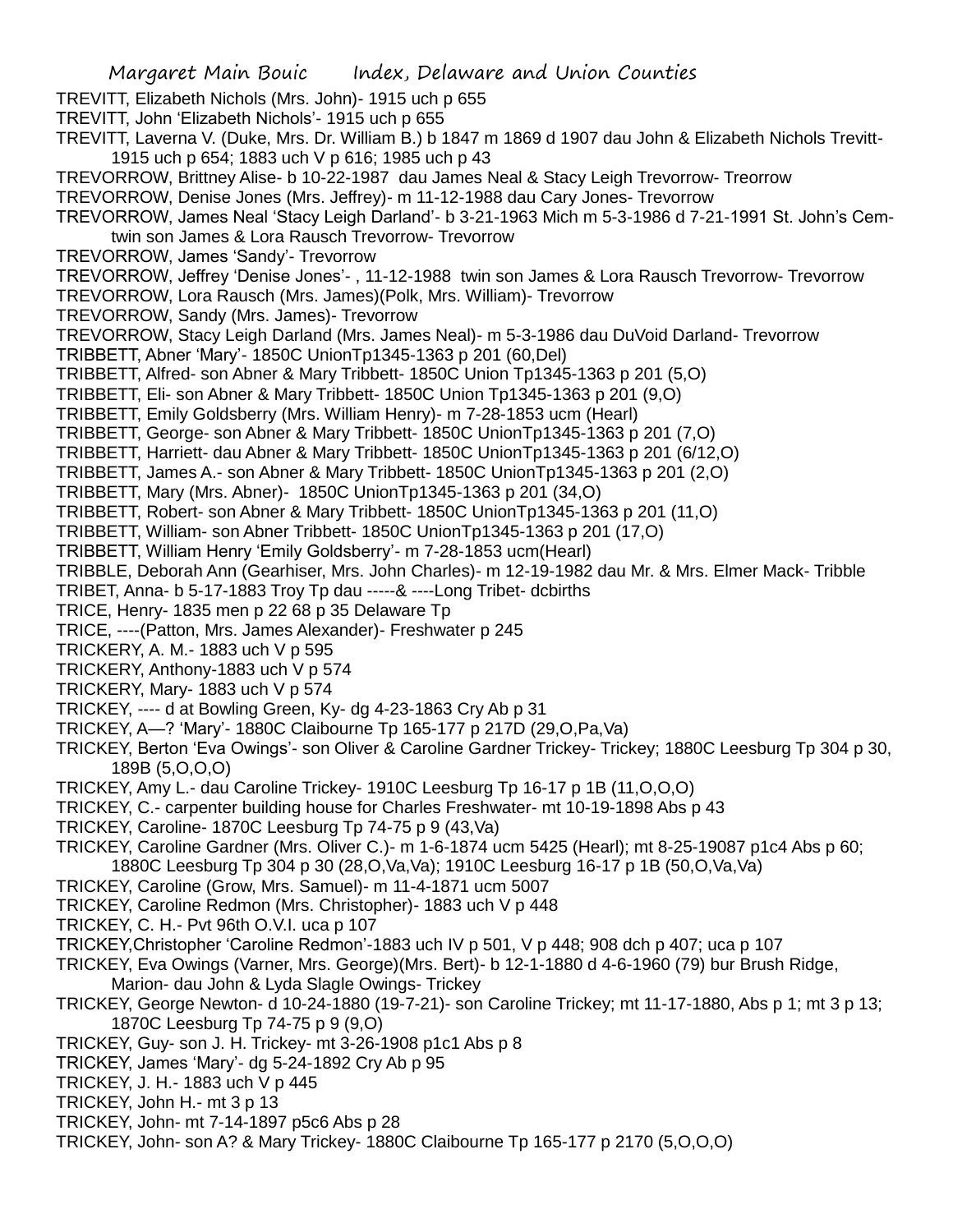- TRICKEY, John- d Sunday- dg 3-27-1908 Cry Ab p 121, Peoria; Oakdale II p 32 d 1908 moved here 11-17- 1919
- TRICKEY, John H.- d Sunday (60) mt 7-19-1905 p7c1 Abs p 19 mt 3-26-1908 p1c1 Abs p 8
- TRICKEY, John M/H. 'Margaret Brannan'- b 7-6-1848 m 11-15-1872 ucm 5011 son Christopher & Caroline Redmon Trickey- 1883 uch V p 448; 1870C Leesburg Tp 74-75 p 9 922,V); 1880C Leesburg Tp 186 p 19 p 184C (32,O,O,O)
- TRICKEY, Lyman- son Caroline Trickey- 1870C Leesburg Tp 74-75 p 9 (17,O)
- TRICKEY, Margaret Brannan (Mrs. John N.)- b 1854 m 11-15-1872 ucm 501 d 7-28-1926 (72y) Oakdale 3836 (G24) II p 32- dau John & Mary A. Elliott Brannan- mt 7-14-1897 p4c4 Abs p 23; mt 8-14-1912 p7c1 Abs p 27; 1880C Leesburg Tp 186 p 19 p 184C (25,O,O,O)
- TRICKEY, Mary- Oakdale II p 32; moved here 11-17-1919
- TRICKEY, Mary- d 7-8-1880 dau John M & Margaret Brannan Trickey- 1883 uch V p 448
- TRICKEY, Mary (Mrs. A.—?) 1880C Claibourne Tp 165-177 p 217D (25,O,Pa,Va)
- TRICKEY, Mary (Mrs. James)- b Licking Co d 5-7-1892 (61) Troy Tp dau Redmore- dcdeaths; dg 5-24-1892 Cry Ab p 95
- TRICKEY, Oliver C. 'Caroline Gardner'- m 1-6-1874 ucm 5425 (Hearl)- son Caroline Trickey; 1883 uch V p 427; uca p 43; uca p 23; 1870C Leesburg Tp 74-75 p 9 (20,O); 1880C Leesburg Tp 304 p 30(30,  $O$ , Va, Va $)$ ;
- TRICKEY, Oliver- brother J. H. Trickey- mt 3-26-1908 p1c1 Abs p 8
- TRICKEY, Olivia Lash- dau Charles & Martha M. Lash- 1910C Taylor Tp 137-143 p 6A (21,O,ILL,O) no ch
- TRICKEY, Oriel- d 9-30-1855 (1-4-14) Radnor Cem, Powell p 229; son J. & M.
- TRICKEY, Ralph- son J. H. Trickey- mt 3-26-1908 p1c1 Abs p 8
- TRICKEY, Rebecca (Howard, Mrs. John Wesley)(Mckinnie, Mrs. John D.)- m 6-9-1864 dcm; Newhouse p 94 1472; 1880C Scioto Tp 329
- TRICKEY, Rebecca (Richey, Mrs. )- sister J. H. Trickey- mt 3-2-6-1908 p1c1 Abs p 8
- TRICKEY, TRICKEY, Robert- son Caroline Trickey- 1870C Leesburg Tp 74-75 p 8 (15,O)
- TRICKEY, Sadie- b 2-21-1877 dau John N. & Margaret Brannan Trickey- 1883 uch V p 448; 1880C Leesburg Tp 186 p 19 p 184C (3,O,O,O)
- TRICKEY, Sadie E. (Barber, Mrs. John L,)- m 1-11-1900 mt 1-17-1900 Abs p 1; mt 7-19-1905 p7c1 Abs p 19
- TRICKEY, Sadie (Crawford, Mrs. 0)- dau J. H.- mt 3-26-1908 p1c4 Abs p 8
- TRICKEY, Sarah- 1840C Marlborough Cem p Tp p 250 (30-40)
- TRICKLE, Eliza Jane (Hagala, Mrs. George)(Denton, Mrs. George R.)- dumch p 224
- TRICKLE, Nancy (Schultz, Mrs. Daniel)- Schultz p 5
- TRICKY, Anna (Mrs. )- Pabst p 2 p 99
- TRIFFITT, Rev. J. M.- d 3-28-1913 (65) pastor Congregational church in Marysville, late '80's; Chaplain Ohio penitentiary, eloquent speaker; mt 4-9-1913 p1c6 Abs p 60
- TRIGG, Albert- son Mary Cathryn Morgan- Trigg
- TRIGG, Alice Keesey (Mrs. James R.)- parents of infant b 9-12-1883 dcbirths;
- TRIGG, ----(Mrs. James)- dau Mrs. Keesey- dg 1-31-1905, Cry Ab p 6
- TRIGG, Alla Reesee (Mrs. James)- parents of infant b 12-26-1884 dcbirths
- TRIGG, Allison- brother James Foster Trigg- Trigg
- TRIG, Almeda- b 3-7-1882 dau James & Almeda Resey Trig- dcbirths
- TRIGG, Anna (Delong, Mrs. Frank)(Jones, Mrs. William)- b 5-16-1877 m 7-27-1897 d 12-13-1918 (41-6-28) dau L. M. & Margaret Nancy Darst Trigg- Giffen 16871; dg 12-27-1918 Cry Ab p 109; dcbirths ; dg 1- 26-1904 Cry Ab p 221; dg 8-26-1912, Cry Ab p 153
- TRIGG, Archie L. 'Mary Catherine Reinhard'- brother James Foster Trigg- Trigg; 1961, 1964 1969, 1971, 1980 dcd
- TRIGG, Archie J. 'Mary Beth Linn'- m 5-10-1975 son Archie L. & Mary C. Trigg- Trigg; 1961, 1964, 1969 dcd
- TRIGG, August- d Thursday (5 days)( twin son of Mrs. and Mrs. Grant Trigg- Kilbourne Cem- dg 7-6-1909. Cry Ab p 43
- TRIGG, Barbara Lee- b 7-16-1953 dau William Grant & Virginia May Weiser Trigg- Weiser p 261
- TRIGG, Catherine L. "Kitty"'Kathleen- b 2-1-1954 d 4-3-2002 (48) St, Mary Cem- dau Archie L. & Mary Catherine Reinhard Trigg- Trigg; 1961, 1964, 1969, 1971 dcd
- TRIGG, Charles 'Genevala'- d 5-18-1974 (49) son Mrs. Mary Morgan Trigg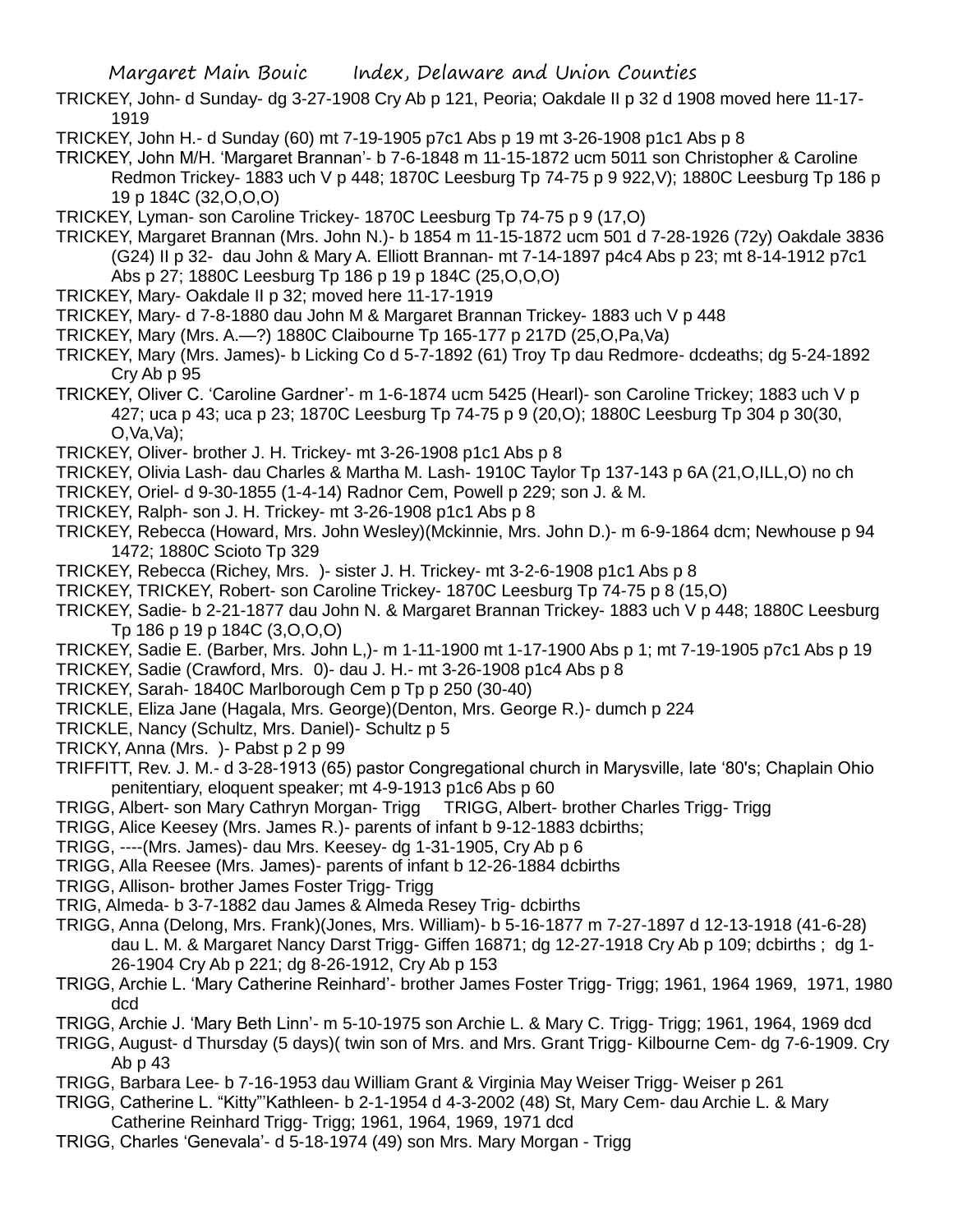- TRIGG, Charles- son James Trigg- dg 5-4-1906, Cry Ab p 97; dg 9-13-1907 Cry Ab p 67; obit Lettie Traiber; dg 2-15-1950
- TRIGG, Cheryl (Sanchez, Mrs. Roberto)- b 1957 dau Hazel Luikart Trigg- Trigg; 1969, 1971 dcd

TRIGG, Clarence- b 3-17-1889 d 8-25-1912 (23) son L.M. & Margaret Nancy Darst Trigg- Giffen 16874; dg 1- 26-1904 Cry Ab p 221; dg 8-26-1912, Cry Ab p 152, 153

- TRIGG, Cleo R.- d 5-18-1964 (80) Green Mound Cem- Trigg
- TRIGG, Deborah Susan- d 5-3-1972 (2) St, Mary Cem, Delaware- dau Dorothy L. Trigg- Trigg
- TRIGG, Delno- brother James Foster Trigg- Trigg
- TRIGG, Donald Lewis- b 9-18-1929 d 9-18-1929 son James Foster & Mary Martha Weiser Trigg- Weiser p 289
- TRIGG, Dorothy Joan (Rarick, Mrs. Wendell Eugene)- m 2-2-1851 dau James Foster & Mary Martha Weiser Trigg- Weiser p 289
- TRIGG, Dorothy L.- dau Archie L. & Mary C. Trigg- 1961 (15), 1964 , 1969, 1971 dcd
- TRIGG, Dorothy (Patingale, Mrs. )- dau Archie L. & Mary Catherine Reinhard Trigg- Trigg
- TRIGG, Dorothy (Rupert, Mrs. )- sister James Foster Trigg- Trigg
- TRIGG, Douglas- b 1972 son Richrd A. & Vickie Trigg- 1973 ucd
- TRIGG, Edmund L.'Sharon'- son Archie L. & Mary Catherine Reinhard Trigg- Trigg; 1961 (18) 1964, 1969 dcd
- TRIGG, Edna Jane (Greene, Mrs. Davie Earl)- m 1-27-1931 m 5-29-1948 dau James Foster & Mary Martha Weiser Trigg- Weiser p 289
- TRIGG, Emma Blauvelt (Mrs. William Walter)(Westlake, Mrs. )- m 5 y ago; dg 7-31-1908 Cry Ab p 146; dg 8- 30-1907 Cry Ab p 67dau Alonzo L. & Rhoda M. Dixon Blauvelt- dg 4-14-1916, Cry Ab p 51
- TRIGG, Florence- b Marlborough Tp d 8-29-1885 (11m21d) Morrow Co, dcdeaths
- TRIGG, George 'Nancy'- Trigg
- TRIGG, Genevala (Mrs. Charles)- Trigg
- TRIGG, Gertie- dau James Trigg- dg 5-4-1906,. Cry Ab p 97; dg 9-13-1907 Cry Ab p 69
- TRIGG, Gladys (Rhoades, Mrs. )- sister James Foster Trigg- Trigg
- TRIGG, Grant- son James Trigg- dg 5-4-1906, Cry Ab p 97; dg 9 -13-1907 Cry Ab p 69; dg 7-6-1909, Cry Ab p 43
- TRIGG, Hazel- dau James Trigg- dg 5-4-1906, Cry Ab p 97dg 9-13-1907 Cry Ab p 69; 1969, 1971 dcd
- TRIGG, Hazel Luikart (Mrs. )- b 1-15-1925 WVa d 4-10-1998 (73) bur Fla- dau Howard R. & Bertha B. Jeffers Luikart- Trigg
- TRIGG, Irene- dau Cleo R. Trigg- Trigg
- TRIGG, J. father of Roy who d- dg 8-27-1897- Cry Ab p 125
- TRIGG, James Foster 'Mary Martha Weiser'- b 7-23-1904 d 1974 bur Mt. Sterling- Weiser p 289; Trigg
- TRIGG, James L.'Linda'- son Archie L. & Mary Catherine Reinhard Trigg- Trigg; 1961(14), 1964, 1969, 1980 dcd
- TRIGG, James- parents of 11 ch including William, Ralph, Walter, etc- dg 4-27-1906, Cry Ab p 95; dg 8-30- 1907, 9-13-1907 Cry Ab p 66, 69
- TRIGG, James R. 'Alice Keesey'- parents of infant dau b 9-12-1883 dcbirths
- TRIGG, James 'Alla Reesee'- parents of infant b 12-26-1884 dcbirths
- TRIGG, James 'Almeda Reesey'- parents of son b 10-3-1895 dcbirths
- TRIGG, Jarrod 'Nichelle Hedges'- m 10-3-1998- son Archie & Beth Trigg- Trigg
- TRIGG, Jason Grant- b 7-17-1978 son James Trigg- Trigg
- TRIGG, Jessie- dau James Trigg- dg 5-4-1906, Cry Ab p 97; dg 9-13-1907 Cry Ab p 69
- TRIGG, Joan (Cahill, Mrs. Donald E.)- b 1951 m 5-7 dau Archie L. & Mary Catherine Reinhard Trigg- Trigg; 1961, 1964, 1969, 1971 dcd
- TRIGG, John F.- son Archie L. & Mary Catherine Reinhard Trigg- Trigg
- TRIGG, Jay/Joy DeWitt- b 5-27-1906 d 4-19-1908 1-10-23) pneumonia- dg 4-21-1908 Cry Ab p 129; son William Walter & Emma Blauvelt Trigg; grandson A. L. Blauvelt; dg 5-15-1908 Cry Ab p 135; dg 6-30- 1907 p 67; dg 9-13-1907 Cry Ab p 99; obit Lettie, dg 2-15-1950
- TRIGG, Leo- son L. M. & Mrs. Margaret Nancy Darst Trigg- Giffen 16874; dg 1-26-1904 Cry Ab p 221; dg 8-26- 1912, Cry Ab p 153
- TRIGG, Letta (Traxler, Mrs. )- d Wednesday- Oak Grove Cem- dau James Trigg- dg 5-4-1906. Cry Ab p 97; dg 9-13-1907 Cry Ab p 69; dg 2-15-1950 obit
- TRIGG, Linda (Mrs. James)- Trigg;; 1980 dcd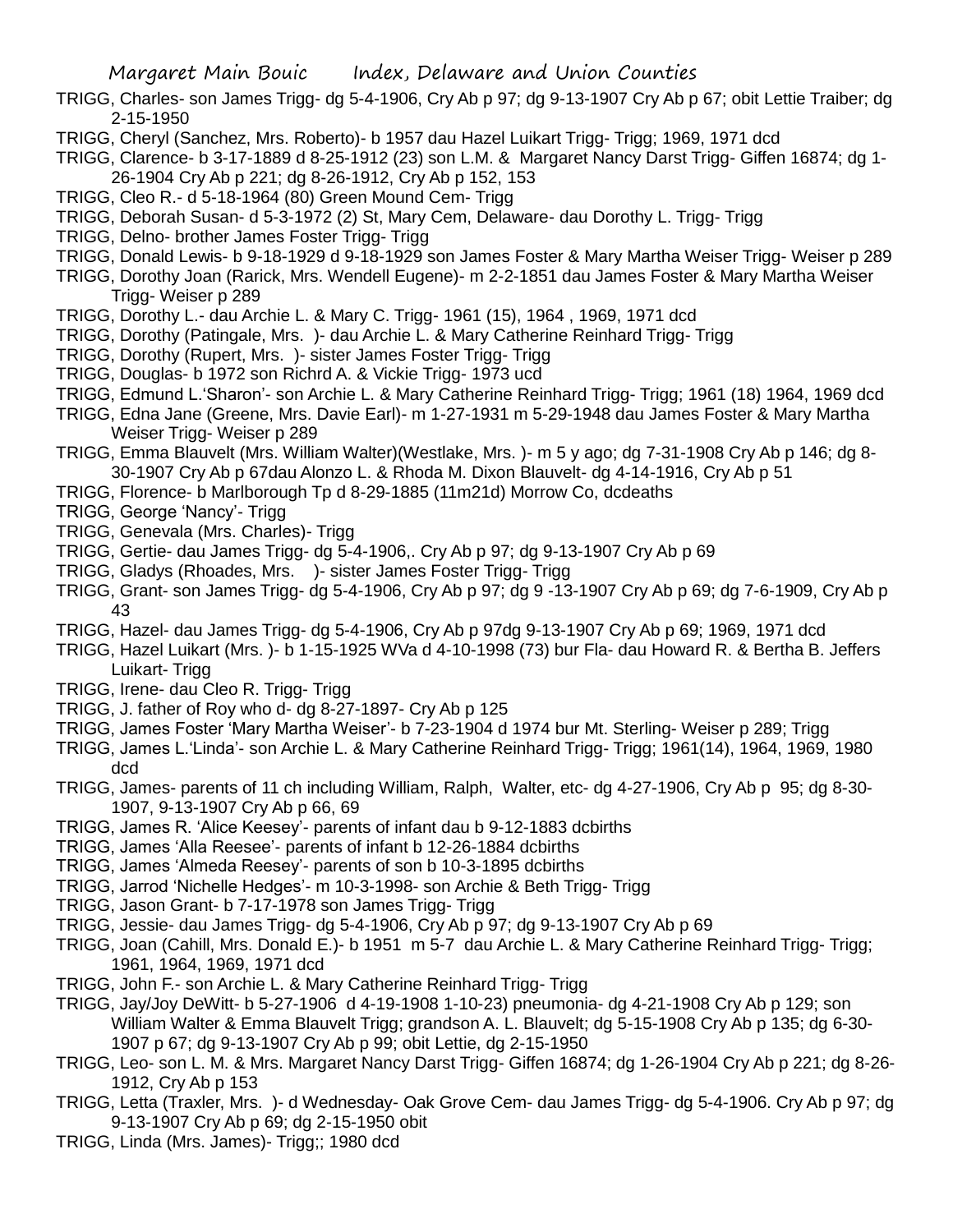- TRIGG, L. M.'Margaret Nancy Darst'- b 8-8-1857 m 8-17-1876 d 1-26-1904 Oak Grove Cem, Giffen (1687); dg 1-26-1904 Cry Ab p 221; dg 12-27-1918 Cry Ab p 109; parents of infant b 8-2-1884 dcbirths; of Anna Trigg Delong- dg 12-27-1918 Cry Ab p 109
- TRIGG, -----(Mrs. Lorenzo)(Mrs. William)- mother of Anna Jones- dg 12-17-1918, Cry Ab p 106
- TRIGG, ----(Doublas, Mrs. Silas)- dau L. M. Trigg- dg 1-26-1904 Cry Ab p 221
- TRIGG, Margaret Nancy Darst (Mrs. L. M.)- b 8-8-1857 m 8-17-1876 dau Henry & Nancy Downing Darst-Giffen 1687; dg 8-26-1912, Cry Ab p 153; dg 2-17-1914 Cry Ab p 94; dg 12-27-1918 Cry Ab p 109; parents of infant b 8-2-1884 dcbirths
- TRIGG, Margaret (Webster, Mrs. Delbert)- dau Archie L. & Mary Catherine Reinhard Trigg- Trigg
- TRIGG, Mary Beth Linn (Mrs. Archie Joseph)- m 5-10-1975 Trigg
- TRIGG, Mary Catherine Reinhard (Mrs. Archie L.)- Trigg; 1961, 1964, 1969 dcd
- TRIGG, Mary Martha Weiser (Mrs. James Foster)- b 5-2-1907 m 9-24-1927 d 2-29-1980 bur Mt. Sterling- dau Orville Samuel & Catherine Belle Mosher Trigg- Trigg; Weiser p 289
- TRIGG, Nancy (Mrs. George)- Trigg
- TRIGG, Nancy Jean- b 1-7-1951 dau William Grant & Virginia May Weisser Trigg- Weiser p 261
- TRIGG, Naomi Eileen (Rheinscheld, Mrs. Floyd Daniel)- b 4-5-1934 m 8-22-1952 dau James Foster & Mary Martha Weiser Trigg- Weiser p 290
- TRIGG, Nichelle Hedges (Mrs. Jarrod)- m 10-3-1998- dau Bill & Karen Hedges- Trigg
- TRIGG, Nina Maud (Doland, Mrs. George)- dau James Trigg- dg 5-4-1906, Cry Ab p 97, dg 9-13-1907 Cry Ab p 69; obit Lettie- dg 2-15-1950; dcc Daniel Bowen 11
- TRIGG, Nora (Douglass, Mrs. Josiah A.)- b 4-17-1880 m 10-12-1903 dau L. M. & Margaret Nancy Darst Trigg-Giffen 16872; dg 8-26-1912, Cry Ab p 153
- TRIGG, Opal (Ziegler, Mrs. )- sister Cleo R. Trigg- Trigg
- TRIGG, Patricia (Havens, Mrs. William)- dau Archie L. & Mary Catherine Reinhard Trigg- Trigg; 1961 (11), 1964, 1969, 1971 dcd
- TRIGG, Ralph- son James Trigg- b 10-4-1895 d 4-25-1906 (10-6-21) Green Mound Cem; dg 4-27-1906, Cry Ab p 95; dg 5-4-1906 Cry Ab p 97 dg 9-13-1907 Cry Ab p 69
- TRIGG, Richard A. 'Vicki'- son Hazel Luikart Trigg- Trigg; 1973 ucd
- TRIGG, Richard- b 1971 son Richard A. & Vickie Trigg- 1973 ucd
- TRIGG, Ricky- son Charles & Genevala Trigg- Trigg
- TRIGG, Ricky- b 1952 son Hazel T. Trigg- 1969, 1971 dcd
- TRIGG, Col. Robert- McKitrick p 237
- TRIGG, Robert- dau Archie L. & Mary Catherine Reinhard Trigg- Trigg
- TRIGG, Roger- son Charles & Genevala Trigg- Trigg
- TRIGG, Roger- son Hazel Luikart Trigg- Trigg; 1969 dcd
- TRIGG, Rosa Belle \*Biles, Mrs. )- dau James Trigg- dg 5-4-1906, Cry Ab p 97; dg 9-13-1907 Cry Ab p 69
- TRIGG, Rose Mary (Feasel, Mrs. Wendell)- dau Archie L. & Mary Catherine Reinhard Trigg- Trigg
- TRIGG, Roy- d (6 wks)- son J. Trigg, cholera infantum- dg 8-27-1897, Cry Ab p 125
- TRIGG, Ruth (Zeigler, Mrs. )- sister Cleo R. Trigg- Trigg
- TRIGG, Sharon (Mrs. Edmund)- Trigg
- TRIGG, Teresa June- b 10-20-1974 dau James Trigg- Trigg
- TRIGG, Tracy- b 1974 ch James & Linda Trigg- 1980 dcd
- TRIGG, Vickie (Mrs. Richard A,)- Trigg; 1973 ucd
- TRIGG, Virginia May Weiser (Mrs. William Grant)- b 10-2-1915 m 7-1-1936 dauStephen Bertram & Mona Belle Thompson Weiser - Weiser p 261
- TRIGG, William Grant 'Virginia May Weiser'- b 6-27-1909 m 7-1-1936 d 9-2-1954- Weiser p 261
- TRIGG, William Walter 'Emma Blauvelt'- b 12-7-1880 d 8-30-1907 (27-8-23) Anderson, Ind.- son James Trigg; blacksmith; dg 8-30-1909, 9-13-1909, Cry Ab p 67, 69
- TRIGG, William- son James Trigg- dg 5-4-1906, Cry Ab p 97; dg 9-13-1907, Cry Ab p 69
- TRIHAFT, Ivah Dell (Owen, Mrs. Paul Osbourne) parents of Lillie May Nickel- Trihaft
- TRIMBACH, Janet Hall (Mrs. Steven)- dau Burrel & Earlene Hall- Trimbach
- TRIMBACH, Joey- son Steven & Janet Hall Trimbach- Trimbach
- TRIMBACH, Joshua Thomas Earl- b 9-14-1991 son Steven & Janet Hall Trimbach- Trimbach
- TRIMBACH, Steven 'Janet Hall'- parents of Joshua & Joey Trimbach- Trimbach
- TRIMBACH, William Joseph b 9-17-1979 son Steve & Janet Hall Trimbach- Trimbach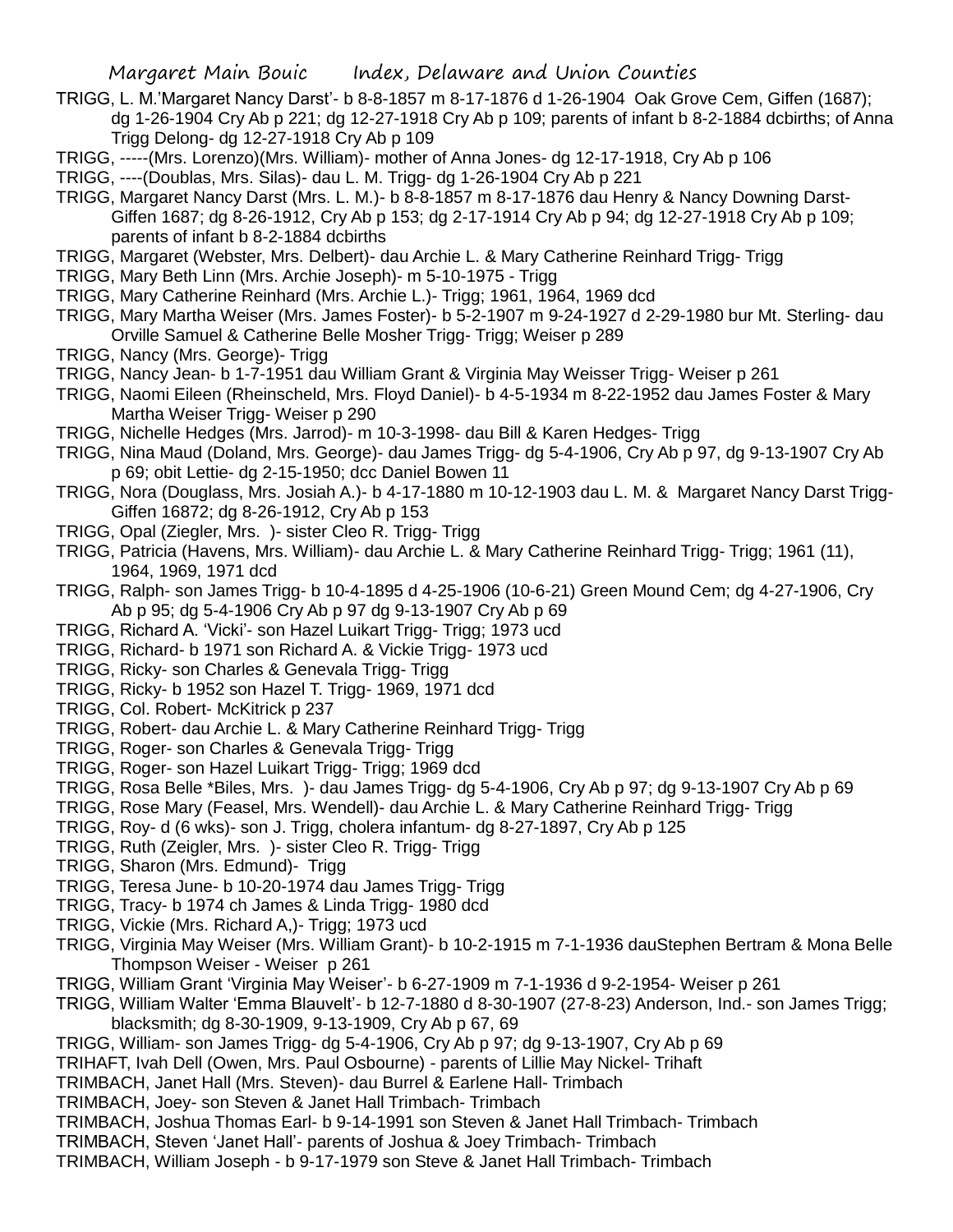- TRIMBEE, Arlona Rose (Harrington, Mrs.Edgar D.)- m 6-28-1892 ucm (Hearl)- dau John & Lavona Trimbee-1880C Dover Tp 84-89 p 27 (6,O,Pa,O)
- TRIMBEE, Celinda/Selena Andrews (Mrs. William L.)- m 7-16-1874 ucm 5517 (Hearl) d 1-1-1909, Oakdale; dau Lewis Andrews; mt 1-6-1909 p3c1, p7c5 Abs p 35; mt 4-17-1912 p 7c4 Abs p 16; 1880C Dover tp 85-91 p 27 p 168A (21,O,O,O); 1900C Marysville 1st ward 286-261 p 11B (44,Irel,Irel,Irel) m 18y 10 ch 3 living
- TRIMBEE, Celinda d 12-31-1908 (53y) Oakdale 2163 (178E) I p 33
- TRIMBEE, Eliza M.- dau William L. & Selina Trimbee- 1880C Dover Tp 85-91 p 27 p 168A (4,O)
- TRIMBEE, Emma (Mrs. Louis W.)- b 1876 d 9-10-1944 Oakdale II p 53
- TRIMBEE, Frank- b 1-1894 son William & Selena Andrews Trimbee- mt 4-17-1912 p7c4 Abs p 16; 1900C Marysville 1st ward 256-261 p 11B (6,O,O,Irel)
- TRIMBEE, Harriet C. (Cramer, Mrs. Joseph J.)- m 9-5-1872 ucm 5131
- TRIMBEE, Harriett- dau John & Lovinna Trimbee- 1870C Dover Tp 126-128 p 16 (16,O)
- TRIMBEE, Henry- son John & Lovinna Tarimbee- 1870C Dover Tp 126-128 p 16 (12,O)
- TRIMBEE, -–(Orr, Mrs. Frank)- dau William & Selena Andrews Trimbee- mt 4-17-1912 p 7c4, Abs p 16 TRIMBEE, J.- uca p 53, 98 John- uca p 22
- TRIMBEE, John E. d 6-26-1907 (8y11m) Oakdale 2044 charity -son William & Selena Andrews Trimbee-1900C Marysville 1st ward 256-261 p 11B (1,O,O,ILL)
- TRIMBEE, John 'Lavona'- 1870C Dover Tp 126-128 p 16 (50,Pa), farmer; 1880C Dover Tp 84-89 p 27 (61,Pa,Eng,Pa)
- TRIMBEE, Lavona (Mrs. John)- 1870C Dover Tp 126-128 p 16 (44,O); 1880C Dover Tp 84-89 p 27 (53,O,Pa,NY)
- TRIMBEE, Louis W. 'Emma '- b 3-4-1887/8 d 9-14-1969 Oakdale II p 53 son William & Selena Andrews Trimbee- Trimbee; 1900C Marysville 1st ward 256-261 p 11B (12,O,O,Irel)
- TRIMBEE, Louvina- b 12-1825 1900C B 1st ward 304-315 p 13B (73,O,Pa,O), boarder
- TRIMBEE, Lovinia (Bowdre, Mrs.Benjamin F.)- m 12-15-1887 ucm (Hearl)
- TRIMBEE, Lucinda- uninf p 13 10-8-1906 d 10-25-1908 (81) Pairs Tp
- TRIMBEE, Lovina (Mrs. )- d County Infirmary Sunday- mt 10-28-1908 p1c2 Abs p 28
- TRIMBEE, Maria (Snider, Mrs. Cutler P.)- m 9-27-1870 ucm 4781
- TRIMBEE, Mary- dau John & Lavonia Trimbee- 1870C Dover Tp 126-128 p 16 (14,O)
- TRIMBEE, Mary D/C.Kieran/Keeran, Mrs. William A.)-m 1-15-1876 ucm 5826 (Hearl); mt 3 p 22
- TRIMBEE, Matilda (Orr, Mrs. Frank)- m 9-19-1891 ucm (Hearl)
- TRIMBEE, Rena/Selena Andrews (Mrs. William)- Trimbee
- TRIMBEE, William- son John & Lovina Trimbee- mt 10-28-1908 p1c2 Abs p 28; 1870C Dover Tp 126-128 p 16  $(19,0)$
- TRIMBEE, William L. 'C/Selinda Andrews'- b 3-1854/1843 m 7-16-1874 ucm 5517 (Hearl) d 4-11-1912 (69) Oakdale I p 33, 2453 (78S); mt 1-6-1909 p3c1, p7 c5 Abs p 35; mt 4-17-1912 p 7c4 Abs p 16; 1880C Dover Tp 85-91 p 27 p 168A (28,O,Pa,O); 1900C Marysville 1st ward 256-261 p 11B (46,O,NY,NY) m 28y day laborer
- TRIMBEE, William 'Rena Andrews'- Trimbee
- TRIMBEY Sarah A.- d 3-14-1912 (53y4m) Oakdale 2445(118f)
- TRIMBILE, Cisco H. 'Lula'- 1973, 1975 ucd
- TRIMBILE, Joe- b 1970 son Cisco H. & Lula Trimbile- 1973, 1975 ucd
- TRIMBILE, Lula (Mrs. Cisco H.)- 1973, 1975 ucd
- TRIMBILE, Robert- b 1966 son Cisco H & Lula Trimbile- 1973, 1975 ucd
- TRIMBILE, Terry- b 1968 ch Cisco H, & Lula Trimbile- 1973, 1975 ucd
- TRIMBLE, -----McKitrick p 73
- TRIMBLE, Abraham- 1883 uch IV p 503
- TRIMBLE, Alice R.- b 10-1889- dau Robert & Mary E. Trimble- 1900C York tp 318-318 p 13B (10,O,O,O)
- TRIMBLE, ex-Gov. Allen-grandfather of Rev. Allen Trimble Thompson- dg 7-24-1868 Cry Ab p 69
- TRIMBLE, Allen- 1880 dch p 368; 1908 dch p 83, 291; 1883 uch III p 349, V p 73, 186, 187, 237. 515, 662
- TRIMBLE, Alvin H.- son Thurman & Mildred Caudill Trimble- Trimble; 1961 dcd
- TRIMBLE, Archie 'Eva Williams'- Trimble
- TRIMBLE, Barry A. 'Nancy" son Floyd Edward & Carolyn M. Ward Trimble- Trimble
- TRIMBLE, Blaudwyn (Robinson, Mrs. Frank)- dau Ronald L. & Jeannene Shuster Trimble- Trimble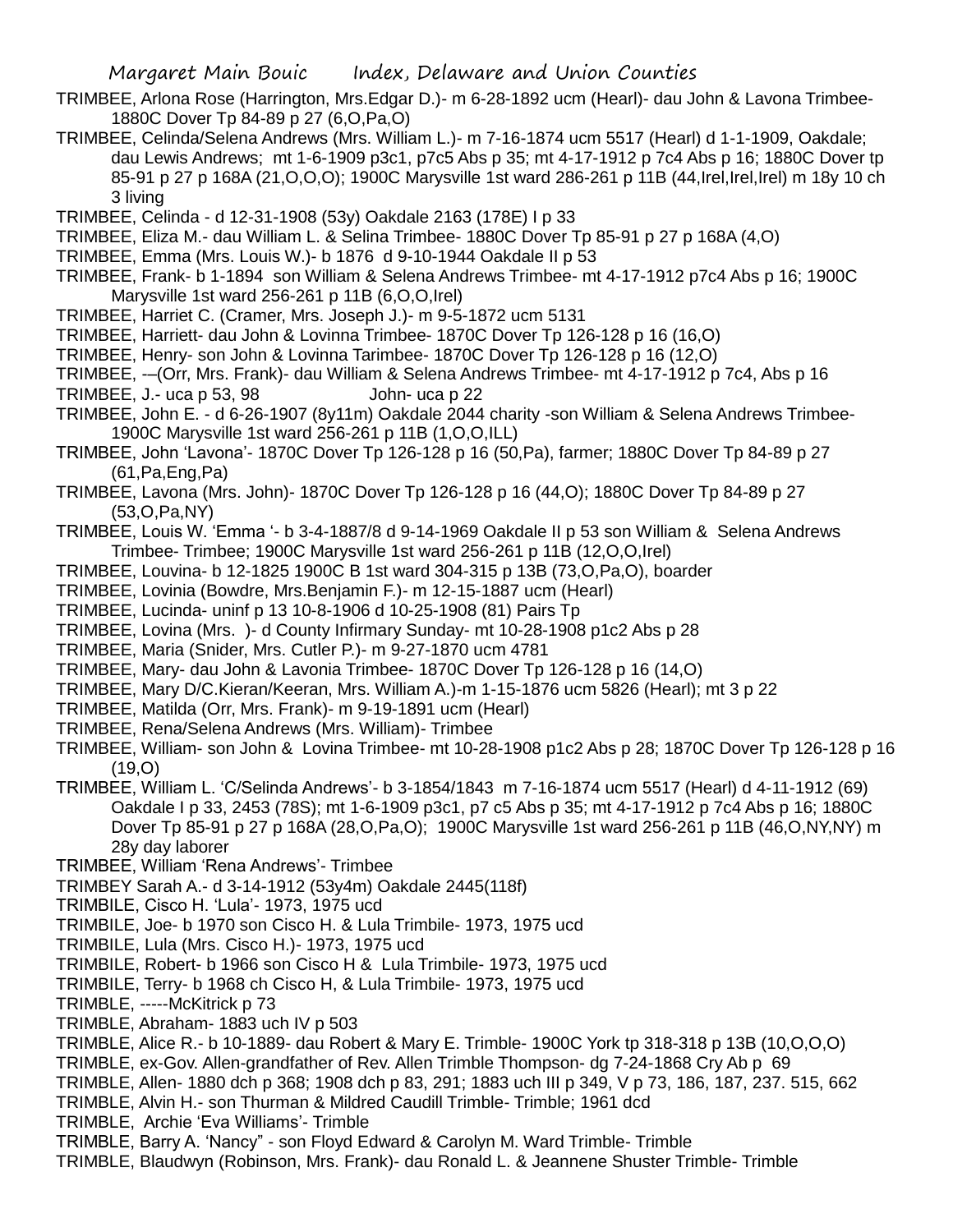- TRIMBLE, Blaudwyn Ellen (Kinder, Mrs. James Robert)- m 9-17-1972 dau Ronald L. Trimble- Trimble
- TRIMBLE, Brad 'Dolores Frank'- m 6-10-1995- son Alvin & Ginny Trimble- Trimble parents of John David
- TRIMBLE, Bryan- b 5-28-1965 d 6-19-1996 (31) Ashley Union Cem- son Howard R. & Twila Graham Trimble-Trimble
- TRIMBLE, Carolyn M. Ward (Mrs. Floyd Edward)- m 39y- Trimble
- TRIMBLE, Carrie M. Estep (Mrs. Thomas E.)- m 5-7-1977 dau Kenneth Estep--Trimble
- TRIMBLE, Carroll "Shorty"Geneva Jean'- b 2-1-1930 d 9-28-1993 (63) Greenmound Cem- son Thurman & Mildred Caudill Trimble- Trimble' 1964, 1969 dcd
- TRIMBLE, Catharine Alvena Birkhead (Mrs. Dwight)- b 10-25-1905 m 1928 d 1-2-2001 (95) Walnut Grove Cem, Worthington- Trimble
- TRIMBLE, Cheryl Annette- dau Bill & Linda Trimble- Trimble- engaged to John M. Kaufman
- TRIMBLE, Clarice Green (Mrs. Raymond)- parents of Floyd Edward- Trimble
- TRIMBLE, Covey A. 'Mary'- uccp p 24, JB 2 p 4,5
- TRIMBLE, Curtis Dean- b 1956 son Carroll "Shorty" & Geneva Jean Trimble- Trimble; 1964, 1969 dcd
- TRIMBLE, Deborah- b 1951 dau Carroll & Geneva J. Trimble- 1969 dcd
- TRIMBLE, Debra S. (Nichols, Mrs. )- dau Floyd Edward & Carolyn M. Ward Trimble- Trimble
- TRIMBLE. Diane (Mrs. Tony)- Trimble
- TRIMBLE, Dolores Frank (Mrs. Brad)- m 6-10-1995 dau John "Jack" & Jenny Frank- Trimble, parents of John David
- TRIMBLE, Dorothy L. (Stidham, Mrs. William E.)- m 4-1-1949 d 11-17-1999 (67) Milford Cem dau Archie & Eva Williams Trimble- Trimble
- TRIMBLE, Dwight 'Catharine Alvena Birkhead'- m 1928 d 1956- Trimble
- TRIMBLE, Dwight 'Gertrude'- twin son Dwight & Catharine Alvena Birkhead Trimble- Trimble
- TRIMBLE, Eugene- son Thurman & Mildred Caudill Trimble- Trimble
- TRIMBLE, Eva Williams (Mrs. Archie)- parents of Dorothy L. Trimble Stidham- Trimble
- TRIMBLE, Floyd Edward "Bud" 'Carolyn M. Ward'- b 5-23-1936 d 3-17-1996 (59) Rose Hill Burial Park- son Raymond & Clarice Green Trimble- Trimble
- TRIMBLE, Gene- son Thurman & Mildred Caudill Trimble- Trimble
- TRIMBLE, Geneva Jean (Mrs. Carroll "Shorty")- Trimble; 1964, 1969 dcd
- TRIMBLE, George D.- son John & Margaret Sterling Trimble- mt 6-8-1904 p1c6 Abs p 16 funeral Friday, mt 8- 20-1913 p5c5 Abs p 81; 1870C York tp 147-144 (4,O); 1880C York Tp 103 p 10 (14,O,O,O)
- TRIMBLE, George 'Lulu'- d 8-13-1913 Old Section, York Cem p 35
- TRIMBLE, George William- d 1943- son Thurman & Mildred Caudill Trimble- Trimble
- TRIMBLE, Gertrude (Mrs. Dwight)- Trimble
- TRIMBLE, Greg 'Kathleen Breen'- m 8-30-1997 son Howard R. & Twila Graham Trimble- Trimble
- TRIMBLE, Harriet C. (Cramer, Mrs. Joseph J.)- m 9-5-1872 ucm (Hearl)
- TRIMBLE, Howard R. 'Twila Graham'- b 2-18-1938 d 7-19-1994 (56) Ashley Union Cem- son Thurman & Mildred Caudill Trimble- Trimble
- TRIMBLE, J.- uca p 98
- TRIMBLE, James S. 'Mollie/Mary R. McMillen'- m 4-8-1880 ucm 6700 (Hearl) d 11-11-1910 York Cem p 35 son John & Margaret Sterling Trimble- 1883 uch V p 556, 644; 1908 dch p 778; hmp p 110; mt 9-21- 1898 Abs p 41, mt 6-8-1901 p1c6 Ab p 16; mt 11–16-1910 p2c3 Abs p 38; 1860C York Tp 1342-1352 (10,O); 1880C York Tp 104 p 10 (28,O,O,O)
- TRIMBLE, James S. 'Mary M. Churchman'- m 9-21-1893 ucm (Hearl)
- TRIMBLE, Jeannene E. Shuster (Mrs. Ronald L.)- b 1-19-1933 Pa d 2-10-1999 (66)Trimby Oak Grove Cemdau Milton & Helen Williams Shuster- Trimble; 1980 dcd
- TRIMBLE, John- 1883 uch III p 338
- TRIMBLE, John- b 1899 d 6-26-1907 (8y11m) Oakdale I p16 charity
- TRIMBLE, John 'Margaret Sterling'- b 2-27-1830 m 3-22-1951 d 9-18-1898 (68-6-21) York Cem p 35- son Robert & Sarah Trimble- mt 9-21-1898 p6 Abs p 41, 42; mt 6-8-1904 p1c6 Abs p 16; mt 6-29-1904 p3 Abs p 18; mt 11-16-1910 p2c3 Abs p 38; 1883 uch V p 556; 1860C York Tp 1342-1352 (31,O) farmer; 1870C York Tp 147-144 (40,O); 1880C York Tp 103 p 10 (50,O,Pa,Pa)
- TRIMBLE, Rev. Joseph 1880 dch p 367, 368m 382; 1908 dch p 218, 219, 224; 1915 uch p 221; 1883 uch V p 188
- TRIMBLE, Kathleen Breen (Mrs. Greg)- m 8-30-1997 dau Paul & Maureen Breen- Trimble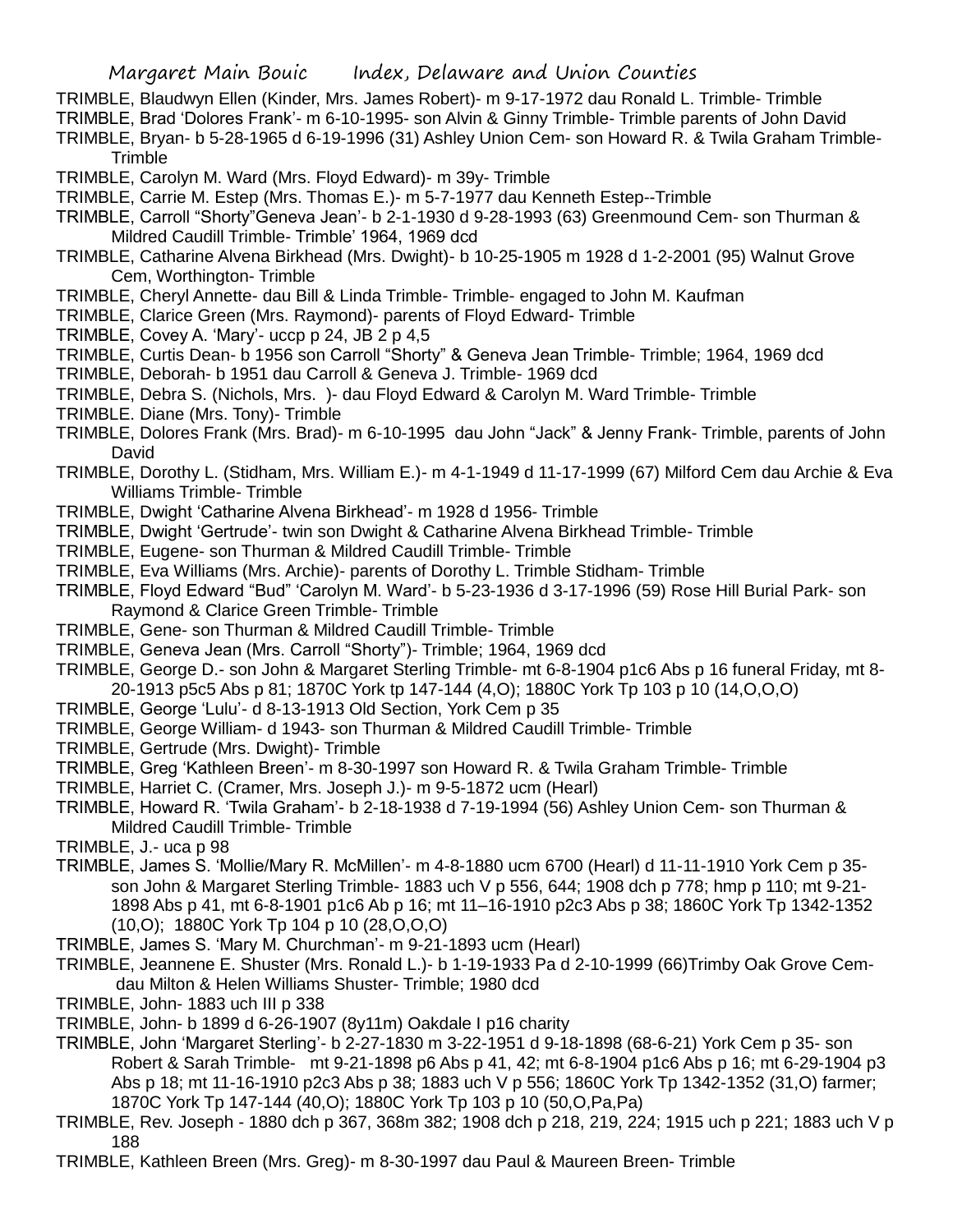- TRIMBLE, Kerry G. 'Serena A.' son Floyd Edward & Carolyn M. Ward Trimble- Trimble
- TRIMBLE, Laura G.- dau James & Mary M. Trimble- d 8-18-1885 (1-8-1) York Cem p 35
- TRIMBLE, Logan Allen Lee- son Stephanie Trimble- Trimble
- TRIMBLE, Lulu (Mrs. George)- d 4-6-1909 York Cem- sexton record, funeral at M. E. church, York Cem, mt 4- 14-1909 p1c1 Abs p 45
- TRIMBLE, Margaret Sterling (Mrs. John)- b 12-26-1830 m 3-22-1851 d 6-5-1904 Abs p 18, York Cem p 3,5 dau John & Mary Sterling- 1883 uch V p 556; mt 9-21-1898 p6 Abs p 41, mt 6-8-1904 p1c5, 6-29-1904 p 3 Abs p 16; 1860C York Tp 1342-1352 (30,O); 1870C York Tp 147-144 (39,O); 1880C York Tp 103 p 10 (49, O, Ireland, Ireland); 1900C York Tp 122-122 p 6A (69,O,Irel,Irel) wid, 6 ch, 5 living, housekeeper
- TRIMBLE, Margarite D.- niece of Robert W. & Mary E. Trimble- 1910C York tp 36-36 p 2A (8,O,O,O)
- TRIMBLE, Maria (Snider, Mrs. Cutler T.)- m 9-27-1870 ucm (Hearl)
- TRIMBLE, Marie (Bradby, Mrs. )- dau Dwight & Catharine Alvena Birkhead Trimble- Trimble
- TRIMBLE, Martha (Jackson, Mrs. )- twin dau Dwight & Catharine Alvena Birkhead Trimble- Trimble
- TRIMBLE, Mary C. (Atkinson, Mrs. Samuel W.)- m 7-29-1849 ucm 1443 (Hearl)
- TRIMBLE, Mary (Mrs. Covey A.)- uccp p 24; JB 2 p 4,5
- TRIMBLE, Mary E. Dever (Mrs. Robert W.)- b 1863 or 1-1864 m 2-17-1881 ucm 6912 (Hearl) d 4-13-1950 York Cem p 99; 1900C York Tp 318-318 p 13B (36,O,Md,O)- m 19y, 1 ch; 1910C York Tp 36-36 p 2A) m 28y, 1 ch
- TRIMBLE, Mary J;- d 7-22-1863 (9/7-8-8) York Cem p 35 dau John & Margaret Sterling Trimble- 1883 uch V p 556; mt 6-29- 1904 p 3 Abs p 18; 1860C York Tp 1342-1352 (6,O)
- TRIMBLE, Mary M. McMillin(Mrs. James)- m 4-8-1880 ucm 6700 d 10-10-1889 (35-2-19) York Cem p 35- dau R. T. & Margaret A. Moore McMillin- 1883 uch V p 644; 1880C York Tp 104 p 10 (25,O,O,O)
- TRIMBLE, Mary M. Churchman (Mrs. James S.)- m 9-21-1893 ucm (Hearl)
- TRIMBLE, Michelle Lynn- b 1967 dau Carroll "Shorty" & Geneva Jean Trimble-Trimble; 1969 dcd
- TRIMBLE, Mildred Caudill (Mrs. Thurman)- m 6-23-1923 d 9-8-1985 Trimble- parents of Carroll Trimble; 1961, 1964, 1969, 1971, 1980 dcd
- TRIMBLE, Mollie R. McMillen (Mrs. James S.)- m 4-8-1880 ucm (Hearl)
- TRIMBLE, Myrtle B.- dau James & Mary M.- d 7-30-1889 (-y1m1d) York Cem p 35
- TRIMBLE, Nancy- uccp p 40, JB 4 p 231
- TRIMBLE, Nancy M. (Mrs. Barry A.)- Trimble
- TRIMBLE, Nancy R.- dau John & Margaret Sterling Trimble- 1870C York tp 147-144 (1,O)
- TRIMBLE, Opaline (Watkins, Mrs. Walter "Ray:)- m 2-2-1952 -dau Archie & Eva Williams Trimble- Trimble
- TRIMBLE, Oral- d WWII- son Thurman & Mildred Caudill Trimble- Trimble
- TRIMBLE, Rebecca E. (Figley, Mrs. Albert C.)- m 3-21-1883 ucm (Hearl) dau John & Margaret Sterling Trimble- 1883 uch V p 356' mt 6-8-1904 p1c6 Abs p 16; 1870C York Tp 147-144 (8,O); 1880C York Tp 103 p 10 (18,O,O,O)
- TRIMBLE, Rebecca- dau Robert & Sarah Trimble- 1883 uch V p 556
- TRIMBLE, Rev. Robert 'Nancy'- son Archie & Eva Williams Trimble- Trimble
- TRIMBLE, Robert 'Sarah'- 1883 uch V p 556
- TRIMBLE, Robert W. 'Mary E. Dever'- b 1856or 4-1857 m 2-17-1881 ucm 6912 (Hearl) d 11-9-1934 York Cem p 99- son John & Margaret Sterling Trimble- 1883 uch V p 556; mt 9-21-1898 p6 Abs p 41; mt 6-8-1904 p 1c6, Absp 16; bro-in-law of D. L. Figley, mt 1-22-1913 p3c1 Abs p 49; 1860C York Tp 1342-1352 (4,O); 1870C York Tp 147-144 (14,O); 1880C York Tp 103 p 10 (24,O,O,O);1900C York Tp 318-318 p 13B (43,O,O,O) m 19y, day laborer; 1910C York Tp 36-36 p 2A (52,O,O,O) m 28y, mason
- TRIMBLE, Ronald L.'Jeannene E Shuster'- b 5-19-1927 Ky d 8-3-1997 (70) Oak Grove Cem- son Thurman & Mildred C. Trimble- Trimble; 1980 dcd
- TRIMBLE, Rozella- b 10-1871 d 2-16-1924 York Cem, Sexton record p 35- dau John & Margaret Sterling Trimble- 1883 uch V p 556; mt 6-8-1904 p1c6 Abs p 16; 1880C York Tp 103 p 10 (11,O,O,O); 1900C York Tp 122-122 p 6A (28,O,O,O) music teacher
- TRIMBLE, Sarah (Mrs. Robert)- 1883 uch V p 556
- TRIMBLE, Sarah J.- dau Robert & Sarah Trimble- 1883 uch V p 556
- TRIMBLE, Stephanie- Trimble- mother of Logan Allen Lee Trimble
- TRIMBLE, Terry Neal- d 1963 son Carroll & Geneva Jean Trimble- Trimble
- TRIMBLE, Thomas E, 'Carrie M. Estep'- m 5-7-1977 son Ronald L. & Jeannene Shuster Trimble- Trimble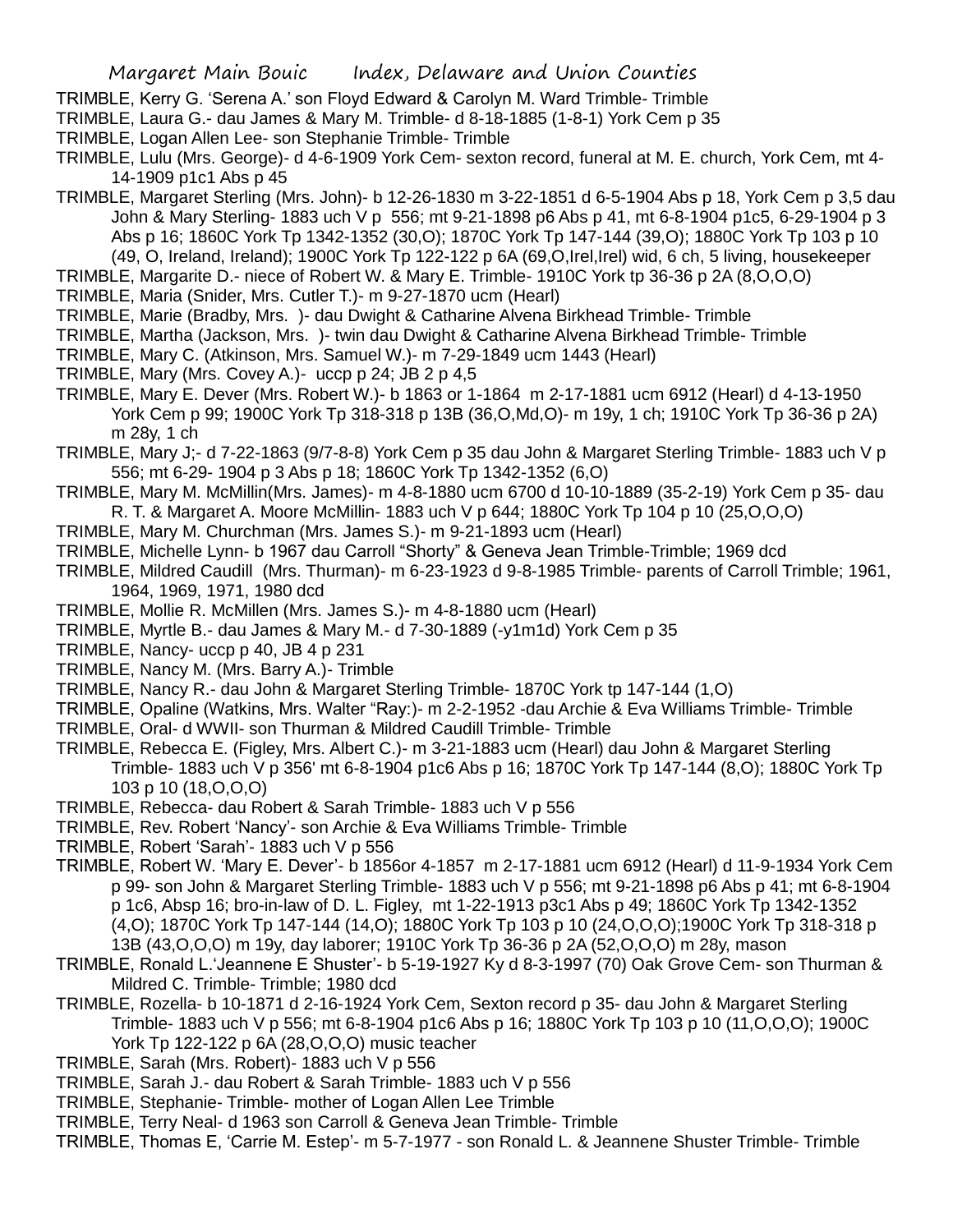- TRIMBLE, Thurman 'Mildred Caudill''- m 6-23-1923 d 1985 parents of Carroll Trimble- Trimble; 1961, 1964, 1969, 1971, 1980 dcd
- TRIMBLE, Timothy Alan- b 1966 son Carroll "Shorty" & Geneva Jean Trimble- Trimble; 1969 dcd
- TRIMBLE, Tony 'Diane'- son Ronald L. & Jeannene Shuster Trimble- Trimble
- TRIMBLE, Twila Graham (Mrs. Howard)- Trimble
- TRIMBLEY, George 'Rachael Copper'- m 1-4-1853 dcm
- TRIMBLEY, Rachael Copper (Mrs. Goerge) m 1-4-1853 dcm,
- TRIMBLY, Angeline Merryman (Mrs. James H.)- d 3-15-1912 (52) dg 3-22-1912, Cry Ab p 110; 1910C Paris Tp 89-91 p 6A (51,O,O,O) m 26y, 11ch 10 living
- TRIMBLY, George son Josiah & Sarah Trimbly- 1850C Harlem Tp 571 p 53 (21,))
- TRIMBLY, James H. 'Angeline Merryman' dg 3-22-1912, Cry Ab p 110
- TRIMBLY, Josiah 'Sarah'- 1850C Harlem Tp 571 p 53 (66,NJ)
- TRIMBLY, Sarah (Mrs. Josiah)- 1850C Harlem tp 571 p 53 (63,Pa)
- TRIMBUR, Bruce- b 1958 son George R. & Eloise H. Trimbur- 1971 dcd
- TRIMBUR, Crieg- 1971 ucd
- TRIMBUR, Debbie- b 1954 dau George R. & Eloise H. Trimbur- 1971 dcd
- TRIMBUR, Diane- b 1954 dau George R, & Eloise H. Trimbur- 1971 dcd
- TRIMBUR, Eloise H. (Mrs. George R.)- 1971, 1980 dcd
- TRIMBUR, George R. 'Eloise H.'- 1971, 1980 dcd
- TRIMBY, Russel- b 1965 son George R. & Eloise H. Trimbur- 1971, 1980 dcd
- TRIMBY, Angela Merryman (Mrs. James Henry)- m 12-18-1883 ucm (Hearl) d Friday (53-1-18) Oakdale Cemdau Henson Merryman; Trimby; mt 3-20-1912 p2c5 Abs p 11
- TRIMBY, Angie- d 3-15-1912, Respect by Hawthorn Rebekah Lodge- mt 4-10-1912 p1c4
- TRIMBY, Anna (Atkins, Mrs. )- dau J. H. & Angela Merryman Trimby- mt 3-20-1912 Abs p 11
- TRIMBY, Bess T. (McAllister, Mrs. Robert M.)- b 1-20-1894 d 6-29-1980 (86) Oakdale II p 106 dau Henry & Angela Merryman Trimby- Trimby; mt 3-20-1912 p2c5 Abs p 11; dcbirths; 1910C Paris Tp 89-91 p 6A (16,O,O,O)
- TRIMBY, Mary Blanche- b 7-18-1892 dcbirths; dau James H. & Angela Merryman Trimby- mt 3-20-1912 p2c3; Abs p 11; 1910C paris Tp 89-91 p 6A (18,O,O,O)
- TRIMBY, Emma- d 9-10-1924 (48y) Oakdale 2669 (G172)
- TRIMBY, Flora M.- b 10-17-1884 dau J. H. & Anna Maryman Trimby- dcbirths
- TRIMBY, Francis- Marysville p 37
- TRIMBY, Flora (Norris, Mrs. Frank)- m 1903 dg 12-31-1918 Cry Ab p 109; mt 3-20-1912 p2c5 Abs p 11
- TRIMBY, Frances- dau James H. & Angela Merryman Trimby- mt 3-20-1912 p2c5 Abs p 11; 1910C Paris Tp 89-91 p 6A (12,O,O,O)
- TRIMBY, Frank- son William Trimby- 1910C Paris-Marysville 182-187 p 7A (19,O,O,O)
- TRIMBY, Fred- b 4-28-1898 son Henry & Angela Merryman Trimby- Trimby; Marysville p 23; mt 3-20-1912 p2c5 Abs p 11; dcbirths
- TRIMBY, Henry- 1880C Scioto Tp 258
- TRIMBY, Henry Francis- b 10-281896 son james H. & Angeline Meriman Trimby- dcbirths
- TRIMBY, James Caller.- b 7-1-1888 son James Henry & Angela Merryman Trimby- mt 3-20-1912, Abs p 11; dcbirths
- TRIMBY, James H.- parents of Richard Merriman Trimby- dg 7-29-1910, Cry Ab p 140; mt 7-27-1910 p1c3 Abs p 24
- TRIMBY, James Henry 'Angela Merryman'- m 12-18-1883 ucm (Hearl)- Trimby; mt 3-20-1912 p2c5 Abs p 11; 1910C Paris Tp 89-91 p 6A (52,O,pa,O) m 26y, farmer
- TRIMBY, ----(Davies, Mrs. David)- dau James Henry & Angela Merryman Trimby- mt 3-20-1912, p2c5 Abs p 11
- TRIMBY, J. H. 'Sarah H.'- d 4-29-1923 (65y) Oakdale 3558 (F118) I p 126
- TRIMBY, Johnny- d Wednesday (9), typhoid- son Wm. Trimby; mt 7-3-1907 p6c2 Abs p 49
- TRIMBY, Laura A.- b 3-11-1890 dau J. H. & --Merryman Trimby- dcbirths
- TRIMBY, Lena C. Warren (Mrs. Dr. Warren)- dau William & Sarah Matilda Luer Warren- Warren; dg 3-20-1953, obit
- TRIMBY, Lillian Newlove (Mrs. )- b 1872 d 4-5-1934 Oakdale I p 126
- TRIMBY, Louis- son William Trimby- 1910C Paris-Marysville 182-187 p 7A (23,O,O,O)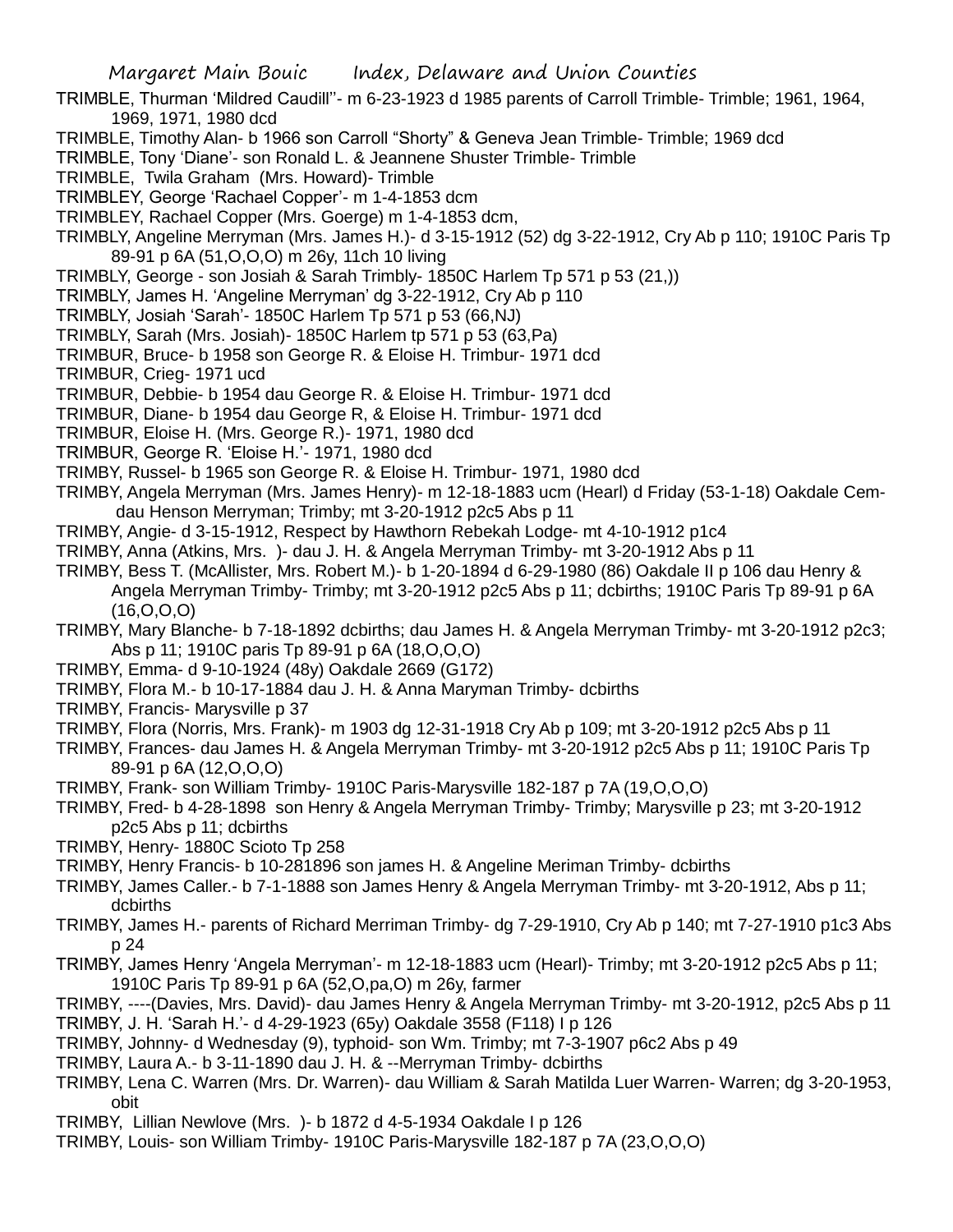- TRIMBY, Richard/Robert Merriman- b 4-14-1891 Del. Co d 1910 d Tuesday , mt 7-27-1910 p1c3 Abs p 24, Oakdale I p 126- son James H; Trimby; dg 7-29-1910 Cry Ab p 140; 1910C Paris Tp 89-91 p 6A (19,O,O,O)
- TRIMBY, Robert- b 4-14-1891 son Henry & Angy Merriman Trimby- dcbirths
- TRIMBY, Dr. Robert- son Dr. Warren & Lena W. Trimby- Trimby
- TRIMBY, Saline Andrews (Mrs. William)- d 1-1-1909 Oakdale; mt 1-6-1909 p3c1, p 7c5 Abs p 35- dau Lewis Andrews
- TRIMBY, Sarah A. (Mrs. J. H.)- b 1859 d 3-14-1912 (53y4m) Oakdale I p 124
- TRIMBY, William- 1910C Paris-Marysville 182-187 p 7A (52,O,US,US) laborer, hoop mill
- TRIMBY, William- mt 7-3-1907 p6c2 Abs p 49, parents of Johnny
- TRIMBY, William 'Salina Andrews'- mt 1-6-1909 p3c1, p7c5 Abs p 35
- TRIMBY, Zelpha (Shipp, Mrs. )- dau James Henry & Angela Merryman Trimby- Trimby. ; mt 3-20-1912 p2c5, Abs p 11; 1910C Paris Tp 89-91 p 6A (15,O,O,O)
- TRIMMER, Annabelle (Ramsey, Mrs. Samuel A.)- Sunbury p 132
- TRIMMER, Bell- b 6-6-1873 dau Biran & Laura Sherman Trimmer- dcbirths
- TRIMMER, Bessie- b 6-17-1879 twin dau Robert & Kate Trimmer- dcbirths
- TRIMMER, Byrum- b 11-5-1901 Porter Tp son John A. & Alvie Robbertson Trimmer- dcbirths
- TRIMMER, ----(Mrs. Byron)- d Wednesday- dg 4-23-1907 Cry Ab p 37
- TRIMMER, Byson 1870C Berlin Tp p 235 (26\*)
- TRIMMER, Capt. David 'Sarah Douglass'- War of 1812; father of Mary Ann Trimmer Ramsey- 1880 dch p 826; dg 10-20-1893 Cry Ab p 136
- TRIMMER, Donald Francis- Trimmer
- TRIMMER, George F.- b 8-10-1872 Del Town son O. R. & Mrs. Trimmer- dcbirths
- TRIMMER, Howard A.- Pabst p 7 p 27
- TRIMMER, Howard- brother John A. Trimmer- dg 2-14-1953
- TRIMMER, Howard- b 10-12-1880 Porter son Byron & Susan M. Sherman Trimmer- dcbirths
- TRIMMER, ----(Clawson, Mrs. W. O.0- sister John A. Trimmer- dg 2-14-1953
- TRIMMER, —(Mrs. Orah M.)- d Wednesday dbur Woodland Cem, Van Wert- aunt of Erben l. Baker
- TRIMMER, Jennie L. Bale (Mrs. John A.)- b Orange Tp 8-19-1867 m 10-24-1945 d 5-20-1959 dau J. H. & Lydia R. Copeland Bale- Bale
- TRIMMER, Jessie- b 6-17-1879 Delaware Town- twin dau Robert & Kate Trimmer- dcbirths
- TRIMMER, John A. 'Jennie l. Bale'- d 2-14-1953 (85) bur Rich Hill, Knox Co.- Bale; dg 2-14-1953
- TRIMMER, —(Jacobs, Mrs. Otto)- dau John A. & Jennie L. Bale Trimmer- dg 2-14-1953
- TRIMMER, John 1870C Berlin Tp p 235 (3)
- TRIMMER, Marcella Colleen Kronk (Mrs. Martin Francis)- m 5-10-1980 dau Jack Leon Kronk- Trimmer
- TRIMMER, Martin Francis 'Marcella Colleen Kronk'- m 5-10-1980 son Donald Francis Trimmer- Trimmer
- TRIMMER, Mary A. (Ramsey, Mrs. Samuel A.)- m 1-17-1835 (73-1886) dau David & Sarah Trimmer- 1880 dch p 681, 826; dg 10-21-1886 Cry Ab p 140
- TRIMMER, Mary O. 1870C Berlin Tp p 235 (1)
- TRIMMER, Minerva Gray (Mrs. Pat)- dumch p 403
- TRIMMER, Priscilla (Hommon, Mrs. Eugene W.)- m 12-22-1934- Trimmer
- TRIMMER, Sarah Douglass (Mrs. Capt. David)- 1880 dch p 826; dg 10-20-1893 Cry Ab p 136
- TRIMMER, Susan 1870C Berlin Tp p 235 (22)
- TRIMPE, Shirley- 1971 ucd
- TRINDLE, Alexander- d 7-26-1923/25 (10y) Wyatt Cem- Powell p 301; son of J. & A,
- TRINDLE, Ann Brundige (Mrs. James)- d 2-23-1865 (69y12d) Westfield Cem- Powell 350, 365- dau Nathaniel & Elizabeth Kniffen Brundige- dcq William Herbert Griffith 11; 1880 dch p 518; dumch p 102, 239; dcw Bk 2 p 38
- TRINDLE, Elizabeth (Cole, Mrs. Joseph)- m 11-22-1838 dcm- dau James & Ann Brundige Trindle- dcq William Herbert Griffith 5; 1880 dch p 518
- TRINDLE, Florilla- d 2-7-1840 (3-8-18) Westfield Cem- Powell p 350 dau James & Ann Brundige Trindle- dcw Bk 2 p 38
- TRINDLE, Goiza?- dau James & Ann Brundige Trindle- dcw Bk 2 p 38
- TRINDLE, Hannah Goodhue (Mrs. James)- b 10-6-1836 d 12-17-1915 Westfield Baptist Cem- Powell p 353, 365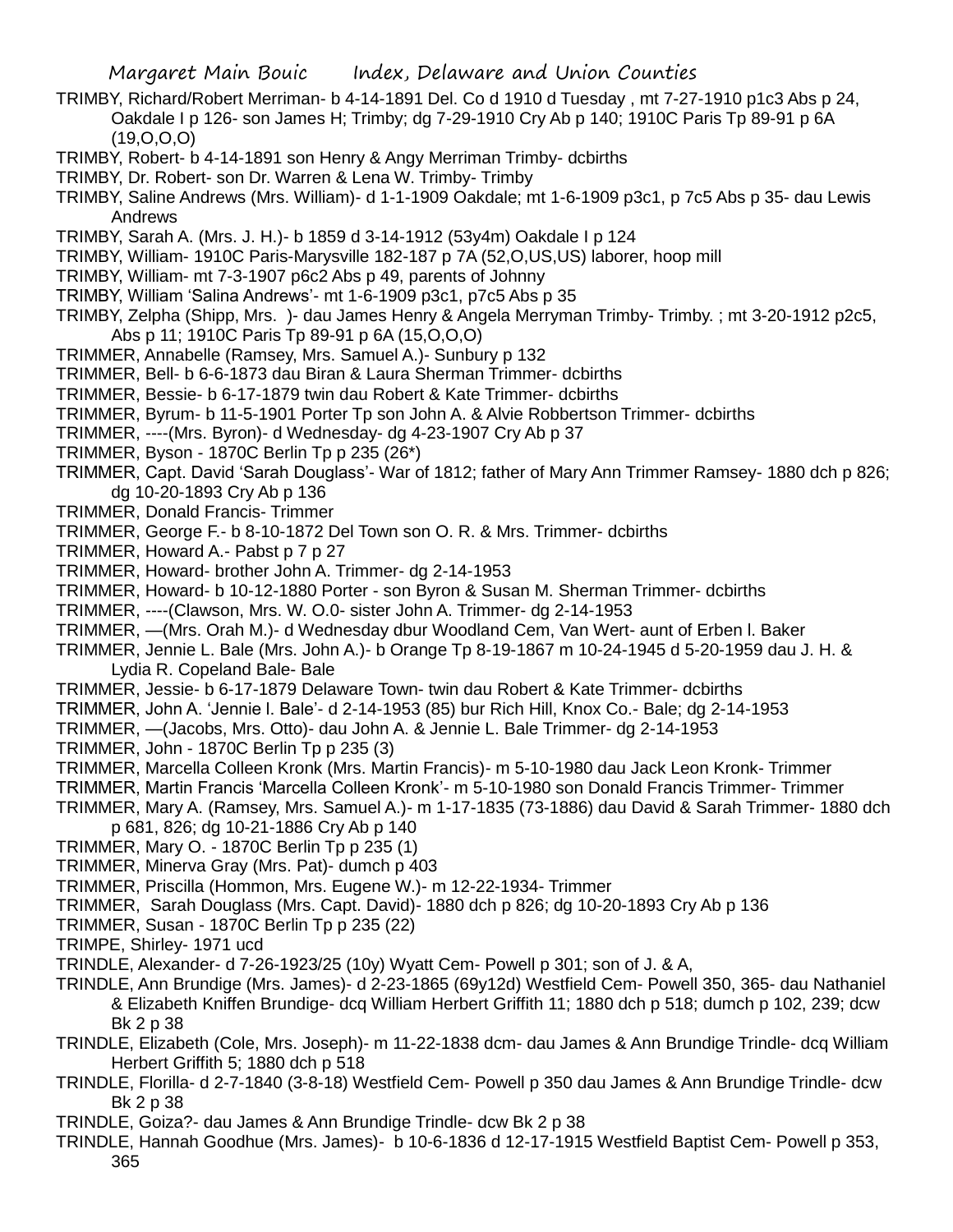- TRINDLE, Harriet Lewis (Mrs. William)(Mooney, Mrs. George)- dau Morgan & Cyrene Scofield Lewis- dumch p 306
- TRINDLE, James 'Ann Brundige'- b Pa d 7-7-1837 (55) Westfield Cem, Powell p 350- son James Trindle; dcq William Herbert Griffith 10; 1880 dch p 518, 521; dumch p 102, 239; 1908 dch p 470; will, dcw Bk 2 p 38; War of 1812; 1835 men p 63 # 11 o 118 Westfield Tp
- TRINDLE, James B. 'Sarah Goodhue'- b 11-29-1831 d 11-10-1911 Westfield Baptist Cem, Powell p 353, 365 son James & Ann Brundige Trindle- dcw Bk 2 p 38
- TRINDLE, Janet (Williams, Mrs. Nehemiah)- m 12-30-1847 dcm
- TRINDLE, Jenett- dau James & Ann Brundige Trindle- dcw Bk 2 p 38
- TRINDLE, Jenny P.- d 3-6-1861 (3y) Westfield Baptist Cem, Powell p 38; dau J. E. & M. P.
- TRINDLE, John B.- d 2-10-1840 (14y1m) Westfield Cem. Powell p 350- son James & Ann Brundige Trindle; dcw Bk 2 p 38
- TRINDLE, Louiza (Gregory, Mrs. John)- m 3-26-1840 dcm
- TRINDLE, Margaret C. (Williams, Mrs. James)- m 10-28-1847 dcm
- TRINDLE, Margaret- dau James & Ann Brundige Trindle- dcw Bk 2 p 38
- TRINDLE, Mary Elizabeth- dau James & Ann Brundige Trindle- dcw Bk 2 p 38
- TRINDLE, Mary Ellen Ferguson (Mrs. W. B.)- b 10-5-1847 m 10-11-1888 dau William Harrison & Sarah Maine Ferguson- Asp 1893f
- TRINDLE, Nancy (Luellen, Mrs. Dr. E.)- b 4-2-1824 m 12-14-1853 d 1-29-1911 Westfield Bap. Cem- Powell p 363, 367- dau James & Ann Brundige Trindle- dcw Bk 2 p 38; dumch p 239; 1908 dch p 373
- TRINDLE, Sarah (Cole, Mrs. Hugh)- 1880 dch p 518, 788
- TRINDLE, Sarah- dau James & Ann Brundige Trindle- dcw Bk 2 p 38
- TRINDLE, W. B. 'Mary Ellen Ferguson'- m 10-11-1888 Asp (1893f)
- TRINDLE, William 'Harriet Lewis'- dumch p 306
- TRINDLE, William- d 8-24-1818 age 12 days Wyatt Cem Powell p 307; son J. & A.
- TRINDLE, William E.- son James & Ann Brundige Trindle- dcw Bk 2 p 38
- TRINITY CHURCH-Incorporated- mt 5-27-1903 p1c6 Abs p 10
- TRINKLE, Elizabeth Weiser (Mrs. )- dau Adam Weiser- Weiser p 846
- TRIP, Laura Allen (Mrs. Stephen)- b 9-1-1803 Fairfield Co m 9-1849 d Friday (85y8m) dg 5-14-1889, Cry Ab p 230; sister of Mrs. John Wolfley
- TRIP, Sarah 1870C Liberty Tp Del Co p 400 (38\*)
- TRIP, Stephen 'Laura Allen'- m 9-18-1849 d 1862, dg 5-14-1889 Cry Ab p 230
- TRIPLET, A. L.-b 10-4-1980 Harlem Tp- dau Arthur & Mary Triplet- dcbirths
- TRIPLET, Cordelia Moon (Mrs. Joseph)- m 5-21-1842 ucm (Hearl)
- TRIPLET, Joseph 'Cordelia Moon'- m 5-21-1842 ucm (Hearl)
- TRIPLETT, Abel- b ca 1753 d after 1830- Herbert Eagon 20
- TRIPLETT, Agnes (Mrs. Irvin)- Triplett
- TRIPLETT, Alexander- son Margie Triplett- Triplett
- TRIPLETT, Allison Amber- b 12-23-1955 dau Tim & Darci Howard Triplett- Triplett
- TRIPLETT, Arthur J. 'Mary E.'- b 6-29-1849 d 4-20-1915 Hunt Cem- Powell p 139
- TRIPLETT, Bryan- b 1964 son Earl H. & Joyce Triplett- 1971, 1973 ucd
- TRIPLETT, Caroline (Eagon, Mrs. John)- b 11-21-1819 m 11-7-1841 d 4-26-1908 dau James & Ruth Heskett Triplett- Herbert Eagon 5
- TRIPLETT, Charles Dale- d 6-26-1968 (16) Burnside Cem- son Charles & Telitha Triplett- Triplett
- TRIPLETT, Charles 'Telitha'- d 6-7-1969 (39) Burnside Cem- son Margie Triplett- 1964, 1969, 1971 dcd TRIPLETT, Cordia (Mrs. Ray)- 1962 ucd
- TRIPLETT, Dale- son Charley & Talitha A. Triplett- 1964 dcd
- TRIPLETT, Dan- b 1954 son Charles & Telitha Triplett- Triplett; 1964, 1969, 1971 dcd
- TRIPLETT, Darci F. Howard (Mrs. Tim P.)- m 10-16-1982 dau Noel L. & Jane R. Howard- Triplett; 1991 ucd
- TRIPLETT, Donna- dau Ray & Cordia Triplett- 1962 (14) ucd
- TRIPLETT, Elizabeth- sister Nathaniel Triplett- uccp p 45, JB 4 p 462
- TRIPLETT, Emily Gouldsbury (Mrs. William Henry)- m 7-28-1853 ucm 1979
- TRIPLETT, Emma (Dittmar, Mrs. )- dau Margie Triplett- Triplett
- TRIPLETT, Ezra- son Margie Triplett- Triplett
- TRIPLETT, Florence Edith- d 7-21-1963 (83) Hunt Cem- Triplett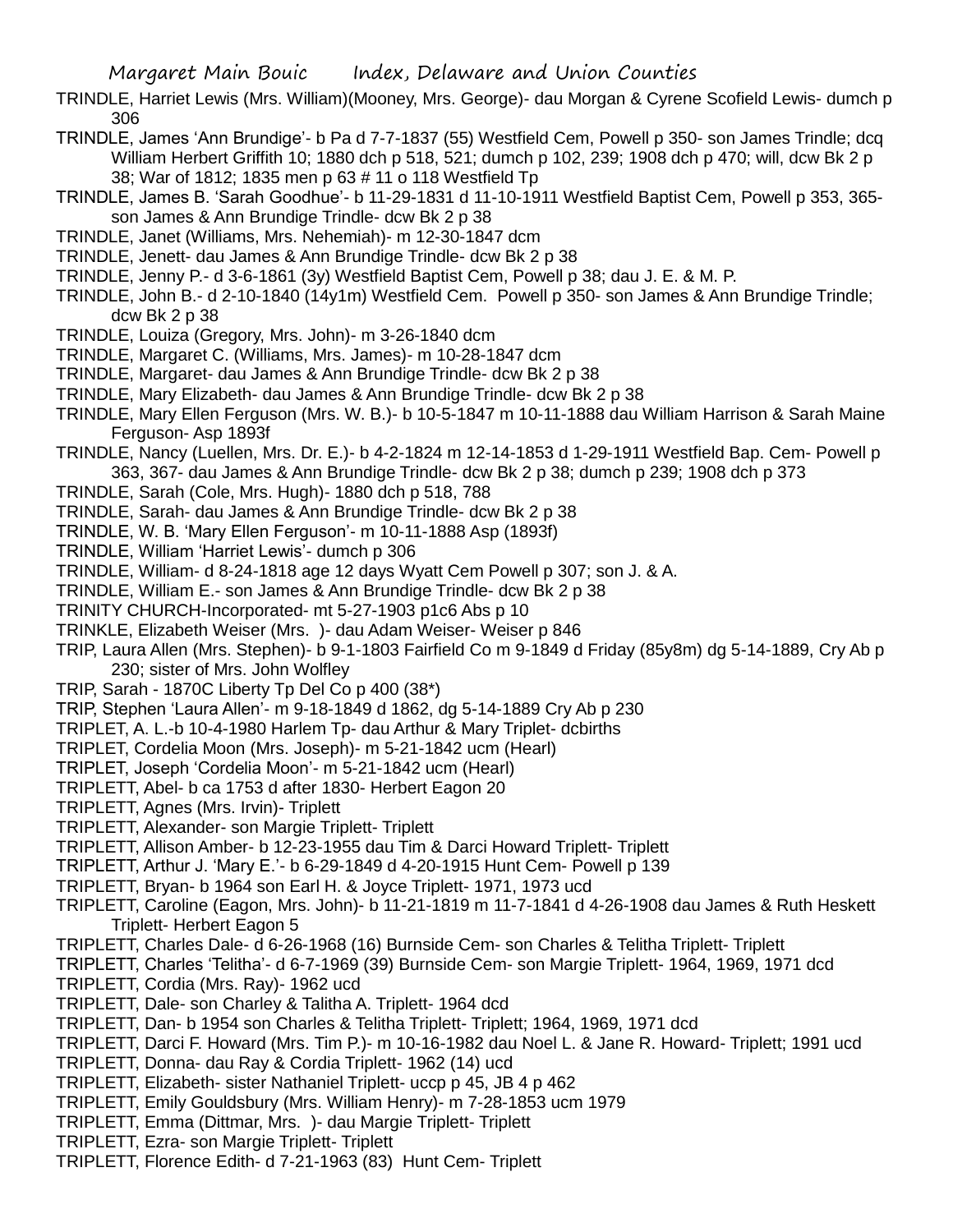- TRIPLETT, George- son Margie Triplett- Triplett
- TRIPLETT, Haskel J. 'Wilda A.'- father of Mrs. Gary Houdashelt- Triplett; 1973, 1981, 1983, 1991 ucd
- TRIPLETT, ----Triplett (Houdashelt (Mrs. Gary)- Triplett
- TRIPLETT, Hedgen?- brother Nathaniel Triplett- uccp p 45; JB 4 p 462
- TRIPLETT, Hill- b 9-13-1884 Harlem Tp son Arthur & Mary Montgomery Triplett- dcbirths
- TRIPLETT, Irvin 'Agnes '- Triplett
- TRIPLETT, James- 'Ruth Heskett'- b 5-14-1782 m 11-9-1809 d 11-19-1848 son Abel Triplett- Herbert Eagon 10
- TRIPLETT, Jane (Smith, Mrs. John)- m 12-7-1861 ucm 3262 (Hearl)
- TRIPLETT, Jedidah (Poling, Mrs. Noah)- lic m 2-27-1871 ucm 4880 (Hearl)
- TRIPLETT, Jedi(d)ah Stout (Mrs. Joseph)- m 12-27-1844 ucm 1011 (Hearl); 1850C Paris Tp 641-655 p 97 (25,NJ)
- TRIPLETT, John A.- b 10-30-1877 Harlem Tp son Arthur J. & Mary E. Mongomery Triplett- dcbirths
- TRIPLETT, John- brother Nathaniel Triplett- uccp p 45 JB4 p 462
- TRIPLETT, Joseph 'Jedidah Stout'- m 12-27-1844 ucm 1011 (Hearl); 1850C Paris Tp 641-655 p 97 (28,Va)
- TRIPLETT, Joseph- murdered Parley Draper- mt 8-21-1901, Abs p 8
- TRIPLETT, Josephine- dau Margie Triplett- Triplett
- TRIPLETT, Joyce (Mrs. Karl H.)- 1971, 1973 ucd
- TRIPLETT, Karim Lynn- b 10-17-1966 dau Karl H. & Joyce Triplett- 1971, 1973 ucd
- TRIPLETT, Karl H 'Joyce'- 1971, 1973 ucd
- TRIPLETT, Kathleen (Wolfe, Mrs. )- dau Margie Triplett- Triplett
- TRIPLETT, Kathy Carr (Mrs. Ted)- dau Ronald Arthur & Janet Lundon Carr- 1985 uch p 22
- TRIPLETT, Lucy- sister Nathaniel Triplett- uccp p 45 JB 4 p 462
- TRIPLETT, Major- McKitrick p 335
- TRIPLETT, Margie (Mrs. )- Triplett
- TRIPLETT, Mary E,. (Mrs. Arthur J.)- b 12-25-1854 d 12-5-1917 Hunt Cem- Powell 139
- TRIPLETT, Mary J.- dau Joseph & Jodiah Triplett- 1850C Paris Tp 641-655 p 97 (3,O)
- TRIPLETT, Mary (Miller, Mrs. Glenn)- niece of Florence Edith Triplett- Triplett
- TRIPLETT, Molly- sister Nathaniel Triplett- uccp p 45 JB 4 p 462
- TRIPLETT, Myrtle (Allen, Mrs. )- dau Margie Triplett- Triplett
- TRIPLETT, Nancy- sister Nathaniel Triplett- uccp p 45 JB4 p 462
- TRIPLETT, Nathaniel- d 1790 Ga.;1883 uch V p 486; uca p 103; uccp p 45 JB 4 p 440, 462
- TRIPLETT, Orsamus- 1850C Allen Tp 1419-1437 p 212 (6,O)
- TRIPLETT, Paul- son Vivian Triplett- Triplett
- TRIPLETT, Polly (Dunham, Mrs. Daniel)- m 8-27-1835 dcm
- TRIPLETT, Randles- son Margie Triplett- Triplett
- TRIPLETT, Ray 'Cordia'- 1962 ucd
- TRIPLETT, Raymond- son Margie Triplett- Triplett
- TRIPLETT, Robert- nephew of Florence Edith Triplett- Triplett
- TRIPLETT, Roger- oldest brother Nathaniel Triplett- uccp p 45 JB 4 p 440, 462
- TRIPLETT, Royal- nephew of Florence Edith Triplett- Triplett
- TRIPLETT, Ruth Heskett (Mrs. James)- b 8-13-1783 m 11-9-1809 d 5-23-1831 dau Benjamin B. & Catherine Palmer Heskett- Herbert Eagon 11
- TRIPLETT, Sam- b 1953 son Charles & Telitha Triplett- 1964, 1969, 1971 dcd
- TRIPLETT, Stanzie A.- d 3-19-1970 988) Hunt Cem, Center Village, sister Ray Triplett- Triplett
- TRIPLETT, Ted 'Kathy Carr- 1985 uch p 22
- TRIPLETT, Telitha (Mrs. Charles)- Triplett; 1964, 1969, 1971 dcd
- TRIPLETT, Tim P. 'Darci F;Howard'- m 10-16-1982 son Irvin & Agnes Triplett- Triplett; 1991 ucd
- TRIPLETT, Tonya- b 1967 dau Haskel J. & Wilda Triplett- 1973 ucd
- TRIPLETT, Velma (Clark, Mrs. Danzel Ellis)0 dau Margie Triplett- Triplett; 1985 uch p 73
- TRIPLETT, Virginia- 1973 ucd
- TRIPLETT, Vivian Ray (Mrs. )- d 3-15-1970 Hunt Cem, Center Village- Triplett
- TRIPLETT, Wendell- nephew of Florence Edith Triplett- Triplett
- TRIPLETT, Wilda A. (Mrs. Haskel J.)- 1973, 1991 ucd Jerome Tp
- TRIPLETT, Wilda- b 1964 dau Haskel J. & Wilda Triplett- 1973 ucd
- TRIPLETT, William Henry 'Emilye Gouldsbury'- m 7-28-1853 ucm 1979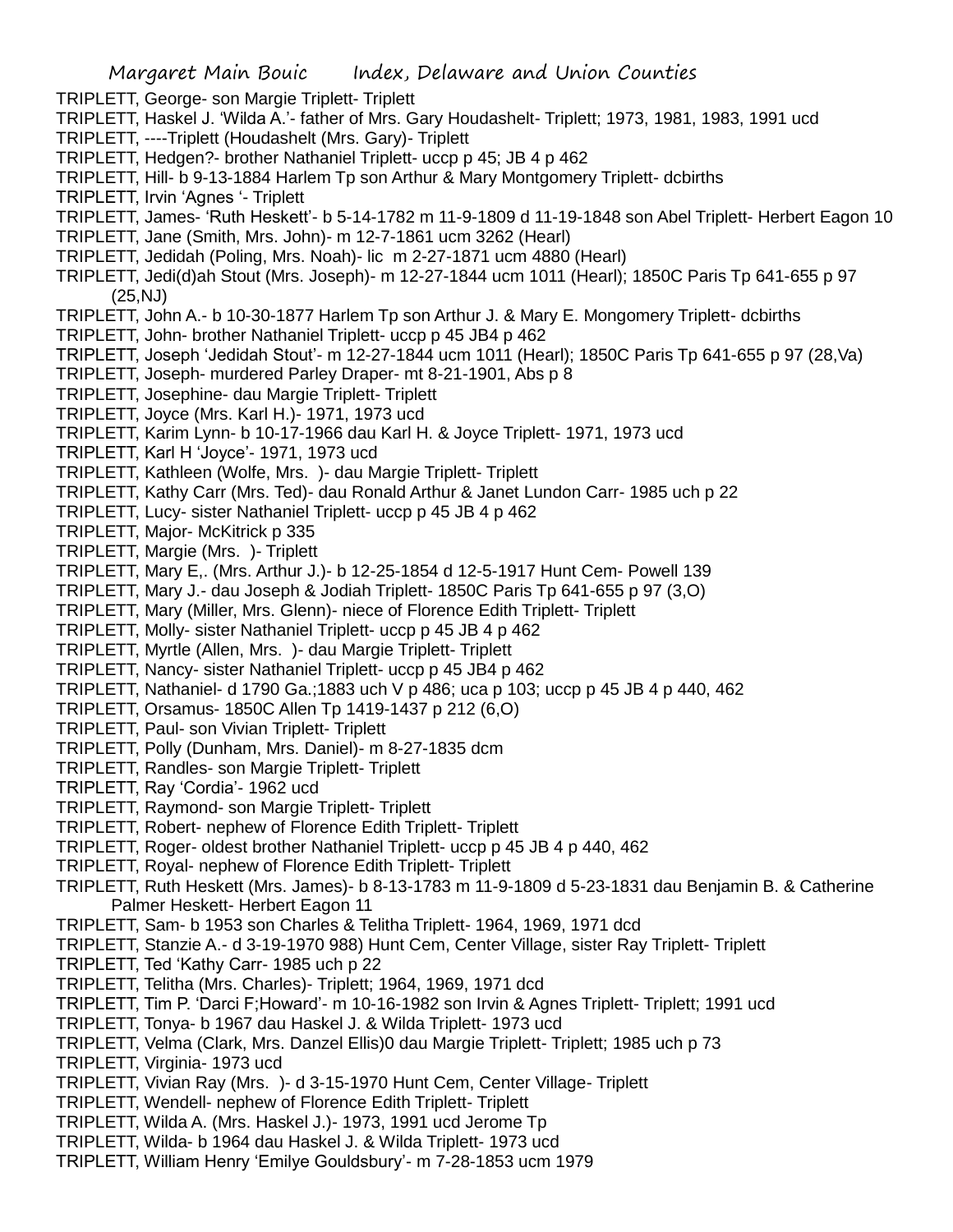Margaret Main Bouic Index, Delaware and Union Counties TRIPLETT, William S.- brother Nathaniel Triplett- uccp p 45 JB 4 p 462 TRIPLEY, J. (female)- 1860C Paris Tp 1317-1306 p 175 (34,O) TRIPLEY, Mary- dau J. Tripley- 1860C Paris Tp 1317-1306 p 175 (13,O) TRIPP, ----1880 dch p 473 TRIPP. Alta Suydam (Mrs. Burton)- Tripp TRIPP, Anna (Mrs. Stephen)- dg 2-16-1872 Cry Ab p 94 TRIPP, Burton 'Alta Suydam'- Tripp TRIPP, Eliza Matilda Maine (Mrs. Martin)(Hamnilton, Mrs. William)(Rugg, Mrs. Martin)- b 5-1833 m(1) 1-20- 1850 (2) 9-14-1876 (3) 6-28-1888 dau Hiram & Eunice Tanner Maine- Asp 1414 TRIPP, Eunice A. (Cellar, Mrs. Moses H.0- b 3-4-1835 m 4-22-1856 d 1-5-1872 (39) dau Stephen & Anna Tripp- dg 2-16-1872, Cry Ab p 94 TRIPP, Gladys F. (Rings, Mrs. Herman G.)- b 1-28-1894 d 9-17-1987 993) dau Burton & Alta Suydam Tripp-Tripp TRIPP, Lt. Grace Tripp- mother of Mary Tripp- Tripp TRIPP, Laura Allen (Mrs. Stehen)- - b Fairfield C. m 8-22-1849 dcm d 5-10-1889 (86y) dcdeaths; Pabst p 8 p 21; 1869 wsc1850C Delaware Town 1025 p 80 (47,O); 1870C Delaware Town p 305 (66\*) TRIPP,. Mary (16-1986) dau Lt. Grace Tripp- dg 10-13-1986- Tripp TRIPP, S. Miss- lpc p 13 TRIPP, Stephen 'Laura Allen'- m 8-22-1849 dcm d Wednesday- dg 4-17-1863 Cry Ab p 31; 1850C 1025 p 80 (53,NY) ddwq Bk 4 p 37 (50 mentioned in will of Whiting Allen TRIPP, Stephen 'Anna'- dg 2-16-1872, Cry Ab p 94 TRIPPE, Bertha- dau Charles Peter & Mary Elizabeth Bower Trippe- Weiser p 544 TRIPPE, Charles Peter 'Mary Elizabeth Bower'- Weiser p 544 TRIPPE, Earnest- son Charles Petere & Mary Elizabeth Bower- Weiser p 544 TRIPPE . Effie Hoisington (Mrs. Robert)- Weiser p 544 TRIPPE, Harvey Michael- son Charles Peter & Mary Elizabeth Bower Trippe- Weiser p 544 TRIPPE, Ira - son Charles Peter & Mary Elizabeth Bower Trippe- Weiser p 544 TRIPPE, Lillie- dau Charles Peter & Mary Elizabeth Bower Trippe- Weiser p 544 TRIPPE, Mary Elizabeth Bower (Mrs. Charles Peter)- dau Michael & Catherine Kehl Bower- Weiser p 544 TRIPPE, Mildred (Newman, Mrs. Dwight)- dau Robert & Effie Hoisington Trippe- Weiser p 544 TRIPPE, Robert 'Effie Hoisington'- son Charles Peter & Mary Elizabeth Bower Trippe- Weiser p 544 TRIPPE. William- son Charles Peter & Mary Elizabeth Bower Trippe- Weiser p 544 TRIPPEER, Beverly Ann (Sorrells, Mrs. )- dau Richard A. Trippeer- Trippeer TRIPPEER, Richard A.- d 1-2-1972 (68) bur Memphis- Trippeer TRIPPEER, Richard A. Jr.- son Richard A Trippeer- Trippeer TRIPPER, Ella A.- b 7-9-1900 Delaware Tp dau Solomon & Ida Goggle Tripper- dcbirths TRIPPETT, Betty Grossbach(Mrs. Thomas)- b 11-2-1926 d 6–27-1989 Walnut Grove Cem- Trippett; 1961, 1964, 1969, 1971, 1980 dcd TRIPPETT, Bryan- b 164 son Karl H. & Joyce Trippett- 1975, 1977, 1979 ucd TRIPPETT, Fredie- b 12-27-1877 Trenton Tp son R. W. & Ida Spees Trippett- dcbirths TRIPPETT, Joyce (Mrs. Karl H.)- Trippett- mother of Karim Lynn; 1975, 1977, 1979 ucd TRIPPETT, Karim Lynn- b 10-17-1966 dau Karl H. & Joyce Trippett- Trippett -engaged to William R. Rausch; 1975, 1977, 1979 ucd TRIPPETT, Karl H,. 'Joyce'- father of Karim Lynn- Trippett; 1975, 1977, 1979 ucd TRIPPETT, Patricia (Lowe, Mrs. Wayne)- b 1955 dau Thomas & Betty Trippett- Trippett; 1969, 1971, 1980 dcd TRIPPETT, Thomas 'Betty Grossbach'- d 12-31-1997 (70) Walnut Grove, Worthington- WWII Navy -Trippett; 1964 dcd TRIPPIER, Adaline (Lewis, Mrs. James)- m 1867- dau Solomon & Elizabeth Trippier- dumch p 182 TRIPPIER, Cordella A. Hart (Mrs. Robert)- b 3-17-1927 d 10-7-1992 (65) dau James & Lucille Perkins Hart-**Trippier** TRIPPIER, Elizabeth (Mrs. Solomon)- dumch p 182 TRIPPIER, Elsie Muriet Fegley (Mrs. John Andrew)- d 2-24-1963 (74) Oak Grove Cem sister Ralph Fegley-**Trippier** TRIPPIER, Emma Victoira- b 6-7-1996 dau John & Tuesday Beerman Trippier- Trippier

TRIPPIER, George A.- d 1947- son Richard A. & Mary L. Converse Trippier- Trippier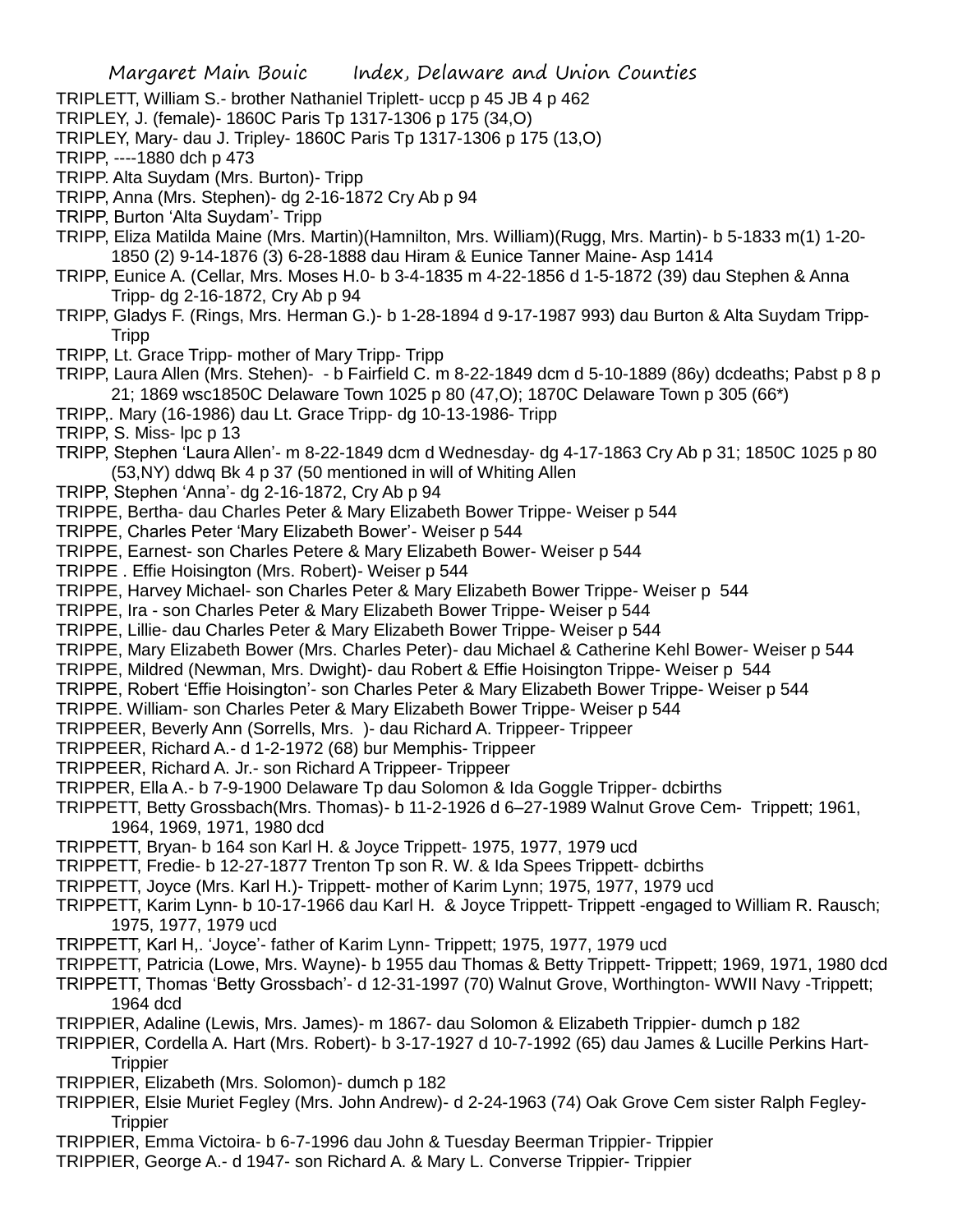- TRIPPIER, Gertrude Purdue (Mrs. John A.)- Trippier
- TRIPPIER, Helen- dau John A. & Gertrude Purdue Trippier- Trippier
- TRIPPIER, Ida A. Noggle (Mrs. Solomon)- lic 7-27-1886 ucm (Hearl)
- TRIPPIER, Janice Fathbruckner (Mrs. John Rick)- m 7-9-1966 dau Harley Fathbruckner- Trippier; 1971, 1980 dcd
- TRIPPIER, Jason- b 1970 son John Richard "Rick" & Janice Fathbruckner Trippier- Trippier; 1971, 1980 dcd TRIPPIER, John A. 'Gertrude Purdue'- Trippier
- TRIPPIER, John Andrew 'Elsie Muriet Fegley'- d 1-5-1964 (77) Oak Grove Cem- brother Robert Trippier-**Trippier**
- TRIPPIER, John Richard 'Janice E.)- 1964, 1971, 1980 dcd
- TRIPPIER, John Jr. 'Tuesday Beerman'- b 1967 son John Richard "Rick" & Janice Fathbruckner Trippier-Trippier; 1971, 1980 dcd
- TRIPPIER, Joshua Andrew- b 10-7-1992 son John & Tuesday Beerman Trippier- Trippier
- TRIPPIER, Margaret (Stull, Mrs. )- dau John A. & Gertrude Purdue Trippier- Trippier
- TRIPPIER, Mary L. Converse (Mrs. Richard A.)- b 7-16-1916 d 4-14-1998 (81) dau George & Estella Moshier Converse- Trippier' 1961, 1964, 1969, 1971 dcd
- TRIPPIER, Richard A. 'Mary L. Converse'- b 5-26-1912 d 12-17-1996 (84)- son John Andrew . & Elsie Fegley Trippier- Trippier; 1961, 1964,, 1969, 1971, 1980 dcd
- TRIPPIER, John Richard "Rick" 'Janice Fathbruckner'- m 7-9-1966 son Richard A. & Mary L. Converse Trippier- Trippier; 1961 (15) dcd
- TRIPPIER, Robert 'Cordella W. Hart'- Trippier
- TRIPPIER, Robert Harold'Cordleia A. Hart'- b 8-13-1930 d 3-25-1996 son John Andrew & Elsie Muriet Fegley Trippier- Trippier
- TRIPPIER, Robert- brother John Andrew Trippier- Trppier
- TRIPPIER, Robert Buford, Jr.- son Robert & Cordella W. Hart Trippier- Trippier
- TRIPPIER, Solomon 'Ida A. Noggle'- lic m 7-27-1886 ucm (Hearl)
- TRIPPIER, Solomon 'Elizabeth' dumch p 182
- TRIPPIER, Tuesday Beerman (Mrs. John) dau Terry & Jo Ann Beerman- Trippier
- TRIPPIER, Vickie Sue- d 1955- dau Richard A. & Mary L. Converse Trippier- Trippier
- TRIPPIER, W. J. B.- b Union Co b 9-27-1998 d 2-10-1899 (m13d) son Solomon & Ida Noggle Trippier; dcbirths; Trippier; , dcdeaths
- TRIPPY, Lucile L. (Mrs. Robert T.)- 1969, 1971 dcd
- TRIPPY, Robert T. 'Lucile L '- 1969, 1971 dcd
- TRISH, Elizabeth 1870C Delaware Town p 315 (16)
- TRISHMAN, Marilyn Dixon (Mrs. Martin A.)- d 11-12-1997 (61) Va- dau Myron & Alberta McFadden Dixon-Trishman
- TRISHMAN, Martin A. 'Marilyn Dixon'- Trichman
- TRISSEL, Hazel (Hepner, Mrs. Loy)- m 1944- Weiser p 366
- TRISTRAM, Bartholomew 'Frances Hanford'- m 11-2-1852 dg 7-5-1898, Cry Ab p 159
- TRISTRAM, Frances Hanford (Mrs. Bartholomew)- b Fairfield Co 6-13-1830 m 11-2-1852 d 7-5-1898 (68), dg 7-5-1898, Cry Ab p 159
- TRISTRAM, Estella F.- dau Bartholomew & Frances Hanford Tristram- dg 7-5-1898, Cry Ab p 159
- TRISTRAM, Fred H.- son Bartholomew & Frances Hanford Tristram- dg 7-5-1898, Cry Ab p 159
- TRIT, Jennie Elizabeth McKitrick (Mrs. )- b 1909- dau thomas George & Sarah Agnes Colter McKitrick McKitrick p 446
- TRITT, Ann E. (Herr, Mrs. Jacob)- m 4-25-1861 ucm 3172 (Hearl)
- TRITT, Gilbert- son Stanley & Ida M. Tritt- dg 11-19-1948
- TRITT, Ida M. (Mrs. Stanley)- d 2-24-1986 Tritt; dg 11-19-1948
- TRITT, John M. 'Mina Daniels'- m 12-29-1887 ucm (Hearl)
- TRITT, Mary (Horseman, Mrs. )- dau Stanley & Ida M. Tritt- Tritt; dg 11-19-1948
- TRITT, Mina Daniels (Mrs. John M.)- m 12-29-1887 ucm (Hearl)
- TRITT, Naomi (Forkner, Mrs. )- dau Stanley & Ida M. Tritt- Tritt ; dg 11-19-1948
- TRITT, Olive (Hughes, Mrs. )- sister Stanley Tritt- dg 11-19-1948
- TRITT, Rhoda (Eblin, Mrs. )- sister Stanley Tritt- dg 11-19-1948
- TRITT, Ruth (Edwards, Mrs. Herman J.)- m 4-2-1927 -dau Stanley & Ida M. Tritt Tritt; dg 11-19-1948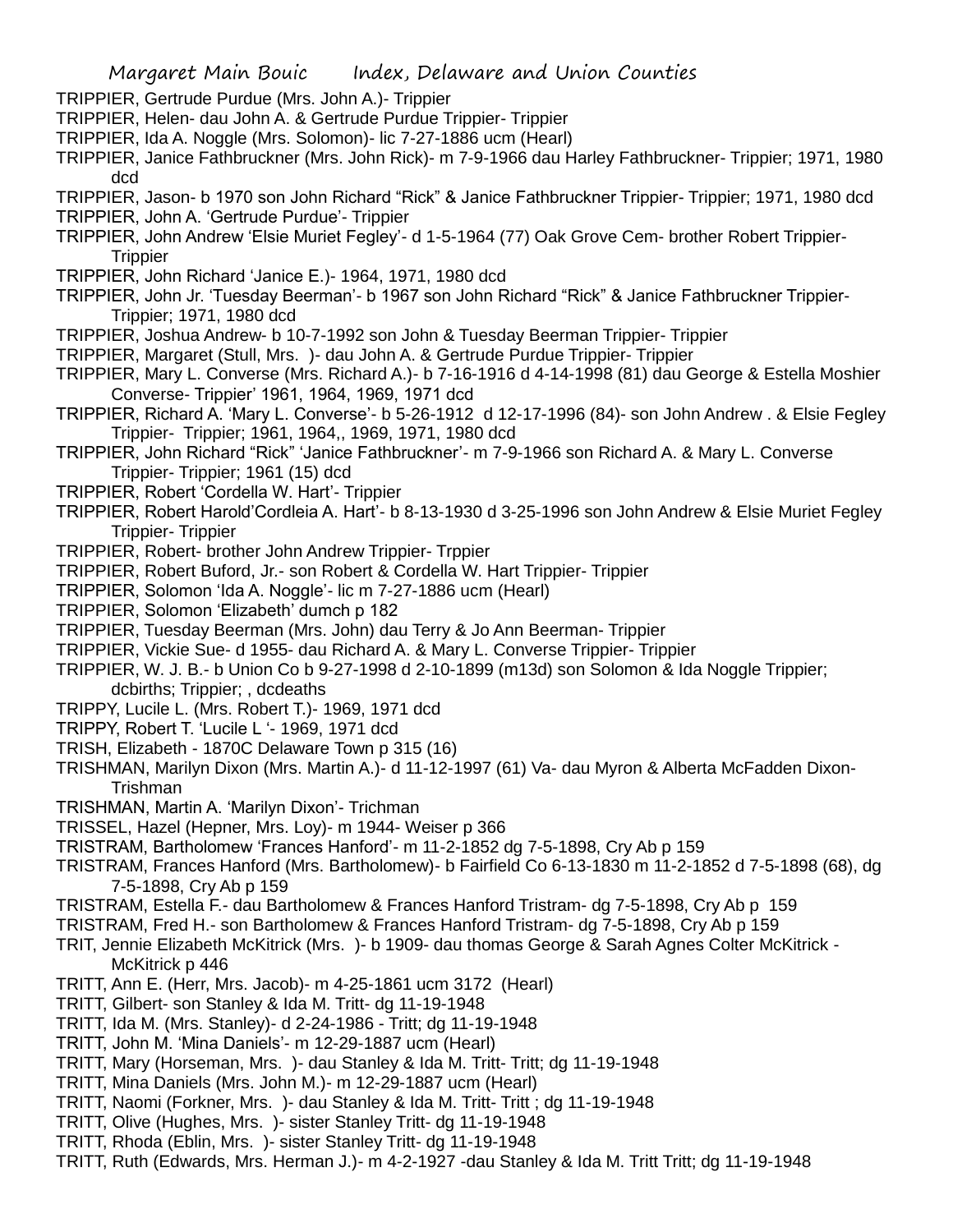- TRITT, Samantha (Ray, Mrs. )- sister Stanley Tritt- dg 11-19-1948
- TRITT, S. J.- Powers p 302
- TRITT, Stanley 'Ida M.'- d Friday- dg 11-19-1948 (71) Green Hill Cem, Johnstown- Tritt
- TROBRIDGE, Calvin 'Margaret Crooks'- m 10-6-1895 ucm (Hearl)
- TROBRIDGE, Cyrenas 'Mary E. Pearson'- m 12-27-1874 ucm 5604 (Hearl); mt 3 p 6 see Trowbridge
- TROBRIDGE, Margaret Crooks (Mrs. Calvin)- m 10-6-1895 ucm (Hearl)
- TROBRIDGE, Mary E. Pearson (Mrs.Cyrenas)- m 12-27-1874 ucm 5604 (Hearl); mt 3 p 6
- TROCHERl, Anna- d 7-17-1905 (32y4m) Oakdale 1979 (18B)
- TROESCH, Betty (VanKeuren, Mrs. )- dau Frank Emil & Mary E. Cowgill Troesch- Troesch
- TROESCH, Brenda Elaine (Shape, Mrs. )- b 4-22-1953 dau Carl Frederick & Helen Lydia Brockman Troesch-Rausch 138231, III p 274; 1959, 1962, 1967, 1971 ucd
- TROESCH, Brenda (Marshall, Mrs. Jacob)- dau Carl & Helen Brockmann Troesch- Troesch
- TROESCH, Burdetta (Scheiderer, Mrs. Roy) b 10-23-1918 m 6-29-1940 dau E,mil & Selma Rausch Troesch-Tausch 13821
- TROESCH, Carl Frederick 'Helen Lydia Brockman'- b 4-21-1925 m 6-30-1950 son Emil & Selma Rausch Troesch- Rausch 13823, II p 266, III p 274; 1949, 1959, 1962, 1967, 1971, 1973, 1975, 1977, 1979, 1981, 1983 ucd
- TROESCH, Charles A.- 1971, 1973 ucd
- TROESCH, Charles 'Erma Maxine McQuaid'- b 1909 m 1953 Milford Cem, n Al p 48- John & Leola Potts Troesch- Troeschson
- TROESCH, Charles- son Ernest & Ida Rebecca Derr Troesch- Troesch
- TROESCH, Clora (Mrs. Theodore E.)- Troesch; 1971, 1973, 1975, 1977, 1979, 1981, 1983, 1991 ucd
- TROESCH, David Lynn- b 3-18-1952 son Lutrell & Maxine Lester Troesch- Rausch 138221, III p 274; Troesch; 1962, 1973 ucd
- TROESCH, Elizabeth Kauffman (Mrs. Frederick)- mt 4-27-1904 p4c3 Abs p 12
- TROESCH, Elizabeth M. (Rausch, Mrs. Julius G. W.)- b 6-15-1895 m 1918- Rausch (1383) II p 266
- TROESCH, Elizabeth Rickley (Mrs. Jcob)- ped Delores Rausch Black 21; 1985 uch p 113
- TROESCH, Emanuel- b 7-1890- son Fred Troesch- 1900C union Tp 19021 p 1B (9,O,Ger,Ger)
- TROESCH, Emil 'Selma Rausch'- b 7-31-1890 m 9-24-1916 d 12-29-1973 St. John's Cem DJ p 73- son Frederick & Maria Andreas Troesch- Troesch; Rausch (1382) II p 266; 1949, 1959, 1962, 1967, 1971, 1973 ucd
- TROESCH, Emma- b 2-1897 dau Fred Troesch- 1900C Union Tp 19-21 p 1B (3,O,Ger,Ger)
- TROESCH, Erna Maxine McQuaid (Jolliff, Mrs. )(Mrs. Charles)- b 2-27-1908 m 1953 d 7-22-1970 Milford Center Cem, Un Al p 48; dau Edward & Leona Inman McQuaid- Troesch
- TROESCH, Ernest F. 'Ida Rebecca Derr'- b 10- 1878 d 1950 Milford Cem, p 52- son Fred Troesch- Troesch; ; 1900C Union Tp 19021 p 1B (21,Ger,Ger,Ger) farmer
- TROESCH, Ernestine F. M.- d Frodau (4 mos)- dau Fred Troesch- mt 3-15-1905 p7c1 Abs p 8
- TROESCH, Frank Emil 'Mary E. Cowgill'- b 2-24-1907 m 9-10-1931 d 10-1-1995 Claibourne Cem p 88 son Ernest & Ida Derr Troesch- Troesch- 1971, 1973, 1975, 1977, 1979, 1981, 1983, 1991 ucd
- TROESCH, Frederick 'Marie Andreas''Elizabeth Kauffman'- b 5-8-1856/8 Switz. d 4-24-1904 Trinity Cem, DJ p 82- son Jacob & Elizabeth Rickley Troesch- ped Delores Rausch Black 10: Troesch;; 1985 uch p 118; mt 4-27-1904 p4c3 Abs p 12; mt 3-15-1905, p 7c1 Abs p 8; 1900C Union Tp 19-21 p 1B (42,Ger,Ger,Ger)- m 22y, farmer
- TROESCH, Helen Lydia Brockman (Mrs. Carl Frederick)- b 11-25-1925- Rausch (13823) II p 266; Troesch; 1959, 1967, 1962, 1967, 1971, 1973, 1977, 1979, 1981, 1983 ucd
- TROESCH, Ida Mae (Hawkins, Mrs. )- dau John & Leola Potts Troesch- Troesch
- TROESCH, Ida Rebecca Derr (Mrs. Ernest)- b 4-26-1880 d 2-14-1961 Milford Center Cem, Un Al p 52; Troesch
- TROESCH, Jacob 'Elizabeth Rickley'- ped Dolores Rausch Black 20; 1985 uch p 113
- TROESCH, James-b 1975 son Theodore E. & Clora Troesch-1977, 1979, 1981, 1983, 1991 ucd
- TROESCH, James H.- b 1945 d 1973 Claibourne Cem p 88
- TROESCH, Jeffrey- b 1968 son Red & Clora Troesch- 1975, 1977, 1979, 1981, 1983 ucd
- TROESCH, Jim H. 'Mary'- 1973 ucd
- TROESCH, John Carl b 12-2-1937 d 5-25-2001 Claibourne cem- son Frank Emil & Mary E. Cowgill Troesch-**Troesch**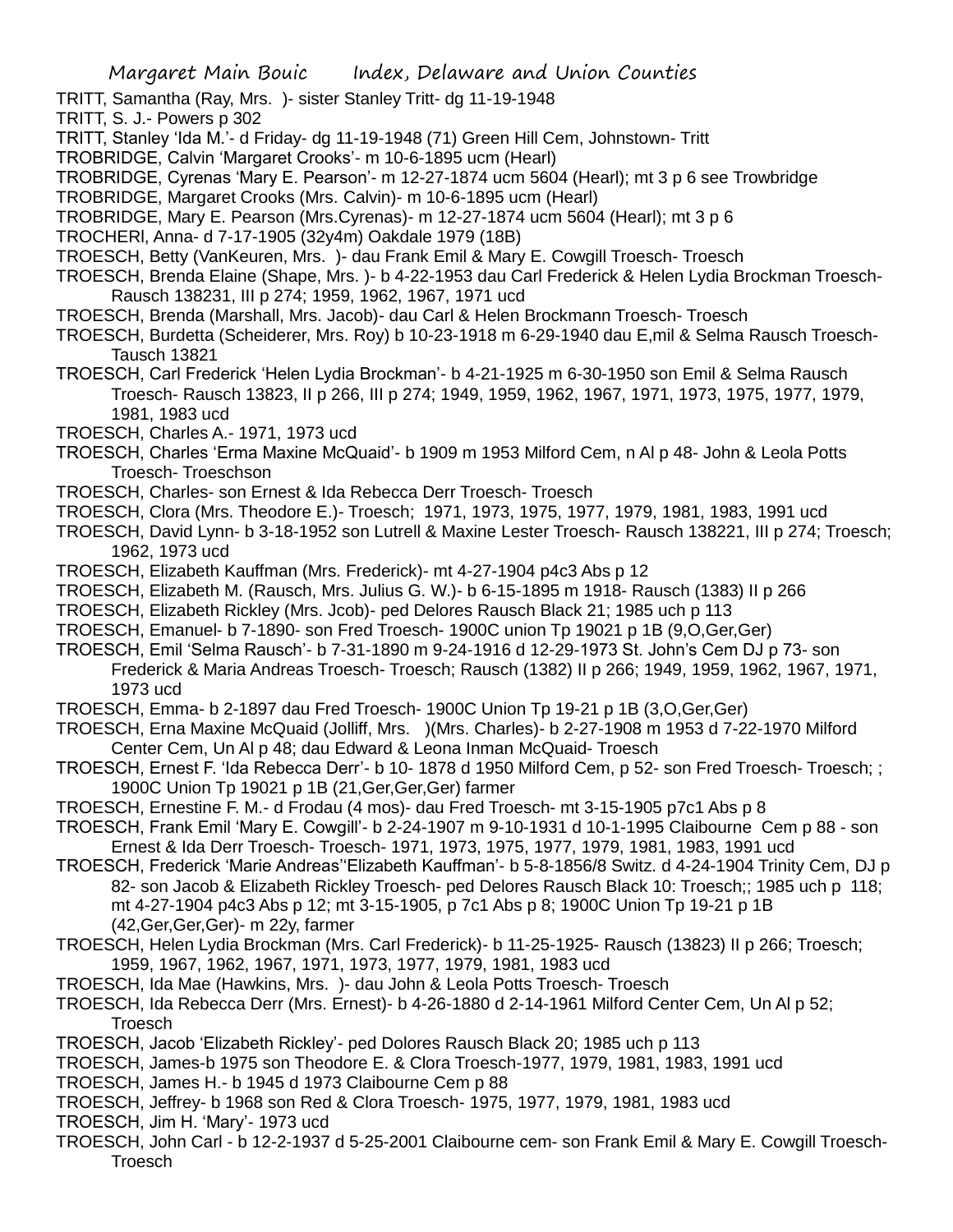TROESCH, John D.- 1983 ucd

TROESCH, John F. 'Leola'- b 10-29-1901 d 10-29-1955 Un Al p 52- Troesch

TROESCH, John Phillip 'Pauline Holt'- b 1-21-1895 m 5-12-1920 d 10-4-1954 son Frederick & Marie Andreas Troesch- Troesch; 1900C Union Tp 19021 p 1B (5,O,Ger,Ger)

TROESCH, John- son Twila Griffith Troesch- Troesch

TROESCH, Julie Ann Harrington (Mrs. Paul Frederick)- m 9-8-1979 sau Harold Harrington- Rausch (138232); 1991 ucd Darby Tp

TROESCH, Kathryn (Gandee, Mrs. )- dau Frank Emil & Mary E. Cowgill Troesch- Troesch

TROESCH, Lena (Rausch, Mrs. Frank)- b 12-3-1884 m 9-4-1902 d 3-18-1967 dau Frederick & Marie Andreas Troesch- Troesch; Rausch (1131), II p 260; ped Delores Rausch Black 5; 1900C Union Tp 19-21 p 1B (15,O,Ger,Ger)

TROESCH, Leola Potts (Mrs. John)- d 12-16-1973 (67) Milford Center Cem- Troesch

TROESCH, Louis- b 5-1892- son Fred Troesch- 1900C Union Tp 19-21 p 1B (8,O,Ger,Ger)

- TROESCH, Lutrelle H. 'Maxine Lester'- b 3-3-1922 m 11-25-1949 d 9-1-2003 (81) St. John's Cem- son Emil & Selma Rausch Troesch- Rausch 13822; Troesch; 1959, 1962, 1967, 1971, 1973, 1975, 1977, 1979, 1981, 1983 1991 ucd; Darby Tp
- TROESCH, Magdalena (Rausch, Mrs. John Frank)- dau Fred & Mary Andreas Troesch; 1985 uch p p 113
- TROESCH, Marie Andreas (Mrs. Frederick)- Troesch b 1859/7 Switz d 7-20-1898 Mother- St. John's Cem-
- DJ p 70; ped Delores Rauisch Black 11; 1985 uch p 113- see Union Echoes March 1983 p 14
- TROESCH, Marrena (Maorina, Muerima, Luerena) Pelar (Mrs. )- b 6-24-1957 dau Lutrelle A. & Maxine Lester Troesch- Rausch 138222, III p 274; 1959, 1962, 1967, 1971, 1973, 1975, 1977 ucd
- TROESCH, Martin- son John & Leola Potts Troesch- Troesch
- TROESCH, Martin- son Twila Griffith Troesch- Troesch
- TROESCH, Mary E.- b 1903 Claibourne Cem p 88
- TROESCH, Mary E. Cowgill (Mrs. Frank Emil)- b 2-19-1903 m 9-10-1931 d 10-28-1990- Claibourne Cem- dau John & Theodosia Cowgill- Troesch 1971, 1973, 1975, 1977, 1983 ucd
- TROESCH, Mary (Mrs. Jim H.)- 1973 ucd
- TROESCH, Mary Margaret Wycoff (Mrs. Ronald Lee)- m 6-20-1970 dau R. C. Wycoff- Troesch
- TROESCH, Maxine Lester (Mrs. Lutrelle H.)- b 8-3-1931 m 11-25-1949 Rausch (13822) III p 274; Troesch; 1959, 1962, 1967, 1971, 1973, 1975, 1977, 1979, 1981, 1983, 1991 ucd, Darby Tp
- TROESCH, Nacrina- d 5-3-2003 dau Lutrell H. & Maxine Troesch- Troesch
- TROESCH, Naomi (Herron, Mrs. Marvin)- m 12-5-1942 dau John Phillip & Pauline Holt Troesch- Troesch 1111
- TROESCH, Paul Frederick 'Julie Ann Harrington'- b 8-18-1955 m 9-8-1979 son Carl Frederick & Helen Lydia Brockman Troesch- Rausch 138232, III p 274; Troesch; 1959, 1962, 1967, 1971, 1973, 1975, 1977, 1979, 1991 ucd Darby Tp
- TROESCH, Pauline Holt (Mrs. John Phillip)- b 1902 m 5-12-1920 d 1970 Milford Cem, Un Al p 75- Troesch
- TROESCH, Phyllis- dau Frank Emil & Mary E. Cowgill Troesch- Troesch
- TROESCH, Phyllis M/E- 1973, 1977, 1979, 1981, 1983, 1991 ucd Claibourne Tp
- TROESCH, Randy- 1977, 1979, 1991 ucd Union Tp
- TROESCH, Phyllis M/E- 1973, 1977, 1979, 1981, 1983, 1991 ucd Claibourne Tp
- TROESCH, Randy- 1977, 1979, 1991 ucd Union Tp
- TROESCH, Richard- son Frank Emil & Mary E. Cowgill Troesch- Troesch
- TROESCH, Richard F 1971, 1973, 1983, 1991 ucd Claibourne Tp
- TROESCH, Rhonda (Boyd, Mrs. )- dau Twila Griffith Troesch- Troesch
- TROESCH, Ronald Lee 'Margaret Wycoff'- m 6-20-1970 son John & Leola Potts Troesch- Troesch
- TROESCH, Rose (MullenMullin, Mrs. )-b 9-1893 dau Frederick & Maria Andreas Troesch- Troesch; 1900C Union Tp 19-21 p 1B (6,O,Ger,Ger)
- TROESCH, Selma Rausch (Mrs. Emil)- b 1-3-1895/6 m 9-24-1916 DJ p 73- dau Charles O. & Barbara Blumenschein Rausch- Rausch 1382; 1949, 1959, 1962, 1973, 1975, 1977, 1979, 1981, 1983 ucd
- TROESCH, Suzanne (Poland, Mrs. Chris)- m 8-18-1979 dau William Troesch- Troesch
- TROESCH, Tammy- b 1965 ch Ted E. & Clora Troesch- 1977, 1983 ucd
- TROESCH, Theodore E. "Ted"'Clora'- son Frank Emil & Mary E. Cowgill Troesch- Troesch; 1971, 1973, 1975, 1977, 1979, 1981, 1983, 1991 ucd
- TROESCH, Tim- b 1966 son Jim h. & Mary Troesch- 1973 ucd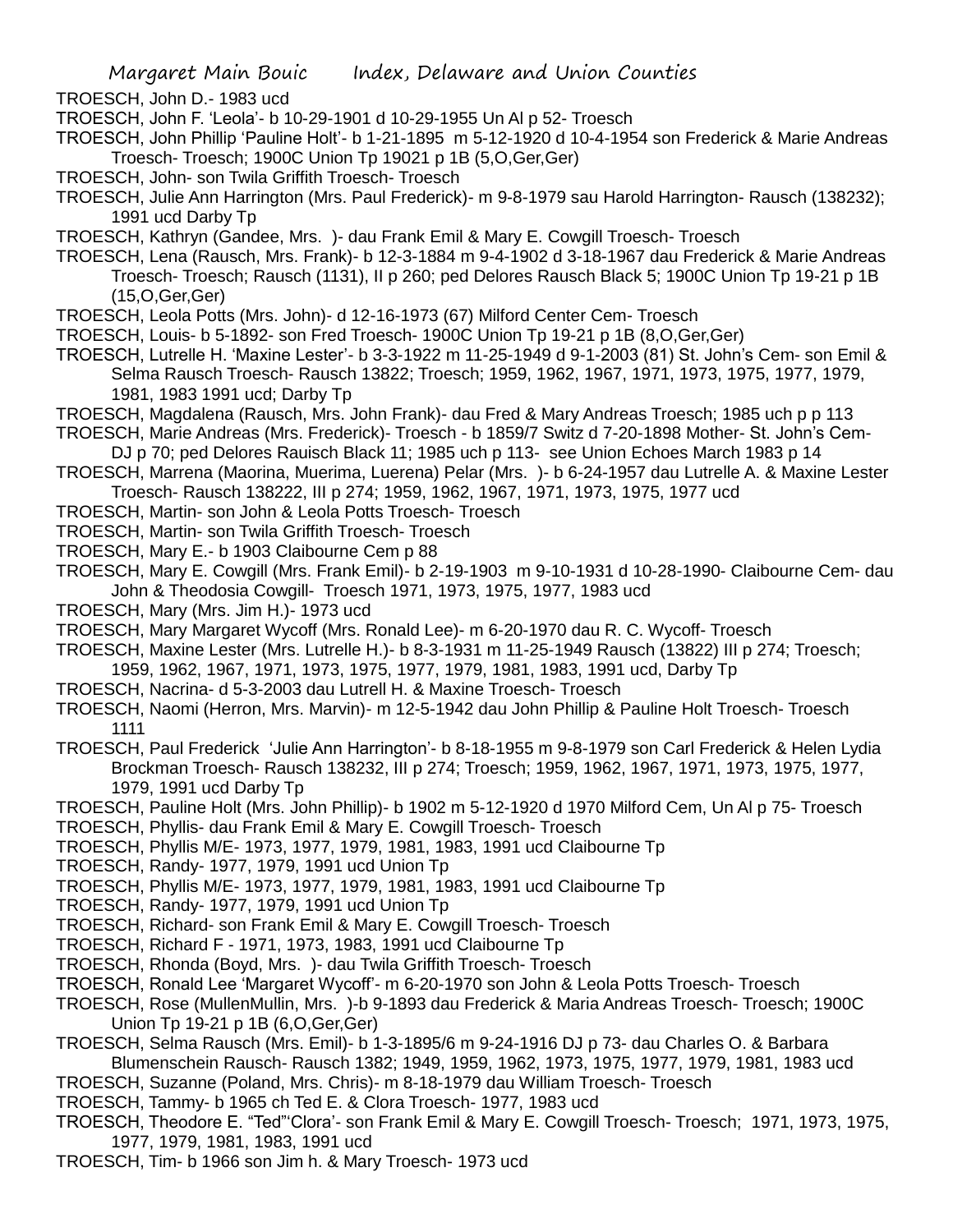TROESCH, Twila Griffith (Mrs. )- b 3-19-1932 d 1-14-1997 (64) Oak Grove Cem- dau Thomas & Dasie Boring Griffith- Troesch

TROESCH, Virginia Suzanne- dau William Troesch- Troesch

TROESCH, William- son John & Leola Potts Troesch- Troesch

TROESCHEL, Anna Vanderau (Bartholomew, Mrs. John)(Mrs. Charles)- b 4-29-1873 d 6-13-1905 Oakdale II p 18; mt 7-19-1905 p2c4 Abs p 18, 19

TROESCHEL, Charles 'Anna Vanderau'- son John, Sr. & Elizabeth Hochel Troeschel- mt 7-19-1905 p2c4 Abs p 18; mt 1-11-1911, Abs p 47

TROESCEHL, Elizabeth Hochel/Hoebel (Mrs. John, Sr.)- mt 1-11-1911, Abs p 47

TROESCHEL, ----(Bishop, Mrs. Emanuel)- dau John, Sr. & Elizabeth Hochel Troeschel- mt 1-11-1911, Abs p 47

TROESCHEL, — (Berger, Mrs. John)- dau John, Sr. & Elizabeth Hochel Troeschel- mt 1-11-1911, Abs p 47

TROESCHEL, ----(Daum, Mrs. John)- dau John, Sr. & Elizabeth Hochel Troescehl- mt 1-11-1911, Abs p 47

TROESCHEL, George- son John, Sr. & Elizabeth Hochel Troeschel- mt 1-11-1911, Abs p 47

TROESCHEL, John, Sr. 'Elizabeth Hochel'- b Germany 1833 Settlement Cem0 mt 1-11-1911, Abs p 47

TROESCHEL, John, Jr.- son John,Sr. & Elizabeth Hochel Troeschel- mt 1-11-1911, Abs p 47

TROESCHEL, Katherine- dau John, Sr. & Elizabeth Hochel Troescehl- mt 1-11-1911, Abs p 47

TROESCHEL, Walter- son John,Sr. & Elizabeth Hochel Troeschel- mt 1-11-1911 Abs p 47

TROESH, John C.- 1991 ucd, Claibourne Tp

TROETCHEL, Anna (Mrs. Charles)- b 4-1873 1900C Marysville 1st ward 302-313 p 13B (27,O,Pa,O) m 1y, no ch

TROETCHEL, Charles 'Anna'- b 1-1873 10–C Marysville 1st ward 302-313 p 13B (27,O,Pa,O)

TROETCHEL, Elizabeth (Daum, Mrs. John)- parents of Anna Louise Daum

TROETCHEL, Freda A. C. (Gebhardt, Mrs. Hans T.)- b 1907 d 1964 Oakdale II p 132 dau– & Lina Bishop Troetchel- 1915 uch p 991

TROETSCHEL, Freida (Gebbhardt, Mrs. Dr. Hans Theodore)- mt 7-30-1932- Troetschel

TROETSCHEL, John- father of Freida- Troetschel

TROETCHEL, Jeanetta- dau — & Lina Bishop Troetchel- 1915 uch p 991

TROETCHEL, John J. 'Magdalena'- b 1870 d 1952 Oakdale I p 125

TROETCHEL, Lina Bishop (Mrs. )- dau John G. & Barbara Loschky Bishop- 1915 uch p 991

TROETCHEL, Magdalena (Mrs. John)- b 1880 d 4-17-1917, Oakdale I p 125

TROETSCHEL, D. E.'Maria'-b 6-8-1880 d 9-22-1882 Trinity Lutheran Cem,DJ p 83 dau J. J. & E

TROETSCHEL, Elizabeth (Mrs. John J.)- b 1836 d 1915 Mother- Trinity Lutheran Cem, DJ p 83

TROETSCHEL, John J. 'Elizabeth' b 1833 d 1911 Father- Trinity Lutheran Cem, DJ p 83

TROETSCHEL, Magdalene d 4-17-1915 (35y) Oakdale 2740 (F158)

TROETSCHEL, Walter- b 1866 d 1950 Trinity Lutheran Cem, DJ p 83

TROETSCHET, Elizabeth (Daum, Mrs. John)-m 4-2-1888 ucm (Hearl)

TROGDON, Ida M.- 1971 dcd

TROIANO, Anthony- son Joseph A. & Christine R. Raabe Troiano- Troiano

TROIANO, Christine R. Raabe (Mrs. Joseph A.)- d 10-19-2000 (50) St, Paul Cem, Westerville- Troiano. ; 19980 dcd

TROIANO. Joseph A. 'Christine R. Raabe'- Troiano; 1980 dcd

TROIANO, Joseph- son Joseph A. & Christine R. Raabe Troiano- Troiano

TROIANO, Sara- dau Joseph A. & Christine R. Raabe Troiano- Troiano

TROLL, Charlotte "Lottie"Cole (Mrs. Jesse S.)- dau James B. & Mary McAllister Cole- 1915 uch p 920; mt 7- 19-1905 p1c3 Abs p 18; funeral of her grandmother Mrs. Martha C. McAllister- mt 7-21-1905, Cry Ab p 39; mt 10-1-1913 p12c1 Abs

TROLL, Jesse S. 'Charlotte "Lottie: B. Cole'- m 9-20-1894 ucm (Hearl); 1915 uch p 920

TROLL, Lottie B. Cole (Mrs. Jesse S.)- m 9-20-1894 ucm (Hearl)

TROLL, Robert D.- father of Tami Lynn Parke- Troll

TROLL, Tami Lynn (Parke, Mrs. Edward Hyatt)- m 12-5-1981 dau Robert D. Troll- Troll

TROLLOPE, Frances (Mrs. )- McKitrick p 177

TROMMER, Charles- Trommer

TROMMER, Karen (Kasper, Mrs. Ed)- dau Mr. and Mrs. Charles Trommer- Trommer

TROMSON, Jeffrey E. 'Nancy M.'- 1971 dcd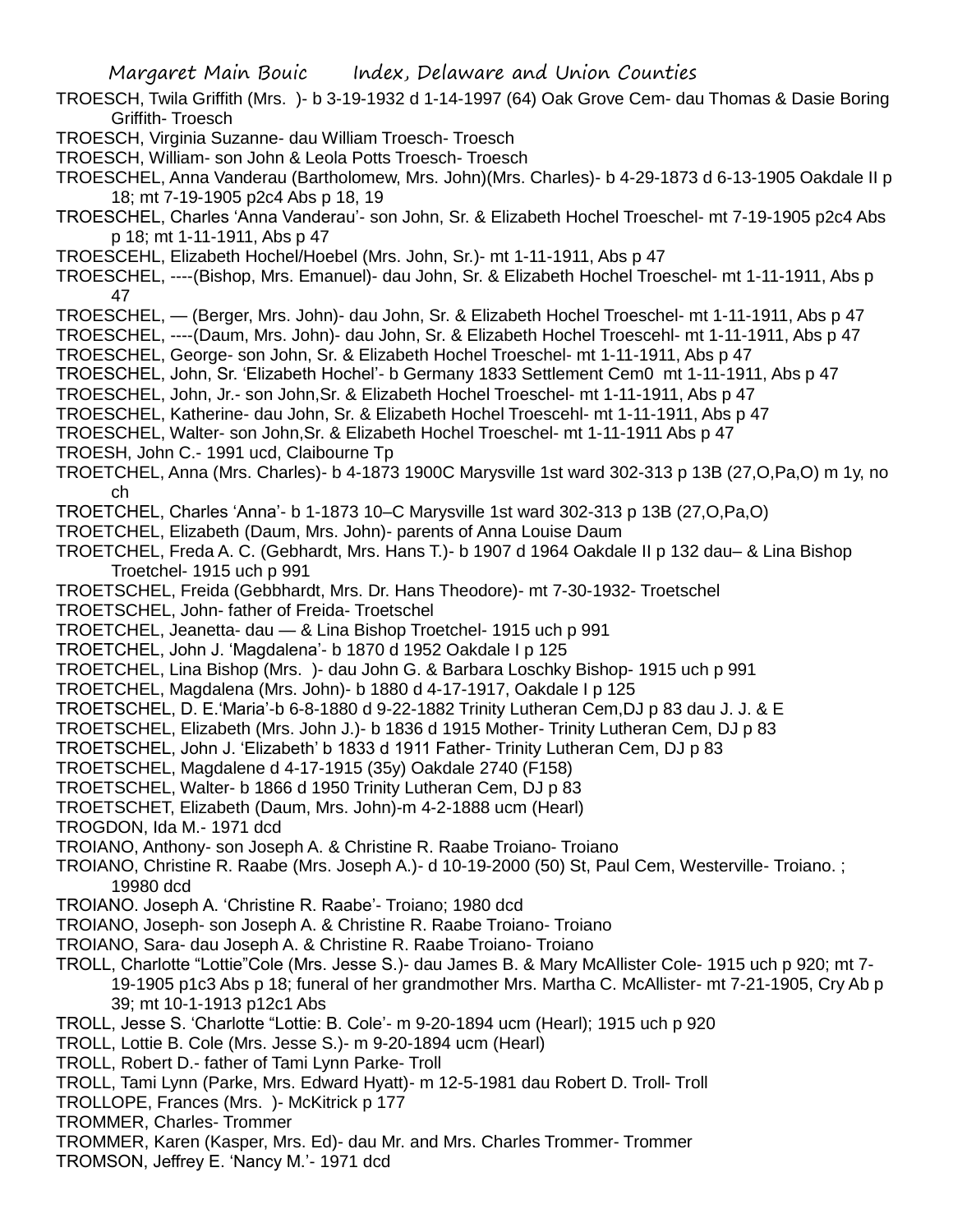TROMSON, Nancy M. (Mrs. Jeffrey E.)- 1971 dcd

- TRON, Carolyn Sue (Kelly, Mrs. Anthony Ray)- b 9-26-1957 m 9-24-1983 dau Douglas Arthur & Sonja Giles Tron- Tron
- TRON, Douglas A. 'Sonalee/Sonja Giles'- b 4-28-1934 m 7-1-1955- son George A. & Iscah Lucille Artz Tron-**Tron**
- TRON, George A. 'Iscah Lucille Artz'- b 6-24-1911 m 9-21-1932 d 6-11-2001 (89) Chapel Heights Mem. Gardens, LaRue- Tron
- TRON, Iscah Lucille Artz (Mrs. George A.)- m 9-21-1932 d 7-26-1993- Tron
- TROn, Jane (Prettyman, Mrs. Joe)- dau George A. & Iscah Lucille Artz Tron- Tron
- TRON, Maude Wood (Mrs. Mike)- Tron
- TRON, Mike 'Maude Wood'- Tron
- TRON, Sally Elaine- b 6-28-1959 dau Douglas Arthur & Sonja Giles Tron- Tron
- TRON, Scott Alan- b 12-30-1964 son Douglas Arthur & Sonja Giles Tron- Tron
- TRON, Sharon Kaye (Worthington, Mrs. Jeffrey Bruce)- b 5-17-1961 m 11-1981 dau Douglas Arthur & Sonja Giles Tron- Tron
- TRON, Sonalee/Sonja Giles (Mrs. Douglas A.)- b 3-14-1937 m 7-1-1955- Tron
- TRONE, Catherine (Donavin, Mrs. John Wesley)- dau Charles Trone- 1908 dch p 885; 1880 dch p 623
- TRONE, Charles- 1908 dch p 885
- TRONE, Charles Milton 'Martha Ann Anderson'- son Charles R. Trone- Anderson
- TRONE, George- 96th O.V.I. funeral 9-29-1892 Cry Ab p 104; brother of Mrs. Donavin, Mrs. Hendricks
- TRONE, George- 1870C Delaware Town p 288 (27\*)
- TRONE, --(Hendricks Mrs. )- sister George Trone- dg 9-29-1892 Cry Ab p 104
- TRONE, Laura C. (Donavin, Mrs. L. K.)- dumch p 4; sister George Trone- dg 9-29-1892, Cry Ab p 104
- TRONE. Marya Ann Anderson (Mrs. Charles Milton)- m 1960 dau Lowell Anderson- Anderson
- TRONGER, Harry 'Margaret Lucille Wert'- m 4-3-1939- Weiser p 598
- TRONGER, Harry- b 11-29-1939 son Harry & Margaret Lucille Wert Tronger- Weiser p 598
- TRONGER, Howard Albert- b 9-1-1946 son Harry & Margaret Lucille Wert Tronger- Weiser p 598
- TRONGER, Margaret Lucille Wert (Mrs. Harry)- b 7-2-1917 m 4-3-1939 dau Claude Edward & Lillian Pearl Frank Wert- Weiser p 598
- TRONTER, George F. 'Maude Emma Nash'- Nash p 265
- TRONTER, Maude Emma Nash (Mrs. George F.)- b 10-29-1878 dau Richard & Margaret Jane Alcora Nash-Nash p 265
- TROOP, Judge Horace- Troop
- TROP, Abigail (Mrs. Henry)- 1850C Thomson Tp 104 p 189 (25,O)
- TROP, Abraham 'Mary Jane Swartz'- m 3-25-1856 dcm; dcw Bk 4 p 238(26) witness; 1850C Thomson Tp 13 p 186 (24,O)
- TROP, Alsephenia- ch Henry & Abigail Trop- 1850C Thomson Tp 104 p 189 (4,O)
- TROP, Ann- 1870C Leesburg Tp 258-266 p 33 (15,O)
- TROP, Arthur E.- b 6-16-1873 Thompson Tp son Henry & Rebecca Stodarer Trop- dcbirths
- TROP, Betsey Ann (Elliott, Mrs. John)- m 3-23-1848 dcm
- TROP, Catherine (Kennedy, Mrs John J.)- m 9-22-1844 dcm
- TROP(P), Cordelia- b 5-1847 uininf p 10; 12 12-18-1897 to 3-1-1898 (49) Claibourne Tp; 10-30-1902 (59)to dismissed 2-3-1903; 1900C Richwood 294-308 p 11B (53,O,O,O) wid, 9 ch, 4 living; 1910C Claibourne -Richwood 351-355 (62,O,O,O) wid, 9 ch, 4 living
- TROP, Cedelia (Mrs. Isaac)- Children's Home Tape p 41
- TROP, Elizabeth Graham (Mrs. John L.)- m 2-20-1842 dcm
- TROP, Flora B.- b 5-19-1870 Thompson Tp- dau Henry Trop- dcbirths
- TROP, Flora- b 11-1882 dau Morris & Mary J. Trop- 1900C Richwood 302-317 p 12A (17,O,O,O) servant
- TROP, Gallant Abigail"Aby" (Mrs. Henry)- m 2-25-1841 dcm
- TROP, H,.- uca p 75
- TROP, Henry 'Abigail'- m 2-25-1841 dcm; hadc p 50, 52; 1850C Thomson Tp 104 p 189 (26,O)
- TROP, Isaac 'Cedelia'- Children's Home Tape p 41; 1870C Thompson Tp p 495 (28\*)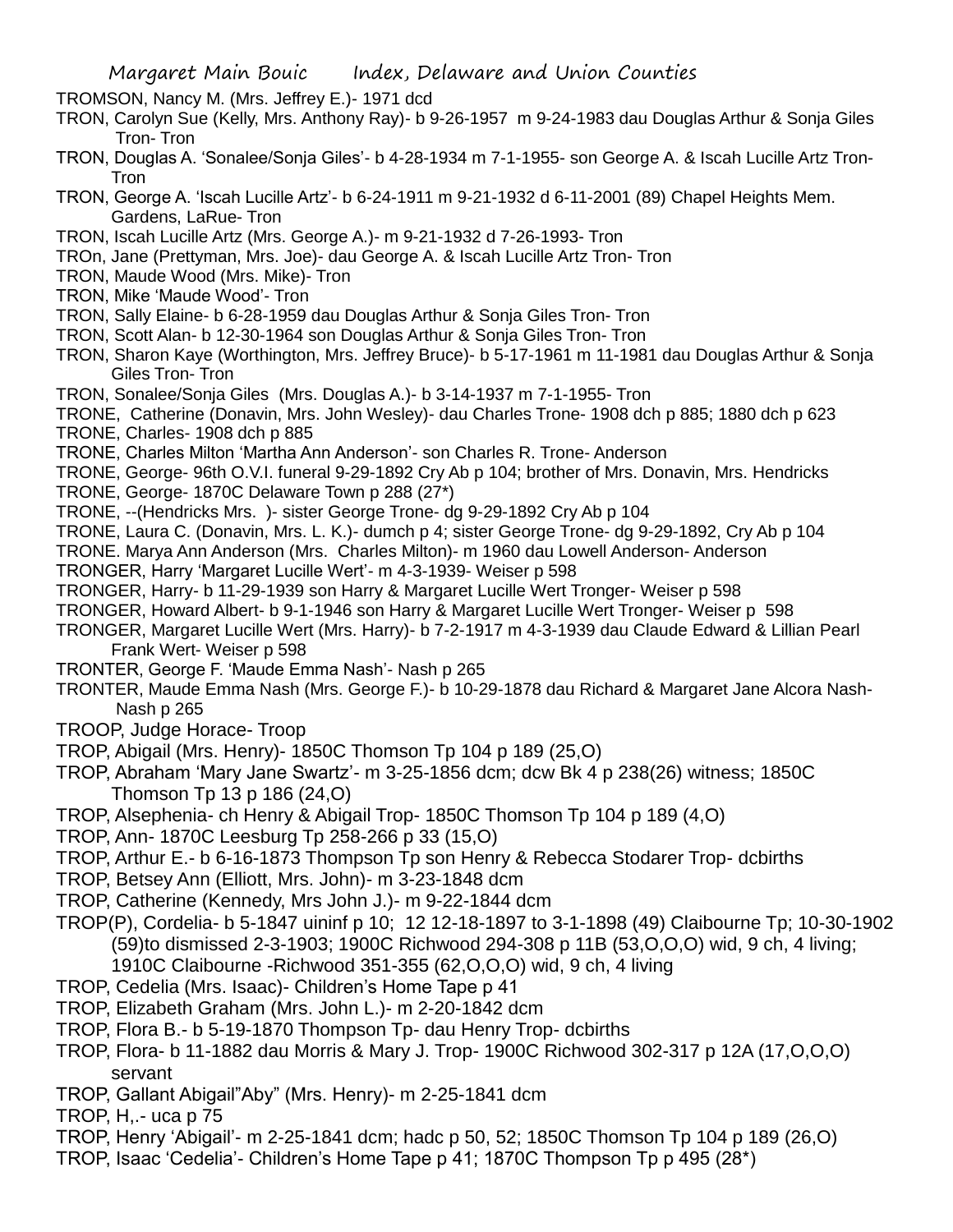- TROP, Isaac- son Henry & Abigail Trop- 1850C Thomson Tp 104 p 189 (4,O)
- TROP, Jacob- 1835 men p 56 #20 p 104 Thompson Tp
- TROP, Jacob- 1850C Thomson Tp 13 p 186 (18,O)
- TROP, John L. 'Elizabeth Graham'- m 2-20-1842 dcm
- TROP, Johnath/Jonahin son Cordelia Trop- 1870C Thompson Tp p 495 (1); 1910C Claibourne Richwood 351-355 (41,O,O,O) own income
- TROP, Lafe- uninf p 19 12-23-1925 (52) Claibourne Tp
- TROP, Margaret (Morey, Mrs. Sylvanus P.)- m 2-3-1848 dcm
- TROP, Mary Jane Swartz (Mrs. Abraham)- m 3-25-1856 dcm d 8-14-1865 (28-3-11) Bokescreek Cem p 55; Powell p 215
- TROP, Mary J. (Mrs. Morris)- b 2-1860- 1900C Richwood 302-317 p 12A (40,O,O,O) m 24y, 9 ch 1 living
- TROPP, Basil C.- son Marshal & Lura Tropp- 1910C Claib-Richwood 479-490 p 17A (2,O,O,O)
- TROPP. Lura (Mrs. Marshal)- 1910C Claib-Richwood 479-490 p 17A (20,O,O,O) m 4y
- TROPP, Marshal 'Lura'- 1910C Claib.-Richwood 479-490 p 17A (49,O,O,O) m2 4y odd jobs
- TROPP, Mina Belle (Hitt Mrs. Howard)- b 2-11-1885 Tropp- dau dau Isaac & Cedelia Trop- Childrens Home Tape, p 41 dau Isaac & Cedelia Trop- Childrens Home Tape, p 41; parents of Walter C. Hitt ; 1900C Richwood 294-308 p 11B (15,O,O,O)
- TROP(P) Mina 12-18-1897 (13) to Children's Home, 12-27-1897 uninf p 13; 10-30-1902 (18) dismissed 12-8- 1902- uninf p 12
- TROPP,. Minnie A.- dau Marshal & Lura Tropp- 1910c Claib -Richwood 479-490 p 17A (4/12,O,O,O)
- TROP, Minnie V,. (Mrs. W. M.)- b 1885 d 1951, Maskill Cem, lptw p 95; 1949 ucd
- TROP, Mollie (Mrs. W. M.)- b 1879 d 1935 Claibourne Cem p 83
- TROP, Morris 'Mary J."- b 1859- 1900C Richwood 302-317 p 12A (40,O,O,O) m 242y, day laborer
- TROP, Moses- 1880C Scioto Tp 7; Pabst p 3 p 19
- TROP, W. M. 'Mollie'- Claibourne Cem p 83; 1949 ucd
- TROP, William- b 5-1869 son Cordelia Trop- 1900C Richwood 294-308 p 11B (31,O,O,O)
- TROPF. David- (11-1960) son Rev. Paul & Joan Tropf Tropf
- TROPF. Joan (Mrs. Rev. Paul)- Tropf
- TROPF, Kathy (7-1960)- dau Rev. Paul & Joan Tropf- Tropf
- TROPF, Rev. Paul 'Joan'- Tropg
- TROPP—no information, Claibourne Cem p 67
- TROPP. Elmore- d 9-10-1872 (13d) Bokescreek Cem p 56- son A. & M. J.; Powell p 235
- TROPP, Hickory- uninf p 19; 4-30-1927 (75) Claibourne Tp ; p 21, 1-13-1932 d 7-19-1932
- TROPP, Isaac- 1883 uch IV p 460
- TROPP, Mary (Stout, Mrs. John)- m 5-22-1894 ucm (Hearl)
- TROPP, Rosa (Flickinger, Mrs. Jacob M.)- m 3-28-1889 ucm (Hearl)
- TROSSER, Wm- pallbearer for Joseph Barnes Berry- dg 10-11-1907 Cry Ab p 74
- TROSTEL, Elsie- attended funeral of J. H. Lenhart- dg 3-23-1917, Cry Ab p 35
- TROSTEL, George, Mr. and Mrs.- attended funeral of J. H. Lenhart- dg 3-23-1917, Cry Ab p 35
- TROSTEL, Louis- attended funeral of J. H. Lenhart- dg 3-23-1917, Cry Ab p 35
- TROSTLE. Carl- d Saturday, Pittsburg, typhoid (20y); family in Inidana- dg 7-30-1907 Cry Ab p 58
- TROTH, Bertha 1870C Delaware Town p 291 (12)
- TROTH, Catherine (Sharp, Mrs. Peter)- m 5-4-1704- Nash p 426
- TROTH, Frances M. (Rozell, Mrs. )- d 6-4-1993 (81) Sunset Cem- sister Marvin Troth- Troth
- TROTH, Marvin brother Frances M. Troth Rozell- Troth
- TROTT- see TREAT
- TROTT, James 'Sara Farnlacher'- m 4-4-1965 son Raymond Trott- Rausch (134213); 1971, 1977, 1981 ucd
- TROTT, Richard- Powers Pat p 127, 298
- TROTT, Sally Ann (McKitterick, Mrs. Steven Michael)- b 7-27-1952 m 3-4-1972- McKitrick p 428
- TROTT, Sara Farnlacher (Mrs. James)- b 8-20-1944 m 4-4-1965 dau Frank H. & Irma Nicol Farnlacher-Rausch 134213, III p 270; 1977 ucd
- TROTTER, Ben S.- 1980 dcd
- TROTTER, Daisy L. Kettleman (Mrs. Willie A.)- Maugans Anc p 19
- TROTTER, Catherine (Mrs. William)- Maugans Anc p 210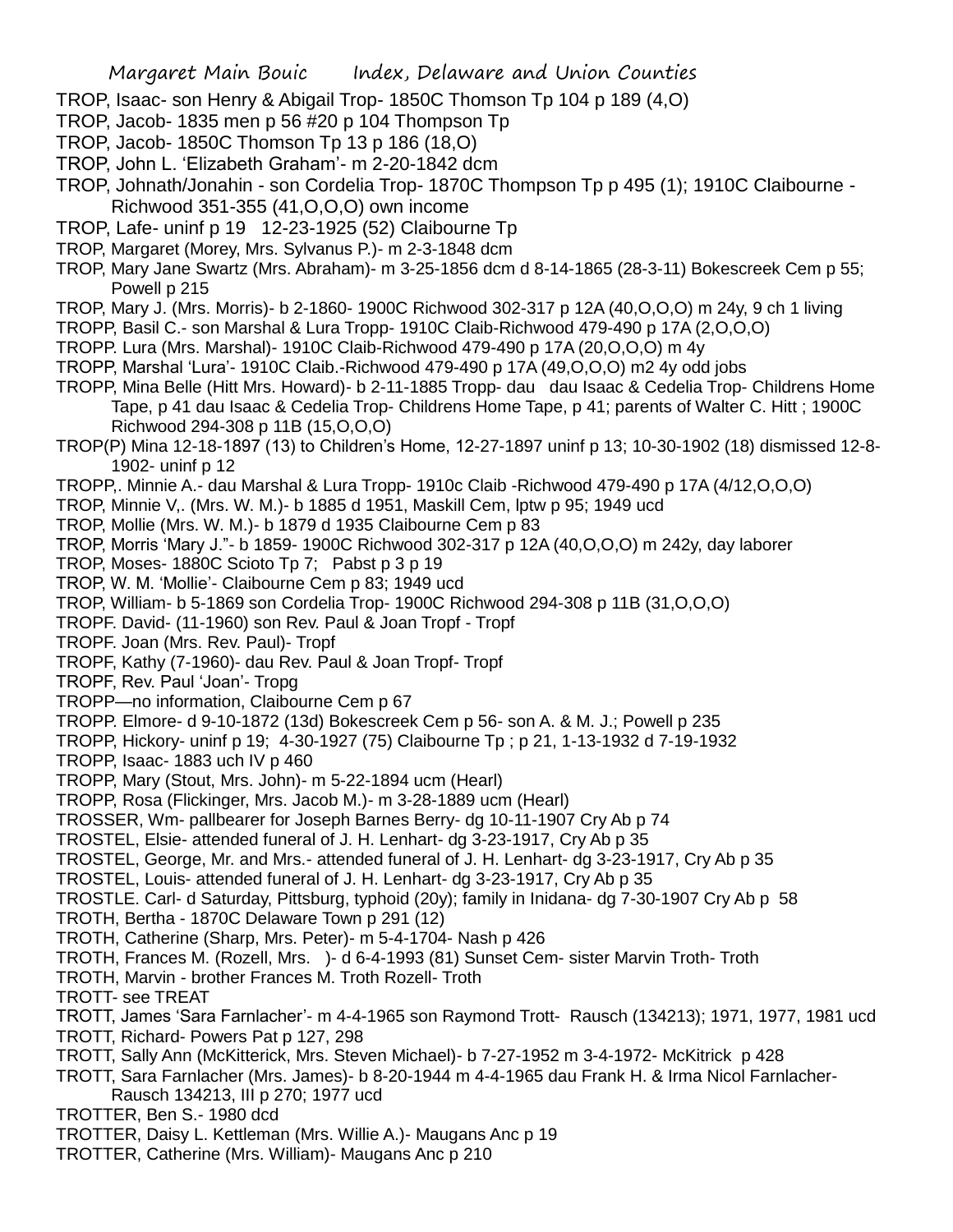- TROTTER, Emma Jean- d 1-2-1990 Oakdale H-69-N ½
- TROTTER, James- 1883 uch IV p 468
- TROTTER, Jane (Huston, Mrs. James)- m 9-19-1837 dcm
- TROTTER, Kathleen Kaster (Mrs. Mark L.)- dau Ben Hl Kaster- Trotter; 1980 dcd
- TROTTER, Kathleen Suzanne- b 2-19-1979 dau Mark & Kathleen Kaster Trotter- Trotter; 1980 dcd
- TROTTER, Kathy (Mrs. Mark)- Trotter
- TROTTER, Mark l. 'Kathleen "Kathy" Kaster'- son Phillip Sr. & Virginia L. Helmick Trotter- Trotter; 1980 dcd
- TROTTER, Phillip, Sr. 'Virginia L. Helmick'- Trotter; 1980 dcd
- TROTTER, Phil, Jr.- son Phil, Sr. & Virginia L. Helmick Trotter- Trotter
- TROTTER, Phyllis J. (Maugans, Mrs. Donald Reece)- m 7-7-1930 dau Willis A. & Daisy L. Kettleman Trotter-Maugans Anc p 19
- TROTTER, Sarah (Martin, Mrs. Joseph)- m 11-25-1679 dau William & Catherine Trotter- Maugans Anc p 110
- TROTTER, Virginia "Ginny" L Helmick (Mrs. Phillip, Sr.)- b 10-27-1926 d 8-13-2002 (75) Oller Cem- dau Luther & Lotche Helmick- T; 1980 dcd
- TROTTER, William 'Catherine'- Maugans Anc p p 210
- TROTTER, Willie A. 'Daisy L. Kettleman'- Maugans Anc p 19
- TROUP, Catharan- b 1-27-1881 Thompson Tp dau Isic & Carola Beard Troup- dcbirths
- TROUP, Isaac- b 2-8-1841 d 4-4-1895 Co F. 16th OVI- mt 2-5-1896, Abs p 2
- TROUP, Mrs. d (98) bur Van Wert- Troup
- TROUP, Jacob- 1840C Thompson Tp p 110 (50-60)
- TROUP, Margaret Elizabeth (Eppley, Mrs. George Earl)- b 11-16-1925 m 7-19-1946- Weiser p 477
- TROUP, Nancy Carpenter (Mrs. Samuel)- m 5-4-1865 dcm
- TROUP, Philip- pallbearer for Mrs. Cynthia Negley- dg 3-30-1915, Cry Ab p 34
- TROUP, Samuel 'Nancy Carpenter'- m 5-4-1865 dcm
- TROUT & COLE, uca p 53
- TROUT, Abe- son Noah & Margaret Siper Trout- mt 7-2-19012 p2c2 As p 13
- TROUT, Abraham- Co I 121st 1862-1865; uca p 107
- TROUT, Abraham 'Martha Matilda Harriott'- b 8-1833 m 7-19-1866 ucm 1985 uch p 3998 (Hearl) Raymond Cem- lptw p 39- son Mos & Margaret Trout; mt 6-22-1910 p1c2 Abs p 19; uca p 83, 107; Trout; 1860C Dover Tp 263 (23,O); 1880C Liberty Tp Un Cp 98-99 p 11 (43,O,O,O); 1900C Lib Tp 216-220 (67,O,O,O) m 32y, farmer; 1910C Lib Tp 275 p 11B (73,O,Pa,O) m 44y, own income
- TROUT, Addie A. 1870C Genoa Tp p 364 (5 mos)
- TROUT, Albert E. "Bid" 'Peg Bahan'- b 4-12-1914 m 4-9-1936 d 2-22-2001 (86) Maple Grove Cem, N. Lewisburg- son Chalmer G. & Mabel Ruth Thompson Trout- Trout
- TROUT, Alice- dau Levi & Margaret Trout- 1870C Leesburg Tp 39-40 p 6 (3,O); 1880C Leesburg Tp 132 p 180C p 10 (15,O,O,O)
- TROUT, Alice M. (Soliday, Mrs. John J.)- m 8-14-1884 ucm (Hearl)
- TROUT, Alma (Nunn, Mrs. William)- Trout- dau Lester Trout- Trout; parents of Amy Nunn
- TROUT, Amanda- 1860C Paris Tp 1410-1399 p 187 (18, Penn)
- TROUT, Amos 'Elizabeth Frederick'- m 6-9-1843 dcm; 1908 dch p 382; 1850C Delaware Town 1193 p 89 (28,Pa)
- TROUT, Amos :Louisa Morrison'- dg 9-17-1918 Cry Ab p 64
- TROUT, Andrew- 1850C Delaware Town 1165 p 88 (6,O)
- TROUT, Angela- dau Earl C. & Ruby Trout- 1973 ucd
- TROUT, Angela, Jr.- 1976- dau George E. & Barbara W. Trout- 1977 ucd
- TROUT, Ann (Mrs. Lester J.)- Trout
- TROUT, Annabelle (Mrs. Robert D.)- 1961 dcd
- TROUT, Anne Elizabeth- dau Jerry & Carolyn Sue Graves Trout- Trout
- TROUT, Annette-b 1974 dau George & Barbara W. Trout- 1977 ucd
- TROUT, Barbara J. (Mrs. Richard G.)- 1991 ucd, Allen Tp parents of Bart Overfield and Shannon Overfield
- TROUT, Barbara W. (Mrs. George E.)- 1977 ucd
- TROUT, Betty Lou (Izzard, Mrs. Richard)- dau Cecil A. & Nellie J. Louden Trout- Trout; 1949 ucd
- TROUT, Beulah (Eppley, Mrs. Aaron)- m 10-15-1937- Weiser p 477
- TROUT, Beulah (Grochowski, Mrs. Albert)- dau Henry Dewey & Susanna Pidick Trout- Trout
- TROUT, Brian- b 1970 son John D. & Nancy A. Trout- 1977 ucd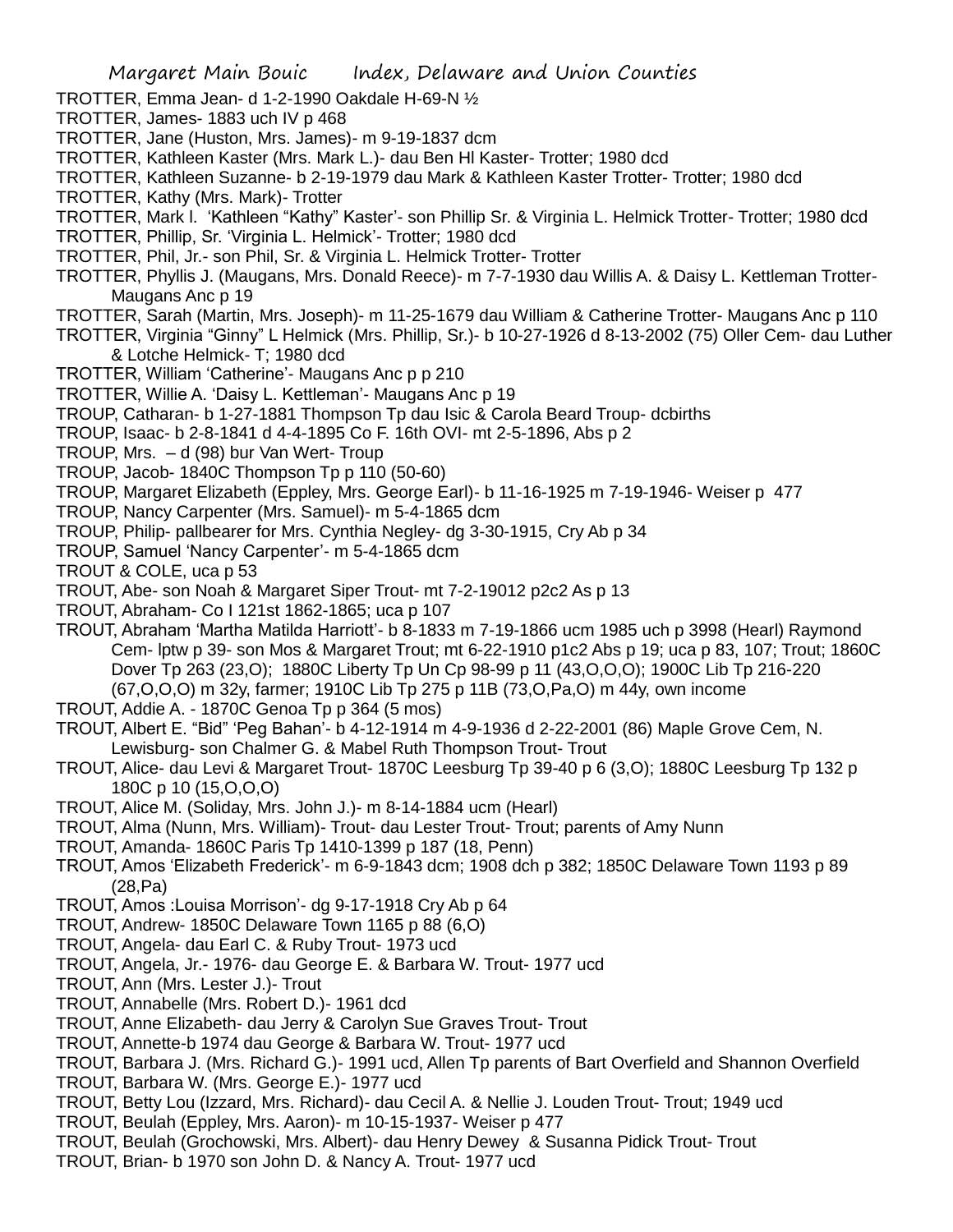TROUT, Carl A.- son Abraham & Martha Matilda Harriott Trout- 1880C Liberty Tp un Cp 98-99 p 11 (2,O,O,O) TROUT, Carol(e) J. (Zeller, Mrs. ) (Mrs. Robert)- b 5-1-1951 Ky m(2) 9-9-2002 d 2-3-2003 (51) Maple Grove

Cem- son James Robert & Ruth Conley Elkins - Trout; 1979 ucd

- TROUT, Caroline/Carolyne (Mrs. George)- Trout; 1961, 1980 dcd
- TROUT, Carolyn Sue Graves (Mrs. Jerry)- b 8-18-1943 m 7-1960 d 10-21-1967 Maple Grove Cem- dau Robert & Mary Belle Vicars Graves- Trout
- TROUT, Cecil 'Nellie J. Louden'- b 3-6-1910 m 6-17-1935 d 11-1-1982 (72) Maple Grove Cem- son Chalmer & Mabel Ruth Thompson Trout- Trout; 1949, 1959, 1962, 1967 ucd; 1910 Allen Tp 85-87 p 3B (1/12,O,O,O)
- TROUT, Chalmer G. 'Mabel Ruth Thompson''Dortha Smith'- b 4-29-1888/9 d 4-28-1968 Maple Grove Cemson Abraham & Matilda Trout- Trout; 1959, 1962 ucd; 1900C Liberty Tp Un Co 216-220 (11,O,O,O); 1910C Allen Tp 85-87 p 3B (20,O,O,O) m 1y, farm manager
- TROUT, Charles- pallbearer for C. F. Roesch- dg 2-15-1916, Cry Ab p 25
- TROUT, Charles K.- b 6-1898 son Samuel & Nettie Trout- 1900C Liberty Tp Un Co 253-259 p 12A (2,O,O,O); 1910C Lib Tp 265 p 11A (12,O,O,O)
- TROUT, Charles L.- d (77) brother Thomas Trout- dg 2-26-1952
- TROUT, Charles W.- 1971 ucd
- TROUT, Christina (Applegate, Mrs. )- dau Noah & Margaret Sipes Trout- mt 7-2-1902 p2c2, Abs p 13
- TROUT, Christana- b 7-5-1897 Delaware Town- dau Thomas & Nellie Diven Trout- dcbirths
- TROUT, Christina (Cole, Mrs. J. R.)- m 1-15-1858 ucm 2671 (Hearl); mt 1-20-1858
- TROUT, Clara- dau Henry H, Trout- dg 11-16-1915, Cry Ab p 90
- TROUT, Clarence R. 'Maxine J. Blue'- b 2-23-1910 m 1935 d 1-10-1967/8 Raymond Cem, lptw p 41 son Chalmer & Mabel Ruth Thompson Trout- 1985 uch p 11; Trout; 1949, 1967 ucd
- TROUT, Daisy- dau Mr. and Mrs. Charles Ruder- dg 1917, Cry Ab p 10'
- TROUT, Dalena- b 1975 ch Wanda Trout- 1977 ucd
- TROUT, Henry Dewey- d 1-17-1973 (73) Green Mound Cem- 1961, 1964, 1969, 1971 dcd
- TROUT, Dortha (Smith, Mrs. )(Mrs. Chalmer C.)- 1959, 1962(Dorothea) ucd
- TROUT, Dorothy (Mrs. Francis L.)- Trout
- TROUT, Earl C. 'Ruby'- 1973, 1975 ucd
- TROUT, Earl, jr.- son Earl C. & Ruby Trout- 1973 ucd
- TROUT, Eddie- b 1972 son George E. & Barbara W. Trout- 1977 ucd
- TROUT, Elburas A. 1870C Genoa Tp p 364 (11)
- TROUT, Eli 'Lillie Bell Weiser;- Weiser p 788
- TROUT, Elizabeth Frederick (Mrs. Amos)- m 6-9-1843 dcm
- TROUT, Elizabeth- b 1969 dau George E. & Barbara W. Trout- 1977 ucd
- TROUT, Elizabeth (Mrs. Hiram)- 1850C Delaware Town 1193 p 89 (25, Pa)
- TROUT, Elizabeth M.- b 9-1889 d 1920 dau William James & Sarah Trout- Claibourne Cem p 64; 1900C Leesburg Tp 34-34 p 2B (10,O,O,O) 1910C Leesburg Tp West 111-113 (20,O,O,O)
- TROUT, Elnora Faye (Schalip, Mrs. Harry P.). b 9-3-1904 m 11-15-1922 d 8-18-1983 (78) Oakdale Cem- dau John & Louretta Martin Trout- Trout; mt 8-16-1911 p1c5 Abs p 77; 1910C Liberty Tp Un Co 373 (6,O,O,O)
- TROUT, Emma M. (Mrs. Gail E.)- 1971 ucd
- TROUT, Emma- room with William & Jennie Rubrecht- 1910C Marysville 236-203 (58,Ky,Ky,KY)
- TROUT, Erbus L. 1870C Genoa Tp p 364 (8)
- TROUT, Esther Northrup (Mrs. Joseph)- m 2-18-1843 dcm
- TROUT, Evelyn- b 1953 dau Gail E. & Emma Trout- 1971 ucd
- TROUT, Flora A.- b 1874 d 1941 Old Blue Cem- Powell p 144
- TROUT, Flora (Mrs. )- dau Ruel & Anna Sheets Carney- dg 5-11-1915, Cry Ab p 48; dg 5-28-1915, Cry Ab p 54
- TROUT, Frances (Mrs. )- dau Hervie R. Trout- dg 5-26-1847
- TROUT, Frances (Loar, Mrs. Raymond)- sister Henry Dewey Trout- Trout
- TROUT, Francis L.- son John & Lucretia Trout- mt 8-16-1911 p1c5 Abs p 77; 1910C Liberty Tp Un Co 373  $(11, 0, 0, 0)$
- TROUT, Francis L. 'Dorothy'- d 10-2-1971 (73) bur Canada- Trout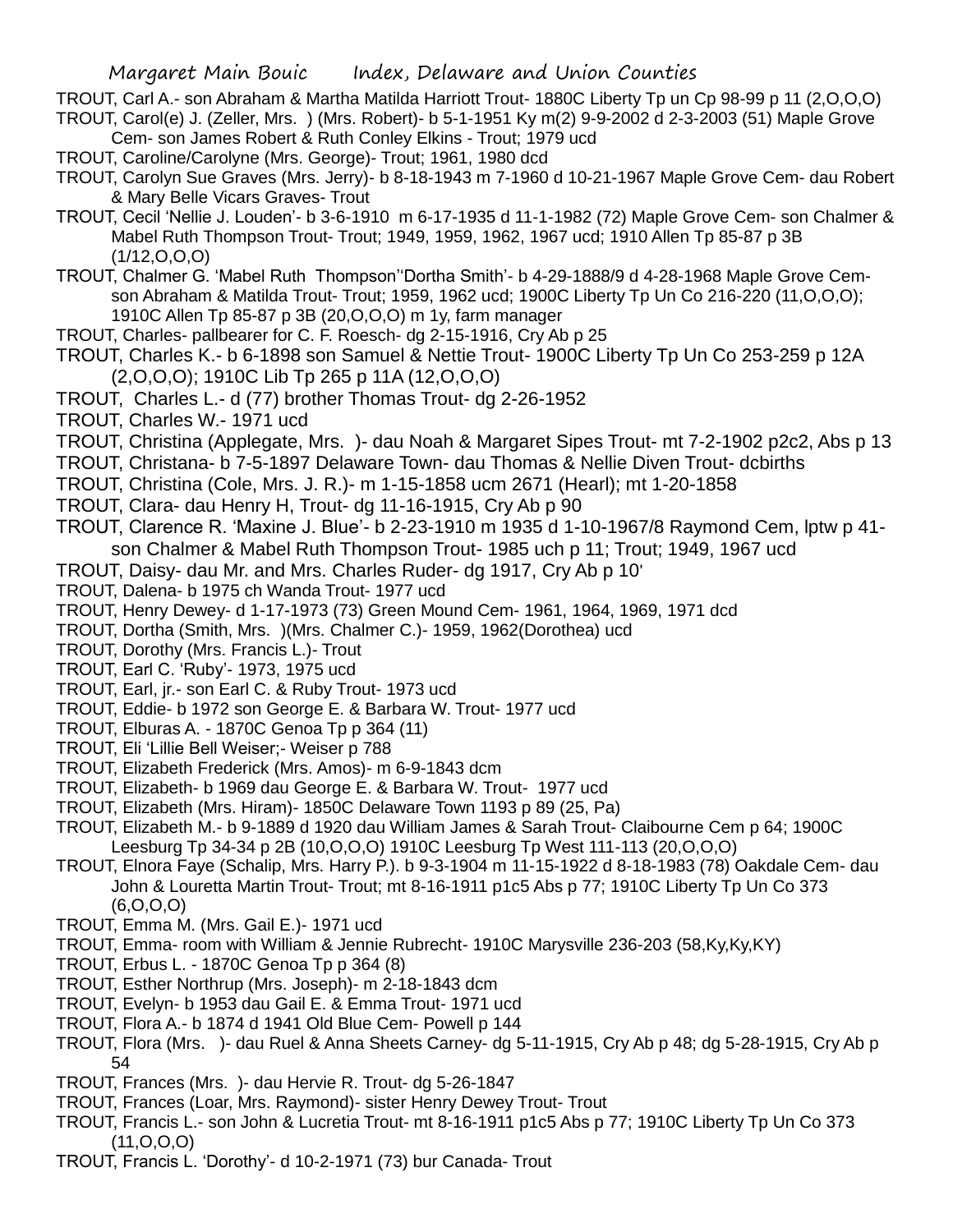- TROUT, Frank- burned to death (17) mt 3-27-1901, Abs p 2
- TROUT, Frank R. 'Marcella'- 1964 dcd
- TROUT, Frank- son Frank R. & Marcella Trout- 1964 (10mo) dcd
- TROUT, —(Mrs. Frank)- d 6-11-1966 (77) bur Mt. Gilead- Trout
- TROUT, Gail E. 'Emma'- 1971 ucd
- TROUT, Gail- b 1962 son Gail E. & Emma Trout- 1971 ucd
- TROUT, Gay "Liddie"- b 11-1881 son Abraham & Matilda Trout- 1900C Liberty Tp Un Co 216-220 (18,O,O,O) farm laborer; 1910C Lib Tp 374 p 15B (24,O,O,O)
- TROUT, George P. 'Caroline L.'- son Henry Dewey & Susanna Pidick Trout- Trout; 1961, 1969, 1980 dcd
- TROUT, George E. 'Barbara W.'- 1977 ucd
- TROUT, Goldie Corine- b 11-27-1896 d 1911 (14-8-9) Raymond Cem, lptw p 42 prob. dau John M. & Louretta Trout- mt 8-16-1911 p1c5 Abs p 77; 1910C Liberty Tp Un Co 373 (13,O,O,O)
- TROUT, Harold- son Lawrence H. & Shelby Trout- 1959 (5 mos) ucd; 1980 dcd
- TROUT, Harry- pallbearer for Harry W. Reeder- dg 3-15-1910, Cry Ab p 105 Mrs. Sophia Shultz- dg 11-15- 1915, Cry Ab p 91; for Mrs. Edna E. Williams- dg 8-8-1916, Cry Ab p 80
- TROUT, Hervey H.- b 1867 Old Blue Cem- Powell p 144
- TROUT, Hattie V. (Waggle, Mrs. Corban L.)- m 9-11-1889 ucm (Hearl- dau Abraham & Martha Matilda Harriott Trout- 1880C Liberty Tp un Co 98-99 p 11 (9,O,O,O);
- TROUT, Hebert D. 'Annabelle'- 1971 dcd
- TROUT, Henrietta- Pabst p 2 p 78
- TROUT, Henry Dewey- b 5-13-1899 Brown Tp -son Hervie H. & Flora D. Carney Trout- dg 5-26-1947; dcbirths
- TROUT, Henry H.- d Friday, Oak Grove Cem- dg 11-16-1915, Cry Ab p 90
- TROUT, Henry H. 1870C Genoa Tp p 364 (3)
- TROUT, Henry- dg 9-17-1918 Cry Ab p 64 grandson Louisa Morrison Trout Church
- TROUT, —(Mrs. Henry) dau-in-law of Louisa Morrison Trout Church- dg 9-17-1918, Cry Ab p 64
- TROUT, Henry 'Susanna Pidick'- parents of Herbey H. Trout- Trout
- TROUT, Herbey H. 'Mildred L.'- b 1-21-1929 d 4-20-1995 (66) Greenmound Cem- son Henry Dewey &
- Susanna Pidick Trout- Trout; 1961, 1964, 1969, 1971, 1980 dcd
- TROUT, Hervie H.- d Monday (79) dg 5-26-1947, Del Museum
- TROUT, Hervey H.- b 1867 Old Blue Cem- Powell p 144
- TROUT, Hiram 'Elizabeth'- 1850C Delaware Town 1193 p 89 (26,Pa)
- TROUT, Hughie (Tatman, Mrs. )- dau James William & Sarah Ireland Trout- Trout; 1910C Leesburg Tp West 111-113 (9,O,O,O)
- TROUT, Incia- dau Hiram & Elizabeth Trout- 1850C Delaware Town 1193 p 89 (2,O)
- TROUT, Isaac- d Friday (67y) dg 5-14-1907 Cry Ab p 43, 9 children, wife survive
- TROUT, Isaac H.- 1908 dch p 407
- TROUT, James- b 1956 son Clarence R. & Maxine J. Blue Trout- 1967, 1971, 1973 ucd
- TROUT, James 'Tami'- 1977 ucd
- TROUT, James- b 1973 son Wanda Trout- 1977 ucd
- TROUT, James William . 'Sarah Annis Ireland'- b 1866 m 10-4-1888 ucm (Hearl) d 1952 Claibourne Cem p 84 son Levi & Margaret Trout- 1880C Leesburg Tp 111 p 40 p 180C (13,O,O,O); 1900C Leesburg Tp 34- 34 p 2B (33,O,O,O)
- TROUT, Jayne- ch Jerry & Carolyn Sue Graves Trout- Trout
- TROUT, Jerry'Carolyn Sue Graves'- m 7-1960 Trout
- TROUT, Jerry 'Phyllis'- son Albert E. & Peg Bahan Trout- Trout
- TROUT, John D. 'Nancy A.- son Clarence R. & Maxine Jl Blue Trout- Trout- 1949, 1967, 1977 ucd
- TROUT, John E.- son Martha B. Leasure Trout- Trout; dpc p 68. 78
- TROUT, John- son Lester Trout- Trout
- TROUT, John 'Louretta Martin'- b 1873 m 11-17-1895 d 6-16-1910 Raymond Cem, lptw p 42- son Abram & Matilda Trout-Trout; mt 6-22-1910 p1c2,Abs p 18; mt 8-16-1911 p1c5 Abs p 77
- TROUT, John M.- son Abraham & Martha Matilda Harriott Trout- 1880C Liberty Tp Un Co 98-99 p 11 (7,O,O,O) TROUT, John 'Mary Kay Burkett' d 1987- Trout
- TROUT, John M. 'Luretta "Retti"E. Blue'- m 11-16-1895 ucm (Hearl)
- TROUT, Joseph 'Esther Northrup'- m 2-18-1843 dcm; 1908 dch p 382
- TROUT, Judy (Vallery, Mrs. Mike)- dau Albert E. & Peg Bahan Trout- Trout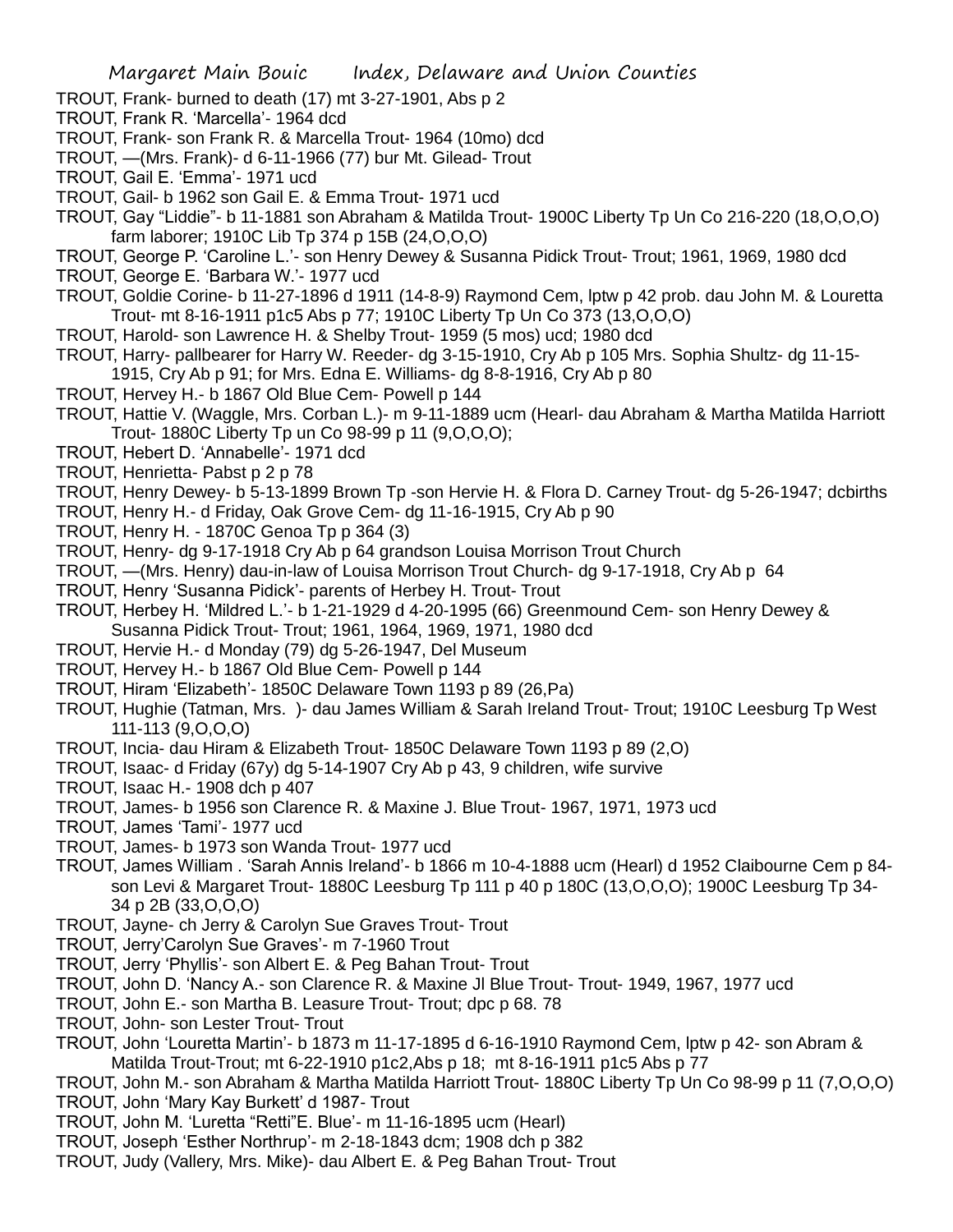- TROUT, J. W.- 1949 ucd
- TROUT, Karen- dau Lester Trout- Trout
- TROUT, Lawrence H. 'Shelby'- 1959 ucd
- TROUT, LeRoy "Bud"- son Chalrmer & Mabel Ruth Thompson Trout- Trout
- TROUT, Lester 'Ann'- d 2-1962 (58) son Martha B. Leasure Trout- Trout
- TROUT, Levi 'Margaret'- b 3-12-1854 d 9-12-1899 (65y6m) Pharisburg; Broadway Cem lptw p 74, mt 9-20- 1899, Abs p 62; uca p 751870C Leesburg Tp 39-40 p 5 (36,O); 1880C Leesburg Tp 111 p 180C (46,O,O,O)
- TROUT, Liccie G. (Mrs. Gay L.)- 1910C Liberty Tp Un Co 374p 15B (22,O,O,O) m 2y, no ch
- TROUT, Liddie Belle Weiser (Mrs. Eli)- b 10-31-1880 dau William H. & Sarah Ann Landis Trout- Weiser p 788 TROUT, Linda (Mrs. Mike)- Trout
- TROUT, Lottie G.- b 12-1895 dau Samuel & Nettie Trout- 1900C Liberty Tp un Co 253-259 p 12A (4,O,O,O); 1910C Lib Tp 265 p 11A (14,O,O,O)
- TROUT, Louisa Morrison (Mrs. Amos)(Church, Mrs. Henry)- b 4-28-1842 NY m(2) 1873 d 9-18-1918 (76-4-11)l dg 9-11-1918, Abs p 65
- TROUT, Louretta Martin (Mrs. John)- Trout
- TROUT, Luretta E. Blue (Mrs. John M.)- b 1875 m 11-16-1895 ucm (Hearl) d 1935 lptw p 42; mt 8-16-1911 p1c5 p 77; 1910C Liberty Tp Un Co 373 (34,O,O,O) 4 ch, own income
- TROUT, Lydia Epps (Mrs. Thomas G.)- b 1887 d 1935 Raymond Cem, lptw p 41- dau Elisha & Louise Edington Epps- mt 7-16-1915 p6c1 Abs p 78
- TROUT, Mabel R. Thompson (Mrs. Chalmer G. )- Trout; 1910C Allen Tp 85-87 p 3B (17,O,O,O) m 1y, 1ch
- TROUT, Maggie- b 12-14-1892 Del Town dau Wm. A. & Stella May McElroy Trout- dcbriths
- TROUT, Marcella (Mrs. Frank R.)- 1964 dcd
- TROUT, Margaret J. (Larcom, Mrs. Ancel)- b 10-27-1893 d 12-31-1979 (86) Fairview Cem- dau James William & Sarah Ireland Trout- Trout; 1900C Leesburg Tp 34-34 p 2B (6,O,O,O); 1910C Leesburg Tp West 111- 113 (16,O,O,O)
- TROUT, Margaret L (Mrs. Levi)- b 7-14-1840 Broadway Cem, lptw p 74; 1870C Leesburg Tp 39-40- p 5 (30,O);
- 1880C Leesburg Tp 111 p 180C (39, O,Va,Va); 1900C Leesburg Tp 72-72 p4A (59,O,Va,Va) wid, 3ch; 1910C Leesburg West 150-155 p 6B (68,O,Va,Va) wid, 3 ch
- TROUT, Margaret "Peggie" Siper/Ciger (Mrs. Noah)- b 1813 m 3-15-1835 d 4-16-1898, mt 4-20-1898 p4c2 Abs p 35; mt 7-2-1902 p2c2 Abs p 13; 1860C Dover Tp 263 (49,O); 1870C Dover Tp p 12 (59,O); 1880C Dover Tp 152-161 p 134 (63, O,Va,Va)
- TROUT, Maria E. 1870C Genoa Tp p 364 (34)
- TROUT, Marilyn Marie Sewell (Mrs. Richard)- b 7-13-1940 d 9–16-1995 Byhalia Cem- dau Erthen & Thelma Marie Reed Sewell- 1991 ucd; Washington Tp
- TROUT, Mark- b 1968 son John D. & Nancy Trout- 1977 ucd
- TROUT, Martha B. Leasure (Mrs. )- d 1-30-1965 (84) bur Huntsville- Trout
- TROUT, Martha J. (Law, Mrs. John William)- m 1955 dau John & Mary Kay Burkett Trout- Trout; 1976 dch p 106
- TROUT, Martha Matilda Harriott (Mrs. Abraham)- b 4-1847 m 7-19-1866 ucm 3998 (Hearl) Raymond Cem lptw p 39, mt 6-22-1910 p1c2 Abs p 19; 1870C Liberty Tp Union Co 103 p 15 (22,O); 1880C Lib Tp 98-99 p 11 (32,O,Pa,Pa); 1900C Lib Tp 216-220 (53,O,Pa,Pa) m 33y, 6 ch 5 living; 1910C Lib Tp 275 p 11B (62, O,Scot-Eng,Pa) m 44y, 6 ch, 5 living
- TROUT, Marty- b 1974 son Wanda Trout- 1977 ucd
- TROUT, Mary (Dooley, Mrs. Norman)- dau Chalmer G. & Mabel R. Thompson Trout- Trout
- TROUT, Mary J.- dau Hiram & Eiizabeth Trout- 1850C Delaware Town 1193 p 89 (60)
- TROUT, Mary Kay Burkett (Mrs. John)- b 2-18-1910 d 4-8-1995 (85) Oak Grove Cem- dau George & Elva Cramer Burkett- Trout
- TROUT, Mary Louise (Dooley, Mrs. )- dau Chalmer & Mabel Ruth Thompson Trout- Trout
- TROUT, Mary Mildred- dau Henry H. Trout- dg 11-16-1915- Cry Ab p 90
- TROUT, Mary (Zuspan, Mrs. Norman)- dau Clarence R. & Maxine J. Blue Trout- Trout
- TROUT, Maud H.- dau Samuel Trout- 1910C Liberty Tp Un Co p 11A (17,O,O,O)
- TROUT, Maxine J. Blue (Mrs. Clarence R.)- b 1915 m 1935 d 1982 Raymond Cem, lptw p 41 dau Allen Ray & Icie Disbennet Blue- 1985 uch p 11; Trout; 1949, 1967, 1971, 1973 ucd
- TROUT, May (Newhouse, Mrs. Elmer)- Newhouse p 71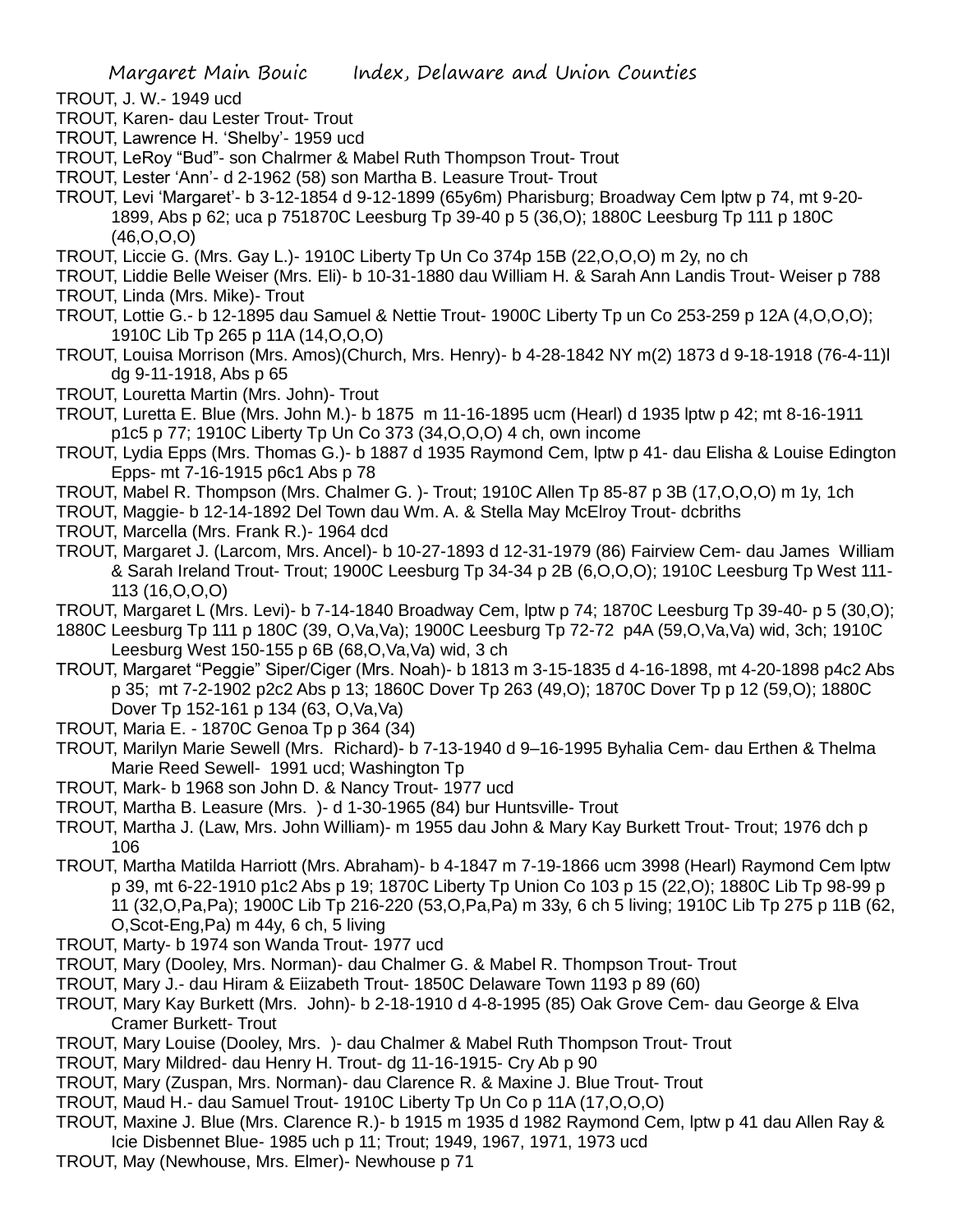- TROUT, Mike 'Linda'- son Albert E. & Peg Bahan Trout- Trout
- TROUT, Mildred L.(Mrs. Herbey H.)- Trout; 1961, 1964, 1969, 1971, 1980 dcd
- TROUT, Mildred- granddau Louisa Morrison Trout Church- dg 9-11-1918, Cry Ab p 65
- TROUT, Myrtle- dau Henry Trout- dg 11-16-1915, Cry Ab p 90; dg 9-17-1918, Cry Ab p 64
- TROUT, Nadine- dau George P. & Caroline Trout- 1961 (4) dcd
- TROUT, Nancy A. (Mrs. John D.)- 1967, 1977 ucd
- TROUT, Nancy- dau George P. & Caroline Trout- 1961 (6) dcd
- TROUT, Nancy- dau Lawrence H. & Shelby Trout- 1959 ucd
- TROUT, Nell (Mrs. Tom)- d 12-15-1970 bur Largo, Fl.- Trout
- TROUT, ----- (Tanner, Mrs. Howard)- dau Tom & Nell Trout- Trout
- TROUT, Nellie J. Louden (Mrs. Cecil A. )- b 11-6-1907 m 6-17-1935 d 8-31-1998 (91) Maple Grove Cem- dau Stephen D. & Ilva Spain Louden- Trout; 1949, 1959, 1962, 1967 ucd
- TROUT, Nellie Waters (Mrs. )- dau Wesley & Mary Jane Watters- dg 8-13-1909, Cry Ab p 53
- TROUT, Nettie F. Gosnell (Mrs. Samuel N.)- b 3-1869 d 1947 Oakdale I,Section D., p 77; 1900C Liberty Tp Un Co 253-259 p 12A (31,O,O,O) m 6y, 4 ch; 1910C Lib Tp 265 p 11A (41,O,O,O) m2 16y, 4 ch
- TROUT, Noah 'Margaret Sipery'- b 4-16-1812 to Union Co 1832 m 3-15-1835; mt 4-20-1898 p4c2 Abs p 35; mt 7-2-1902, died (90-2-9); 1840C Dore Tp 1370, 1m (50-60) 1f (50-60) 1m (20-30), 1 f (20-30) 1m (-5), 1 f (-5) 1860C Dover Tp 263 (49,O); 1870C Dover Tp p 12 (59,O) 1880C Dover Tp 152-16 1 p B4 (68, O,
	- Va, Irel); 1900C Dover Tp 29-29 p 2A (88,O,Va,Va) landlord, wid grandfather of Calvin & Alice Guy
- TROUT, Nora A. 1870C Genoa Tp p 364 (5)
- TROUT, Patricia D. Smalley (Mrs. Robbie L.) M 4-12- dau Okie Smalley- Trout
- TROUT, Pauline Yates- Pabst p 1 p 28
- TROUT, Pearl (Flavin, Mrs. H.)- dau Henry T. Trout- dg 11-16-1914 p 90
- TROUT, Peg Bahan (Mrs. Albert E.)- m 4-9-1936- Trout
- TROUT, Phyllis (Mrs. Jerry)- Trout
- TROUT, Priscilla- 1850C Delaware Town 1011 p 80 (6,O)
- TROUT, Richard G. 'Barbara J.'- 1983, 1991 ucd Allen Tp
- TROUT, Richard L. 'Marilyn Marie Sewell'- Trout; 1991 ucd Washington Tp
- TROUT, Richard R.- son Clarence R. & Maxine J. Blue Trout- Trout; 1949, 1967, 1983 ucd
- TROUT, Robert- 1991 ucd, Allen Tp
- TROUT, Robert 'Carol J. Elkins'- m 9-9-2002- Trout
- TROUT, Robert 'Carole'- 1971, 1973, 1975, 1977, 1979, 1983 ucd
- TROUT, Robert son Cecil A. & Nellie J. Louden Trout- Trout; 1949 ucd
- TROUT, Robbie 'Patricia D. Smalley'- m 4-12- son George P. & Caroline Trout- 1961 (8) dcd
- TROUT, Robin- ch George P. & Caroline Trout- 1961 (9) dcd
- TROUT, Rosemary (Evans, Mrs. )- dau Francis L. & Dorothy Trout- Trout
- TROUT, Ruby (Mrs. Earl C.)- 1973 ucd
- TROUT, Russell 'Ruth Virginia Shetter'- b 10-22-1906 m 8-9-1930 Weiser p 460
- TROUT, Ruth- dau Henry J. Trout- dg 11-16-1915, Cry Ab p 90; dg 9-17-1918, Cry Ab p 64
- TROUT, Ruth Virginia Shettel (Mrs. Russel)- b 9-17-1908 m 8-9-1930 dau George Jacob & Carrie Elizabeth Strominger Shetterl- Weiser p 460
- TROUT, Sally- b 1977 dau James & Tami Trout- 1977, 1979, 1981 ucd
- TROUT, Sally Ann (Tarleton, Mrs. James R.)- b 6-26-1938 or 7-18-1938 m 6-26-1960 d 1966 Oakdale II p 134 dau Clarence R. & Maxine J. Blue Trout- 1949 ucd
- TROUT, Samuel E. 1870C Genoa Tp p 364 (33\*)
- TROUT, Samuel- twin boys, one d- mt 6-30-1897 p1c5 Abs p 22
- TROUT, Samuel N. 'Nettie F. Gosnell'- b 2-1869 d 1956 Oakdale I Section D. p 77- son Abraham & Martha Matilda Harriott Trout- 1870C Liberty Tp Un C0 p 13 91,O); 1880C Liberty Tp 98-99 p 11 (11,O,O,O); 1900C Lib Tp 253-258 p 12A (31,O,O,O) m 6y farmer; 1910C Lib Tp 265 p 11A (41,O,US,Us) m 16y, farmer
- TROUT, Sandra dau Lester Trout- Trout
- TROUT, Sara (Neer, Mrs. Dale)- dau Albert E. & Peg Bahan Trout- Trout
- TROUT, Sarah A.- 1850C Troy Tp 2585 p 136 (3,O)
- TROUT, Sarah- dau Hiram & Elizabeth Trout- 1850C Delaware Town 1193 p 89 (4,O)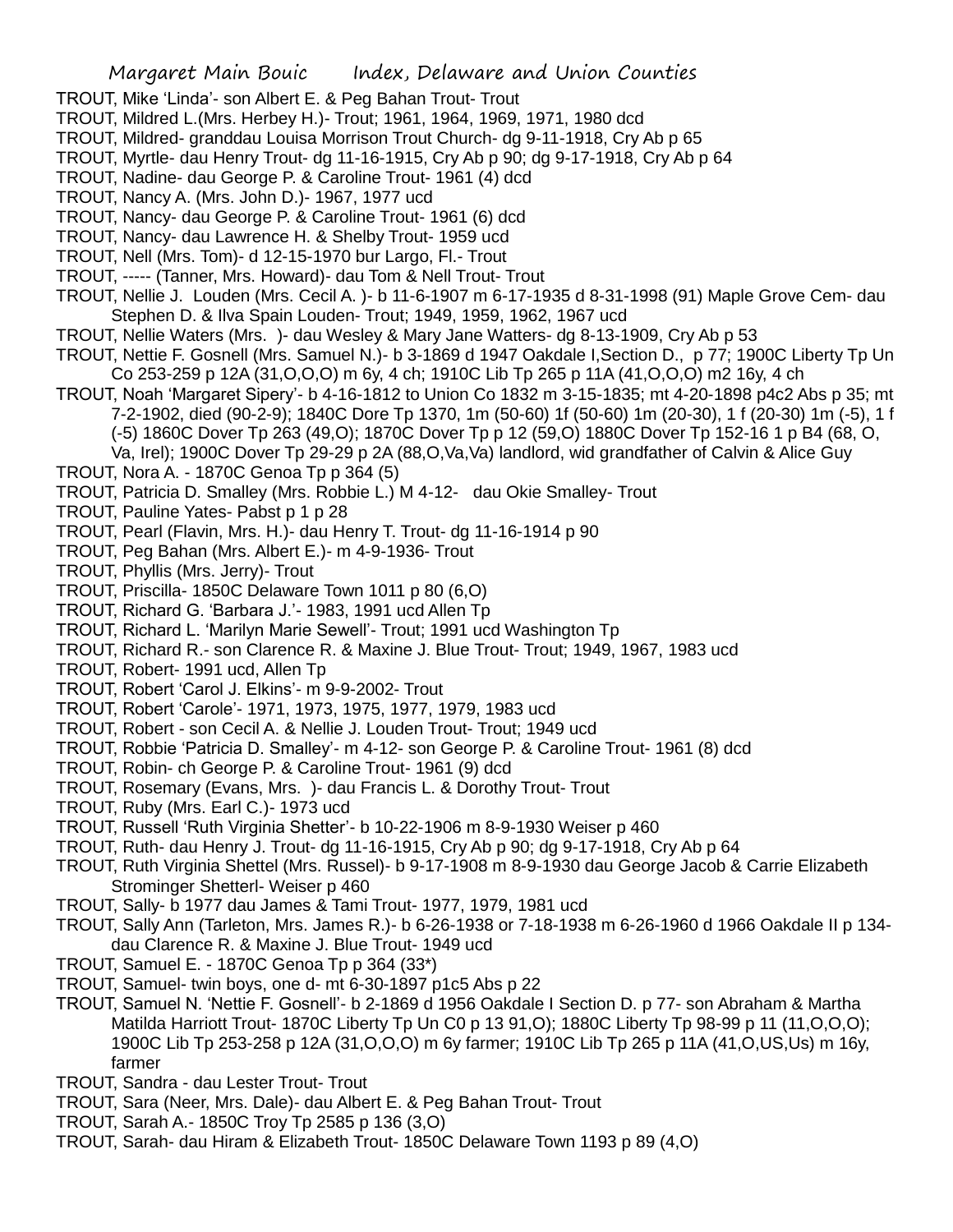- TROUT, Sarah Annis Ireland (Mrs. James W.)- b 11-1860 m 10-4-1888 ucm (Hearl) d 1936 Claibourne Cem p 64; 1900C Leesburg Tp 34-34 p 2B (39,O,Pa,O) m 4y, 2 ch; 1910C Leesburg Tp West 111-113 (49,O,O,O) m 21y, 3 ch
- TROUT, Sarah Mary (Alexander, Mrs. Charles C.)- m 10-15-1890 ucm (Hearl)
- TROUT, Sarah M.- dau Levi & Margaret Trout- 1880C Leesburg Tp 111 10 p 180C (7,O,O,O)
- TROUT, Sarah (Slough, Mrs. Joseph)- m 8-25-1839 dcm- dumch p 455
- TROUT, S. E.- 78th ohio Inf. Hunt Cem- Powell p 139
- TROUT, Sharon Kay (Shaw, Mrs. Henry E,.Jr.)- dau John E. & Mary Kay Burkett Trout- Trout
- TROUT, Shelby (Mrs. Lawrence H.)- 1959 ucd
- TROUT, Shelley- ch Jerry & Carolyn Sue Graves Trout- Trout
- TROUT, Susan L.- dau George P. & Caroline Trout- 1961 (1) dcd
- TROUT, Susanna Pidick (Mrs. Henry)- parents of Herbey H, Trout- Trout
- TROUT, Susanna (Schaffer, Mrs. Beneville)- dcq William Herbert Griffith & Mathelle Griffith Williams 7 ; Betty Griffith Williams 7
- TROUT, Tami (Mrs. James)- 1977 ucd
- TROUT, Thomas- pallbearer for C. F. Roesch- dg 2-15-1916, Cry Ab p 25
- TROUT, Thomas- brother Charles L. Trout- obit Charles L. dg 2-26-1952
- TROUT, Thomas- son Clarence R. & Maxine J. Blue Trout- 1949 ucd
- TROUT, Thomas G. 'Lydia E.'- b 1881 Raymond Cem, lptw 41
- TROUT, Tracy- b 1967 son John D. & Nancy Trout- 1977 ucd
- TROUT, Victor- son Herbey H. & Mildred (L) Trout- Trout; 1961, 1964 dcd
- TROUT, Vincent J.- 1991 ucd; Allen Tp
- TROUT, Violet- dau John & Lucretia Trout- mt 8-16-1911 p1c5 Abs p 77; 1910C Liberty Tp Un Co 373  $(8, 0, 0, 0)$
- TROUT, Wanda (Decker, Mrs. )- dau Chalmers & Dorothea Trout- Trout; 1959 ucd (6); 1962, 1977 ucd
- TROUT, William- son Earl C. & Ruby Trout- 1973 ucd
- TROUT, William- son Henry H. Trout- dg 1
- TROUT, William- b 10-19-1878 Troy Tp son Isaac & Amanda Rutz Trout- dcbirths
- TROUT, William- son Levi & Margaret Trout- 1870C Leesbrug Tp 39-40 p 6 (3,O)
- TROUT, Zachary Adam- b 5-11-1978 son Jim & Tami Miller Trout- 1979, 1981 ucd TROUTEN, Jean (Mrs. William)- Trouten
- TROUTEN, John Williams- son William & Jean Trouten- Trouten- engaged to Carrie Elizabeth Reynolds TROUTEN, William 'Jean'- Trouten
- TROUTMAN, Mrs.- d Monday, Harrison St.-dg 12-20-1887, dg 12-23-1887, Cry Ab p 172, 173
- TROUTMAN, Mrs. dau Reuben Hudson- dg 8-13-1895 Cry Ab p 34
- TROUTMAN, Miss- dg 3-21-1899, 3-24-1899 Cry Ab p 192, 194, Margaret Siegfried d at her home
- TROUTMAN, Ada Klinger (Mrs. John)- b 6-28-1914 m 7-3-1930 dau Gurney Israel & Sallie Agnes Rabuck Klinger- Weiser p 311
- TROUTMAN, pallbearer for Mrs. John Weaver- dg 7-19-1910, Cry Ab p 138
- TROUTMAN, Amane Jones (Mrs. Arthur W.)- m 12-3-1902 dcm Vol 10 p 10-dau Solomon Jones
- TROUTMAN, Angelina ( High, Mrs. David) (Mrs. Jonathan)- b 12-1820 Pa m 1839 , m 12-12-1861 dcm; d 12- 22-1914 (94y16d) dg 12-25-1914, 12-29-1914, Cry Ab p 165;
- TROUTMAN, -----(Vergon, Mrs. John)- dau Jonathan & Angelina Siegfried Troutman- dg 12-29-1914, Cry Ab p 165
- TROUTMAN, Angeline 1870C Troy Tp p 522 (50)
- TROUTMAN, Angeline M.-- b 6-6-1881 Delaware Town dau Charles & Margaret Lindrey Troutman- dcbirths
- TROUTMAN, Angeline Siegfried (Mrs. John)- dau Jacob & Elizabeth Lantz Siegfried- 1908 dch p 561, 708; Pabst p 2 p 78
- TROUTMAN, Arthur W. 'Amane Jones'- b 10-1-1886 m 12-3-1903 dcm Vol 10 p10- son C. B. & Margaret E. Lindsley Troutman-
- TROUTMAN, Calla 1870C Delaware Tp p 278 (7)
- TROUTMAN, Carlyn (McCain, Mrs. )- dau Harry H. Troutman- Troutman
- TROUTMAN, Charles 1870C Delaware Tp p 278(25)
- TROUTMAN, Charles 1870C Delaware Tp p 325 (6)

TROUTMAN, Charles E.- b 12-16-1872 Delaware Town- son Charles & Elizabeth Lindsley Troutman- dcbirths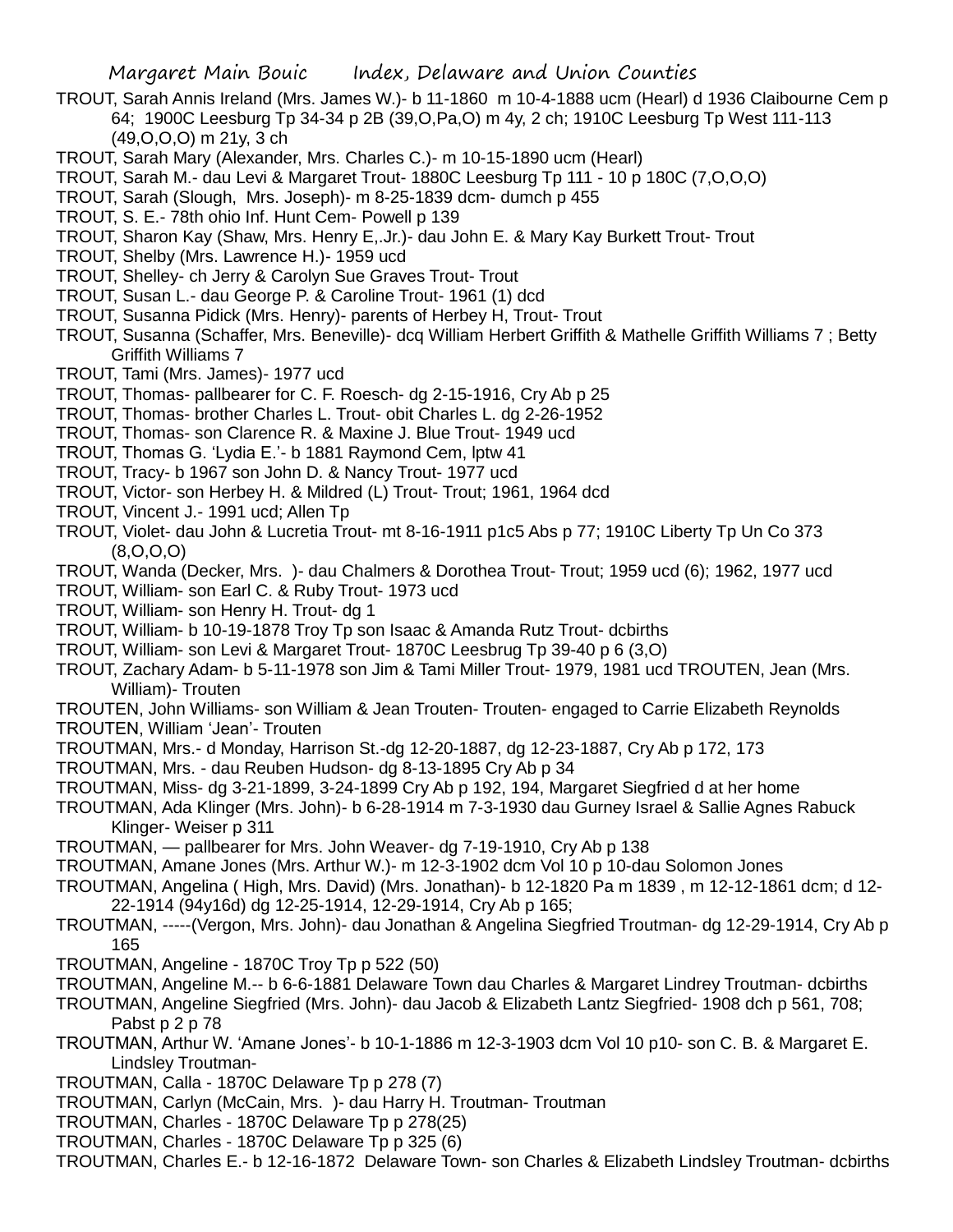- TROUTMAN, Charles- on John & Esther Troutman- dg 2-7-1902 Cry Ab p 123; 1850C Delaware Tp 1340 p 96 (12,O)
- TROUTMAN, Clara 1870C Delaware Tp p 278 (7)
- TROUTMAN Clara Theresa- b 10-6-1889 Delaware Town dcbirths d 10-27-1893 (4-0-21) dau Louie/Lewis N. & Lue Voekel Troutman; Troutman
- TROUTMAN, Clarra E.- b 12-18-1874 Delaware Tp dau Charles & Elizabeth Lindsley Troutman- dcbirths
- TROUTMAN, Clyde-brother Elmer Troutman- Troutman
- TROUTMAN, Daniel- 1908 dch p 407; Pabst p 2 p 28
- TROUTMAN, David- son John & Esther Troutman- 1850C Delaware Tp 1340 p 95 (8,O)
- TROUTMAN, David- son John & Mary M. Troutman- d 6-1840 dbg p 8- see Trautman
- TROUTMAN, Dean Harold 'Shirley Elaine Koppenhaver'- b 5-5-1928 m 6-28-1952 son Raymond Walter & Maude Luellen Snyder Troutman- Weiser p 397
- TROUTMAN, Dennis Lamar-b 7-23-1952 son Guy C. & June A. Enders Troutman- Weiser p 311
- TROUTMAN, Diana Marie- b 8-16-1958 dau Dean Harold & Shirley Elaine Koppenhaver Troutman- Weiser p 397
- TROUTMAN, Donald Adam- b 10-7-1930 d 4-6-1931 son Raymond Walter & Maude Luellen Snyder Troutman-Weiser p 397
- TROUTMAN, Donna Rae- b 12-22-1945 dau Leroy Emerson & Jacqueline Janice Klinger Troutman- Weiser p 312
- TROUTMAN, Doris Irene Schlegel (Mrs. Joseph Lee) b 11-5-1929 m 6-23-1951 dau Mark Freeman & Mary A;. Bohner Schlegel- Weiser p 353
- TROUTMAN, Edith (Mrs. Harry H.)- Troutman
- TROUTMAN, Edna- struck, killed by train Monday- dg 8-16-1912, Cry Ab p 147
- TROUTMAN, Edna Marie- b 7-10-1897 Delaware T; dau Joseph & Harriet E. Shaw Troutman- dcbirths
- TROUTMAN, E. J..- pallbearer for David Dunkel- dg 10-17-1916- Cry Ab p 98
- TROUTMAN, Elaine Louise- b 2-25-1954 dau dean Harold & Shirley Eaine Koppenhaver Troutman- Weiser p 397
- TROUTMAN, Eliza (Stein, Mrs. Solomon)- m 11-11-1838 dcm
- TROUTMAN, Elizabeth Doris (Liggett, Mrs. Paul Jennings)- Carr (1413195); Rittenhouse 4, 5
- TROUTMAN, Elmer- d 2-6-1962 (90) Oak Grove Cem- Troutman
- TROUTMAN, Elmer- pallbearer for Henry Wurtzbacher- dg 4-12-1912- Cry Ab p 115
- TROUTMAN, Emma 1870C Troy Tp p 522 (6)
- TROUTMAN, Emma E. (Vergon, Mrs. John C.)- dau Jonathan & Angeline Troutman- 1908 dch p 708
- TROUTMAN, Esther (Mrs. John)- d 8-11-1853 (37-12-22) dcg p 8; Powell p 93 ,see Trautman
- TROUTMAN, Eugene- 1908 dch p 430
- TROUTMAN, ---Brown (Mrs. Eugene)- dau Thomas & Sarah Brown- dg 5-14-1909, Cry Ab p 32
- TROUTMAN, Flora Johnson (Mrs. Lawrence Cratty)- m 1-6-1964- Gabriel (164342)
- TROUTMAN, Geraldine Cratty (Mrs. Lawrence) b 6-27-1907 m 9-22-1933 dau Harvey & Nellie Jane Cratty-Gabriel 16434
- TROUTMAN, Grant 'Hannah Miller'- b 8-12-1880 m 10-10-1948- Weiser p 411
- TROUTMAN, Guy C. 'Juno A. Enders'- m 121-15-1948 son John & Ada Klinger Troutman- Weiser p 311
- TROUTMAN, Hannah Miller (Mrs. Grant)- b 1-4-1910 m 10-10-1948 dau Harry & Hannah Jennie Weiser Miller-Weiser p 411
- TROUTMAN, Harry H. 'Edith'- d 9-10-1969 (74) Oak Grove Cem- Troutman
- TROUTMAN, Hattie/ Hallie Crouch (Mrs. Joseph)- dau Albert & Sarah Ann Flecher Crouch- dg 6-22-1909 , dg 6-29-1909, Cry Ab p 38, 41
- TROUTMAN, Hetty Ann- dau John & Esther Troutman- 1850C Delaware Tp 1340 p 96 (3,O)
- TROUTMAN, Irene (Yost, Mrs. Earl Edward)- m 9-9-1929- Weiser p 552
- TROUTMAN, J.- CCC (1875 Delaware Tp)
- TROUTMAN, J. A.- b 1838 d 1863 Oak Grove Cem, Powell p 442
- TROUTMAN, Jacqueline Janice Klinger (Mrs. Leroy Emerson)- b 9-16-1925 m 7-1-1944 dau Daniel Eston & Bessie Elizabeth Buck klinger- Weiser p 312
- TROUTMAN, John- d 2-12-1860 (10-2-7) dbg Powell p 93
- TROUTMAN, Jno 1870C Delaware Town p 325 (48\*)
- TROUTMAN, Jno 1870C Delaware Town p 325 (8)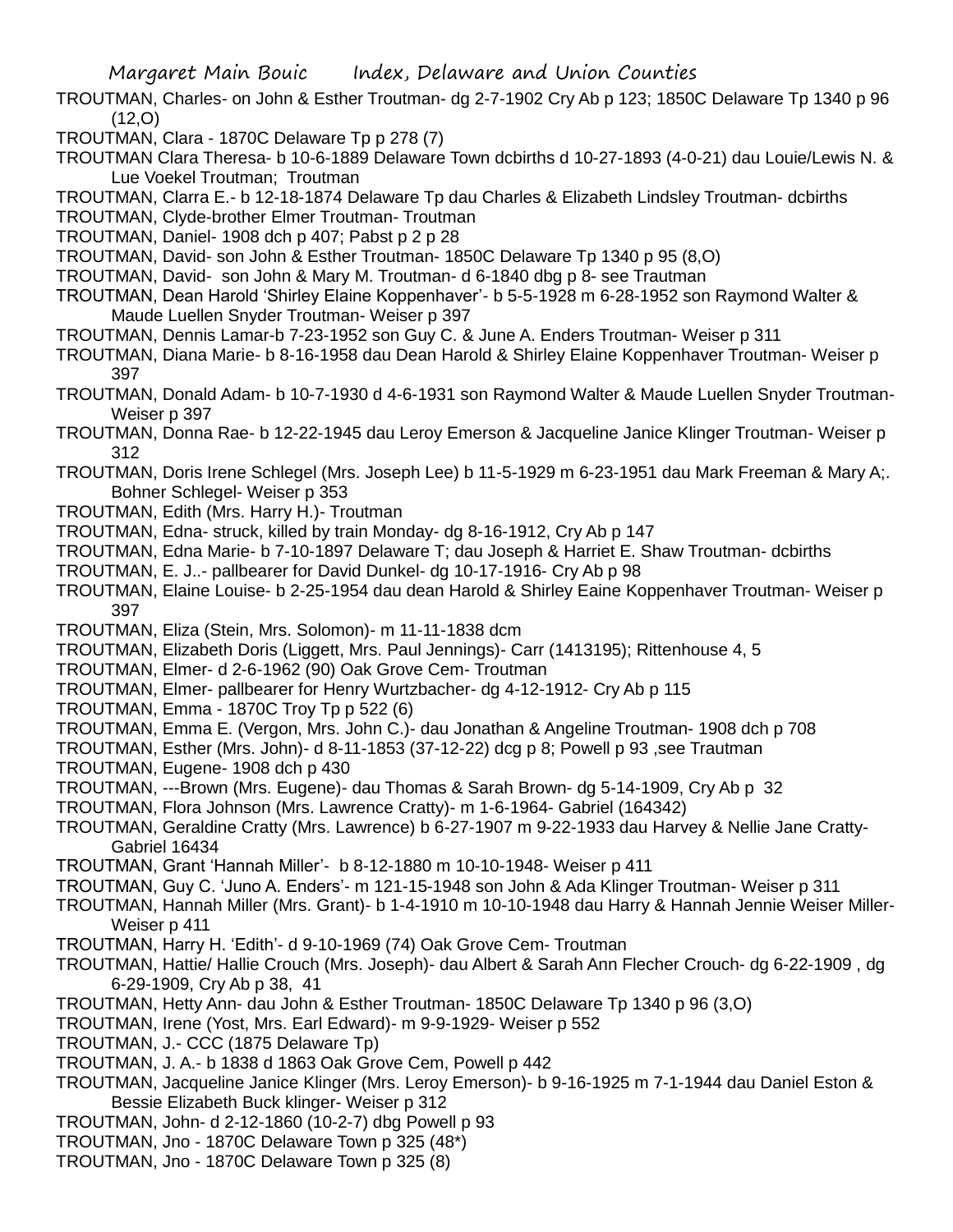- TROUTMAN, John 1870C Troy Tp p 522 (54\*)
- TROUTMAN, John b Pa d 7-26-1886 (81-10-18) dcdeaths; 1870C Delaware Tp p 278 (64\*)
- TROUTMAN, John 'Ada Klinger'- b 3-27-1911 m 7-3-1930- Weiser p 311
- TROUTMAN, John 'Angeline Siegfried- 1908 dch p 247, 407, 561, 708; 1880 dch p 782

TROUTMAN, John- son John & Esther Troutman- dg 2-7-1902, Cry Ab p 123; 1850C Delaware Tp 1340 p 96  $(12,0)$ 

- TROUTMAN, John H. 'Matilda Hare'- m 8-19-1862 dcm
- TROUTMAN, John 'Maria Womelsdorf'- Weiser p 446
- TROUTMAN, John 'Mary Ann Meeker'- m 7-28-1859 dcm
- TROUTMAN, John 'Mary''Esther'- b Alsace Province, Germany- d 7-27-1886 (80-9-22) dbg p 8; CCC (Delaware Tp)- dg 2-7-1908 Cry Ab p 123; 1850C Delaware Tp 1340 p 96 (46,Pa); hadc p 23
- TROUTMAN, ----(Mrs. John)- sister Catherine Seigfried Miller- dg 5-8-1903 Cry Ab p 184
- TROUTMAN, ----(Mrs. John)- d Wednesday- dg 9-4-1903 Cry Ab p 198
- TROUTMAN, ----(Knoske, Mrs. H. E.)- dau Mrs. John Troutman- dg 9-4-1903 Cry Ab p 198; dg 7-22-1913 Cry Ab p 44
- TROUTMAN, ----(Kellogg, Mrs. John)- dau Mrs. John Troutman- dg 9-4-1903, Cry Ab p 198
- TROUTMAN, Jonathan- 1850C Troy Tp 2254 p 135 (26,Pa)
- TROUTMAN, Jonathan-b 1816 d 11-23-1883 (67-9-27) dcdeaths;Oak Grove Cem, Powell p 442
- TROUTMAN, Jonathan- d 11-23-1886 dcw Bk 4 p 390(41) surety
- TROUTMAN, Jonathan 'Angelina High'- m 12-12-1861 dcm; dg 12-29-1914 Cry Ab p 165
- TROUTMAN, Joseph- 1850C Troy Tp 2554 p 135 (24,Pa)
- TROUTMAN, Joseph- b 1828 d 1852 Oak Grove Cem, Powell p 442
- TROUTMAN, Joseph 1870C Delaware Tp p 278 (9)
- TROUTMAN, Joseph- dg 5-25-1906, Cry Ab p 100
- TROUTMAN, Joseph- son Mrs. John Troutman- brother Mrs. Rebecca Kellogg- dg 7-22-1913, Cry Ab p 49; dg 9-4-1903 Cry Ab p 198
- TROUTMAN, Joseph Lee 'Doris Irene Schlegel'- b 8-11-1923 m 6-23-1951 Weiser p 353
- TROUTMAN, Judith Ann- b 10-19-1944 dau Leroy Emersomn & Jacqueline Janice Klinger Troutman- Weiser p 312
- TROUTMAN, Juno A. Enders (Mrs. Guy C.)- m 12-15-1948- Weiser p 311
- TROUTMAN, Karen Lee- b 9-27-1951 dau Leroy Emerson & Jacqueline Janice klinger Troutman- Weiser p 312
- TROUTMAN, Lawrence 'Geraldine Cratty'- b 11-19-1900 m 9-22-1933- Gabriel (16434)
- TROUTMAN, Lawrence Cratty 'Flora Johnson'- b 8-24-1836 m 1-6-1964 son Lawrence & Geraldine Cratty-Gabriel 164342;
- TROUTMAN , Lawrence H.- b 10-17-1900 dau Joseph & Harriett E. Shaw- dcbirths
- TROUTMAN, Leroy Emerson 'Jacqueline Janice Klinger- b 9-30-1923 m 7-1-1944- Weiser p 312
- TROUTMAN, Lester- b 7-2-1887 Delaware Town son Charles & Margaret Lindsey Troutman- dcbirths
- TROUTMAN, Lewis- pallbearer for Michael Eidleman- dg 7-24-1914, Cry Ab p 139
- TROUTMAN, Linda Lou- b 1-7-1947 dau Leroy Emerson & Jacqueline Janice Klinger Troutman- Weiser p 312
- TROUTMAN, Linda Sue- 10-26-1950 dau Guy C. & June A. Enders Troutman- Weiser p 311
- TROUTMAN, Louis- pallbearer for Mrs. Margaret Foller- dg 1-22-1915, Cry Ab p 9, for Pauline Edleman, dg 2- 23-1917 p 21, for Emma Brownberger- d 5-8-1917, Cry Ab p 48
- TROUTMAN, Louis 1870C Delaware Town p 325 (11)
- TROUTMAN, Louis- son John Troutman,Sr.- dg 2-7-1902, Cry Ab p 123
- TROUTMAN, Lucille Rosella (Moulfair, Mrs. John Valintine)- b 12-19-1934 m 9-18-1954 dau Raymond Walter & Maude Luellen Snyder Troutman- Weiser p 397
- TROUTMAN, Lynn Ann- b 2-19-1955 dau Joseph Lee & Doris Irene Schlegel Troutman- Weiser p 353
- TROUTMAN, Margaret A.- McKitrick p 59
- TROUTMAN, Margaret (Williams, Mrs. Samuel)- mt 2-5-1902 p2c3 Abs p 3 parents of William G. Williams
- TROUTMAN, Maria Womelscorf (Ritzman, Mrs. Daniel)(Mrs. John)- b 10-19-1818 d 8-6-1892 dau Daniel & Eva Elizabeth Moyer Womelsdorf- Weiser p 446
- TROUTMAN, Mariah (Boyer, Mrs. Adam)- m 12-6-1860 dcm
- TROUTMAN, Mary 1870C Delaware Town p 325 (45)
- TROUTMAN, Mary 1870C Troy Tp p 522 (8)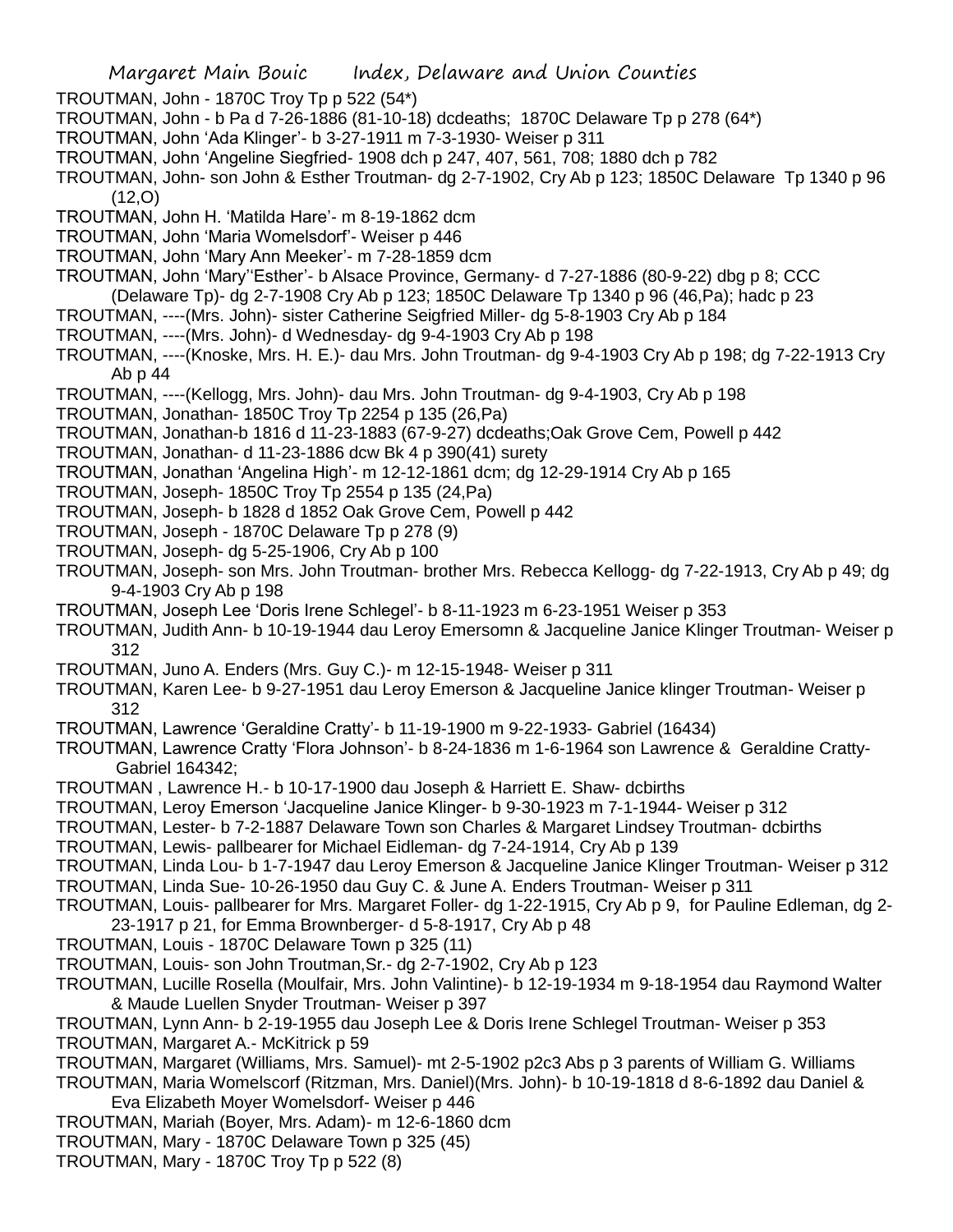- TROUTMAN, Mary- 1850C Troy Tp 2254 p 135 (68,Pa)
- TROUTMAN, Mary A. 1870C Delaware Tp p 278 (45)
- TROUTMAN, Mary Ann 1870C Delaware Tp p 277 (89\*)
- TROUTMAN, Mary Ann Meeker (Mrs. John)- m 7-28-1859 dcm
- TROUTMAN, Mary- dau Jonathan & Angelina Siegfried Troutman- dg 12-29-1914 Cry Ab p 165
- TROUTMAN, Mary M.- b 1782 d 1876 Oak Grove Cem, Powell p 442
- TROUTMAN, Mary T.- b 1825 d 1887 Oak Grove Cem- Powell p 442
- TROUTMAN, Matilda (Fleckner, Mrs. William)- m 9-21-1865 dcm
- TROUTMAN, Maude LuEllen Snyder (Mrs. Raymond Walter)- b 12-15-1909 m 12-17-1927 d 2-17-1943 dau John Adam & Elizabeth Wilmer Snyder- Weiser p 397
- TROUTMAN, Matilda Hare (Mrs. John H.)- m 8-19-1862 dcm
- TROUTMAN, Moriah- dau John & Esther Troutman- 1850C Delaware Tp 1340 p 96 (10,O)
- TROUTMAN, Paseduch (female)?- 1850C Troy Tp 2554 p 135 (30,Pa)
- TROUTMAN, Patricia Herriott (Morris, Mrs. Richard William)- m 7-31-1952 dau Lawrence & Geraldine Cratty Troutman- Gabriel 164341
- TROUTMAN, Pauline (Muggio, Mrs, Joseph Levi)- m 1937- Weiser p 827
- TROUTMAN, Persis b 1811 d 1881 Oak Grove Cem, Powell p 442; 1870C Delaware Tp p 277 (57)
- TROUTMAN, R. (Mrs. J.)- dbg p 8
- TROUTMAN, Raymond Walter 'Maude LuEllen Snyder'- b 12-10-1905 m 12-17-1927- Weiser p 397
- TROUTMAN, Rebecca 1870C Delaware Tp p 278 (24)
- TROUTMAN, Rebecca (Kellogg, Mrs. )- death- dg 7-22-1913, Cry Ab p 49
- TROUTMAN, Richard Lee- b 8-14-1958 son Joseph Lee & Doris Irene Schlegel Troutman- Weiser p 353
- TROUTMAN, Samuel- 1850c Troy Tp 2554 p 135 (24, Pa)
- TROUTMAN, Samuel b Pa d 5-1-1874 (54Y) dcdeaths; Oak Grove Cem, Powell p 442; CCC (1875 Delaware Tp); 1870C Delaware Tp p 277 (45\*)
- TROUTMAN, Sandra Jane (Eiginger, Mrs. Joseph )- b 6-25-1935 m 10-4-1958 dau Lawrence & Nellie Jane Cratty Troutman- Gabriel 164343
- TROUTMAN, Sarah A.- d 9-9-1854 (4-3-20)?; dbg p 8; Powell p 93,dau K. & R. Troutman
- TROUTMAN, Sarah (Weiser, Mrs. David)- b 6-1822 m 8-6-1843 dcm d 12-1911- Weiser p 284; dcq Della Weiser Ewing 5
- TROUTMAN, Sharon Maxine- b 2-26-1941 dau Lawrence & Nellie Jane Cratty Troutman- Gabriel 164344
- TROUTMAN, Shirley Eaine Koppenhaver (Mrs. Dean Harold)- b 12-18-1932 m 6-28-1952- Weiser p 397
- TROUTMAN, Susan Janice- b 11-8-1955 dau Leroy Emerson & Jacqueline Janice Klinger Troutman- Weiser p 313
- TROUTMAN, Tryphosa (Hefner, Mrs. Isaac)- m 12-19-1848 dcm; dg 8-12-1898 Cry Ab p 163
- TROUTMAN, William- son John & Esther Troutman- 1850C Delaware Tp 1340 p 96 (8/12/O)
- TROUTMAN, William- b 5-27-1891 son Jos. F. & Harriet E. Shaw Troutman- dcbirths
- TROUTMAN, Winnifred- b 9-9-1889 dau Jos. F. & Harriet E. Shaw Troutman- dcbirths
- TROUTNER, Kevin T. son Mr. and Mrs. Edward Ropp- Army- 1985- Troutner
- TROUTNER, Margaret (Williams, Mrs. Samuel)- d 1883; dumch p 15; 1880 dch p 648; dg 2-4-1902 Cry Ab p 121
- TROUTT, Claude H. 'Myrtle L.'- 1971 dcd
- TROUTT, Myrtle L. (Mrs. Claude H.)- 1971 dcd
- TROVE, Lucy Bird- sister Catherine Amelia Bird Richey- dg 3-1-1912, Cry Ab p 103
- TROWBRIDGE, Amanda I.- granddau David & M. Bell Trowbridge- 1910C Jerome-Plain City 89-94 (11,O,O,O)
- TROWBRIDGE, Anson 'Elizabeth A. Rowland'- m 10-25-1853 dcm; Olentangy Gazette 10-28-1853, p 133
- TROWBRIDGE, Audrey Harris (Mrs. Edwin)- Trowbridge
- TROWBRIDGE, Bonita- dau Robert & Gertrude Trowbridge- 1961 (11) dcd
- TROWBRIDGE, Carl- son Dennis E.,Sr. & Carol Tenney Trowbridge- Trowbridge
- TROWBRIDGE, Carol Tenney (Mrs.Dennis E.,Sr.)- Trowbridge
- TROWBRIDGE, Charley T.- son David & M. Bell Trowbridge- 1910C Jerome Tp 8 9-94 (15,O,O,O)
- TROWBRIDGE, David Mark- b 7-30-1947 son Donald & Josephine Addison McKittrick Trowbridge- McKitrick p 358
- TROWBRIDGE, David 'M. Bell'- 1910C Jerome-Plain City 89-94 (19,O,O,O)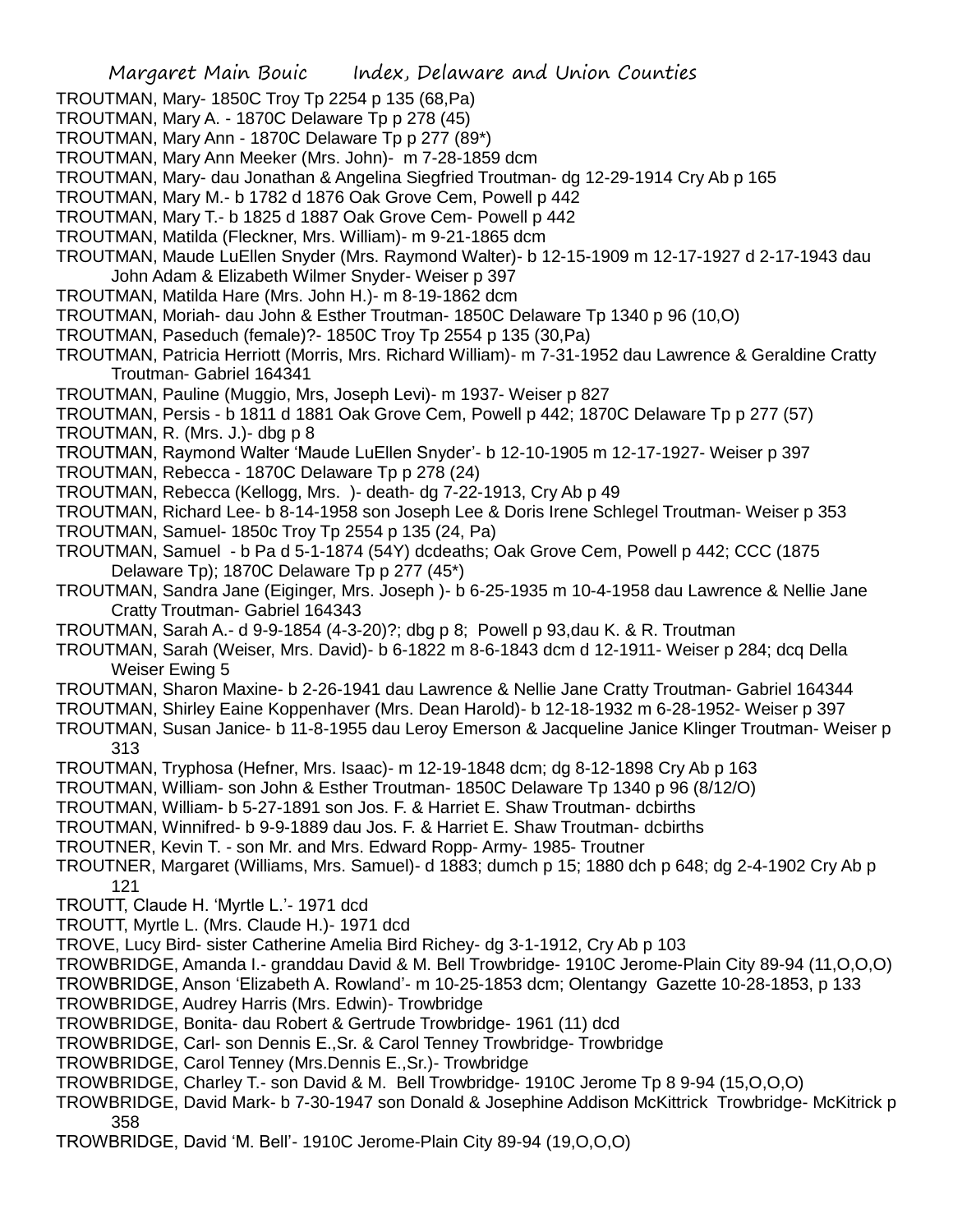- TROWBRIDGE, David Pierrspont- b 9-23-1949 son Thomas Rutherford & Eunice Wheeler Trowbridge- Weiser p 190
- TROWBRIDGE, Deborah (Jackson, Mrs. )- dau Edwin & Audrey Harris Trowbridge- Trowbridge
- TROWBRIDGE, Dennis E. Sr,'Carol Tenney'- b 9-24-1944 d 3-17-1993 (48) cremated- son Edwin & Audrey Harris Trowbridge- Trowbridge
- TROWBRIDGE, Dennis, Jr.- son Dennis E. Sr. & Carol Tenney Trowbridge- Trowbridge
- TROWBRIDGE, Donald 'Josephine Alderson Mckitrick'- b 12-24-1919 m 5-3-1946- McKitrick p 358
- TROWBRIDGE, Donna Caroline- b10-21-1955 dau Donald & Josephine Alderson McKittrick Trowbridge-McKitrick p 358
- TROWBRIDGE, Edwin 'Audrey Harris'- parents of Dennis E.,Sr. Trowbridge- Trowbridge
- TROWBRIDGE, Elizabeth A. Rowland (Mrs. Anson)- m 10-25-1853 dcm
- TROWBRIDGE, Emily Ogden- b 6-4-1940 dau Thomas Rutherford & Eunice Wheeler Merrick Trowbridge-Weiser p 190
- TROWBRIDGE, Eunice Wheeler Merrick (Mrs. Thomas Rutherford)- b 11-15-1916 m 9-4-1939 dau Dr. William Worthington & Emily Elizabeth Schwab Merrick- Weiser p 190
- TROWBRIDGE, Gary son Edwin & Audrey Harris Trowbridge- Trowbridge
- TROWBRIDGE, Gertrude (Mrs. Robert)- 1961 dcd
- TROWBRIDGE, Imogene- dau David & M. Bell Trowbridge- 1910C Jerome -Plain City 89-94 (19,O,O,O)
- TROWBRIDGE, Josephine Alderson McKitt (Mrs. Donald)- b 1924 dau Joseph Leland & Martha Desdia Alderson McKittrick - McKitrick p 358
- TROWBRIDGE, Karen- dau Robert & Gertrude Trowbridge- 1961 (8) dcd
- TROWBRIDGE, Larry- son Edwin & Audrey Harris Trowbridge- Trowbridge
- TROWBRIDGE, Lottie (McCracken, Mrs. W. Thurston)- dumch p 281
- TRWOBRIDGE, Lynn (Parsons, Mrs. )- dau Edwin & Audrey Harris Trowbridge- Trowbridge
- TROWBRIDGE, M. Bell (Mrs. David)- 1910C Jerome-Plain City 89-94 (56,O,NY,O) m 35y, 9 ch, 7 living
- TROWBRIDGE, Manley W.- son David & M. Bell Trowbridge- 1910C Jerome-Pl City 89-94 (15,O,O,O)
- TROWBRIDGE, Mende Jo (DeBrower, Mrs. )- dau Dennis E.Sr. & Carol Tenney Trowbridge- Trowbridge
- TROWBRIDGE, Patricia- dau Robert & Gertude Trowbridge- 1961 (13) dcd
- TROWBRIDGE, Rebecca Louise- b 1-4-1949 dau Donald & Josephine Alderson McKittrick McKitrick p 358
- TROWBRIDGE, Rita- dau Robert & Gertrude Trowbridge- 1961 (4) dcd
- TROWBRIDGE, Robert 'Gertrude'- 1961 dcd
- TROWBRIDGE, Thomas Rutherford 'Eunice Wheeler Merrick'- b 2-20-1908 m 9-4-1939- Weiser p 190
- TROWBRIDGE, Thomas Rutherford- b 3-21-1942 son Thomas Rutherford & Eunice Wheeler Merrick Trowbridge- Weiser p 190
- TROWBRIDGE, William Worthington Merrick- b 8-12-1945 son Thomas Rutherford & Eunice Wheeler Merrick Trowbridge- Weiser p 190
- TROXEL, Polly (Stevens, Mrs. William)- m 9-22-1859 ucm 2925 (Hearl)
- TROXELL, Amanda P.- funeral Thursday- dg 3-19-1915 Cry Ab p 28
- TROXELL, Anna (Mrs. J. J.)- d Monday- dg 3-16-1915, Cry Ab p 26
- TROXELL, Barbara (Carr, Mrs. Howard Wright)- Maugans Anc p 33
- TROXELL, Edna D. (Mrs. T. S.)- d Wednesday (67) Oak Grove Cem, dg 8-8-1951
- TROXELL, George W. 'Mary B. Oliver'- m 5-17-1842 ucm (Hearl)
- TROXELL, ------(Glover, Mrs. A. L.)- dau J. J. & Anna Troxell- dg 3-16-1915, Cry Ab p 26
- TROXELL, H. P.- ch J. J. & Anna Troxell- dg 3-16-1915, Cry Ab p 26
- TROXELL, John A.- son J. J. & Anna Troxell- dg 3-16-1915, Cry Ab p 26
- TROXELL, John J.- funeral Thursday, Oak grove Cem- dg 7-16-1915, Cry Ab p 65
- TROXELL, Mary B. Oliver (Mrs. George W.)- m 5-17-1842 ucm (Hearl)
- TROXELL, Mildred V. Condron (Mrs. Robert D.)- d 4-3-1975 (56) Oak Grove Cem- Troxell; 1961, 1964, 1969, 1971 dcd
- TROXELL, Robert D. 'Mildred Condron'- b 9-18-1911 d 4-8-1989 (77) Oak Grove Cem- son Theodorick S. & Edna D.Troxell- Troxell; dg 8-8-1951; 1961, 1964 1969, 1971, 1980 dcd
- TROXELL, Robert E.- son Robert D. & Mildred Condron Troxell- Troxell; 1961 (17), 1964. 1969, 1971, 1980 dcd
- TROXELL, Theodorick S.'Edna D.;-Troxell; dg 8-8-1951
- TROXELL, Thomas S.- 1961, 1964 dcd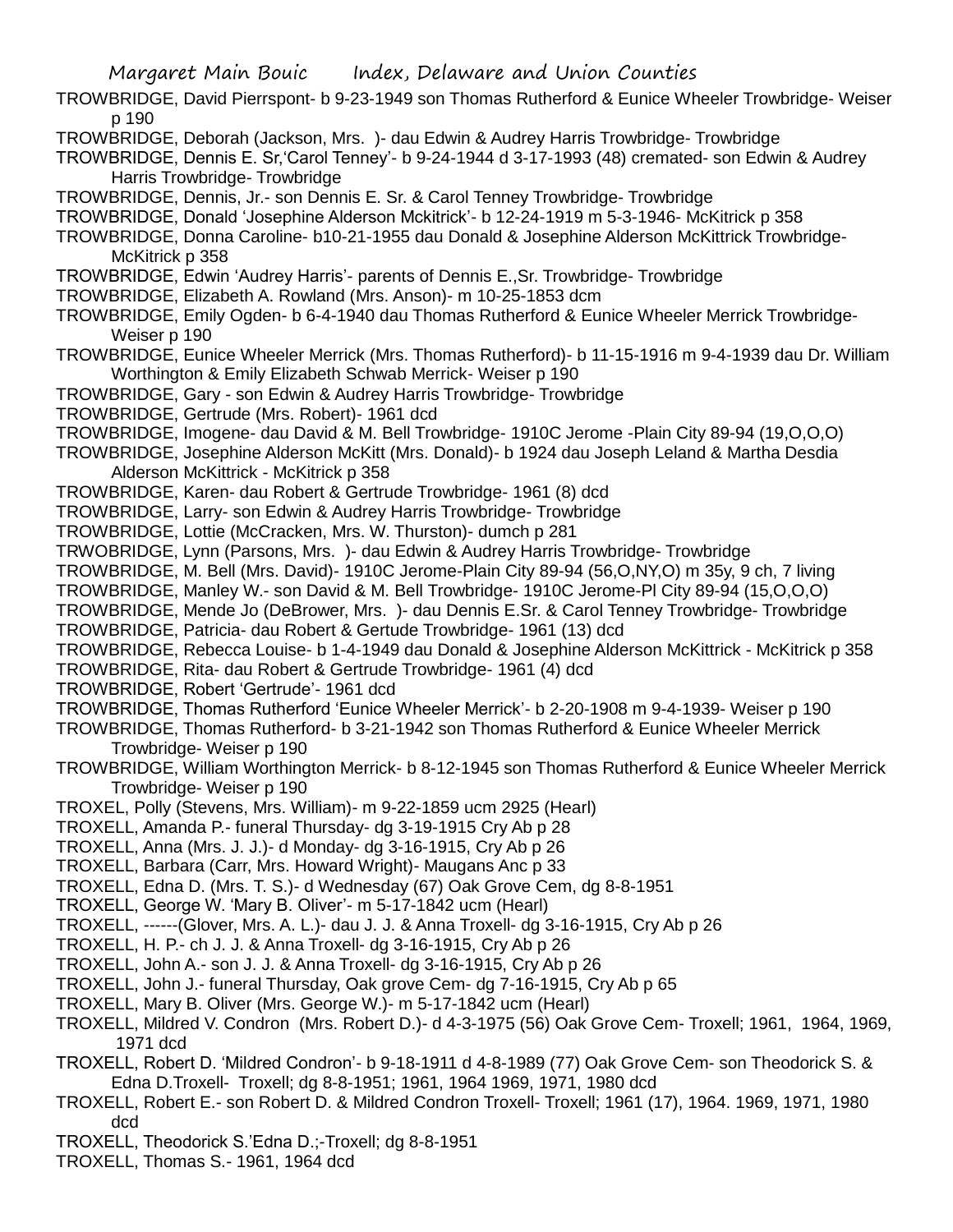Margaret Main Bouic Index, Delaware and Union Counties TROXELL, T. S.- ch of J. J. & Anna Troxell- dg 3-16-1915, Cry Ab p 26 TROY, Charles O. 'Gloria- 1964, 1969, 1971, 1980 dcd TROY,. Douglas- 1980 dcd TROY, Gloria (Mrs. Charles O.)- 1964, 1969, 1971, 1980 dcd TROY, Nancy (Ambler, Mrs. William)- m 9-14-1820- McKitrick p 184 TROY, Scott J. 'Judith L. Murphy'- m 10-16-1994 son Stanley J. Troy- Troy TROY, Stanley J- Troy TROY, Terri- b 1963 ch Charles O. & Gloria Troy- 1964, 1969, 1971, 1980 dcd TROY, Tim- b 1959 son Charles O. & Gloria Troy- 1964, 1969, 1971, 1980 dcd TROY, Todd- b 1962 son Charles O. & Gloria Troy- 1964, 1969, 1971, 1980 dcd TROYAN, Alice Patrick (Mrs. ) - b 11-11-1916 d 11-11-2000 (84) - Troyan TROYAN, Brett- son Gary & Jeana Troyan- Troyan TROYAN, Gary 'Jeana'- son Alice Patrick Troyan- Troyan TROYAN, Jeana (Mrs. Gary)- Troyan TROYAN, Jeff- son Gary & Jeana Troyan- Troyan TROYER, Abe- son Noah M & Tena Troyer- 1949 ucd TROYER, Abe 'Verna R.'- 1959, 1962, 1971, 1973, 1975 ucd TROYER, Ada (Beachy, Mrs. Sanford N.)- m 1943- dau Eli M. & Melinda Troyer- Troyer TROYER, Adin C. 'Ester R.'- 1959 ucd TROYER, Allen- b 1968 son Eli M. & Melinda Troyer- 1971, 1973, 1975 ucd TROYER, Alvin W.- son John N,. & Edna Gingerich Troyer- Troyer; 1959 (17) ucd TROYER, Alvin- son Noah M. & Tena Troyer- 1949 ucd TROYER, Alvin W. 'Catherine M.'- 1977, 1979, 1981, 1983, 1991 ucd Darby Tp TROYER, Amanda (Chupp, Mrs. ) dau Benjamin & Catherine Mast Troyer- Troyer TROYER, Andra Lee Yoder (Mrs. Richard Lyle)- m 2-26-1983- dau Herman Yoder- Troyer TROYER Barbara Borntrager (Mrs. Eli N.)- b 1-31-1908 Kan d 10-17-1998 (90) Bethesda Cem dau John D. & Barbara Yoder Borntrager Troyer- Troyer TROYER, Andy- son Noah M. & Tena Troyer- 1949 ucd TROYER, Barbara Borntrager (Mrs. Eli N.)- b 1-3-1908 d 10-17-1998 (90) Bethesda Cem- dau John D. & Barbara Yoder Brontrager TROYER, Beatrice (Mast, Mrs. )- dau Benjamin & Catherine Mast Troyer- Troyer TROYER, Becky (Mrs. Todd)- Troyer TROYER, Benjamin 'Catherine Mast'- Troyer TROYER, Betty- b 1958 dau Eli N. & Melinda Troyer- 1959, 1962, 1969, 1971, 1973, 1975 ucd TROYER, Bill 'Ruth Beachy'- m 9-24-1977 son William Troyer- Troyer TROYER, Brenda- dau LeRoy & Mary Troyer- Troyer; 1959 (50, 1962 ucd TROYER, Carl E.- d 9-1-1969 (20) son Philip Troyer- Troyer TROYER, Catherine M. (Mrs. Alvin W.)- 1977, 1979, 1981, 1983, 1991 ucd; Darby Tp TROYER, Catherine Mast (Mrs. Benjamin)- Troyer TROYER, Charity- b 1974 dau Alvin W. & Catherine Troyer- 1977, 1979, 1981, 1983, 1991 ucd TROYER, Christopher- b 1964 son Eli N. & Melinda Troyer- 1971, 1973, 1975 ucd TROYER, Clifford- son LeRoy & Mary Troyer- 1959 (7), 1962 ucd TROYER, Cydney (Mrs. Tracy)- 1991 ucd Dover Tp TROYER, Daniel- b 1958 son Abe & Verna R. Troyer- 1959, 1962, 1971, 1973, 1975 ucd TROYER, Daniel D. 'Rannie'- 1949 ucd TROYER, Danny- son Jonas N. & Elma J. Troyer- 1959 (10), 1962 ucd TROYER, David- son Daniel D. & Fannie Troyer- 1949 ucd TROYER, David- son Eli E. Troyer- Troyer TROYER, David- son Paul & Marcie Meade Troyer- Troyer TROYER, Delbert- son Leon & Louise Troyer- Troyer- engaged to Mary Brewer TROYER, Demas- son Benjamin & Catherine Mast Troyer- Troyer TROYER, Diane Carol Shuler (Mrs. Rodger Lee)- m 2-2-1980 dau Dwight C. Shuler- Troyer TROYER, Edgar A. 'Susan'- Troyer

- TROYER, Edna- dau Daniel D. & Fannie Troyer- 1949, 1959 ucd
- TROYER, Edna E. Frey (Mrs. William B.)- Troyer; 1959 ucd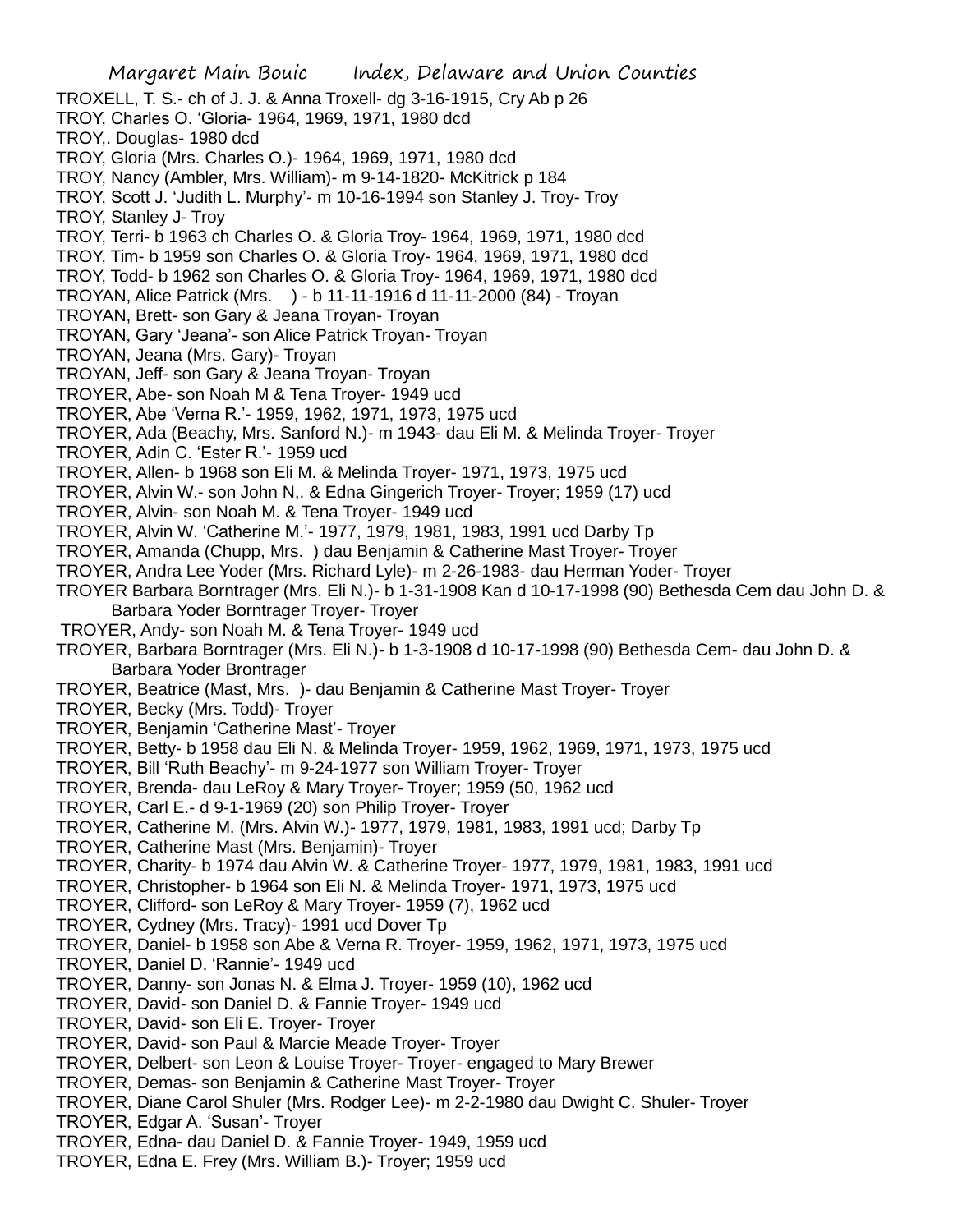- TROYER, Edna Gingerich (Mrs. Perry)- Troyer; obit Barbara, mlib
- TROYER, Edna P. Gingerich (Mrs. John N.)- d 4-28-1986 (72) dau Jonas & Katie Miller Gingerich- Troyer1977, 1979, 1981, 1983, 1991 ucd, Darby Tp
- TROYER, Elden- son Eli N.,Jr. & Melinda Troyer- Troyer; 1959 (7) 1962, 1971, 1973, 1975 ucd
- TROYER, Eli N. 'Barbara Borntrager'- b 7-31-1904 m 12-12-1933 d 4-28-1996 (91) Bethesda Cem- son Noah L. & Fannie Mast Troyer- Troyer
- TROYER, Eli N. Jr.'Melinda'- d 3-19-1977 (81) bur Canaan Church Cem- Troyer; 1959. 1971, 1973, 1975 ucd
- TROYER, Eli- son Noah M. & Tena Troyer- 1949 ucd
- TROYER, Elma J. (Mrs. Jonas N.)- 1959, 1962 ucd
- TROYER- Emma Miller (Mrs. Oliver)- Troyer; obit Barbara
- TROYER, Ervin 'Esther Kurtz'- son Eli N, & Barbara Borntrager Troyer- obit Barbara, mlib
- TROYER, Ester R. (Mrs. Adin C.)- 1959 ucd
- TROYER, Esther Kurtz (Mrs. Ervin)- Troyer
- TROYER, Esther- dau Noah M. & Tena Troyer- 1949, 1959 (1), 1962, 1971, 1973, 1973, ucd
- TROYER, Ervin 'Esther Kurtz'- son Eli N. & Barbara Borntrager Troyer- Troyer
- TROYER, Fannie (Mrs. Daniel D.)- 1949 ucd
- TROYER, Fannie Mast (Mrs. Noah N.)- Parents of Sarah N. Miller- Troyer
- TROYER, Fannie (Stutzman, Mrs. Perry J.)- Troyer parents of Wilma Stutzman
- TROYER, Fannie Susanna Yoder (Gingerich. Mrs. Noah J.) (Mrs. John N.)- b 3-22-1928 m(1) 2-8-1951 m(2) 1-
- 2-1988 d 7-12-1999 (71-4-20) Bethesda Fellowship Cem- dau Henry B. & Esther Beachy Yoder- Troyer
- TROYER, Fannie (Weaver,Mrs. James)- dau Eli N. & Barbara Borntrager Troyer- Troyer obit Barbara
- TROYER, Floyd- on Daniel D. & Fannie Troyer- 1949 ucd
- TROYER, Freda (Kurtz, Mrs. Joe)- dau Eli N & Malinda Troyer- Troyer
- TROYER, Freeman 'Melinda Frey'- m 6-28-1980 son Jonas N. & Elma J.Troyer- Troyer; 1959 (3), 1962, 1981, 1983, 1991 ucd
- TROYER, Galen Dean son LeRoy Troyer- Troyer- engaged to Stephanie Davis
- TROYER, Gertie- dau Eli N. & Barbara Borntrager Troyer- Troyer; obit Barbara
- TROYER, Gwen (Mrs. James E.)- 1991 ucd Jerome Tp
- TROYER, Harold- son Henry D. Troyer- Troyer
- TROYER, Henry- son Benjamin & Catherine Mast Troyer- Troyer
- TROYER, Henry D.- Troyer
- TROYER, Henry- son Jonas N. & Elma J. Troyer- 1959 (20, 1962 ucd
- TROYER, Henry Jr. 'Patty J.)- 1959, 1973, 1975, 1977 ucd
- TROYER, Ina F.- dau William B. & Edna E. Frey Troyer- Troyer; 1959 (9) ucd
- TROYER, James E. 'Gwen'- 1991 ucd Jerome Tp
- TROYER, James 'Ruth Gingerich'- m 8-30-1977 son Mose Troyer- Troyer
- TROYER, Jerry- son Philip Troyer- Troyer
- TROYER, John- son Daniel D. & Fannie Troyer- 1949 ucd
- TROYER, John- b 1960 son Eli N. & Melinda Troyer- 1962, 1971, 1973, 1975 ucd
- TROYER, John N. 'Edna P. Gingerich'- Troyer; 1977, 1979, 1981, 1983, 1991 ucd; Darby Tp
- TROYER, John N. 'Fannie Susanna Yoder'- m 1-2-1988- Troyer
- TROYER, Jonas N, 'Alma J.'- father of Freeman Troyer- Troyer; 1959, 1962 ucd
- TROYER, Jonas- son Noah M. & Tena Troyer- 1949 ucd
- TROYER, Joseph- b 1966 son Eli N. & Malinda Troyer- 1971, 1973, 1975 ucd
- TROYER, Joyella- dau LeRoy & Mary Troyer- Troyer; 1959, 1962 ucd
- TROYER, Judy- dau LeRoy & Mary Troyer- Troyer
- TROYER, Kaitliin- b 1988 dau James E. & Gwen Troyer- 1991 ucd
- TROYER, Lauren Nicole- b 6-14-1996 dau Todd & Becky Troyer- Troyer
- TROYER, Leon 'Louise'- son Elden Troyer- Troyer
- TROYER, Leona Miller (Mrs. Vernon)- Troyer
- TROYER, LeRoy 'Mary'- 1959, 1962 ucd
- TROYER, Lester- son Eli N. & Barbara Borntrager Troyer- Troyer; obit Barbara, mlib
- TROYER, Levi Elden- b 8-8-2001 sonTodd & Becky Troyer- Troyer
- TROYER, Levi- son Benjamin & Catherine Mast Troyer- Troyer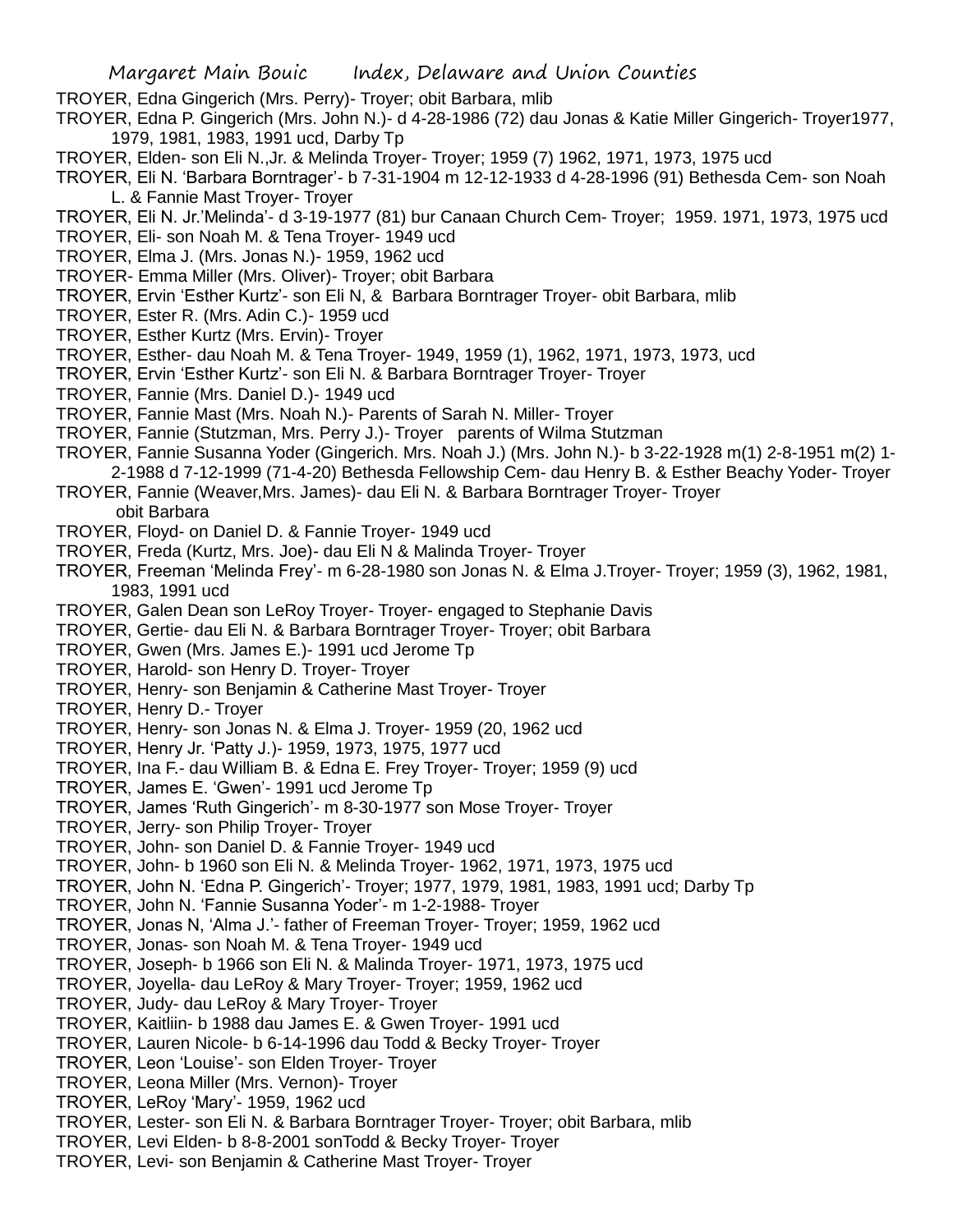- TROYER, LisaAnn- dau Eli E. Troyer- Troyer
- TROYER, Loren- son William B. & Edna E. Frey Troyer- Troyer
- TROYER, Louise (Mrs. Leon)- Troyer
- TROYER, Lydia (Yoder, Mrs. Henry A.)- Troyer
- TROYER, Marcia Meade (Mrs. Paul)- Troyer
- TROYER, Mark- son Jonas N. & Elma J. Troyer- 1962 (11mo) ucd
- TROYER, Mark- son Paul & Marcia Meade Troyer- Troyer
- TROYER, Marlene- dau LeRoy & Mary Troyer- 1959 (7), 1962 ucd
- TROYER, Martha- b 1960 dau Abe & Verna R. Troyer- 1962, 1971, 1973, 1975 ucd
- TROYER, Martha- dau Edna Troyer- 1959 (15), ucd
- TROYER, Marvin 'Wilma Beachy'- dau Eli N. & Barbara Borntrager Troyer- Troyer; obit Barbara, mlib
- TROYER, Mary- 1959, 1962, 1971, 1973, 1975 icd
- TROYER, Mary (Mrs. LeRoy)- 1959, 1962 ucd
- TROYER, Mary- dau Noah M. & Tena Troyer- 1949 ucd
- TROYER, Mary (Yoder, Mrs. John)- dau Eli N. & Barbara Borntrager Troyer- Troyer; obit Barbara, mlib
- TROYER, Malinda Farmwald (Mrs. Eli M.)- Troyer; 1959, 1962, 1971, 1973, 1975 ucd
- TROYER, Melinda Jones (Frey, Mrs. )(Mrs. Freeman) m(2) 6-28-1980 dau Marvin & Phyllis Derio Jones-Troyer; Derio; 1983, 1991 ucd
- TROYER, Michael- son Paul & Marcia Meade Troyer- Troyer
- TROYER, Milton- b 1963- son Abe & Verna R. Troyer- 1962, 1971, 1973, 1975 ucd
- TROYER, Miriam- b 1960 dau Abe & Verna R. Troyer- 1962, 1971, 1973, 1975 ucd
- TROYER, Miriam- dau Edna Troyer- 1959 (8) ucd
- TROYER, Miriam- b 1956 dau Eli N. & Malinda Troyer- 1959, 1962, 1971, 1973 ucd
- TROYER, Mose- Troyer
- TROYER, Noah . 'Tena'- 1949 ucd
- TROYER, Noah N. 'Fannie Mast'- parents of Sarah M. Miller- troyer
- TROYER, Oliver 'Emma Miller'-son Eli N. & Barbara Borntrager Troyer-Troyer; obit Barbara, mlib
- TROYER, Patty J. (Mrs. Henry, Jr.)- 1959 ucd
- TROYER, Paul b 1953 son Eli J. Jr & Malinda J. Troyer- 1959, 1962, 1971, 1973, 1975 ucd
- TROYER, Paul 'Marcia Meade'- Troyer
- TROYER, Perry 'Edna Gingerich'- son Eli N. & Barbara Borntrager Troyer- Troyer; obit Barbara, mlib
- TROYER, Philip- son Trella Troyer- Troyer
- TROYER, Randall l.- 1991 ucd, Jerome Tp
- TROYER, Raymond- b 1962 son Eli N. & Malinda Troyer- 1971, 1973, 1975 ucd
- TROYER, Rebecca (Helmuth, Mrs. )- dau Elden Troyer- Troyer
- TROYER, Richard- son Daniel D. & Fannie Troyer- 1949 ucd
- TROYER, Richard Lyle 'Andra Lee Yoder'- m 2-26-1983 son Harold Troyer- Troyer
- TROYER, Richard- son Philip Troyer- Troyer
- TROYER, Richard 'Rita Yoder'- m 8-18-1979 son Harold Troyer- Troyer
- TROYER, Richard 'Robin'- 1991 ucd; Jerome Tp
- TROYER, Rita Yoder (Mrs. Richard)- m 8-18-1979 dau Simon R. Yoder- Troyer
- TROYER, Robin (Mrs. Richard)- 1991 ucd; Jerome Tp
- TROYER, Rodger Lee 'Diane Carol Shuler'- m 2-2-1980 son Harold Troyer- Troyer
- TROYER, Ruth Ann- b 1958 dau Eli N. & Malinda Troyer- 1959. 1962, 1971, 1973, 1975 ucd
- TROYER, Ruth Beachy (Mrs. Bill)- m 9-24-1977 dau Ovam Beachy- Troyer
- TROYER, Ruth (Dickerson, Mrs. )- dau William B. & Edna E. Frey Troyer- Troyer; 1959 (2) ucd
- TROYER, Ruth Gingerich (Mrs. James)- m 7-30-1977 dau Noah Gingerich- Troyer
- TROYER, Ruth (Miller, Mrs. )- dau Elden Troyer- Troyer
- TROYER, Samuel- 1959 ucd
- TROYER, Sara- dau Noah M. & Tena Troyer- 1949 ucd
- TROYER, Sarah- 1959, 1962, 1971, 1973, 1975 ucd
- TROYER, Sarah (Frey, Mrs. Nelson)- Troyer
- TROYER, Sarah N.( Miller, Mrs. Eli A.) b 5-21-1897 d 5-8-1985 (87) Bethesda Church Cem dau Noah N. & Fannie Mast Troyer- Troyer
- TROYER, Sarah (Yutzy, Mrs. )- sister Eli M. Troyer- Troyer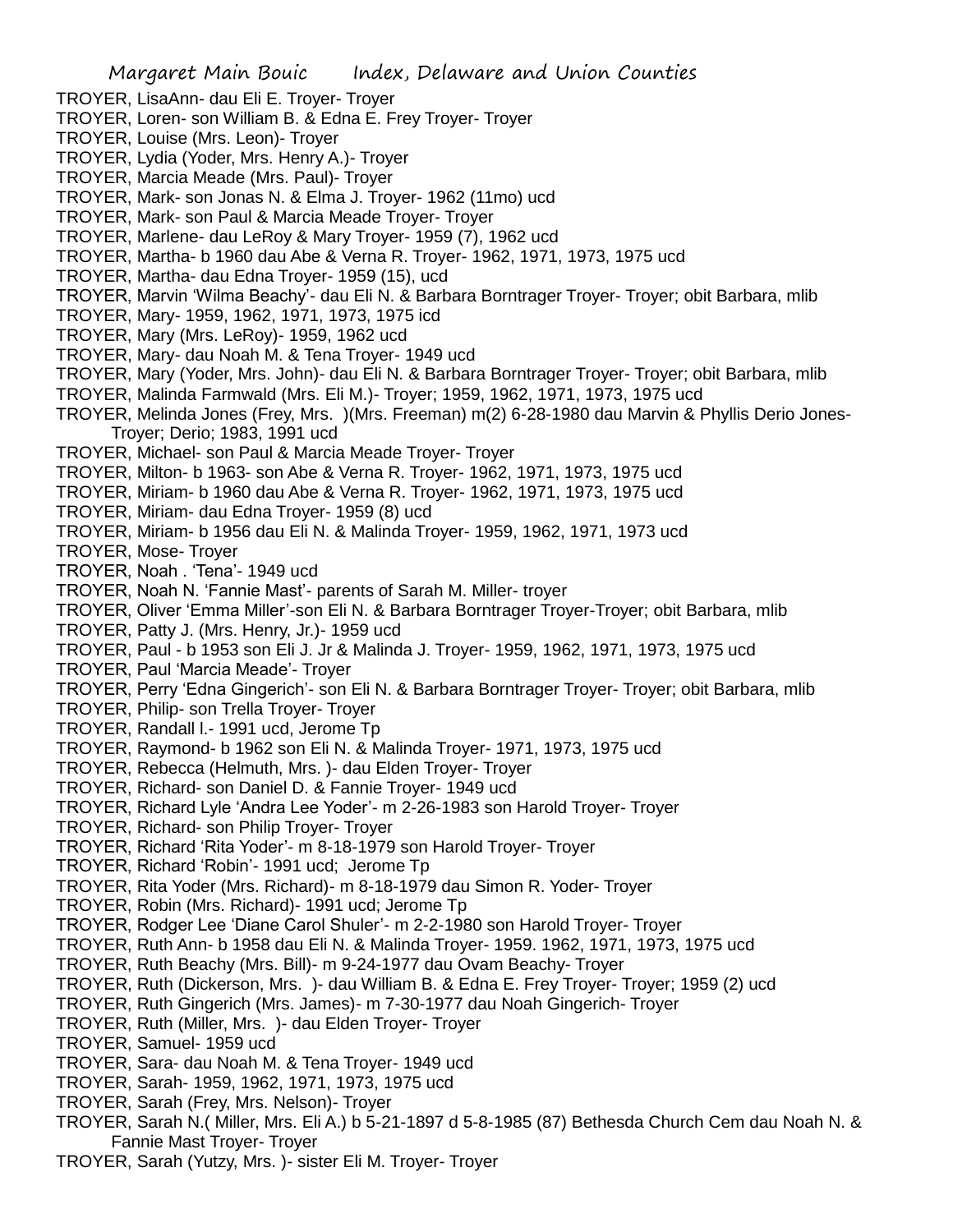- TROYER, Steven- b 1965 son Alvin W. & Catherine Troyer- 1975, 1979, 1981, 1983 ucd
- TROYER, Sue (Lapp, Mrs. Mervin)- dau Eli N. & Barbara Borntrager Troyer- Troyer; obit Barbara, mlib
- TROYER, Susie (Miller, Mrs. )- dau John N. & Edna P. Gingerich Troyer- Troyer
- TROYER, Susan (Mrs. Edgar A.)- Troyer
- TROYER, Suzane (Miller, Mrs. )- d 3-18-1974 (82) United Bethel Cem- Troyer
- TROYER, Tamara- b 1968 ch Alvin W. & Cathrine Troyer- 1977, 1979, 1981, 1983 ucd
- TROYER, Taryn- b 1986 dau James E. & Gwen Troyer- 1991 ucd
- TROYER, Tasha- b 1890- dau Richard & Robin Troyer- 1991 ucd, Jerome Tp
- TROYER, Tena (Mrs. Noah M.)- 1949, 1962 ucd
- TROYER, Tina Marie- dau Eli E. Troyer- Troyer
- TROYER, Todd 'Becky'- Troyer
- TROYER, Tracy 'Cydney'- 1991 ucd, Dover Tp
- TROYER, Trella- Troyer
- TROYER, Verna R. (Mrs. Abe)- 1959, 1962, 1971, 1973, 1975 ucd
- TROYER, Vernon 'Leona Miller'- dau Eli N. & Barbara Borntrager Troyer- Troyer; obit Barbara, mlib
- TROYER, William B. 'Edna E. Frey'- b 1-2-1921 Ks. D 8-19-1993 (72) son Benjamin & Catherine Mast Troyer-Troyer; 1959 ucd
- TROYER, William B. Jr.- son William B. & Edna E. Frey Troyer- Troyer; 1959 (6) ucd
- TROYER, William- son Daniel D. & Fannie Troyer- 1949 ucd
- TROYER, William J.- son John N, & Edna P, Gingerich Troyer- Troyer
- TROYER, Wilma Beachy (Mrs. Marvin)- Troyer
- TROYER, Wilma (Gingerich, Mrs. Daniel)- dau Eli N. & Barbara Borntrager Troyer- Troyer; obit Barbara, mlib
- TROZEL, Nona (Weiser, Mrs. Walter T.)- b 6-5-1888 m 10-3-1905 Weiser p 281
- TRUAX, A.- 1979 ucd
- TRUAX, Alan E. 'Eileen M.'- 1981, 1983, 1991 ucd Jerome Tp
- TRUAX, Chris I. (Mrs. Tony L.)- 1991 ucd; Claibourne Tp
- TRUAX, Eileen M. (Mrs. Alan E.)- 1983, 1991 ucd; Jerome Tp
- TRUAX, Elizabeth (Freshwater, Mrs. Archibald)- b 1817 m 1837 d 9-14-1879, Freshwater p 118, 122 picture, 123, 124, 125, 126, 131, 132A, 133;
- TRUAX, Elsie K. (Mrs. Roy K.) Truax; 1969 dcd
- TRUAX, Florence Curl (Little, Mrs. Herbert) (Mrs. Roy L. )- b 12-10-1900 Auglaize Co d 12-14-1994 Prospect Cem- dau William & Mary Jane Carpenter Curl- Truax; 1969, 1980 dcd
- TRUAX, Patricia- dau Alan & Eileen Truax- 1983 ucd
- TRUAX, Roy 'Florence Curl'- Truax
- TRUAX, Susan- dau Alan & Eileen Truax- 1983, 1991 ucd; Jerome Tp
- TRUAX, Todd- b 1990 son Tony l. & Chris I. Truax- 1991 ucd, Claibourne Tp
- TRUAX, Tony L. 'Chris I,'- 1991 ucd, Claibourne Tp
- TRUBEY, Blaine- son Clarence & Susie Funk Trubey- Trubey
- TRUBEY, Clarence 'Susie Funk'- Trubey- parents of Marjorie G. Hanselman
- TRUBEY, Effie (Goodrich, Mrs. )- dau Clarence & Susie Funk Trubey- Trubey
- TRUBEY, Ellsworth- son Clarence & Susie Funk Trubey- Trubey
- TRUBEY, Marjorie (Hanselman, Mrs. Fred A.)- b 6-30-1915 m 2-1-1939- d 1-21-1995 (79) Terre Haute Cemdau Clarence & Susie Funk Trubey- Trubey
- TRUBEY, Susie Funk (Mrs. Clarence)- Trubey
- TRUDEAU, Joan L.- 1991 ucd; Dover Tp
- TRUBY, Alla Mae Hagerty (Mrs. George Oscar)- m 3-8-1911- Weiser p 689
- TRUBY, Bertha La Rue (Grove, Mrs. John N.)- b 1-10-1873 m 9-10-1895 d 9-3-1925 dau John & Cemantha Kahle Truby- Weiser p 688
- TRUBY, Catherine Ann- b 6-3-1940 dau John & Iva Aldine Moore Truby- Weiser p 589
- TRUBY, Cemantha Kahle (Mrs. John)- b 5-2-1851 m 7-26-1870 d 12-22-1919 dau Washington Whistler & Elizabeth Arthurs Kahle- Weiser p 687
- TRUBY, Clair- b 8-20-1921 d 6-8-1944 , WW II son George Oscar & Alla Mae Haggerty Truby- Weiser p 689
- TRUBY, Della Maud (Grant, Mrs. William Mert)- b 12-24-1870 m 10-5-1892 d 5-24-1949 dau John & Cemantha Kahle Truby- Weiser p 687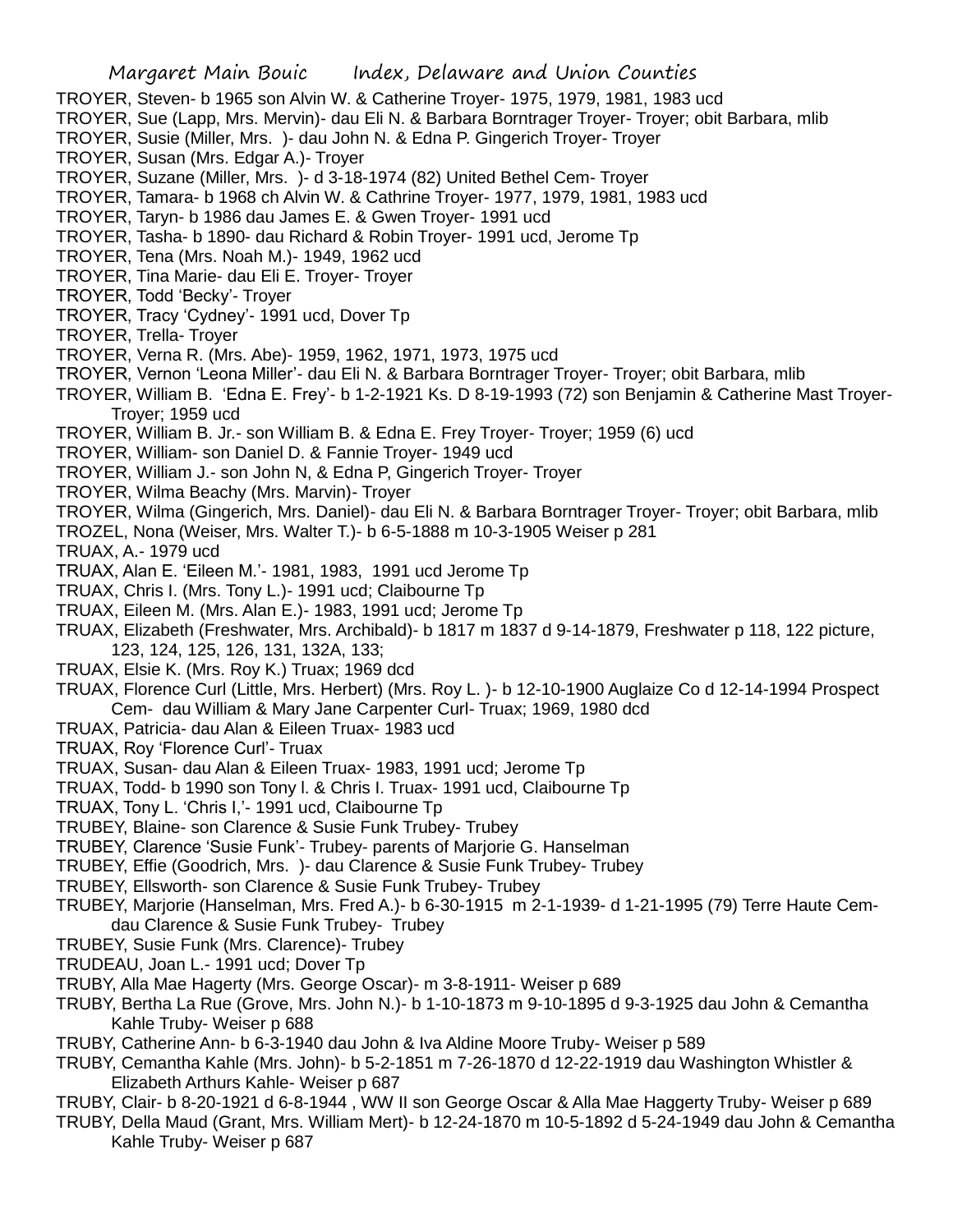- TRUBY, Esther (DeBarti, Mrs. Mare J.)- b 7-31-1911 m 7-26-1954 dau George Oscar & Alla Mae Hagerty Truby- Weiser p 689
- TRUBY, Esther Marie- b 11-13-1938 dau John & Iva Aldine Moore Truby- Weiser p 689
- TRUBY, George Oscar 'Alla Mae Hagerty'- b 5-4-1885 m 3-8-1911 son John & Cemantha Kahle Truby- Weiser p 689
- TRUBY, Ida Mae (Daniels, Mrs. J. W.)- b 1-10-1873 m 9-1-1891 d 4-10-1949 dau John & Cemantha Kahle Truby- Weiser p 680
- TRUBY, Iva Aldine Moore (Mrs. John)- m 6-9-1936- Weiser p 689
- TRUBY, James Frank- b 3-19-1944 son Ralph & Josephine Specussa Truby- Weiser p 689
- TRUBY, John 'Cemantha Kahle'- b 10-8-1847 m 7-26-1913- Weiser p 687
- TRUBY, John Frederick- b 9-14-1943 son John & Iva Aldine Moore Truby- Weiser p 689
- TRUBY, John 'Iva Aldine Moore'- b 9-30-1912 m 6-9-1936 son George Oscar & Alla Mae Hagerty Truby-Weiser p 689
- TRUBY, Josephine Specuzza (Mrs. Ralph)- m 1943- Weiser p 689
- TRUBY, Lana Lee- b 1-21-1947 dau Ralph & Josephine Specuzza Truby- Weiser p 689
- TRUBY, Laura Verna (Wolfe, Mrs. Charles Albert)- b 7-1-1882 m 4-28-1903 dau John & Cemantha Kahle Truby- Weiser p 689
- TRUBY, Lila- b 9-8-1914 d 10-6-1914 dau George Oscar & Alla Mae Hagerty Truby- Weiser p 689
- TRUBY, Phalla Louise- b 10-20-1926 d 7-1927 dau George Oscar & Alla Mae Hagerty Truby- Weiser p 689
- TRUBY, Ralph 'Josephine Specuzza'- b 5-2-1916 m 1943 son George Oscar & Alla Mae Hagerty Truby-Weiser p 689
- TRUCH?, Lucy (Mrs. William)- 1880C Richwood 85-90 p 8 (24,O,O,O)
- TRUCH?, Quelle?- son William & Lucy Truch- 1880C Richwood 85-90 p 8 (6,O,O,O)
- TRUCH?, William 'Lucy'- 1880C Richwood 85-90 p 8 (35,O,O,O)
- TRUCH?, William- son William & Lucy Truch- 1880C Richwood 85-90 p 8 (3,O,O,O)
- TRUCKSESS, May- 1975, 1977, 1979 ucd
- TRUE, Anna Augusta Baker (Mrs. George W.)- m 1858 d (87) Portland Maine- dau Hon. Benjamin Baker dg 3- 27-1896- Cry Ab p 66; dg 2-23-1912, Cry Ab p 102
- TRUE, Anna Rebecca Sea (Mrs. John M.)- dcc Judith Ellis Wrinkle 19
- TRUE, Bessie (McKim, Mrs. Anson)- dau, only ch of George W. & Anna Augusta Baker True- dg 3-27-1896, Cry Ab p 66; dg 2-23-1912, Cry Ab p 102
- TRUE, Bunny (Porter, Mrs. )- dau Charles Ry & Frances Hanby True- True
- TRUE, Charles Ray 'Frances Hanby'- True
- TRUE, Charles Ray, Jr.- son Charles Ray & Frances Hanby True- True
- TRUE, Frances Hanby (Mrs. Charles Ray)- True
- TRUE, Frank- Pabst p 6 p 70
- TRUE, George W.- ' ''Anna Augusta Baker'- m 1858 d 2-20-1896 dg 3-27-1896, Cry Ab p 66; dg 2-23-1912, Cry Ab p 102
- TRUE, Dr. H. A.- son Rev. Henry True- picture 106 hmp
- TRUE, Harry- hmpp 171, 174
- TRUE, Harry, Jr.- hmp p 171
- TRUE, Henry A.- hmp p 39, 103, 105, 106, 166, 167; picture 174,; dpc p 3
- TRUE, Jim- son Charles Ray & Frances Hanby True- True
- TRUE, John M. 'Anna Rebecca Sea'- dcc Judith Ellis Wrinkle 18
- TRUE, Molly (Ellis, Mrs. Gilbert Reese Ellis- dauJohn M. & Anna Rebecca Sea Ellis- dcc Judith Ellis Wrinkle 9
- TRUE, Patricia- dau Ronald L. True- True
- TRUE, Paula (Hoekstra, Mrs. )- dau Charles Ray & Frances Hanby True- True
- TRUE, Ronald L.- True
- TRUE, Shirley (Sarver, Mrs. Forrest)- dau Charles Ray & Frances Hanby True- True
- TRUE, Sylvia J. "Jo" (Hess, Mrs. )- dau Charles Ray & Frances Hanby True-True
- TRUEBLOOD, Guy W. 'Lydia E. Stockley'- b 5-5-1892 m 9-24-1912 dau Ransom & Mary Ellen Deppen Trueblood- Weiser p 76
- TRUEBLOOD, Luella L. (Teets, Mrs. John A.)- b 10-29-1895 m 10-26-1912 dau Ransom & Mary Ellen Deppen Trueblood- Weiser p 76
- TRUEBLOOD, Lydia E Stockley (Mrs. Guy W.)- m 9-24-1912- Weiser p 76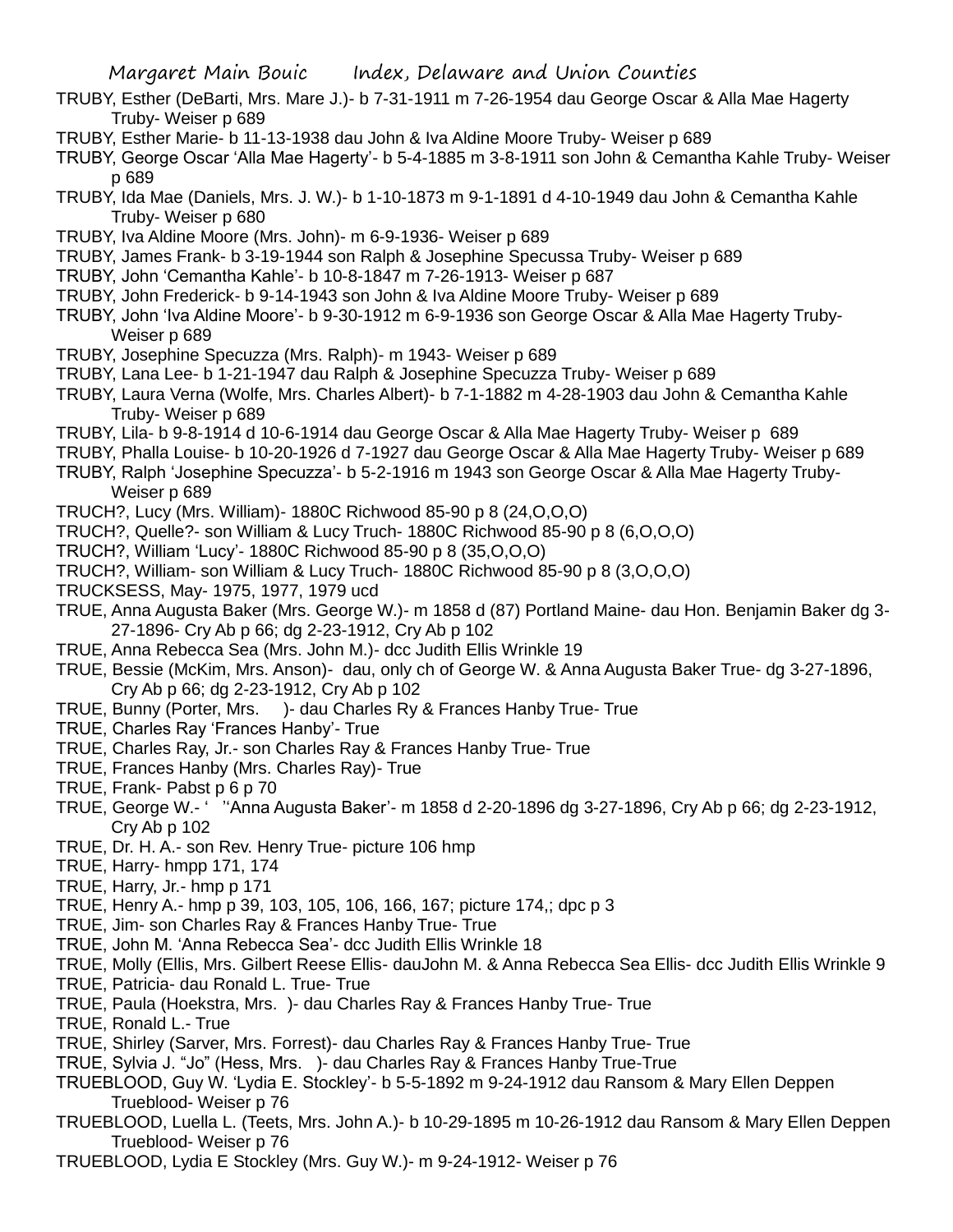- TRUEBLOOD, Mary Ellen Deppen (Mrs. Ransom)- b 4-16-1865 m 10-19-1890 dau Lucien & Elizabeth Reed Deppen- Weiser p 75
- TRUEBLOOD, Norman- b 12-6-1919 WWII son Guy W. & Lydia E. Stockley Trueblood- Weiser p 76
- TRUEBLOOD, Ransom 'Mary Ellen deppen'- m 10-19-1890- Weiser p 75
- TRUEBLOOD, Ruella L. (Meyers, Mrs. Otto)- b 10-29-1895 m 9-3-1915 dau Ransom & Mary Ellen Deppen Trueblood- Weiser p 76
- TRUEBLOOD, Thomas Clarkson- 1908 dch p 234
- TRUEMAN, Clarence- b 5-1890 1900C Millcreek Tp 13-13 (10,O,O,O) with Al Stimmel
- TRUEMAN, Esther E. (Neal, Mrs. James H.)- m 9-8-1864 ucm 3617 (Hearl)
- TRUEMAN, Rev. Kenneth 'Peg G.'- 177, 1979 ucd
- TRUEMAN, Peg G. (Mrs. Rev. Kenneth)- 1977, 1979 ucd
- TRUESDALE, Arthrine (Carson, Mrs. )- dau Ed & Jennie Todd Truesdale- Maugans Anc p 206
- TRUESDALE, Carl- son Ed & Jennie Todd Truesdale- Maugans Anc p 206
- TRUESDALE, Charles 'C. O.' 1880C Claibourne Tp 187-200 p 18 (31,O,NJ,NJ); 1910C Richwood 61-62 p 2B (62,O O,O); clerk, hardward store
- TRUESDALE, C. O. (Mrs. Charles)- d Sunday (57) mt 2-6-1907 p5c3 Abs p 34; 1880C Claibourne Tp 187-200 p 18 (30,O,NJ, Eng)
- TRUESDALE, Ed 'Jennie Todd'- Maugans Anc p 206
- TRUESDALE, Elizabeth (Henderson, Mrs. James)- b 11-2-1800 d 9-7-1867- 1883 uch V p 406
- TRUESDALE, Emily Sampson (Shur, Mrs. Samuel)- dau Stpehen Truesdale- Powers Pat p 279; 1908 dch p 827
- TRUESDALE, Frank 'Ruhlina Weiss'- m 10-3-1865 ucm 3794, see Truesdell
- TRUESDALE, Harriet (Ayers, Mrs. Lyman N.)- 1883 uch V p 645
- TRUESDALE, Hattie Belt (Mrs. Will J.)- Oakdale Cem- dau Dr. L. A. & Rachel Belt- dg 11-24-1893, Cry Ab p 140, 141
- TRUESDALE, Jennie Todd (Mrs. Ed)- dau Andrew & Josephine Fenner Todd- Maugans Anc p 206
- TRUESDALE, Kitty (Broombriar, Mrs. )- dau Ed & Jennie Todd Truesdale- Maugans Anc p 206
- TRUESDALE, Murry son Charles Truesdale- mt 2-6-1907 p5c3 Abs p 34
- TRUESDALE, Nancy (Luellen, Mrs. Ephraim)- Fowler p 108 see Troutman
- TRUESDALE, Ruhlina Weiss (Mrs. Frank)- m 10-3-1865 ucm 3794 see Truesdell
- TRUESDALE, Will J. 'Hattie Belt'- son J. Truesdale- dg 11-24-1892 Cry Ab p 140
- TRUESDELL, Charles H.'Kate W.'- b 1848 d 1928 Claibourne Cem p 63
- TRUESDELL, Frank 'Ruphyna Weisz'- m 10-3-1865 ucm (Hearl)
- TRUESDELL, Kate W. (Mrs. Charles H.)- b 1849 d 1907 Claibourne Cem, p 63
- TRUESDELL, Katherine Belle (Birchfield, Mrs. George William)- 2-6-1945
- TRUESDELL, Murray O.- b 1879 d 1952 Claibourne cem- p 63
- TRUESDELL, Ruphyna Weisz (Mrs. Frank)- m 10-3-1865 ucm (Hearl) see Truesdale
- TRUETT, Catherine (Carns, Mrs. John Harvey)- b 4-1-1918 m 8-17-1941- Weiser p 124
- TRUETT, Earl Albert 'Janice Elizabeth McKitrick '- b 12-26-1921 ,m 9-24-1949- McKitrick p 83
- TRUETT, Earl Albert III b 9-30-1950 son Earl Albert & Janice Elizabeth McKitrick Truett- McKitrick p 83
- TRUETT, Frank McKitrick b 12-19-1952 son Earl Albert & Janice Elizabeth McKitrick Truett- McKitrick p 83
- TRUETT, Janice Elizabeth McKitrick (Mrs. Earl Albert)- b 10-2-1924 m 9-24-1949 dau Frank Demorest &
	- Beatrice Gaha McKitrick McKitrick p 83
- TRUETT, Marie J. (Mrs. Robert C.)- 1967, 1973, 1975 ucd
- TRUETT, Robert C. 'Marie J.'- 1967, 1973, 1975 ucd
- TRUEX, Mrs. d12-13-1909 (79) mother of Mrs. R. J. Swearingen, burned to death, Proctor, W. Va.; dg 12- 31-1909, Cry Ab p 81
- TRUEX, Emily (Welshaunts, Mrs. George)- m 11-24-1842 dcm
- TRUEX, Mary Linn (Chamberlain, Mrs. Christopher H.)(Mrs )- dumch p 184
- TRUFANT, Mary (Philbrook, Mrs. Job)- m about 1752 d about 1774- Shipps p 26
- TRUITT, Albert 'Minerva Sidener'- Truitt
- TRUITT, Bernice L. Burroughs (Mrs. Wayne A.)- m 6-24-1839 Truitt Bible, mlib
- TRUITT, Bertha Hemphill (Mrs. E. E.)- m 5-5-1890- Truitt Bible, mlib
- TRUITT, Bette (Kasper, Mrs. William Loren)- m 5-15-1948- Truitt; Rausch (16512), (14-12)12) III p 295; dau Robert Truitt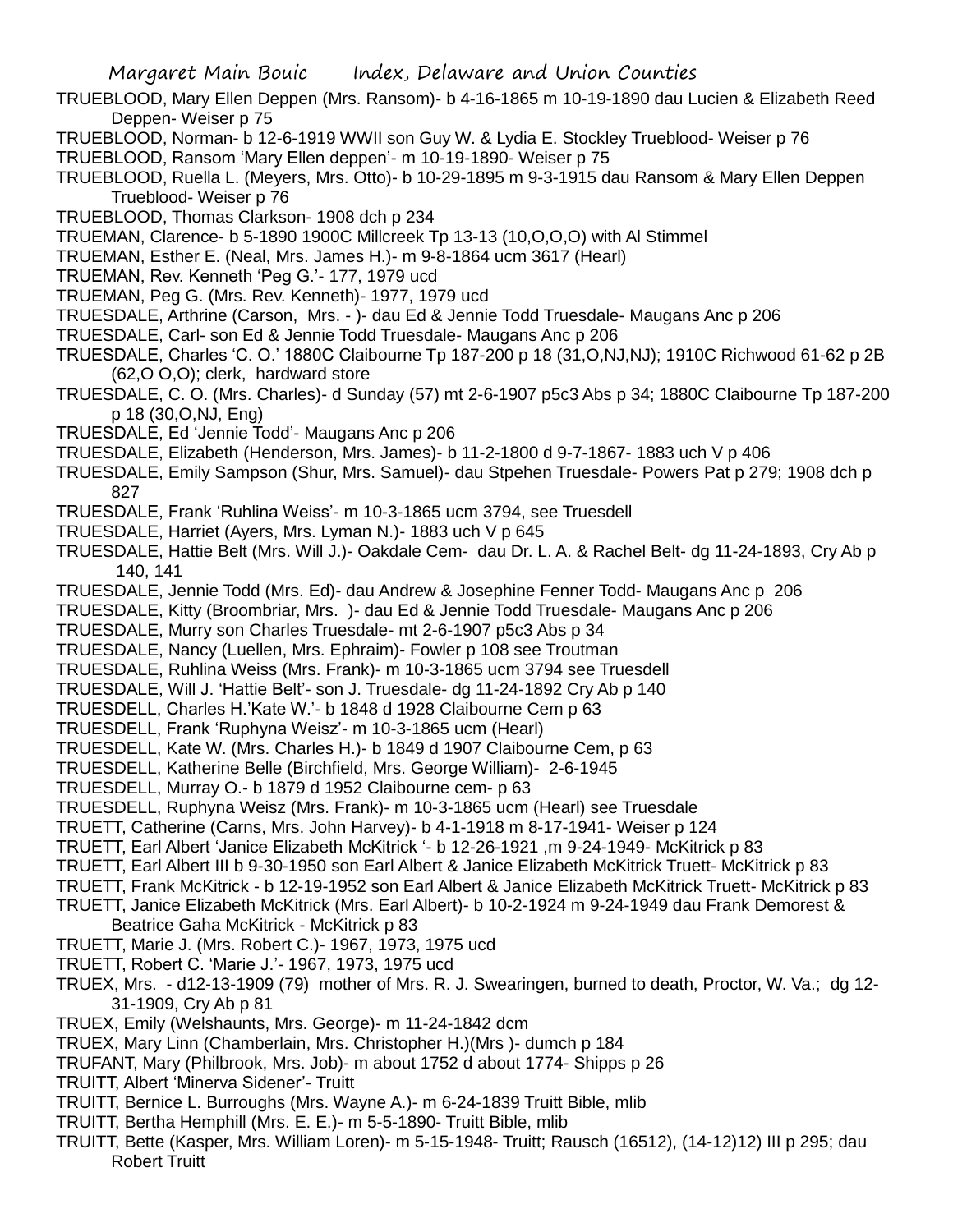- TRUITT, Curlene Nicole- b 6-24-1986 dau Drs. Tom & Susan Truitt- Truitt, mlib
- TRUITT, Claude- son Albert & Minerva Sidener Truitt- Truitt
- TRUITT, D.- b 7-17-1871 left 6-6-1959; uninf p 32 admitted 2-5-1959 (87) Taylor Tp
- TRUITT, Daniel- son Joshua & Delia Derrflinger Truitt- Truitt
- TRUITT, Daniel P. 'Jennie B. Shelton'- m 11-29-1894 ucm (Hearl)
- TRUITT, Delila Derrflinger (Mrs. Joshua)- mt 10-24-1894 Abs p 57
- TRUITT, Dwight- son Albert & Minerva Sidener Truitt- Truitt
- TRUITT, Edward E.- entered 5-30-1961 b 8-25-1868 d 7-11-1961 (92) Taylor Tp; uninf p 33
- TRUITT, E. E. 'Bertha Hemphill'- b 8-25-1868 m 5-5-1890 d 7-11-1961 Broadway Cem- son Joshua & Delia Derrflinger Truitt- Truitt; Truitt Bible, mlib
- TRUITT, Elizabeth L. (Dean, Mrs. Donald)- b 3-20-1914 m 1-6-1934 d 3-12-1996 Oakdale Cem- dau Albert & Minerva Sidener Truitt- Truitt
- TRUITT, Emily Elizabeth (Robinson, Mrs. Luke Sanford)- m 5-11-2002 John W. Jr. & Tamara Truitt- Truitt
- TRUITT, Ernest W. 'Hildred N.Bartlett'- b 3-1-1891 m 11-8-1952 or m 6-14-1919 d 11-16-1969- Broadway Cem, lptw p 75- son Edward & Martha Hemphill Truitt; WWI Ohio C. F. R Air Service; Truitt; 1967 ucd
- TRUITT, Jennie B. Shelton (Mrs. Daniel P.)- 11-29-1894 ucm (Hearl)
- TRUITT, John A.- son Robert C. & Marie J. Truitt- 1959 (12), 1962, 1967, 1971 ucd
- TRUITT, John W. Jr. 'Tamara'- Truitt
- TRUITT, Joshua 'Delia Derrflinger'- d 10-4-1894 mt 10-17-1894 p8c2 Abs p 57
- TRUITT, J. T.- parents of Dr. Thomas H. Truitt- Truitt
- TRUITT, Loala (Case, Mrs. William L.)- m 12-31-1885 ucm (Hearl)
- TRUITT, Margaret Myrtle "Maggie"- b 9-18-1882 d 10-1-1894 (12y12d) dau Joshua & Delila Truitt- mt 10-17- 1894, Abs p 57
- TRUITT, Marie J. (Mrs. Robert C.)- 1959, 1962, 1971, 1977, 1979, 1981 ucd
- TRUITT, Martha Hemphill (Mrs. Edward)- d 1947- Truitt
- TRUITT, H/Mildred N. Bartlett (Mrs. Ernest W.)- m 11-8-1952- Truitt; 1967 ucd
- TRUITT, Minerva Sidener (Mrs. Albert)- Truitt
- TRUITT, Phyllis (Williamson, Mrs. Wm)- dau Robert Truitt- Truitt
- TRUITT, Robert- son Albert & Minerva Sidener Truitt- Truitt
- TRUITT, Robert C. 'Marie J'.- 1959, 1962, 1971, 1977, 1979, 1981, 1983 ucd
- TRUITT, Shirley- dau Robert C. & Marie J. Truitt- 1959 (15), 1962 ucd
- TRUITT, Dr. Susan Louisa McGinnis (Mrs. Dr. Thomas B.)- m 6-25-1983 dau Edward C. McGinnis- Truitt, mlib; 1991 ucd, Allen Tp
- TRUITT, Tamara (Mrs. John W. Jr.)- Truitt
- TRUITT, Thomas B. 'Susan M.'- 1991 ucd; Allen Tp
- TRUITT, Dr. Thomas H.'Susan Louis McGinnis'- m 6-25-1983 son Mr. and Mrs. J. T. Truitt- Truitt- mlib
- TRUITT, Wayne- son Albert & Minereva Sidener Truitt- Truitt
- TRUITT, Wayne A. 'Bernice L. Burroughs'- m 6-24-1830 Truitt Bible; mlib
- TRUITT, Wayne- d yesterday (28) Eve Trib 7-6-1939 p3 mlib truck driver, collision
- TRULLINGER, Mary Frazier (Mrs. )- dau Randolph Frasher- Frazier p 2; Pounds p 6
- TRUMAN, Becky (Justice, Mrs. Steve)- dau Carl & Thelma Truman- Truman
- TRUMAN, Carl 'Thelma- 40th wed Anniv.- Truman
- TRUMAN, Carl E.- son Carl & Thelma Truman- Truman
- TRUMAN, Debbie (Groman, Mrs. Chris)- dau Carl & Thelma Truman- Truman
- TRUMAN, Eliza (Mrs. R. B.)- 1870C Milford 25 p 3 (59,Md); Un Al p 18
- TRUMAN, Elmer J.- son George W. & Susan Truman- 1870C Taylor Tp 105-99 p 12 (5,O)
- TRUMAN, Emmet I.- son George W. & Susan Truman- 1870C Taylor Tp 105-99 p 12 (15,O)
- TRUMAN, Esther E. (Neil, Mrs. James H.)- m 9-8-1864 d 8-9-1868 (28-4-25) Milford Cem- Un Al p 18; mt 9-21- 1864 Abs p 18
- TRUMAN, George W. 'Susan'- 1870C Taylor Tp 105-99 p 12 (42,O)
- TRUMAN, Pres. Harry S.- friend of William Coleman- 1985 uch p 29
- TRUMAN, Ida L.- dau George W. & Susan Truman- 1870C Taylor Tp 105-99 p 12 (13,O)
- TRUMAN, Jonathan- Powers Pat p 60
- TRUMAN, Judi (Atwell, Mrs. Jack)- dau Carl & Thelma Truman- Truman
- TRUMAN, Patty (Kuhns, Mrs. Ray)- dau Carl & Thelma Truman- Truman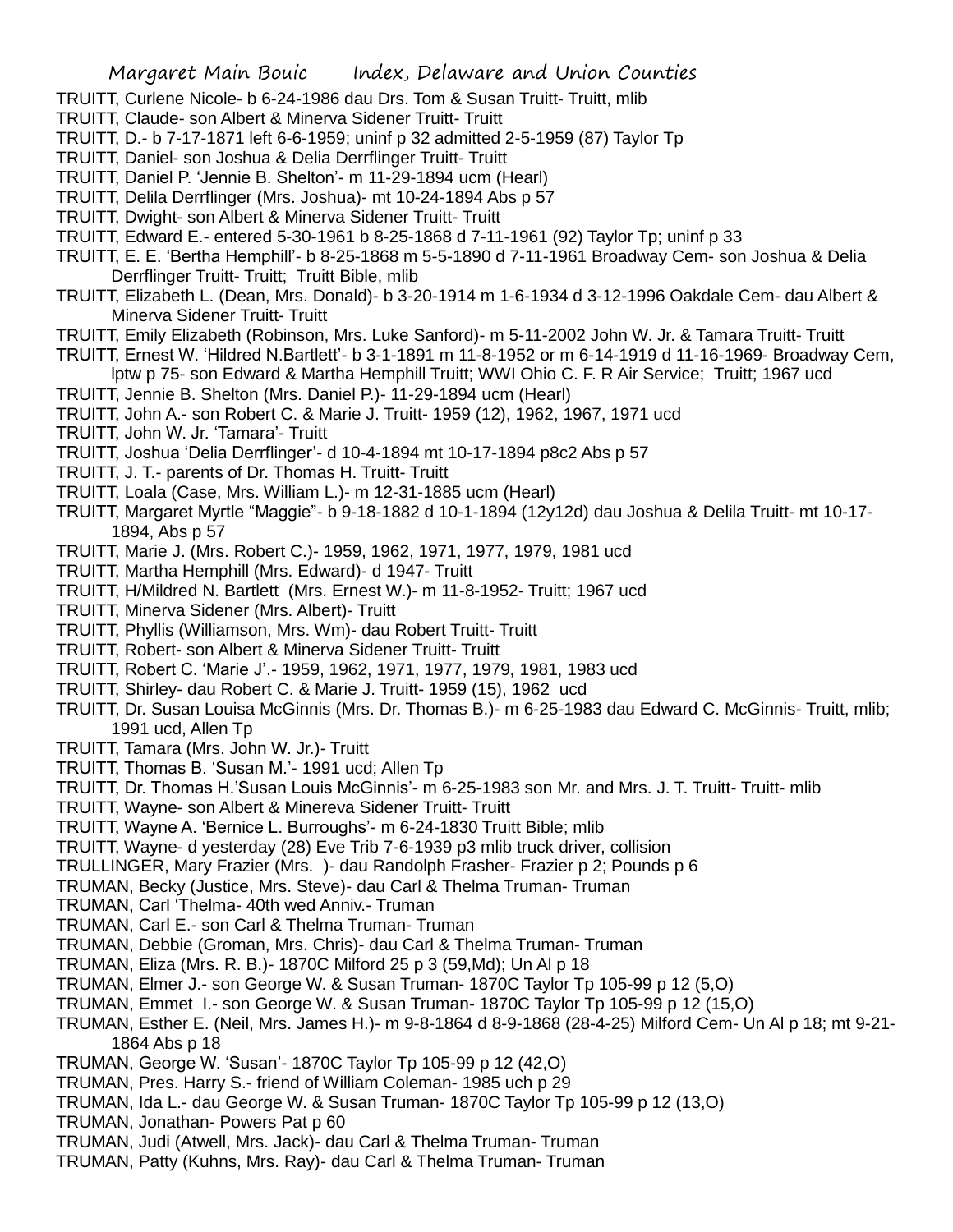- Margaret Main Bouic Index, Delaware and Union Counties TRUMAN, R. B. 'Eliza'- 1870C Taylor Tp 25 p 13 (60,NY); Un Al p 18 TRUMAN, Steve- son Carl & Thelma Truman- Truman TRUMAN, Susan (Mrs. George W.)- 1870C Taylor Tp 105-99 p 12 (34,O) TRUMAN, Thelma (Mrs. Carl)- Truman TRUMBALL, Rev. A. R.- 1915 uch p 231 TRUMBLE, Catherine (Swann, Mrs. )- dau Maxine Mae Trumble- Trumble TRUMBLE, Deloris Barker (Mrs. Robert Jr)- Trumble TRUMBLE, Jennifer (Geiger, Mrs. James)- dau Maxine Mae Trumble- Trumble TRUMBLE, John 'Marla'- son Maxine Mae Trumble- Trumble TRUMBLE, Rev. Joseph McDonld- dg 5-8-1891, Cry Ab p 55, Methodist minister TRUMBLE, Marla (Mrs. John)- Trumble TRUMBLE, Maxine Mae Cutsinger (Mrs. )- b 3-22-1924 Ka. D 6-22-2001 (77) dau Kenneth & Opel Ecton Cutsinger- Trumble TRUMBLE, Robert, Jr. 'Deloris Barker'- son Maxine Mae Cutsinger Trumble- Trumble TRUMBO, Ann Shaw (Mrs. James S.)- dau John & Elizabeth Bolton Shaw- Pabst Pion II p 231 TRUMBO, Clara Jane (Britton, Mrs. Clifford Ray)- m 1-30-1942- Trumbo TRUMBO, James S. 'Ann Shaw'- Pabst Pion II p 231 TRUMBO, John- d 1-28-1856 (75-8-8) Galena Cem- Powell p 13 TRUMBULL, Abbie - 1870C Orange Tp p 426 (9) TRUMBULL, Ainmi P. - 1870C Orange Tp p 426 (12) TRUMBULL, Calista- chj Samuel W. & Harriet Trumbull- 1850C Berkshire Tp 130 p 13 (17,O) TRUMBULL, Carrie - 1870C Orange Tp p 426 (4) TRUMBULL, Clara M. Cummings (Mrs. Oliver P.) - m 3-18-1851 dcm; 1870C Orange Tp p 426 (34) TRUMBULL, Dora E. - 1870C Orange Tp p 426 (12) TRUMBULL, Florence G.- d 8-28-1855 (1-6-4) Williamsville Cem- Powell p 184 TRUMBULL, Harriott (Mrs. Samuel W.)- 1850C Berkshire Tp 130 (52,NY) TRUMBULL, Henry Lott- heir of Mary Lott- dcw Bk 2 p 331 TRUMBULL, Henry- son Samuel W. & Harriett Trumbull- 1908 dch p 407; Pabst p 6 p 23; 1850C Berkshire Tp 130 p 13 (11,O) TRUMBULL, John- entered 10-15-1888 dismissed 3-18-1889 (73) Jackson Tp uninf p 5 TRUMBULL, Leonard- son Samuel W. & Harriet Trumbull- 1850C Berkshire Tp 13- (19,O); 1908 dch p 407; Pabst p 6 p 23 TRUMBULL, Lois- dau Samuel W. & Harriet Trumbull- 1850C Berkshire Tp 130 (14,O) TRUMBULL, Martha W. (Tharp, Mrs. John)- m 2-28-1850 dcm TRUMBULL, Oliver- 1908 dch p 407; Pabst p 6 p 23 TRUMBULL, Oliver P.'Clara M. Cummings'- m 3-18-1851 dcm; 1908 dch p 407 - 1870C Orange Tp p 426 (42\*) TRUMBULL, Rachel- Pabst p 6 p 23; 1850C Radnor Tp 144 p 180 (7,O) TRUMBULL, Robert- 1850C Berkshire Tp 15 p 2 (20,O) TRUMBULL, Robert- son Samuel W. & Harriet Trumbull- 1850C Berkshire Tp 1130 (20,NY) TRUMBULL, Samuel W. 'Harriet'- 1835 men p 26 # 12 p 44, Genoa Tp; 1840C Berkshire Tp 179 (50-60); 1850C Berkshire Tp 130 p 13 (60,NY) TRUMBULL, S. B.- hadc p 28 (1849 Harlem Tp) TRUMBULL, Wescot(t)- son Samuel W. & Harriet Trumbull- 1850C Berkshre Tp 130 p 13 (12,O); Pabst p 6 p 23 TRUMBY, Francis- 1915 uch p 318 TRUMELL, Francis- d 1890; dumch p 446 TRUMMELL, Albert- son Francis & Elizabeth Trummell- dumch p 446 TRUMMELL, David- son Francis & Elizabeth Trummell- dumch p 446 TRUMMELL, Elizabeth (Mrs. Francis)- dumch p 446
	- TRUMMELL, John- son Francis & Elizabeth Trummell- dumch p 4446
	- TRUMMELL, Martha (Culbertson, Mrs. Joseph W.)- m 1864 dau Francis & Elizabeth Turmmell- dumch p 446
	- TRUMNLAN, Harriet Brown (Mrs. )- dau John & Sarah Walker Brown- Maugans Anc p 171
	- TRUMP, Bessie (Jones, Mrs. )- dau Gordon & Margaret Clara Clemens Trump- Trump
	- TRUMP, Bruce Conrad- b 7-9-1949 son Richard Feigel & Lorrene Elizabeth Weiser Trump- Weiser p 266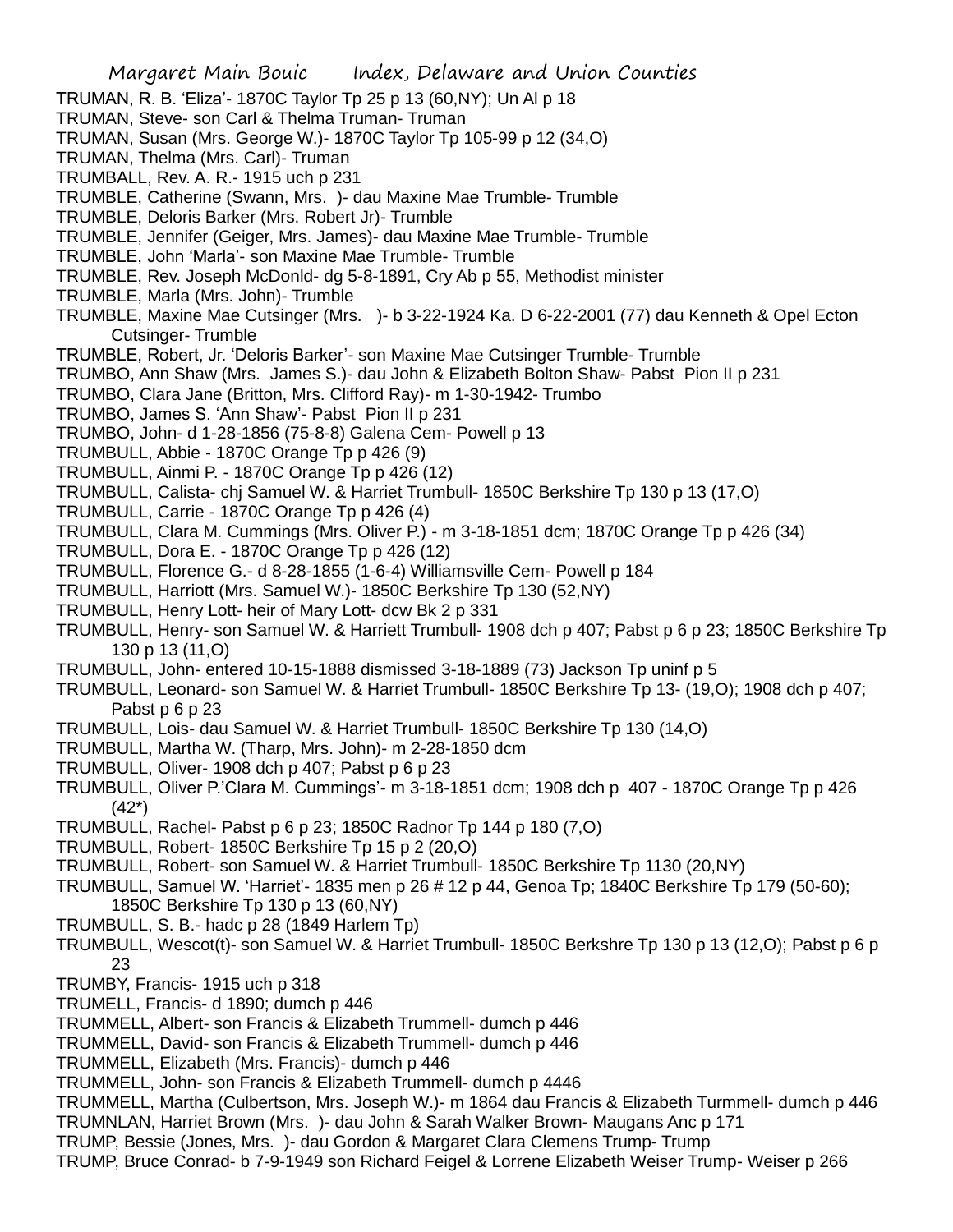- TRUMP, Carol Jean (White, Mrs. Terry)- dau Robert Edward & Leona Phyllis Smith Trump- Trump; 1961 (11) dch
- TRUMP, David Michael- b 9-10-1940 son Richard Feigel & Lorrene Elizabeth Weiser Trump- Weiser p 266
- TRUMP, Ehel I. (Weiser, Mrs. Mark Everett)- b 9-11-1901 m 6-28-1920- Weiser p 102
- TRUMP, Glen- son Gordon & Margaret Clara Clemens Trump- Trump
- TRUMP, Gordon C.- d 5-20-1973 (71) Fairview Memorial Park- Trump
- TRUMP. Gordon 'Margaret Clara Clemens'- parents of Robert- Trump
- TRUMP, Leona Phyllis Smith (Mrs. Robert Edward)- b 12-17-1928 d 11-3-1994 (65) Fairview Mem. Pk- dau Ethan & Esther Gow Smith- Trump; 1961 dcd
- TRUMP, Lorrene Elizabeth Weiser (Mrs. Richard Feigel)- b 8-28-1915 m 6-17-1937 dau Walter Earl & Elizabeth Peitzman Weiser- Weiser p 266
- TRUMP, Mable (Mrs. )- d 4-30-1973 (69)- bur Fairview Memorial Park- Trump
- TRUMP, Margaret Clara Clemens (Mrs. Gordon)- parents of Robert- Trump
- TRUMP, Mary Elizabeth (Lusby, Mrs. )- dau Robert Edward & Leona Phyllis Smith Trump-Trump; 1961 (8) dcd
- TRUMP, Mary(Mrs. Robert Edward Jr.)- Trump
- TRUMP, Richard Feigel 'Lorrene Elizabeth Weiser'- b 3-19-1912 m 6-17-1937- Weiser p 266
- TRUMP, Robert Edward, Sr. 'Leona Phyllis Smith'- b 8-6-1925 d 12-20-1998 (73) Fairview Memorial Park- son Gordon & Margaret Clara Clemens Trump- Trump; 1961 dcd
- TRUMP, Robert Edward, Jr. 'Mary'- son Robert Edward & Leona Phyllis Smith Trump- Trump; 1961 (9) dcd TRUMP, Robert E. 'Leona P.'- 1961 dcd
- TRUMP, William- son Gordon C. Trump- Trump
- TRUNK, Margaret (Mrs. Michael)- 1860C Union Tp 496-500 p 70 (56, Bavaria); 1961 (9) dcd
- TRUNK, Michael 'Margaret'- 1860C Union Tp 496-500 p 70 (60,Bavaria)
- TRUNKO/TRUNKS, Frances M.- b 12-1-1902 d 10-7-1957 mother- Mitchell Cem, DJ p 19, 22
- TRUNNELI, Francis- Co H. 18th Wm S. Inf. No dates, Milford Cem, Un Al p 30
- TRUNNELL, Eileen (Dingey, Mrs. Russell)- b 5-12-1922 div. Maugans Anc p 205
- TRUNNELL, Elizabeth (Mrs. Frank)- d Monday (73) mother of Mrs. Joseph Culbertson- mt 8-19-1896 p5c2 Abs p 9
- TRUNNELL, Francis- d 8-21-1869 mt 9-11-1969 Abs p 213
- TRUNNELL, Frank 'Elizabeth'- ,t 8-19-1896 p5c2 Abs p 9
- TRUONG, Kieu- parents of Nguyet- Truong
- TRUONG, Nguyet T. dau Mr. & Mrs. Kieu Truong- engaged to William L. Price to m 3-1979
- TRUS, Lottie- d 5-14-1996 Oakdale M-111-E ½
- TRUSCHEL, Harry 'Zelma Freshwater- Freshwater p 52, 54
- TRUSCHEL, Zelma Freshwater (Mrs. Harry)- dau George W. & Amy J. Swearingen Freshwater- Freshwater p 52, 54
- TRUSDALE, Emily T. (Shur, Mrs. Samuel P.)- dg 3-19-1912, Cry Ab p 109
- TRUSDELL, Charles H. 'Katharine'- b 2-1848- 1900C Richwood 219-332 p 9A (52,O,NJ,NJ) m 26y
- TRUSDELL, Charles 'Goldie'- 1910C Paris-Marysville 160-164 (31,O,NJ,O) m 7y, baker, rest.
- TRUSDELL, Goldie (Mrs. Charles)- 1910C Paris-Marysville 160-164 (25,O,Can,O) m 7y,1ch
- TRUSDELL, Katharine O. (Mrs. Charles H.)- b 11-1849 1900C Richwood 219-332 p 9A (50,O,NJ,Eng)
- TRUSDELL, Melville- son Charles & Goldie Trusdell- 1910C Paris-Marysville 160-164 (4,O,O,O)
- TRUSDELL, Sada A. Smothers (Mrs. )- d 10-19-1970 (80) Sunbury Cem- Trusdell sister Dale Smothers,
	- Phyllis Booth, Viole Lahmon, Doris Kessler, Erma Myers
- TRUSDELL, Mary (Cring, Mrs. )- dau Sada A. Smothers Trusdell- Trusdell
- TRUSDELL:, Rose (Daniels, Mrs. )- dau Sada A. Smothers Trusdell- Trusdell
- TRUSDELL, Sada A. Smothers (Mrs. )- d 10-19-1970 (80) bur Sunbury- Trusdell
- TRUSDELL, Wilma (Gilfelen, Mrs. )- dau Sada A. Smothers Trusdell- Trusdell
- TRUSLER, Angela- b 1963 dau Francis E. & Barbara L. Trusler- 1980 dcd
- TRUSLER, Barbara L. (Mrs. Francis E.)- 1980 dcd
- TRUSLER, Deborah- b 1964 dau Francis E. & Barbara L. Trusler- 1980 dcd
- TRUSLER, Francis E. 'Barbara L.'- 1980 dcd
- TRUSLER, Hiram 'Ida Charles'- Trusler
- TRUSLER, Ida Charles (Mrs. Hiram)- Trusler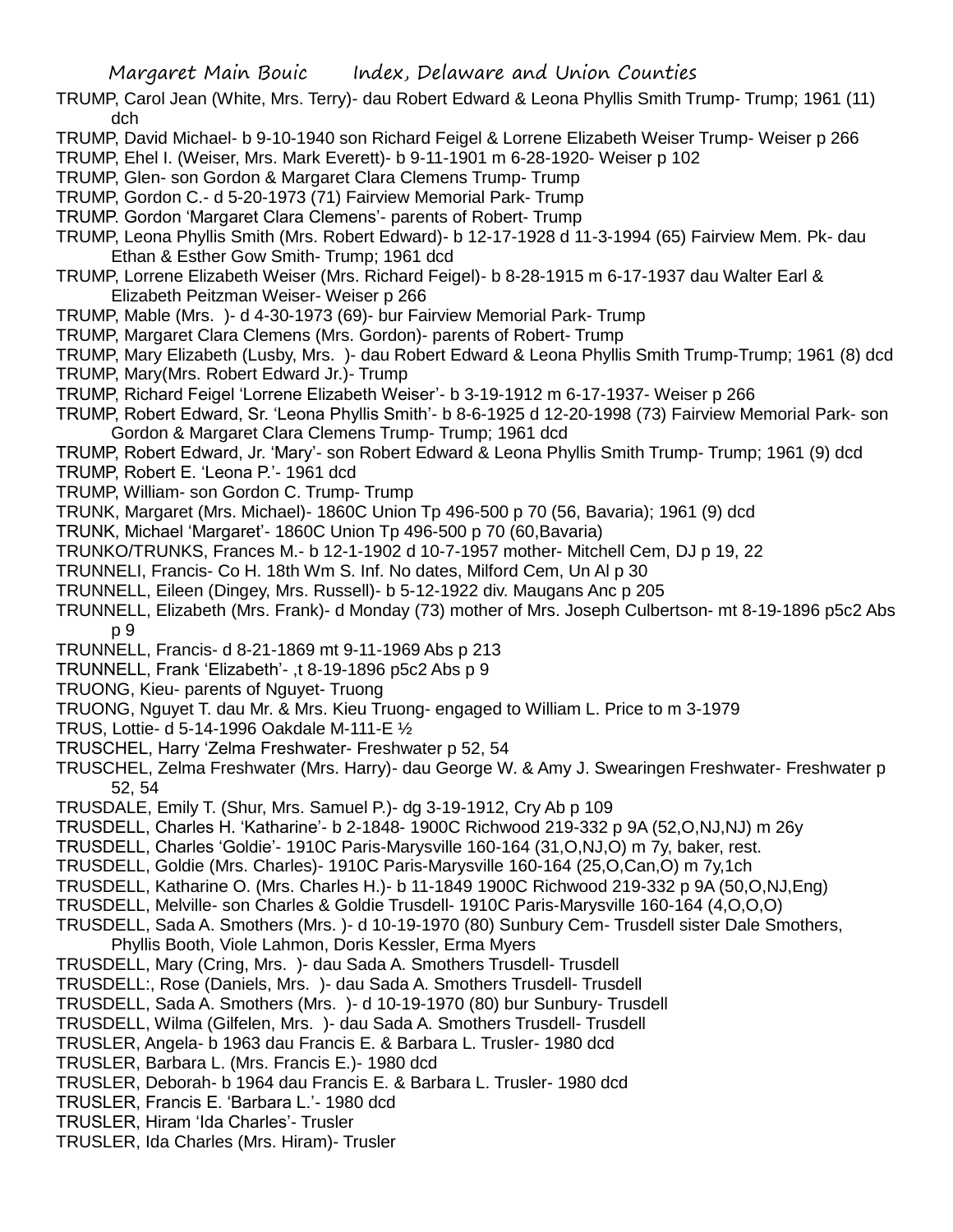- TRUSLER, James' Susanna Wilson'- query from Margaret Histed Waterfall, is he related to John Trusler-Histed letter
- TRUSLER, Jane (Kirkland, Mrs. William D.)- m 9-10-1829 d 9-9-1853 (39-1-18) New Millcreek p 10- dau John & Elizabeth Trusler- 1883 uch V p 347, 446; Trusler 12; Kirkland 2,3; 1850C Millcreek Tp 2005-2026 p 292 (39,Tenn)
- TRUSLER, Jeffrey- b 1966 son Francis E. & Barbara L. Trusler- 1980 dcd
- TRUSLER, John 'Elizabeth'- d 8-16-1838 (81) New Millcreek Cem p 7, dcq Erma Fish 21
- TRUSLER, Martha Curry (Mrs. Samuel Wilson- ped Margaret Histed Waterfall- Histed letter
- TRUSLER, Mary Jane (Barnard, Mrs. Wm. D.)- ped Margaret Histed Waterfall- Histed letter
- TRUSLER, Nancy (Wells, Mrs. Jeremiah)- dau John & Elizabeth Trusler- Trusler 14
- TRUSLER, Roxane- b 3-8-1884 d 6-24-1974 (90) cremated, Oakdale II p 139- dau Hiram & Ida Charles Trusler- Trusler nurse, WWI
- TRUSLER, Samuel Wlson 'Martha Curry'- ped Margaret Histed Waterfall- Histed letter
- TRUSLER, Sarah (Wells, Mrs. Isaac)- b 2-15-1804 m 3-8-1825 d 7-12-1872 New Millcreek Cem p 7- dau John & Elizabeth Trusler- Wells 1; 1883 uch V p 346; dcq Erma Fish 11, Sarah Wells Morris 11; Hutchisson p 18; Trusler 13; 1860C Millcreek Tp 50 (54,Va)
- TRUSLER, Susan (Haggard, Mrs. )- dau John & Elizaeth Trusler- Trusler 11
- TRUSLER, Susanna Wilson (Mrs. James0- ped Margaret Histed Waterfall- Histed letter
- TRUSSEL, Margaret (Mrs. Thomas H.)- Pabst p 2 p 17, 31
- TRUSSEL, Rachel Philbrook (Mrs. )- b 12-21-1787 dau Joel & Mary Leadbetter Philbrook- Shipps p 29
- TRUSSEL, Thomas J. 'Margaret'- Pabst p 2 p 17
- TRUTSEL, John- mt 6-9-1880 p3c2; Abs p 11
- TRUTSEL, Mary D. F.- d Saturday, German settlement Cem- dau John Trutsel- mt 6-8-1880, p3c2. . Abs p 11
- TRUXALL, Albert W.- b 10-29-1900 son Simon & Esther Hirsch Truxall- dcbirths
- TRUXALL, Esther M. Hirsh (Mrs. S. S.)- d Saturday, Oak Grove Cem- dau Mrs. Frederick Hirsh; dg 6-30-1914, 7-3-1914 Cry Ab p 133, 134
- TRUXALL, Esther Hirsch (Mrs. Rev. Harry Franklin)- 1976 dch p 389
- TRUXALL, Rev. Harry Franklin 'Ruth Domigan'- b 9-26-1897 d 7-22-1972 (74) son Simon Franklin & Esther Hirsch Truxall- Truxall; Sunbury p 144; dg 4-12-1918, Cry Ab p 20; Pabst p 7 p 7; 1969 dcd; dcbirths
- TRUXALL, Helen (Marshall, Mrs. Foster G.)- Sunbury Cem- dau Simeon F. Truxall- Truxall
- TRUXALL, Ruth Domigan (Mrs. Rev. Harry Franklin)- d 11-8-1977 (76) Sunbury Memorial Park; sister Horace Domign- Pabst p 7 p 7; 1976 dch p 339; Sunbury p 52, 125, 134
- TRUXALL, Mrs. S. F.- sister Paul Hirsch- dg 6-16-1905 Cry Ab p 32
- TRUXALL, Simeon Franklin 'Esther Hirsch' d 4-1918 Tuesday (57) Oak Grove; dg 4-12-1918, Cry Ab p 28; 1976 dch p 389
- TRUXALL, Mrs. Simon- sister George Albert Hirsh- dg 2-10-1914, Cry Ab p 91
- TRUXALL, S. S. 'Esther M.- dg 6-30-1914 ;dg 7-3-1914, Cry Ab p 133, 134
- TRUXELL, Harry- pallbearer for Edward Stanley Kurrley- dg 9-23-1910, Cry Ab p 159; for Frank D. King, Jr.- dg 9-13-1907 Cry Ab p 76
- TRUXELL, S. F. (Mrs. )- dau Fred E. Hirsch- dg 8-30-1909, Cry Ab p 58
- TRYMBY, Blanche (Calhoun, Mrfs. George)- Maugans Anc p 100
- TRYANKA, Jo Ann (Weiser, Mrs. Conrad John)- b 11-21-1835 m 12-27-1853- Weiser p 263
- TRYON, Agnes-b 2-1-1902 dau Rev. Hager & Jennie E. Dunlap Tryon- 1908 dch p 832; dcbirths
- TRYON, Anna- dau Rev. Hager & Jennie E. Dunlap Tryon- 1908 dch p 832
- TRYON, Rev. Hager 'Jennie E. Dunlap'- 1908 dch p 832; rtc p 9,. 10
- TRYON, Jennie E. Dunlap (Mrs. Rev. Hager)- dau Calvin C. & Mary S. Converse Dunlap- 1908 dch p 832
- TRYON, Joseph 'Sarah Treat'- m 3-13-1728/9- Powers Pat p 305
- TRYON, Margaret- dau Rev. Hager & Jennie E. Dunlap Tryon- 1908 dch p 832
- TRYON, Mary- dau Rev. Hager & Jennie E. Dunlap Tryon- 1908 dch p 832
- TRYON, Pauline- dau Rev. Hager & Jennie E. Dunlap Tryon- 1908 dch p 832
- TRYON, Sarah Treat (Mrs. Joseph)- b 1-21-1706/7 m 3-13-1728/9 dau Thomas & Dorothy Bulkeley Treat-Powers Pat p 305
- TSENBERG, Mary L.- committed suicide, carb. acid- Mt Vernon- dg 12-22-1899 Cry Ab p 229 TSCHAKERT, Alma- 1980 dcd
- TSCHAKERT, Deborah- b 1955 son Robert & Velma Tschakert- 1961, 1964, 1969, 1971 dcd